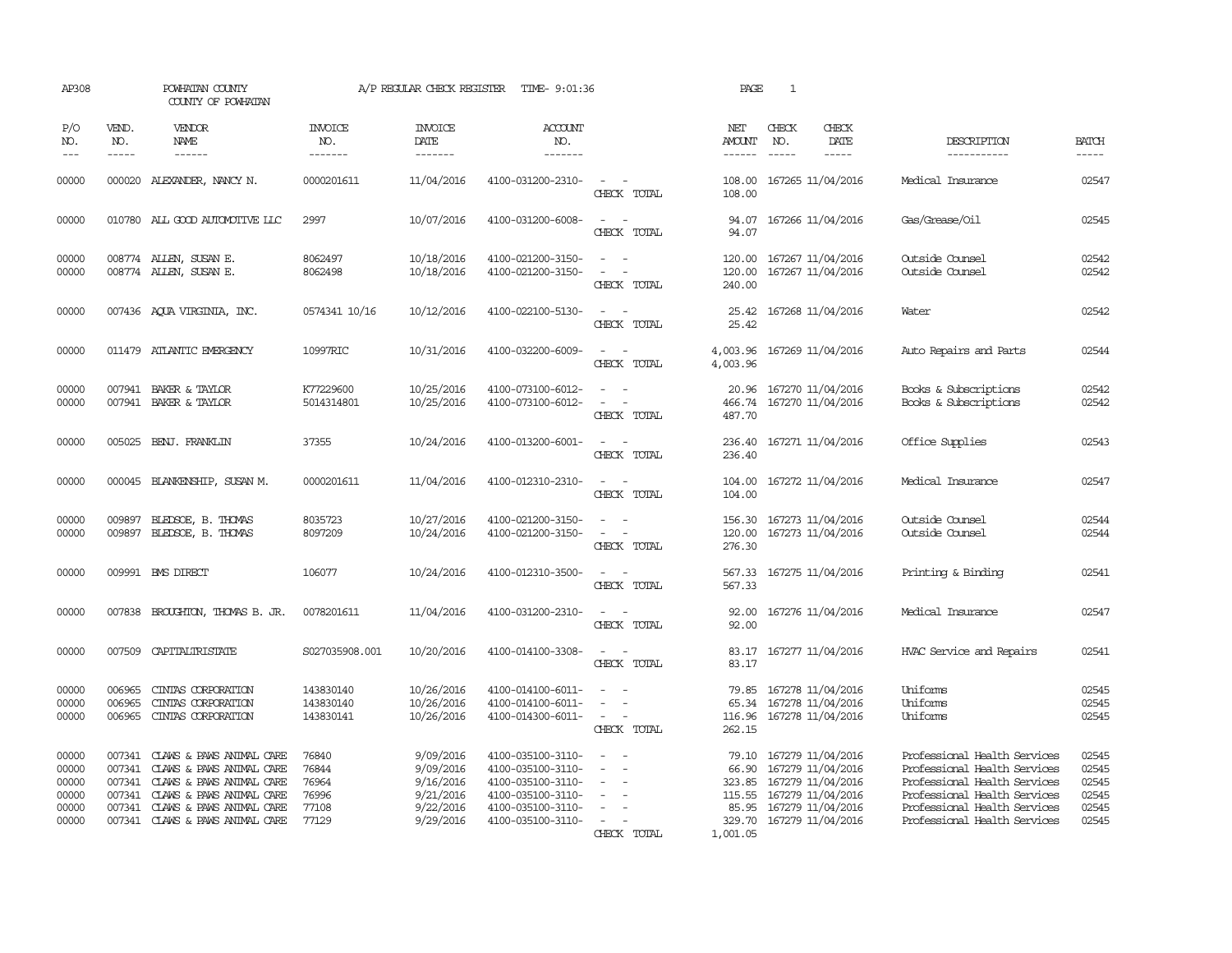| AP308                                                       |                                      | POWHATAN COUNTY<br>COUNTY OF POWHATAN                                                                                                                                                                                 |                                                                                  | A/P REGULAR CHECK REGISTER                                                                     | TIME- 9:01:36                                                                                                                                   |                                                                                                                             | PAGE                                                                     | 2            |                                                                                                                                                 |                                                                                                                                                                                                                                   |                                                             |
|-------------------------------------------------------------|--------------------------------------|-----------------------------------------------------------------------------------------------------------------------------------------------------------------------------------------------------------------------|----------------------------------------------------------------------------------|------------------------------------------------------------------------------------------------|-------------------------------------------------------------------------------------------------------------------------------------------------|-----------------------------------------------------------------------------------------------------------------------------|--------------------------------------------------------------------------|--------------|-------------------------------------------------------------------------------------------------------------------------------------------------|-----------------------------------------------------------------------------------------------------------------------------------------------------------------------------------------------------------------------------------|-------------------------------------------------------------|
| P/O<br>NO.<br>$\frac{1}{2}$                                 | VEND.<br>NO.<br>$- - - - -$          | VENDOR<br>NAME<br>------                                                                                                                                                                                              | <b>INVOICE</b><br>NO.<br>-------                                                 | <b>INVOICE</b><br>DATE<br>-------                                                              | ACCOUNT<br>NO.<br>-------                                                                                                                       |                                                                                                                             | NET<br>AMOUNT<br>$- - - - - -$                                           | CHECK<br>NO. | CHECK<br>DATE<br>-----                                                                                                                          | DESCRIPTION<br>-----------                                                                                                                                                                                                        | BATCH<br>-----                                              |
| 00000                                                       |                                      | 009178 COMCAST                                                                                                                                                                                                        | 0097415 10/16                                                                    | 10/18/2016                                                                                     | 4100-073100-5260-                                                                                                                               | $\equiv$<br>CHECK TOTAL                                                                                                     | 219.90<br>219.90                                                         |              | 167280 11/04/2016                                                                                                                               | Internet                                                                                                                                                                                                                          | 02542                                                       |
| 00000                                                       |                                      | 010079 DEAL & LACHENEY P.C.                                                                                                                                                                                           | OCTOBER 2016                                                                     | 11/01/2016                                                                                     | 4100-012210-3150-                                                                                                                               | $\sim$<br>$\sim$<br>CHECK TOTAL                                                                                             | 10,000.00<br>10,000.00                                                   |              | 167281 11/04/2016                                                                                                                               | Contracted County Attorney                                                                                                                                                                                                        | 02543                                                       |
| 00000<br>00000<br>00000<br>00000<br>00000<br>00000<br>00000 | 011224<br>011224<br>011224<br>011224 | 011224 ELECTRONIC SYSTEMS, INC.<br>ELECTRONIC SYSTEMS, INC.<br>ELECTRONIC SYSTEMS, INC.<br>011224 ELECTRONIC SYSTEMS, INC.<br>ELECTRONIC SYSTEMS, INC.<br>ELECTRONIC SYSTEMS, INC.<br>011224 ELECTRONIC SYSTEMS, INC. | IN541745<br>IN541745<br>IN541745<br>IN541745<br>IN541745<br>IN541745<br>IN541745 | 10/24/2016<br>10/24/2016<br>10/24/2016<br>10/24/2016<br>10/24/2016<br>10/24/2016<br>10/24/2016 | 4100-012310-3320-<br>4100-012100-3320-<br>4100-032200-3320-<br>4100-014100-3320-<br>4100-014300-3310-<br>4100-031200-3320-<br>4100-012410-3320- | $\sim$<br>$\overline{\phantom{a}}$<br>$\sim$<br>$\overline{\phantom{a}}$<br>$\sim$<br>CHECK TOTAL                           | 42.00<br>427.25<br>14.00<br>42.00<br>14.00<br>114.00<br>112.00<br>765.25 |              | 167282 11/04/2016<br>167282 11/04/2016<br>167282 11/04/2016<br>167282 11/04/2016<br>167282 11/04/2016<br>167282 11/04/2016<br>167282 11/04/2016 | Maintenance & Service Contract<br>Maintenance & Service Contract<br>Maintenance & Service Contract<br>Maintenance & Service Contract<br>Repairs & Maintenance<br>Maintenance & Service Contract<br>Maintenance & Service Contract | 02541<br>02541<br>02541<br>02541<br>02541<br>02541<br>02541 |
| 00000                                                       |                                      | 006074 EVIDENT, INC.                                                                                                                                                                                                  | 110839A                                                                          | 10/27/2016                                                                                     | 4100-031200-6014-                                                                                                                               | $\overline{\phantom{a}}$<br>CHECK TOTAL                                                                                     | 214.50<br>214.50                                                         |              | 167283 11/04/2016                                                                                                                               | Other Operating Supplies                                                                                                                                                                                                          | 02545                                                       |
| 00000                                                       | 001380                               | FORD, SUSAN P.                                                                                                                                                                                                        | 0013201611                                                                       | 11/04/2016                                                                                     | 4100-012310-2310-                                                                                                                               | CHECK TOTAL                                                                                                                 | 104.00<br>104.00                                                         |              | 167284 11/04/2016                                                                                                                               | Medical Insurance                                                                                                                                                                                                                 | 02547                                                       |
| 00000                                                       |                                      | 007554 GORDON, DODSON, GORDON AND                                                                                                                                                                                     | 7872671                                                                          | 10/21/2016                                                                                     | 4100-021200-3150-                                                                                                                               | $\sim$<br>CHECK TOTAL                                                                                                       | 120.00<br>120.00                                                         |              | 167286 11/04/2016                                                                                                                               | Outside Counsel                                                                                                                                                                                                                   | 02544                                                       |
| 00000                                                       |                                      | 006954 HARRIS, MARLENE A.                                                                                                                                                                                             | 8097207                                                                          | 10/08/2016                                                                                     | 4100-021200-3150-                                                                                                                               | $\overline{\phantom{a}}$<br>$\sim$<br>CHECK TOTAL                                                                           | 120.00<br>120.00                                                         |              | 167288 11/04/2016                                                                                                                               | Outside Counsel                                                                                                                                                                                                                   | 02544                                                       |
| 00000<br>00000                                              | 010487<br>010487                     | IBM CORPORATION<br>IBM CORPORATION                                                                                                                                                                                    | <b>05218F1</b><br>Q5218F1                                                        | 11/01/2016<br>11/01/2016                                                                       | 4100-095101-9300-<br>4100-095101-9301-                                                                                                          | $\sim$<br>$\overline{\phantom{a}}$<br>CHECK TOTAL                                                                           | 791.10<br>63.47<br>854.57                                                |              | 167290 11/04/2016<br>167290 11/04/2016                                                                                                          | AS400 Lease - Principal<br>AS400 Lease - Interest                                                                                                                                                                                 | 02544<br>02544                                              |
| 00000                                                       |                                      | 010231 J & K HEAVY TRUCKS &                                                                                                                                                                                           | 7467                                                                             | 10/28/2016                                                                                     | 4100-032200-6009-                                                                                                                               | $\sim$<br>$\sim$<br>CHECK TOTAL                                                                                             | 272.53<br>272.53                                                         |              | 167291 11/04/2016                                                                                                                               | Auto Repairs and Parts                                                                                                                                                                                                            | 02542                                                       |
| 00000<br>00000<br>00000                                     | 000120<br>000120<br>000120           | JAMES RIVER AIR<br><b>JAMES RIVER AIR</b><br><b>JAMES RIVER AIR</b>                                                                                                                                                   | S70977<br>S73020<br>S73331                                                       | 10/20/2016<br>10/20/2016<br>10/20/2016                                                         | 4100-014100-3308-<br>4100-014100-3308-<br>4100-014100-3308-                                                                                     | $\overline{\phantom{a}}$<br>$\equiv$<br>CHECK TOTAL                                                                         | 516.00<br>215.00<br>301.00<br>1,032.00                                   |              | 167292 11/04/2016<br>167292 11/04/2016<br>167292 11/04/2016                                                                                     | HVAC Service and Repairs<br>HVAC Service and Repairs<br>HVAC Service and Repairs                                                                                                                                                  | 02541<br>02541<br>02541                                     |
| 00000<br>00000                                              | 008348                               | 008348 LUXFORD, BRAD<br>LUXFORD, BRAD                                                                                                                                                                                 | PER DIEM<br>HOSPITALITY HSE                                                      | 10/26/2016<br>10/19/2016                                                                       | 4100-031200-5540-<br>4100-031200-5540-                                                                                                          | $\sim$ $ \sim$<br>$\overline{\phantom{a}}$<br>$\overline{\phantom{a}}$<br>CHECK TOTAL                                       | 127.50<br>99.06<br>226.56                                                |              | 167293 11/04/2016<br>167293 11/04/2016                                                                                                          | Conferences & Training<br>Conferences & Training                                                                                                                                                                                  | 02543<br>02545                                              |
| 00000                                                       |                                      | 006146 MCCLELLAN, WENDY SUSAN                                                                                                                                                                                         | MILEAGE 10/16                                                                    | 11/01/2016                                                                                     | 4100-031710-5510-                                                                                                                               | CHECK TOTAL                                                                                                                 | 49.30<br>49.30                                                           |              | 167294 11/04/2016                                                                                                                               | Travel/Mileage/Parking/Tolls                                                                                                                                                                                                      | 02544                                                       |
| 00000                                                       |                                      | 009666 MID-ATLANTIC CONTROLS                                                                                                                                                                                          | 20920                                                                            | 10/14/2016                                                                                     | 4100-014100-3308-                                                                                                                               | $\frac{1}{2} \left( \frac{1}{2} \right) \left( \frac{1}{2} \right) = \frac{1}{2} \left( \frac{1}{2} \right)$<br>CHECK TOTAL | 18,750.00<br>18,750.00                                                   |              | 167296 11/04/2016                                                                                                                               | HVAC Service and Repairs                                                                                                                                                                                                          | 02541                                                       |
| 00000                                                       |                                      | 009733 MINERVA BUNKER GEAR                                                                                                                                                                                            | 2473-17                                                                          | 10/19/2016                                                                                     | 4100-032200-6011-                                                                                                                               | $\overline{\phantom{a}}$<br>CHECK TOTAL                                                                                     | 532.25<br>532.25                                                         |              | 167297 11/04/2016                                                                                                                               | Protective Gear/Uniforms                                                                                                                                                                                                          | 02542                                                       |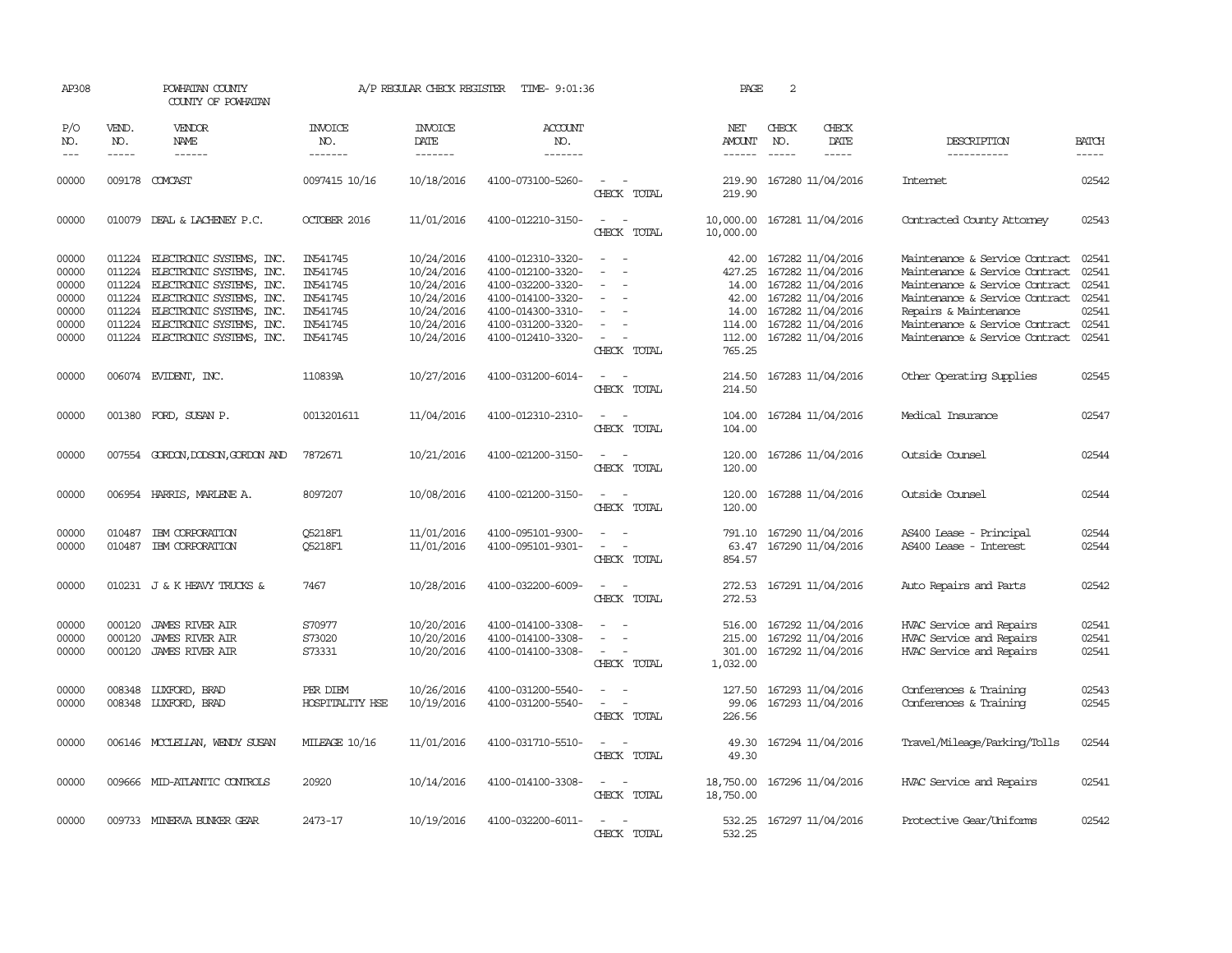| AP308               |                       | POWHATAN COUNTY<br>COUNTY OF POWHATAN                                        |                                  | A/P REGULAR CHECK REGISTER        | TIME- 9:01:36                          |                                                                                                                             | PAGE                           | $\overline{3}$                         |                        |                                              |                                                                                                                                                                                                                                                                                                                                                                                                                                                                                            |
|---------------------|-----------------------|------------------------------------------------------------------------------|----------------------------------|-----------------------------------|----------------------------------------|-----------------------------------------------------------------------------------------------------------------------------|--------------------------------|----------------------------------------|------------------------|----------------------------------------------|--------------------------------------------------------------------------------------------------------------------------------------------------------------------------------------------------------------------------------------------------------------------------------------------------------------------------------------------------------------------------------------------------------------------------------------------------------------------------------------------|
| P/O<br>NO.<br>$---$ | VEND.<br>NO.<br>----- | <b>VENDOR</b><br>NAME<br>------                                              | <b>INVOICE</b><br>NO.<br>------- | <b>INVOICE</b><br>DATE<br>------- | ACCOUNT<br>NO.<br>-------              |                                                                                                                             | NET<br><b>AMOUNT</b><br>------ | CHECK<br>NO.                           | CHECK<br>DATE<br>----- | DESCRIPTION<br>-----------                   | <b>BATCH</b><br>$\frac{1}{2} \left( \frac{1}{2} \right) \left( \frac{1}{2} \right) \left( \frac{1}{2} \right) \left( \frac{1}{2} \right) \left( \frac{1}{2} \right) \left( \frac{1}{2} \right) \left( \frac{1}{2} \right) \left( \frac{1}{2} \right) \left( \frac{1}{2} \right) \left( \frac{1}{2} \right) \left( \frac{1}{2} \right) \left( \frac{1}{2} \right) \left( \frac{1}{2} \right) \left( \frac{1}{2} \right) \left( \frac{1}{2} \right) \left( \frac{1}{2} \right) \left( \frac$ |
| 00000               |                       | 011595 NOLAN, THOMAS P.                                                      | APCO CONF                        | 10/28/2016                        | 4100-031210-5510-                      | $\sim$ 10 $\sim$ 10 $\sim$<br>CHECK TOTAL                                                                                   | 190.08                         | 190.08 167298 11/04/2016               |                        | Travel - Mileage                             | 02543                                                                                                                                                                                                                                                                                                                                                                                                                                                                                      |
| 00000               | 008079                | PAETEC/CAVALIER BUSINESS                                                     | 3802785 10/16                    | 10/22/2016                        | 4100-012510-5230-                      | $\frac{1}{2} \left( \frac{1}{2} \right) \left( \frac{1}{2} \right) = \frac{1}{2} \left( \frac{1}{2} \right)$<br>CHECK TOTAL | 751.00<br>751.00               | 167299 11/04/2016                      |                        | Telephone Services                           | 02542                                                                                                                                                                                                                                                                                                                                                                                                                                                                                      |
| 00000               |                       | 008404 PEST MASTERS, INC.                                                    | 325674                           | 10/01/2016                        | 4100-032210-3320-                      | $\sim$<br>CHECK TOTAL                                                                                                       | 110.00<br>110.00               | 167300 11/04/2016                      |                        | Maintenance & Service Contract               | 02541                                                                                                                                                                                                                                                                                                                                                                                                                                                                                      |
| 00000               |                       | 009638 POE, INEZ L                                                           | 0096201611                       | 11/04/2016                        | 4100-013200-2310-                      | $\sim$<br>CHECK TOTAL                                                                                                       | 120.00<br>120.00               | 167301 11/04/2016                      |                        | Medical Insurance                            | 02547                                                                                                                                                                                                                                                                                                                                                                                                                                                                                      |
| 00000               |                       | 001980 POORE, FRANCES                                                        | 0019201611                       | 11/04/2016                        | 4100-012100-2310-                      | $ -$<br>CHECK TOTAL                                                                                                         | 88.00<br>88.00                 | 167302 11/04/2016                      |                        | Medical Insurance                            | 02547                                                                                                                                                                                                                                                                                                                                                                                                                                                                                      |
| 00000               | 006043                | POWERS, KATHRYN C.                                                           | 0060201611                       | 11/04/2016                        | 4100-021600-2310-                      | $\sim$ $\sim$<br>CHECK TOTAL                                                                                                | 120.00<br>120.00               | 167303 11/04/2016                      |                        | Medical Insurance                            | 02547                                                                                                                                                                                                                                                                                                                                                                                                                                                                                      |
| 00000               | 001250                | POWHATAN AUTO & TRACTOR                                                      | 421950                           | 10/27/2016                        | 4100-014300-6007-                      | CHECK TOTAL                                                                                                                 | 24.87<br>24.87                 | 167304 11/04/2016                      |                        | Transfer Station Supplies                    | 02545                                                                                                                                                                                                                                                                                                                                                                                                                                                                                      |
| 00000               | 009612                | POWHATAN COLLISION AND                                                       | 1203585                          | 10/21/2016                        | 4100-031200-6009-                      | $\sim$<br>CHECK TOTAL                                                                                                       | 2,145.65<br>2,145.65           | 167305 11/04/2016                      |                        | Auto Parts/Repairs                           | 02545                                                                                                                                                                                                                                                                                                                                                                                                                                                                                      |
| 00000               | 006928                | POWHATAN COUNTY DEPT. OF                                                     | WARPOVERTY CONF                  | 10/31/2016                        | 4100-053910-5643-                      | $\sim$<br>CHECK TOTAL                                                                                                       | 360.72                         | 360.72 167307 11/04/2016               |                        | PCCAA Services - Federal CSBG                | 02543                                                                                                                                                                                                                                                                                                                                                                                                                                                                                      |
| 00000               |                       | 008294 POWHATAN COUNTY PUBLIC                                                | 0082201611                       | 11/04/2016                        | 4100-031200-2310-                      | $\equiv$<br>$\sim$<br>CHECK TOTAL                                                                                           | 681.50                         | 681.50 167308 11/04/2016               |                        | Medical Insurance                            | 02547                                                                                                                                                                                                                                                                                                                                                                                                                                                                                      |
| 00000               |                       | 006761 POWHATAN VOLUNTEER FIRE                                               | 102361                           | 10/25/2016                        | 4100-032200-5120-                      | $\overline{\phantom{a}}$<br>$\sim$<br>CHECK TOTAL                                                                           | 20.01                          | 20.01 167309 11/04/2016                |                        | Apparatus Fuel                               | 02542                                                                                                                                                                                                                                                                                                                                                                                                                                                                                      |
| 00000<br>00000      | 006474<br>006474      | PROGRESSIVE AUTO WORKS<br>PROGRESSIVE AUTO WORKS                             | 32377<br>32410                   | 10/24/2016<br>10/24/2016          | 4100-031200-6009-<br>4100-031200-6009- | CHECK TOTAL                                                                                                                 | 558.48<br>291.50<br>849.98     | 167310 11/04/2016<br>167310 11/04/2016 |                        | Auto Parts/Repairs<br>Auto Parts/Repairs     | 02544<br>02544                                                                                                                                                                                                                                                                                                                                                                                                                                                                             |
| 00000               | 009518                | QUARLES PETROLEUM, INC.                                                      | 934763 10/16                     | 10/31/2016                        | 4100-031200-6008-                      | CHECK TOTAL                                                                                                                 | 6,166.71<br>6,166.71           | 167311 11/04/2016                      |                        | Gas/Grease/Oil                               | 02544                                                                                                                                                                                                                                                                                                                                                                                                                                                                                      |
| 00000               | 000780                | <b>QUILL CORPORATION</b>                                                     | 1059685                          | 10/17/2016                        | 4100-031710-6001-                      | $\overline{\phantom{a}}$<br>CHECK TOTAL                                                                                     | 86.10<br>86.10                 | 167312 11/04/2016                      |                        | Office Supplies                              | 02545                                                                                                                                                                                                                                                                                                                                                                                                                                                                                      |
| 00000<br>00000      |                       | 000620 R. C. GOODWYN & SONS, INC<br>000620 R. C. GOODWYN & SONS, INC 0739126 | 0738251                          | 10/13/2016<br>10/20/2016          | 4100-014100-3310-<br>4100-014500-3190- | $\omega_{\rm{max}}$ and $\omega_{\rm{max}}$<br>$\equiv$<br>CHECK TOTAL                                                      | .99<br>71.88<br>72.87          | 167313 11/04/2016<br>167313 11/04/2016 |                        | Repairs & Maintenance<br>Grounds Maintenance | 02541<br>02541                                                                                                                                                                                                                                                                                                                                                                                                                                                                             |
| 00000               |                       | 006466 RADIO COMMUNICATION OF VA 702007421                                   |                                  | 10/21/2016                        | 4100-031210-3310-                      | $\frac{1}{2} \left( \frac{1}{2} \right) \left( \frac{1}{2} \right) = \frac{1}{2} \left( \frac{1}{2} \right)$<br>CHECK TOTAL | 304.00<br>304.00               | 167314 11/04/2016                      |                        | Repairs and Maintenance                      | 02545                                                                                                                                                                                                                                                                                                                                                                                                                                                                                      |
| 00000               |                       | 011222 RESPONSIBLE FAIHERS AND                                               | <b>SEPT 2016</b>                 | 10/31/2016                        | 4100-053910-5643-                      | $\frac{1}{2} \left( \frac{1}{2} \right) \left( \frac{1}{2} \right) = \frac{1}{2} \left( \frac{1}{2} \right)$<br>CHECK TOTAL | 2,940.00<br>2,940.00           | 167315 11/04/2016                      |                        | PCCAA Services - Federal CSBG                | 02543                                                                                                                                                                                                                                                                                                                                                                                                                                                                                      |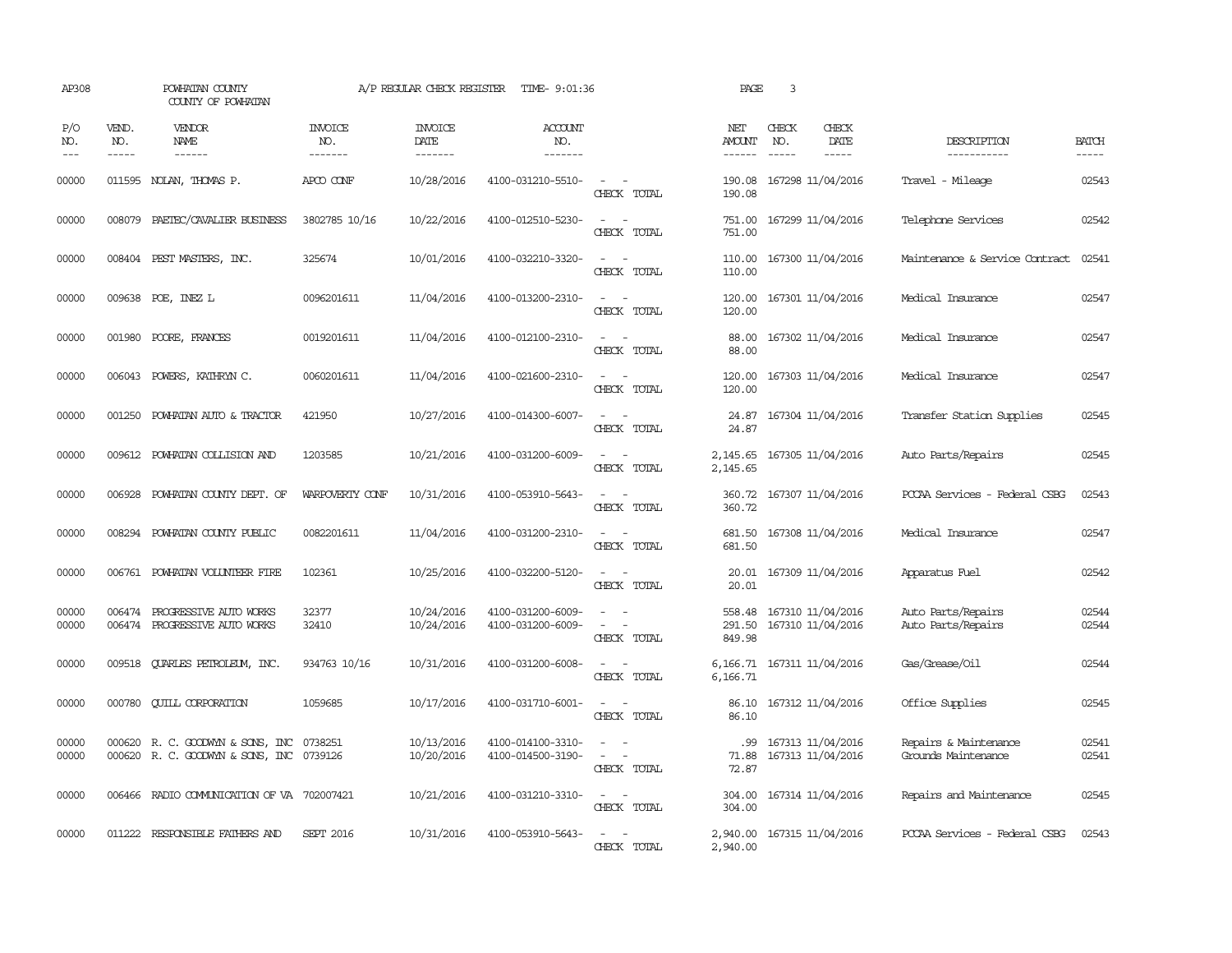| AP308                            |                                      | POWHATAN COUNTY<br>COUNTY OF POWHATAN                                    |                                        | A/P REGULAR CHECK REGISTER                           | TIME- 9:01:36                                                                    |                                                                                                                             | PAGE                               | $\overline{4}$ |                                                                                          |                                                                |                                  |
|----------------------------------|--------------------------------------|--------------------------------------------------------------------------|----------------------------------------|------------------------------------------------------|----------------------------------------------------------------------------------|-----------------------------------------------------------------------------------------------------------------------------|------------------------------------|----------------|------------------------------------------------------------------------------------------|----------------------------------------------------------------|----------------------------------|
| P/O<br>NO.<br>$---$              | VEND.<br>NO.<br>$\frac{1}{2}$        | VENDOR<br>NAME<br>------                                                 | <b>INVOICE</b><br>NO.<br>-------       | <b>INVOICE</b><br>DATE<br>-------                    | <b>ACCOUNT</b><br>NO.<br>-------                                                 |                                                                                                                             | NET<br>AMOUNT<br>$- - - - - -$     | CHECK<br>NO.   | CHECK<br>DATE<br>$\frac{1}{2}$                                                           | DESCRIPTION<br>-----------                                     | <b>BATCH</b><br>-----            |
| 00000                            | 009037                               | REYNOLDS LIGHTING SUPPLY                                                 | 119327                                 | 10/21/2016                                           | 4100-014100-3310-                                                                | $\overline{\phantom{a}}$<br>CHECK TOTAL                                                                                     | 89.00<br>89.00                     |                | 167316 11/04/2016                                                                        | Repairs & Maintenance                                          | 02541                            |
| 00000                            |                                      | 009077 REYNOLDS, SHIRLEY                                                 | 0090201611                             | 11/04/2016                                           | 4100-031200-2310-                                                                | $\sim$<br>CHECK TOTAL                                                                                                       | 96.00<br>96.00                     |                | 167317 11/04/2016                                                                        | Medical Insurance                                              | 02547                            |
| 00000                            |                                      | 007062 RUIHERFORD JANITOR SUPPLY 955587                                  |                                        | 10/25/2016                                           | 4100-032210-6005-                                                                | $\equiv$<br>CHECK TOTAL                                                                                                     | 58.09<br>58.09                     |                | 167319 11/04/2016                                                                        | Cleaning Supplies                                              | 02541                            |
| 00000                            |                                      | 006253 SALISBURY TIRE & SERVICE                                          | 90413                                  | 10/20/2016                                           | 4100-031200-6009-                                                                | $\sim$<br>CHECK TOTAL                                                                                                       | 129.38                             |                | 129.38 167320 11/04/2016                                                                 | Auto Parts/Repairs                                             | 02545                            |
| 00000                            |                                      | 006921 SEA-CLEAR AQUARIUM                                                | 4563                                   | 10/15/2016                                           | 4100-073100-3320-                                                                | $\sim$ 10 $\pm$<br>CHECK TOTAL                                                                                              | 80.00<br>80.00                     |                | 167321 11/04/2016                                                                        | Maintenance & Service Contract                                 | 02542                            |
| 00000                            |                                      | 009452 SEACOM, INC. OF VIRGINIA                                          | 8557                                   | 10/19/2016                                           | 4100-035500-6003-                                                                | $\sim$<br>$\sim$<br>CHECK TOTAL                                                                                             | 1,501.90<br>1,501.90               |                | 167322 11/04/2016                                                                        | ECC Relocation                                                 | 02541                            |
| 00000                            |                                      | 009701 SHI INTERNATIONAL CORP.                                           | B05637139                              | 10/17/2016                                           | 4100-035500-6003-                                                                | $\sim$ $\sim$<br>CHECK TOTAL                                                                                                | 374.34                             |                | 374.34 167323 11/04/2016                                                                 | EOC Relocation                                                 | 02542                            |
| 00000<br>00000                   | 007310                               | SOUTHEASTERN EMERGENCY<br>007310 SOUTHEASTERN EMERGENCY                  | 702084<br>702087                       | 7/06/2016<br>7/06/2016                               | 4100-031200-6014-<br>4100-031200-6014-                                           | $\equiv$<br>CHECK TOTAL                                                                                                     | 85.40<br>24.40<br>109.80           |                | 167324 11/04/2016<br>167324 11/04/2016                                                   | Other Operating Supplies<br>Other Operating Supplies           | 02545<br>02545                   |
| 00000                            |                                      | 007200 SOUTHERN BUILDERS INC.                                            | 853                                    | 10/27/2016                                           | 4100-014100-3310-                                                                | $\sim$<br>CHECK TOTAL                                                                                                       | 2,360.00<br>2,360.00               |                | 167325 11/04/2016                                                                        | Repairs & Maintenance                                          | 02541                            |
| 00000<br>00000<br>00000<br>00000 | 001320<br>001320<br>001320<br>001320 | SOUTHERN POLICE<br>SOUTHERN POLICE<br>SOUTHERN POLICE<br>SOUTHERN POLICE | 187715<br>187716<br>187717<br>187799   | 10/19/2016<br>10/19/2016<br>10/19/2016<br>10/25/2016 | 4100-031200-6011-<br>4100-031200-6011-<br>4100-031200-6011-<br>4100-031200-6011- | $\overline{\phantom{a}}$<br>$\overline{\phantom{a}}$<br>$\sim$<br>CHECK TOTAL                                               | 54.00<br>100.00<br>80.00<br>129.01 |                | 167326 11/04/2016<br>167326 11/04/2016<br>167326 11/04/2016<br>104.99- 167326 11/04/2016 | Uniforms<br>Uniforms<br>Uniforms<br>Uniforms                   | 02545<br>02545<br>02545<br>02545 |
| 00000                            | 006594                               | SOUTHSIDE ELECTRIC COOP                                                  | 552274001 9/16                         | 10/31/2016                                           | 4100-053910-5642-                                                                | $\overline{\phantom{a}}$<br>CHECK TOTAL                                                                                     | 465.67<br>465.67                   |                | 167327 11/04/2016                                                                        | PCCAA Services - TANF                                          | 02543                            |
| 00000                            |                                      | 009765 STANLEY, HUNT, DUPREE                                             | 53731                                  | 10/24/2016                                           | 4100-012200-3140-                                                                | $\frac{1}{2} \left( \frac{1}{2} \right) \left( \frac{1}{2} \right) = \frac{1}{2} \left( \frac{1}{2} \right)$<br>CHECK TOTAL | 4,500.00<br>4,500.00               |                | 167328 11/04/2016                                                                        | Professional Services                                          | 02541                            |
| 00000<br>00000<br>00000          | 008578<br>008578<br>008578           | STAPLES BUSINESS AD-<br>STAPLES BUSINESS AD-<br>STAPLES BUSINESS AD-     | 3314811301<br>3318620368<br>3318620369 | 9/15/2016<br>10/21/2016<br>10/21/2016                | 4100-012520-6014-<br>4100-013200-6001-<br>4100-031200-6001-                      | $\overline{\phantom{a}}$<br>CHECK TOTAL                                                                                     | 455.88<br>52.04<br>87.97<br>595.89 |                | 167329 11/04/2016<br>167329 11/04/2016<br>167329 11/04/2016                              | Other Operating Supplies<br>Office Supplies<br>Office Supplies | 02541<br>02543<br>02545          |
| 00000                            |                                      | 006569 STICKELS, RANDAL LEE                                              | 0065201611                             | 11/04/2016                                           | 4100-031200-2310-                                                                | $\sim$ $-$<br>CHECK TOTAL                                                                                                   | 72.00<br>72.00                     |                | 167330 11/04/2016                                                                        | Medical Insurance                                              | 02547                            |
| 00000                            |                                      | 007115 STOKES, GARLAND KENNETH                                           | 0071201611                             | 11/04/2016                                           | 4100-031200-2310-                                                                | $\sim$<br>CHECK TOTAL                                                                                                       | 68.00<br>68.00                     |                | 167331 11/04/2016                                                                        | Medical Insurance                                              | 02547                            |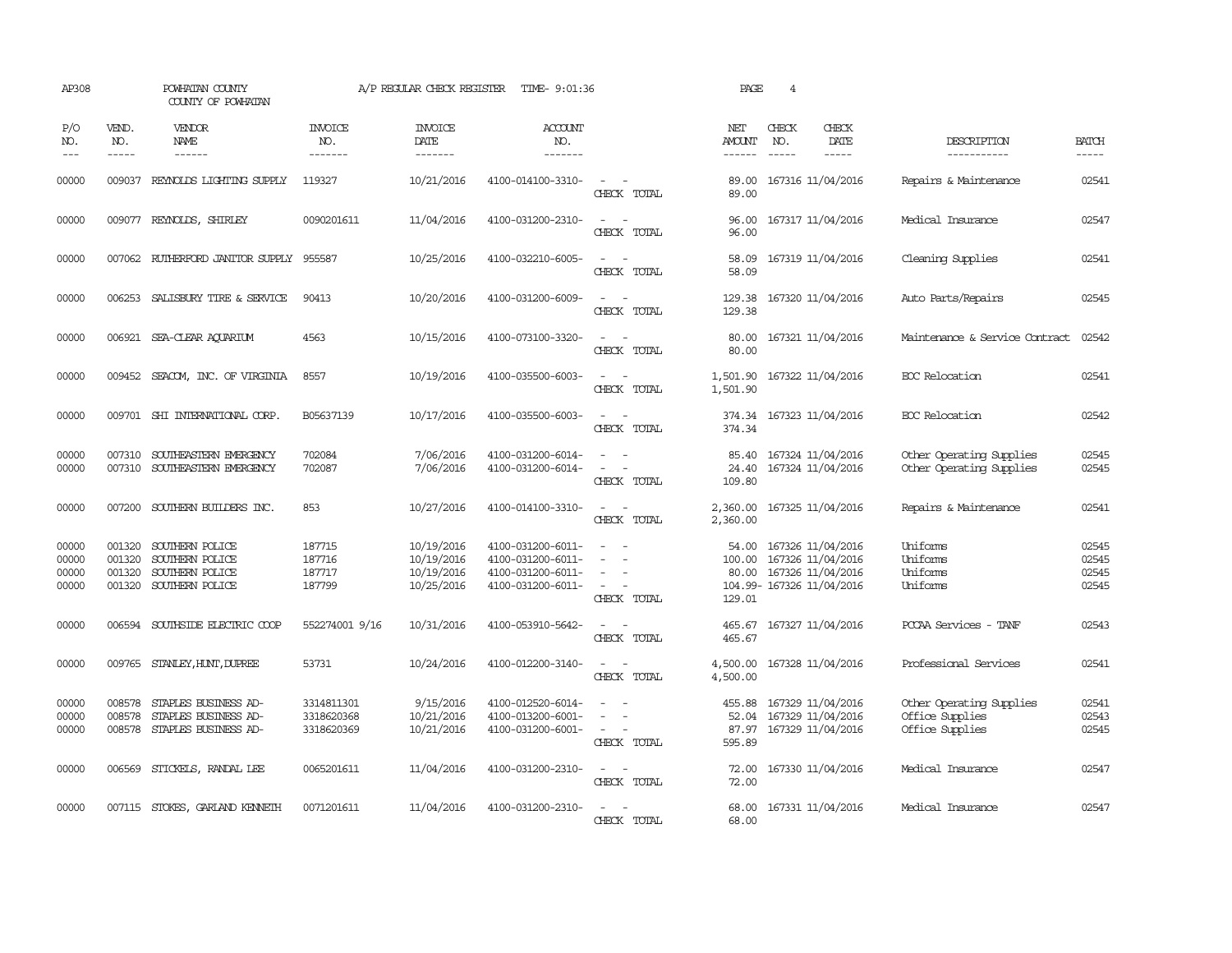| AP308      |              | POWHATAN COUNTY<br>COUNTY OF POWHATAN |                       | A/P REGULAR CHECK REGISTER | TIME- 9:01:36     |                                                      | PAGE                 | 5             |                             |                                |              |
|------------|--------------|---------------------------------------|-----------------------|----------------------------|-------------------|------------------------------------------------------|----------------------|---------------|-----------------------------|--------------------------------|--------------|
| P/O<br>NO. | VEND.<br>NO. | VENDOR<br>NAME                        | <b>INVOICE</b><br>NO. | <b>INVOICE</b><br>DATE     | ACCOUNT<br>NO.    |                                                      | NET<br><b>AMOUNT</b> | CHECK<br>NO.  | CHECK<br>DATE               | DESCRIPTION                    | <b>BATCH</b> |
| $---$      | $- - - - -$  | $- - - - - -$                         | --------              | -------                    | -------           |                                                      | $- - - - - -$        | $\frac{1}{2}$ | -----                       | -----------                    | -----        |
| 00000      |              | 006230 SUPPLY ROOM COMPANIES          | 2765616-0             | 10/21/2016                 | 4100-021200-6001- | CHECK TOTAL                                          | 97.85<br>97.85       |               | 167332 11/04/2016           | Office Supplies                | 02542        |
| 00000      | 000845       | TOWN POLICE SUPPLY OF                 | R80336                | 10/14/2016                 | 4100-031200-6011- | $\sim$<br>$\sim$                                     | 315.00               |               | 167333 11/04/2016           | Uniforms                       | 02544        |
| 00000      | 000845       | TOWN POLICE SUPPLY OF                 | 8384                  | 10/20/2016                 | 4100-031200-6011- |                                                      | 38.00                |               | 167333 11/04/2016           | Uniforms                       | 02544        |
| 00000      |              | 000845 TOWN POLICE SUPPLY OF          | 8397                  | 10/26/2016                 | 4100-031200-6011- |                                                      | 95.99                |               | 167333 11/04/2016           | Uniforms                       | 02544        |
|            |              |                                       |                       |                            |                   | CHECK TOTAL                                          | 448.99               |               |                             |                                |              |
| 00000      | 007473       | TREASURER, VIRGINIA TECH              | 1ST OIR FY17          | 10/12/2016                 | 4100-083500-3140- | CHECK TOTAL                                          | 17,702.14            |               | 17,702.14 167334 11/04/2016 | Professional Services          | 02544        |
| 00000      |              | 011169 VERIZON                        | 804378091510/16       | 10/25/2016                 | 4100-032220-5230- | CHECK TOTAL                                          | 92.07<br>92.07       |               | 167335 11/04/2016           | Telephone System               | 02544        |
| 00000      | 009442 VESA  |                                       | DUES/RG 2016/17       | 10/31/2016                 | 4100-083500-5810- |                                                      | 110.00               |               | 167336 11/04/2016           | Dues/Association Memberships   | 02544        |
| 00000      | 009442 VESA  |                                       | 2016-2017 DUES        | 10/31/2016                 | 4100-083500-5810- | $\sim$<br>$\overline{\phantom{a}}$                   | 130.00               |               | 167336 11/04/2016           | Dues/Association Memberships   | 02544        |
|            |              |                                       |                       |                            |                   | CHECK TOTAL                                          | 240.00               |               |                             |                                |              |
| 00000      |              | 011593 VIRGINIA ASSOCIATION OF        | MEMBERSHIP            | 10/31/2016                 | 4100-012310-5810- | CHECK TOTAL                                          | 10.00<br>10.00       |               | 167337 11/04/2016           | Dues/Association Memberships   | 02541        |
| 00000      | 011181       | WELLS FARGO FINANCIAL                 | 5003469545            | 10/24/2016                 | 4100-021200-8002- |                                                      | 451.86               |               | 167338 11/04/2016           | Copier Lease Agreement         | 02542        |
| 00000      | 011181       | WELLS FARGO FINANCIAL                 | 5003469544            | 10/24/2016                 | 4100-012100-3320- | $\overline{\phantom{a}}$<br>$\overline{\phantom{a}}$ | 167.93               |               | 167338 11/04/2016           | Maintenance & Service Contract | 02543        |
| 00000      | 011181       | WELLS FARGO FINANCIAL                 | 5003469544            | 10/24/2016                 | 4100-012200-3320- |                                                      | 127.16               |               | 167338 11/04/2016           | Maintenance & Service Contract | 02543        |
| 00000      | 011181       | WELLS FARGO FINANCIAL                 | 5003469544            | 10/24/2016                 | 4100-012310-3320- |                                                      | 195.62               |               | 167338 11/04/2016           | Maintenance & Service Contract | 02543        |
| 00000      | 011181       | WELLS FARGO FINANCIAL                 | 5003469544            | 10/24/2016                 | 4100-012410-3320- | $\overline{\phantom{a}}$                             | 6.51                 |               | 167338 11/04/2016           | Maintenance & Service Contract | 02543        |
| 00000      | 011181       | WELLS FARGO FINANCIAL                 | 5003469544            | 10/24/2016                 | 4100-012510-3320- | $\sim$                                               | 22.58                |               | 167338 11/04/2016           | Maintenance & Service Contract | 02543        |
| 00000      | 011181       | WELLS FARGO FINANCIAL                 | 5003469544            | 10/24/2016                 | 4100-013200-3320- | $\sim$                                               | 143.19               |               | 167338 11/04/2016           | Maintenance & Service Contract | 02543        |
| 00000      | 011181       | WELLS FARGO FINANCIAL                 | 5003469544            | 10/24/2016                 | 4100-021600-8002- |                                                      | 186.70               |               | 167338 11/04/2016           | Copier Lease                   | 02543        |
| 00000      | 011181       | WELLS FARGO FINANCIAL                 | 5003469544            | 10/24/2016                 | 4100-021600-8002- | $\overline{\phantom{a}}$                             |                      |               | 105.24 167338 11/04/2016    | Copier Lease                   | 02543        |
| 00000      | 011181       | WELLS FARGO FINANCIAL                 | 5003469544            | 10/24/2016                 | 4100-022100-3320- | $\overline{\phantom{a}}$                             | 175.54               |               | 167338 11/04/2016           | Maintenance & Service Contract | 02543        |
| 00000      | 011181       | WELLS FARGO FINANCIAL                 | 5003469544            | 10/24/2016                 | 4100-031200-3320- |                                                      |                      |               | 175.54 167338 11/04/2016    | Maintenance & Service Contract | 02543        |
| 00000      | 011181       | WELLS FARGO FINANCIAL                 | 5003469544            | 10/24/2016                 | 4100-031200-3320- | $\sim$                                               |                      |               | 234.37 167338 11/04/2016    | Maintenance & Service Contract | 02543        |
| 00000      | 011181       | WELLS FARGO FINANCIAL                 | 5003469544            | 10/24/2016                 | 4100-034100-3320- |                                                      | 131.17               |               | 167338 11/04/2016           | Maintenance & Service Contract | 02543        |
| 00000      | 011181       | WELLS FARGO FINANCIAL                 | 5003469544            | 10/24/2016                 | 4100-035100-3320- |                                                      |                      |               | 92.69 167338 11/04/2016     | Landscaping - Animal Control   | 02543        |
| 00000      |              | 011181 WELLS FARGO FINANCIAL          | 5003469544            | 10/24/2016                 | 4100-081100-3320- | $\sim$<br>CHECK TOTAL                                | 29.35<br>2,245.45    |               | 167338 11/04/2016           | Maintenance & Service Contract | 02543        |
|            |              |                                       |                       |                            |                   |                                                      |                      |               |                             |                                |              |
| 00000      |              | 002080 WOODCOCK, LYNN T.              | 0020201611            | 11/04/2016                 | 4100-031200-2310- | $\sim$<br>$\sim$<br>CHECK TOTAL                      | 108.00<br>108.00     |               | 167339 11/04/2016           | Medical Insurance              | 02547        |
| 00000      | 010688       | A&B CLEANING SERVICE, INC.            | 10298                 | 11/01/2016                 | 4100-014100-3180- |                                                      | 5,525.77             |               | 167391 11/16/2016           | Cleaning Service               | 02548        |
| 00000      | 010688       | A&B CLEANING SERVICE, INC.            | 10298                 | 11/01/2016                 | 4100-032210-3180- | $\overline{\phantom{a}}$<br>$\overline{\phantom{a}}$ | 147.69               |               | 167391 11/16/2016           | Cleaning Service               | 02548        |
| 00000      | 010688       | A&B CLEANING SERVICE, INC.            | 10298                 | 11/01/2016                 | 4100-032220-3180- | $\overline{\phantom{a}}$<br>CHECK TOTAL              | 246.15<br>5,919.61   |               | 167391 11/16/2016           | Cleaning Service               | 02548        |
|            |              |                                       |                       |                            |                   |                                                      |                      |               |                             |                                |              |
| 00000      |              | 006175 ADAMS OIL COMPANY, INC.        | 09850                 | 10/31/2016                 | 4100-014500-6008- |                                                      | 71.50                |               | 167392 11/16/2016           | Gas/Grease/Oil                 | 02548        |
| 00000      | 006175       | ADAMS OIL COMPANY, INC.               | 10236-5               | 10/07/2016                 | 4100-032200-5120- |                                                      | 101.89               |               | 167392 11/16/2016           | Apparatus Fuel                 | 02548        |
| 00000      |              | 006175 ADAMS OIL COMPANY, INC.        | 10672-3               | 10/27/2016                 | 4100-032200-5120- | $\overline{\phantom{a}}$                             |                      |               | 45.77 167392 11/16/2016     | Apparatus Fuel                 | 02548        |
|            |              |                                       |                       |                            |                   | CHECK TOTAL                                          | 219.16               |               |                             |                                |              |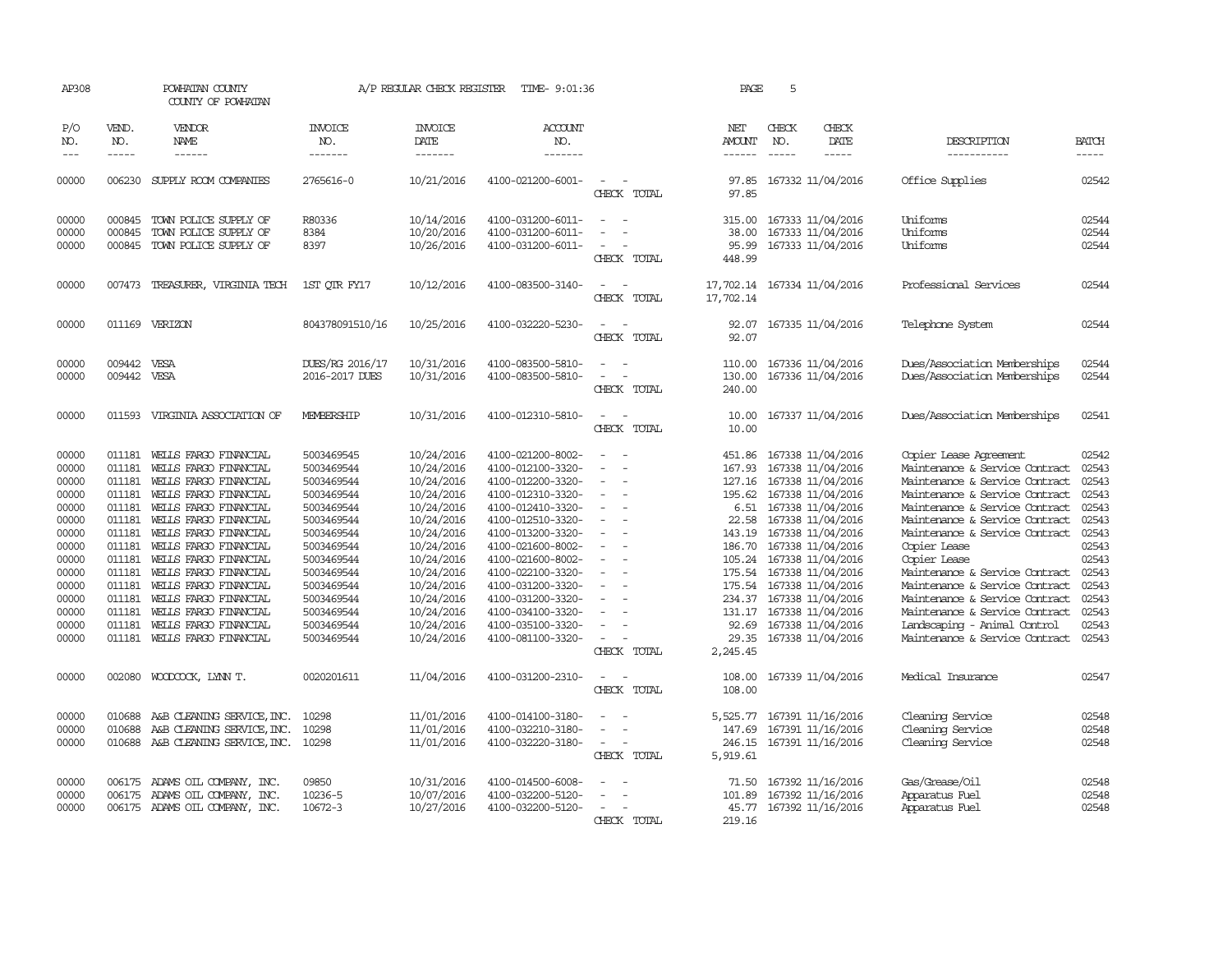| AP308          |                  | POWHATAN COUNTY<br>COUNTY OF POWHATAN     |                                | A/P REGULAR CHECK REGISTER | TIME- 9:01:36                          |                          | PAGE             | 6             |                                        |                                                  |                |
|----------------|------------------|-------------------------------------------|--------------------------------|----------------------------|----------------------------------------|--------------------------|------------------|---------------|----------------------------------------|--------------------------------------------------|----------------|
| P/O<br>NO.     | VEND.<br>NO.     | VENDOR<br>NAME                            | <b>INVOICE</b><br>NO.          | <b>INVOICE</b><br>DATE     | <b>ACCOUNT</b><br>NO.                  |                          | NET<br>AMOUNT    | CHECK<br>NO.  | CHECK<br>DATE                          | DESCRIPTION                                      | <b>BATCH</b>   |
| $\frac{1}{2}$  | $- - - - -$      | ------                                    | -------                        | --------                   | -------                                |                          | $- - - - - -$    | $\frac{1}{2}$ | -----                                  | -----------                                      | $- - - - -$    |
| 00000<br>00000 | 007758<br>007758 | ADVANCE AUTO PARTS<br>ADVANCE AUTO PARTS  | 6819628350559<br>6819628580010 | 10/09/2016<br>10/11/2016   | 4100-032200-6009-<br>4100-032200-6009- |                          | 49.99<br>92.54   |               | 167393 11/16/2016<br>167393 11/16/2016 | Auto Repairs and Parts<br>Auto Repairs and Parts | 02548<br>02548 |
| 00000          | 007758           | ADVANCE AUTO PARTS                        | 6819629351375                  | 10/19/2016                 | 4100-032200-6009-                      |                          | 21.48            |               | 167393 11/16/2016                      | Auto Repairs and Parts                           | 02548          |
| 00000          |                  | 007758 ADVANCE AUTO PARTS                 | 6819630337768                  | 10/29/2016                 | 4100-032200-6009-                      | $\sim$                   | 19.99            |               | 167393 11/16/2016                      | Auto Repairs and Parts                           | 02548          |
|                |                  |                                           |                                |                            |                                        | CHECK TOTAL              | 184.00           |               |                                        |                                                  |                |
| 00000          |                  | 011434 AGA JANITORIAL SOLUTIONS,          | 1256                           | 10/31/2016                 | 4100-014100-3180-                      | CHECK TOTAL              | 965.00<br>965.00 |               | 167394 11/16/2016                      | Cleaning Service                                 | 02548          |
| 00000          |                  | 010780 ALL GOOD AUTOMOTIVE LLC            | 3151                           | 11/01/2016                 | 4100-031200-6009-                      | CHECK TOTAL              | 55.95<br>55.95   |               | 167396 11/16/2016                      | Auto Parts/Repairs                               | 02548          |
| 00000          |                  | 007941 BAKER & TAYLOR                     | 5014321628                     | 10/31/2016                 | 4100-073100-6012-                      | CHECK TOTAL              | 962.35<br>962.35 |               | 167397 11/16/2016                      | Books & Subscriptions                            | 02552          |
| 00000          | 008668           | BANK OF AMERICA                           | 11/01/2016                     | 11/01/2016                 | 4100-073100-6014-                      |                          | $.00 \cdot$      |               | 167398 11/16/2016                      | Library Supplies                                 | 02556          |
| 00000          | 008668           | BANK OF AMERICA                           | 11/01/2016                     | 11/01/2016                 | 4100-073100-6014-                      |                          |                  |               | 4.77- 167398 11/16/2016                | Library Supplies                                 | 02556          |
| 00000          | 008668           | BANK OF AMERICA                           | 11/01/2016                     | 11/01/2016                 | 4100-073100-6014-                      |                          |                  |               | 4.11- 167398 11/16/2016                | Library Supplies                                 | 02556          |
| 00000          | 008668           | BANK OF AMERICA                           | 11/01/2016                     | 11/01/2016                 | 4100-012410-3321-                      | $\equiv$                 | 19.95            |               | 167398 11/16/2016                      | BAI.NET Credit Card Fees                         | 02556          |
| 00000          | 008668           | BANK OF AMERICA                           | 11/01/2016                     | 11/01/2016                 | 4100-032200-5540-                      |                          | 572.95           |               | 167398 11/16/2016                      | Travel - Convention & Educatio                   | 02556          |
| 00000          | 008668           | BANK OF AMERICA                           | 11/01/2016                     | 11/01/2016                 | 4100-032200-6012-                      | $\overline{\phantom{a}}$ | 24.95            |               | 167398 11/16/2016                      | Books & Subscriptions                            | 02556          |
| 00000          | 008668           | BANK OF AMERICA                           | 11/01/2016                     | 11/01/2016                 | 4100-012200-5210-                      | $\sim$                   | 6.47             |               | 167398 11/16/2016                      | Postage                                          | 02556          |
| 00000          | 008668           | BANK OF AMERICA                           | 11/01/2016                     | 11/01/2016                 | 4100-013200-5210-                      |                          | 94.00            |               | 167398 11/16/2016                      | Postage                                          | 02556          |
| 00000          | 008668           | BANK OF AMERICA                           | 11/01/2016                     | 11/01/2016                 | 4100-013200-5210-                      | $\sim$                   | 2.73             |               | 167398 11/16/2016                      | Postage                                          | 02556          |
| 00000          | 008668           | BANK OF AMERICA                           | 11/01/2016                     | 11/01/2016                 | 4100-013200-5210-                      |                          | 162.00           |               | 167398 11/16/2016                      | Postage                                          | 02556          |
| 00000          | 008668           | BANK OF AMERICA                           | 11/01/2016                     | 11/01/2016                 | 4100-013200-5210-                      |                          |                  |               | 2.45 167398 11/16/2016                 | Postage                                          | 02556          |
| 00000          | 008668           | BANK OF AMERICA                           | 11/01/2016                     | 11/01/2016                 | 4100-013200-5210-                      |                          | 68.00            |               | 167398 11/16/2016                      | Postage                                          | 02556          |
| 00000          | 008668           | BANK OF AMERICA                           | 11/01/2016                     | 11/01/2016                 | 4100-013200-5210-                      | $\equiv$                 | 68.00            |               | 167398 11/16/2016                      | Postage                                          | 02556          |
| 00000          | 008668           | BANK OF AMERICA                           | 11/01/2016                     | 11/01/2016                 | 4100-013200-5210-                      | $\overline{\phantom{a}}$ | 134.80           |               | 167398 11/16/2016                      | Postage                                          | 02556          |
| 00000          | 008668           | BANK OF AMERICA                           | 11/01/2016                     | 11/01/2016                 | 4100-073100-5210-                      | $\sim$                   | 11.12            |               | 167398 11/16/2016                      | Postage                                          | 02556          |
| 00000<br>00000 | 008668           | BANK OF AMERICA<br>008668 BANK OF AMERICA | 11/01/2016<br>11/01/2016       | 11/01/2016<br>11/01/2016   | 4100-073100-5210-<br>4100-073100-5210- | $\sim$<br>$\sim$         | 11.12<br>2.61    |               | 167398 11/16/2016<br>167398 11/16/2016 | Postage<br>Postage                               | 02556<br>02556 |
| 00000          | 008668           | BANK OF AMERICA                           | 11/01/2016                     | 11/01/2016                 | 4100-073100-5210-                      |                          | 99.88            |               | 167398 11/16/2016                      | Postage                                          | 02556          |
| 00000          | 008668           | BANK OF AMERICA                           | 11/01/2016                     | 11/01/2016                 | 4100-032200-5130-                      | $\overline{\phantom{a}}$ | 39.29            |               | 167398 11/16/2016                      | Water                                            | 02556          |
| 00000          | 008668           | BANK OF AMERICA                           | 11/01/2016                     | 11/01/2016                 | 4100-073100-6001-                      | $\equiv$                 |                  |               | 47.67 167398 11/16/2016                | Office Supplies                                  | 02556          |
| 00000          | 008668           | BANK OF AMERICA                           | 11/01/2016                     | 11/01/2016                 | 4100-011010-5840-                      |                          | 66.09            |               | 167398 11/16/2016                      | Meeting Expense                                  | 02556          |
| 00000          | 008668           | BANK OF AMERICA                           | 11/01/2016                     | 11/01/2016                 | 4100-014100-3400-                      |                          | 17.97            |               | 167398 11/16/2016                      | Misc. Meetings - Set Up                          | 02556          |
| 00000          | 008668           | BANK OF AMERICA                           | 11/01/2016                     | 11/01/2016                 | 4100-014500-3321-                      | $\overline{\phantom{a}}$ |                  |               | 62.74 167398 11/16/2016                | Snow Removal                                     | 02556          |
| 00000          | 008668           | BANK OF AMERICA                           | 11/01/2016                     | 11/01/2016                 | 4100-073100-6001-                      |                          | 13.82            |               | 167398 11/16/2016                      | Office Supplies                                  | 02556          |
| 00000          | 008668           | BANK OF AMERICA                           | 11/01/2016                     | 11/01/2016                 | 4100-073100-6001-                      |                          |                  |               | 15.35 167398 11/16/2016                | Office Supplies                                  | 02556          |
| 00000          | 008668           | BANK OF AMERICA                           | 11/01/2016                     | 11/01/2016                 | 4100-012100-5810-                      | $\overline{\phantom{a}}$ | 45.00            |               | 167398 11/16/2016                      | Dues/Association Memberships                     | 02556          |
| 00000          | 008668           | BANK OF AMERICA                           | 11/01/2016                     | 11/01/2016                 | 4100-035500-6003-                      |                          | 174.50           |               | 167398 11/16/2016                      | <b>EOC</b> Relocation                            | 02556          |
| 00000          |                  | 008668 BANK OF AMERICA                    | 11/01/2016                     | 11/01/2016                 | 4100-035500-6003-                      |                          |                  |               | 47.94 167398 11/16/2016                | EOC Relocation                                   | 02556          |
| 00000          | 008668           | BANK OF AMERICA                           | 11/01/2016                     | 11/01/2016                 | 4100-035500-6003-                      |                          | 64.31            |               | 167398 11/16/2016                      | ECC Relocation                                   | 02556          |
| 00000          | 008668           | BANK OF AMERICA                           | 11/01/2016                     | 11/01/2016                 | 4100-035500-6003-                      | $\overline{\phantom{a}}$ | 92.70            |               | 167398 11/16/2016                      | EOC Relocation                                   | 02556          |
| 00000          | 008668           | BANK OF AMERICA                           | 11/01/2016                     | 11/01/2016                 | 4100-035500-6003-                      |                          | 20.00            |               | 167398 11/16/2016                      | ECC Relocation                                   | 02556          |
| 00000          | 008668           | BANK OF AMERICA                           | 11/01/2016                     | 11/01/2016                 | 4100-035500-6003-                      |                          | 70.19            |               | 167398 11/16/2016                      | EOC Relocation                                   | 02556          |
| 00000          |                  | 008668 BANK OF AMERICA                    | 11/01/2016                     | 11/01/2016                 | 4100-035500-6003-                      | $\equiv$                 |                  |               | 148.26 167398 11/16/2016               | ECC Relocation                                   | 02556          |
| 00000          | 008668           | BANK OF AMERICA                           | 11/01/2016                     | 11/01/2016                 | 4100-035500-6003-                      |                          | 29.08            |               | 167398 11/16/2016                      | EOC Relocation                                   | 02556          |
| 00000          |                  | 008668 BANK OF AMERICA                    | 11/01/2016                     | 11/01/2016                 | 4100-035500-6003-                      | $\overline{\phantom{a}}$ |                  |               | 33.98 167398 11/16/2016                | <b>EOC</b> Relocation                            | 02556          |
| 00000          | 008668           | BANK OF AMERICA                           | 11/01/2016                     | 11/01/2016                 | 4100-035500-6003-                      | $\sim$                   | 5.41             |               | 167398 11/16/2016                      | EOC Relocation                                   | 02556          |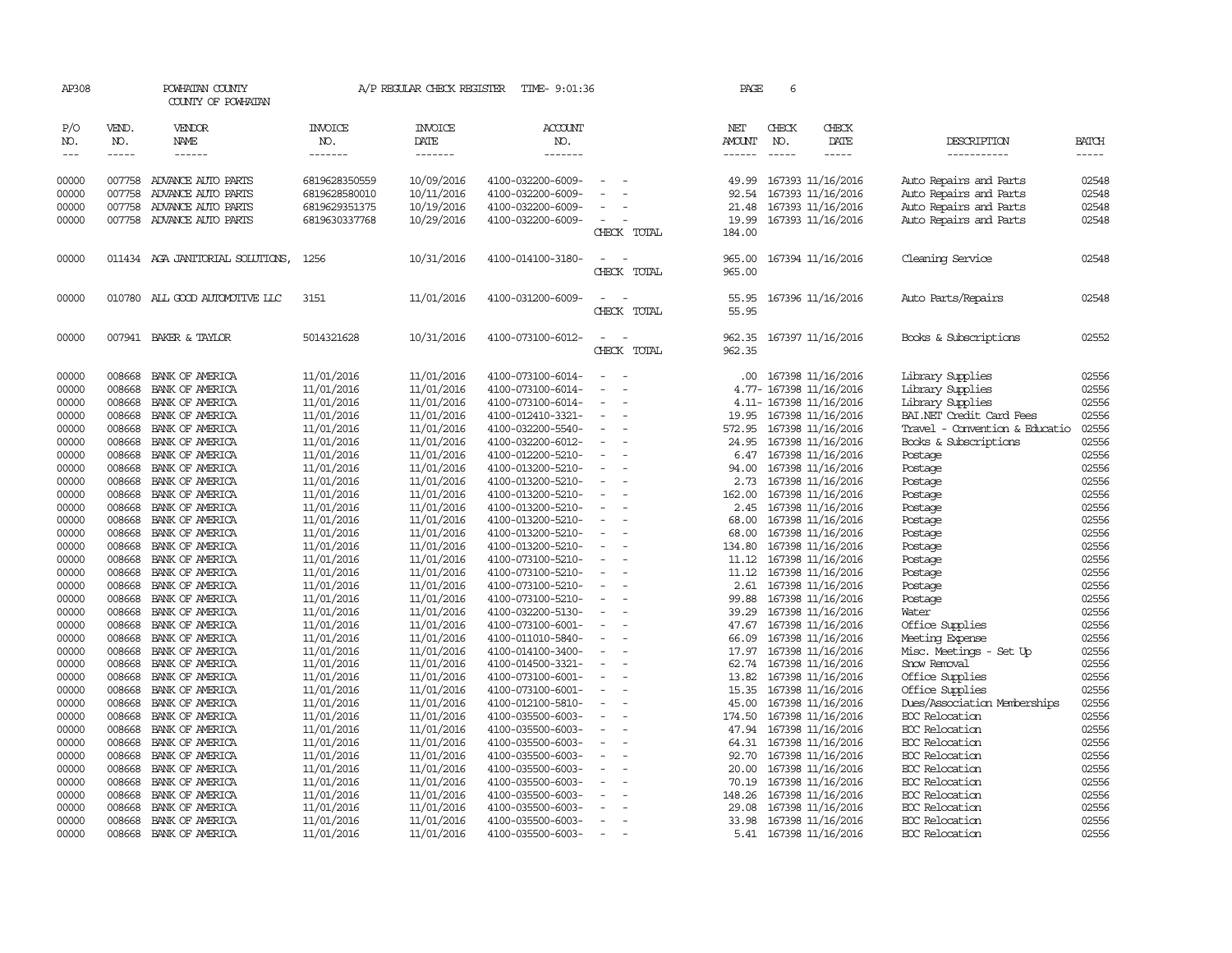| AP308         |                  | POWHATAN COUNTY<br>COUNTY OF POWHATAN |                       | A/P REGULAR CHECK REGISTER | TIME- 9:01:36         |                          | PAGE              | $7\phantom{.0}$ |                          |                                      |              |
|---------------|------------------|---------------------------------------|-----------------------|----------------------------|-----------------------|--------------------------|-------------------|-----------------|--------------------------|--------------------------------------|--------------|
| P/O<br>NO.    | VEND.<br>NO.     | VENDOR<br>NAME                        | <b>INVOICE</b><br>NO. | <b>INVOICE</b><br>DATE     | <b>ACCOUNT</b><br>NO. |                          | NET<br>AMOUNT     | CHECK<br>NO.    | CHECK<br>DATE            | DESCRIPTION                          | <b>BATCH</b> |
| $\frac{1}{2}$ | $- - - - -$      | $- - - - - -$                         | -------               | -------                    | -------               |                          | ------            | $\frac{1}{2}$   | $- - - - -$              | -----------                          | -----        |
|               |                  |                                       |                       |                            |                       |                          |                   |                 |                          |                                      |              |
| 00000         | 008668           | BANK OF AMERICA                       | 11/01/2016            | 11/01/2016                 | 4100-035500-6003-     | $\overline{\phantom{a}}$ | 79.99             |                 | 167398 11/16/2016        | ECC Relocation                       | 02556        |
| 00000         | 008668           | BANK OF AMERICA                       | 11/01/2016            | 11/01/2016                 | 4100-035500-6003-     |                          | 77.93             |                 | 167398 11/16/2016        | ECC Relocation                       | 02556        |
| 00000         | 008668           | BANK OF AMERICA                       | 11/01/2016            | 11/01/2016                 | 4100-014500-3190-     | $\sim$                   | 54.99             |                 | 167398 11/16/2016        | Grounds Maintenance                  | 02556        |
| 00000         | 008668           | BANK OF AMERICA                       | 11/01/2016            | 11/01/2016                 | 4100-014500-6004-     | $\equiv$                 | 119.94            |                 | 167398 11/16/2016        | Tools and Equipment                  | 02556        |
| 00000         | 008668           | BANK OF AMERICA                       | 11/01/2016            | 11/01/2016                 | 4100-032200-5810-     | $\overline{\phantom{a}}$ | 40.00             |                 | 167398 11/16/2016        | Dues/Association Memberships         | 02556        |
| 00000         | 008668           | BANK OF AMERICA                       | 11/01/2016            | 11/01/2016                 | 4100-012220-7002-     | $\equiv$                 | 20.00             |                 | 167398 11/16/2016        | Criminal Background Checks           | 02556        |
| 00000         | 008668           | BANK OF AMERICA                       | 11/01/2016            | 11/01/2016                 | 4100-032200-5210-     |                          | 13.15             |                 | 167398 11/16/2016        | Postage                              | 02556        |
| 00000         | 008668           | BANK OF AMERICA                       | 11/01/2016            | 11/01/2016                 | 4100-012200-5540-MG1- |                          | 212.48            |                 | 167398 11/16/2016        | VA Statewide Payroll Conferenc       | 02556        |
| 00000         | 008668           | BANK OF AMERICA                       | 11/01/2016            | 11/01/2016                 | 4100-032200-3310-     | $\overline{\phantom{a}}$ | 344.65            |                 | 167398 11/16/2016        | Equipment Repair                     | 02556        |
| 00000         | 008668           | BANK OF AMERICA                       | 11/01/2016            | 11/01/2016                 | 4100-081100-6001-     |                          |                   |                 | 57.33- 167398 11/16/2016 | Office Supplies                      | 02556        |
| 00000         | 008668           | BANK OF AMERICA                       | 11/01/2016            | 11/01/2016                 | 4100-073100-5540-     | $\overline{\phantom{a}}$ | 144.91            |                 | 167398 11/16/2016        | Conferences & Training               | 02556        |
| 00000         | 008668           | BANK OF AMERICA                       | 11/01/2016            | 11/01/2016                 | 4100-014100-3310-     | $\overline{\phantom{a}}$ | 151.28            |                 | 167398 11/16/2016        | Repairs & Maintenance                | 02556        |
| 00000         | 008668           | BANK OF AMERICA                       | 11/01/2016            | 11/01/2016                 | 4100-031210-5540-     |                          | 475.82            |                 | 167398 11/16/2016        | Conferences and Training             | 02556        |
| 00000         | 008668           | BANK OF AMERICA                       | 11/01/2016            | 11/01/2016                 | 4100-012410-6008-     |                          | 7.90              |                 | 167398 11/16/2016        | Gas/Grease/Oil                       | 02556        |
| 00000         | 008668           | BANK OF AMERICA                       | 11/01/2016            | 11/01/2016                 | 4100-014100-3310-     | $\overline{\phantom{a}}$ | 33.90             |                 | 167398 11/16/2016        | Repairs & Maintenance                | 02556        |
| 00000         | 008668           | BANK OF AMERICA                       | 11/01/2016            | 11/01/2016                 | 4100-073100-3600-     | $\sim$                   | 25.00             |                 | 167398 11/16/2016        | Advertising                          | 02556        |
| 00000         | 008668           | BANK OF AMERICA                       | 11/01/2016            | 11/01/2016                 | 4100-073100-3600-     | $\equiv$                 | 38.93             |                 | 167398 11/16/2016        | Advertising                          | 02556        |
| 00000         | 008668           | BANK OF AMERICA                       | 11/01/2016            | 11/01/2016                 | 4100-073100-6012-     |                          | 15.00             |                 | 167398 11/16/2016        | Books & Subscriptions                | 02556        |
| 00000         | 008668           | BANK OF AMERICA                       | 11/01/2016            | 11/01/2016                 | 4100-034100-6001-     | $\overline{\phantom{a}}$ | 49.00             |                 | 167398 11/16/2016        | Office Supplies                      | 02556        |
| 00000         | 008668           | BANK OF AMERICA                       | 11/01/2016            | 11/01/2016                 | 4100-031210-5810-     | $\overline{\phantom{a}}$ | 331.00            |                 | 167398 11/16/2016        | Dues/Association Memberships         | 02556        |
| 00000         | 008668           | BANK OF AMERICA                       | 11/01/2016            | 11/01/2016                 | 4100-031210-6001-     |                          | 16.75             |                 | 167398 11/16/2016        | Office Supplies                      | 02556        |
| 00000         | 008668           | BANK OF AMERICA                       | 11/01/2016            | 11/01/2016                 | 4100-035500-6008-     |                          | 13.04             |                 | 167398 11/16/2016        | Gas/Grease/Oil                       | 02556        |
| 00000         | 008668           | BANK OF AMERICA                       | 11/01/2016            | 11/01/2016                 | 4100-014500-6009-     | $\equiv$                 | 65.00             |                 | 167398 11/16/2016        | Auto Parts & Repairs                 | 02556        |
| 00000         | 008668           | BANK OF AMERICA                       | 11/01/2016            | 11/01/2016                 | 4100-012510-5230-     | $\equiv$                 | 5.00              |                 | 167398 11/16/2016        | Telephone Services                   | 02556        |
| 00000         | 008668           | BANK OF AMERICA                       | 11/01/2016            | 11/01/2016                 | 4100-012510-5230-     |                          | 50.20             |                 | 167398 11/16/2016        | Telephone Services                   | 02556        |
| 00000         | 008668           | BANK OF AMERICA                       | 11/01/2016            | 11/01/2016                 | 4100-012510-5230-     | $\equiv$                 | 18.71             |                 | 167398 11/16/2016        | Telephone Services                   | 02556        |
| 00000         | 008668           | BANK OF AMERICA                       | 11/01/2016            | 11/01/2016                 | 4100-012510-5230-     | $\equiv$                 | 5.40              |                 | 167398 11/16/2016        | Telephone Services                   | 02556        |
| 00000         | 008668           | BANK OF AMERICA                       | 11/01/2016            | 11/01/2016                 | 4100-012510-5230-     | $\equiv$                 | 6.60              |                 | 167398 11/16/2016        | Telephone Services                   | 02556        |
| 00000         | 008668           | BANK OF AMERICA                       | 11/01/2016            | 11/01/2016                 | 4100-012510-5230-     |                          | 6.70              |                 | 167398 11/16/2016        | Telephone Services                   | 02556        |
| 00000         | 008668           | BANK OF AMERICA                       | 11/01/2016            | 11/01/2016                 | 4100-073100-6014-     | $\equiv$                 | 94.91             |                 | 167398 11/16/2016        | Library Supplies                     | 02556        |
| 00000         | 008668           | BANK OF AMERICA                       | 11/01/2016            | 11/01/2016                 | 4100-073100-6014-     | $\overline{\phantom{a}}$ | 59.60             |                 | 167398 11/16/2016        | Library Supplies                     | 02556        |
| 00000         | 008668           | BANK OF AMERICA                       | 11/01/2016            | 11/01/2016                 | 4100-014500-3190-     | $\equiv$                 | 929.50            |                 | 167398 11/16/2016        | Grounds Maintenance                  | 02556        |
| 00000         | 008668           | BANK OF AMERICA                       | 11/01/2016            | 11/01/2016                 | 4100-073100-6002-     |                          | 45.00             |                 | 167398 11/16/2016        | Computer Equipment-non-capital       | 02556        |
| 00000         | 008668           | BANK OF AMERICA                       | 11/01/2016            | 11/01/2016                 | 4100-081100-5510-     | $\equiv$                 | 175.38            |                 | 167398 11/16/2016        | Travel/Mileage/Parking/Tolls         | 02556        |
| 00000         | 008668           | BANK OF AMERICA                       | 11/01/2016            | 11/01/2016                 | 4100-081100-5510-     | $\overline{\phantom{a}}$ | 175.38            |                 | 167398 11/16/2016        | Travel/Mileage/Parking/Tolls         | 02556        |
| 00000         | 008668           | BANK OF AMERICA                       | 11/01/2016            | 11/01/2016                 | 4100-035500-5540-     |                          | 325.00            |                 | 167398 11/16/2016        | Conferences & Training               | 02556        |
| 00000         | 008668           | BANK OF AMERICA                       | 11/01/2016            | 11/01/2016                 | 4100-032200-6016-     | $\equiv$                 | 373.00            |                 | 167398 11/16/2016        | <b>JET</b> Program                   | 02556        |
| 00000         | 008668           | BANK OF AMERICA                       |                       |                            |                       | $\sim$                   |                   |                 | 167398 11/16/2016        | Travel - Convention & Educatio       | 02556        |
| 00000         |                  |                                       | 11/01/2016            | 11/01/2016                 | 4100-032200-5540-     |                          | 202.14            |                 |                          |                                      | 02556        |
|               | 008668<br>008668 | BANK OF AMERICA                       | 11/01/2016            | 11/01/2016                 | 4100-012510-5540-     |                          | 185.00            |                 | 167398 11/16/2016        | Conferences and Training             | 02556        |
| 00000         |                  | BANK OF AMERICA                       | 11/01/2016            | 11/01/2016                 | 4100-011010-5840-     |                          | 61.88             |                 | 167398 11/16/2016        | Meeting Expense                      |              |
| 00000         |                  | 008668 BANK OF AMERICA                | 11/01/2016            | 11/01/2016                 | 4100-073100-6015-     | $\equiv$<br>CHECK TOTAL  | 50.26<br>7,309.44 |                 | 167398 11/16/2016        | Summer Reading Program               | 02556        |
|               |                  |                                       |                       |                            |                       |                          |                   |                 |                          |                                      |              |
| 00000         | 006670           | BETHESDA CHURCH                       | RENT 11/08/2016       | 11/08/2016                 | 4100-013200-5420-     |                          | 50.00             |                 | 167399 11/16/2016        | Rent                                 | 02553        |
|               |                  |                                       |                       |                            |                       | CHECK TOTAL              | 50.00             |                 |                          |                                      |              |
|               |                  |                                       |                       |                            |                       |                          |                   |                 |                          |                                      |              |
| 00000         | 006655           | BLOSSMAN GAS COMPANIES                | 20333 SHERIFF         | 9/01/2016                  | 4100-035100-5120-     |                          | 12.00             |                 | 167400 11/16/2016        | Fuel                                 | 02548        |
| 00000         | 006655           | BLOSSMAN GAS COMPANIES,               | 310215                | 10/26/2016                 | 4100-032220-5120-     | $\equiv$                 | 355.72            |                 | 167400 11/16/2016        | Fuel                                 | 02548        |
|               |                  |                                       |                       |                            |                       | CHECK TOTAL              | 367.72            |                 |                          |                                      |              |
|               |                  |                                       |                       |                            |                       |                          |                   |                 |                          |                                      |              |
| 00000         |                  | 011067 BOB & KATHY'S SMALL            | PUMP REPLACEMNT       | 10/28/2016                 | 4100-014500-3319-     | $\equiv$                 | 235.00            |                 | 167402 11/16/2016        | Equipment Repairs and Maintena 02548 |              |
|               |                  |                                       |                       |                            |                       | CHECK TOTAL              | 235.00            |                 |                          |                                      |              |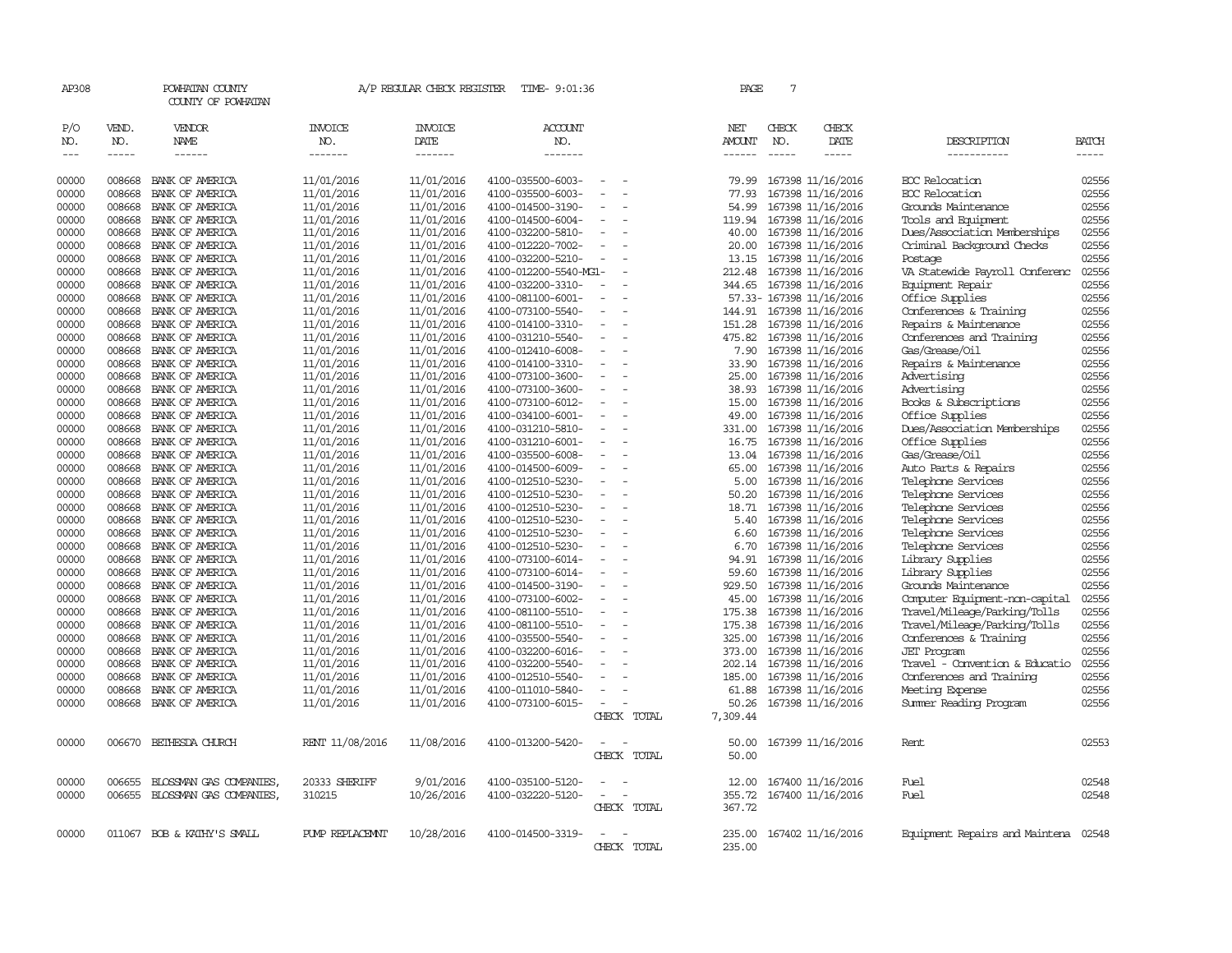| AP308                       |                       | POWHATAN COUNTY<br>COUNTY OF POWHATAN  |                                  | A/P REGULAR CHECK REGISTER                | TIME- 9:01:36             |                                                                                                              | PAGE                           | 8                                                             |                              |                             |
|-----------------------------|-----------------------|----------------------------------------|----------------------------------|-------------------------------------------|---------------------------|--------------------------------------------------------------------------------------------------------------|--------------------------------|---------------------------------------------------------------|------------------------------|-----------------------------|
| P/O<br>NO.<br>$\frac{1}{2}$ | VEND.<br>NO.<br>----- | VENDOR<br><b>NAME</b><br>$- - - - - -$ | <b>INVOICE</b><br>NO.<br>------- | <b>INVOICE</b><br>DATE<br>$- - - - - - -$ | ACCOUNT<br>NO.<br>------- |                                                                                                              | NET<br>AMOUNT<br>$- - - - - -$ | CHECK<br>CHECK<br>NO.<br>DATE<br>$- - - - -$<br>$\frac{1}{2}$ | DESCRIPTION<br>-----------   | <b>BATCH</b><br>$- - - - -$ |
| 00000                       | 007894                | BOELT, WILLIAM M.                      | MILEAGE 11/8/16                  | 11/08/2016                                | 4100-013200-5510-         | $\equiv$                                                                                                     | 35.80                          | 167403 11/16/2016                                             | Travel/Mileage/Parking/Tolls | 02553                       |
|                             |                       |                                        |                                  |                                           |                           | CHECK TOTAL                                                                                                  | 35.80                          |                                                               |                              |                             |
| 00000                       | 010665                | BROWN, EDWARDS & COMPANY               | 1166898                          | 10/31/2016                                | 4100-012200-3120-         | $\overline{\phantom{a}}$<br>CHECK TOTAL                                                                      | 25,000.00<br>25,000.00         | 167404 11/16/2016                                             | External Audit               | 02552                       |
| 00000                       |                       | 009876 BSN SPORTS, LLC                 | 98389657                         | 10/26/2016                                | 4100-014600-3310-         | $\sim$<br>CHECK TOTAL                                                                                        | 51.99<br>51.99                 | 167405 11/16/2016                                             | Repairs and Maintenance      | 02548                       |
| 00000                       |                       | 011439 BUSINESS CARD                   | 10/27/2016                       | 10/27/2016                                | 4100-031200-5210-         | $\frac{1}{2} \left( \frac{1}{2} \right) \left( \frac{1}{2} \right) = \frac{1}{2} \left( \frac{1}{2} \right)$ | .00.                           | 167406 11/16/2016                                             | Postage                      | 02557                       |
| 00000                       | 011439                | <b>BUSINESS CARD</b>                   | 10/27/2016                       | 10/27/2016                                | 4100-031200-5210-         | $\equiv$                                                                                                     | 15.99                          | 167406 11/16/2016                                             | Postage                      | 02557                       |
| 00000                       |                       | 011439 BUSINESS CARD                   | 10/27/2016                       | 10/27/2016                                | 4100-031200-5210-         | $\equiv$                                                                                                     | 55.80                          | 167406 11/16/2016                                             | Postage                      | 02557                       |
| 00000                       |                       | 011439 BUSINESS CARD                   | 10/27/2016                       | 10/27/2016                                | 4100-031710-5210-         | $\sim$                                                                                                       | 15.99                          | 167406 11/16/2016                                             | Postage                      | 02557                       |
| 00000                       |                       | 011439 BUSINESS CARD                   | 10/27/2016                       | 10/27/2016                                | 4100-031200-6014-         |                                                                                                              | 39.95                          | 167406 11/16/2016                                             | Other Operating Supplies     | 02557                       |
| 00000                       |                       | 011439 BUSINESS CARD                   | 10/27/2016                       | 10/27/2016                                | 4100-031200-6014-         |                                                                                                              | 39.95                          | 167406 11/16/2016                                             | Other Operating Supplies     | 02557                       |
| 00000                       | 011439                | <b>BUSINESS CARD</b>                   | 10/27/2016                       | 10/27/2016                                | 4100-031200-6014-         | $\equiv$                                                                                                     | 138.81                         | 167406 11/16/2016                                             | Other Operating Supplies     | 02557                       |
| 00000                       |                       | 011439 BUSINESS CARD                   |                                  | 10/27/2016                                | 4100-031200-6014-         |                                                                                                              | 9.99                           | 167406 11/16/2016                                             | Other Operating Supplies     | 02557                       |
|                             |                       | 011439 BUSINESS CARD                   | 10/27/2016                       |                                           |                           | $\sim$                                                                                                       |                                |                                                               |                              |                             |
| 00000                       |                       |                                        | 10/27/2016                       | 10/27/2016                                | 4100-031200-6014-         |                                                                                                              | 21.99                          | 167406 11/16/2016                                             | Other Operating Supplies     | 02557                       |
| 00000                       |                       | 011439 BUSINESS CARD                   | 10/27/2016                       | 10/27/2016                                | 4100-031200-6014-         | $\overline{\phantom{a}}$                                                                                     | 14.71                          | 167406 11/16/2016                                             | Other Operating Supplies     | 02557                       |
| 00000                       |                       | 011439 BUSINESS CARD                   | 10/27/2016                       | 10/27/2016                                | 4100-031200-6001-         | $\sim$                                                                                                       | 95.93                          | 167406 11/16/2016                                             | Office Supplies              | 02557                       |
| 00000                       | 011439                | <b>BUSINESS CARD</b>                   | 10/27/2016                       | 10/27/2016                                | 4100-031200-5550-         | $\overline{\phantom{a}}$                                                                                     | 9.66                           | 167406 11/16/2016                                             | Prisoner Extradition         | 02557                       |
| 00000                       |                       | 011439 BUSINESS CARD                   | 10/27/2016                       | 10/27/2016                                | 4100-031200-5550-         |                                                                                                              | 16.14                          | 167406 11/16/2016                                             | Prisoner Extradition         | 02557                       |
| 00000                       |                       | 011439 BUSINESS CARD                   | 10/27/2016                       | 10/27/2016                                | 4100-031200-5540-         | $\equiv$                                                                                                     | 455.30                         | 167406 11/16/2016                                             | Conferences & Training       | 02557                       |
| 00000                       |                       | 011439 BUSINESS CARD                   | 10/27/2016                       | 10/27/2016                                | 4100-031200-5540-         | $\equiv$                                                                                                     |                                | 106.49- 167406 11/16/2016                                     | Conferences & Training       | 02557                       |
| 00000                       |                       | 011439 BUSINESS CARD                   | 10/27/2016                       | 10/27/2016                                | 4100-031200-5550-         | $\sim$                                                                                                       | 31.89                          | 167406 11/16/2016                                             | Prisoner Extradition         | 02557                       |
| 00000                       | 011439                | BUSINESS CARD                          | 10/27/2016                       | 10/27/2016                                | 4100-031200-5550-         | $\equiv$                                                                                                     | 27.39                          | 167406 11/16/2016                                             | Prisoner Extradition         | 02557                       |
| 00000                       |                       | 011439 BUSINESS CARD                   | 10/27/2016                       | 10/27/2016                                | 4100-031200-5550-         | $\overline{\phantom{a}}$                                                                                     | 42.53                          | 167406 11/16/2016                                             | Prisoner Extradition         | 02557                       |
|                             |                       |                                        |                                  |                                           |                           | CHECK TOTAL                                                                                                  | 925.53                         |                                                               |                              |                             |
| 00000                       |                       | 011610 BUSINESS CARD                   | 10/27/2016                       | 10/27/2016                                | 4100-031200-5540-         | $\sim$                                                                                                       | .00.                           | 167407 11/16/2016                                             | Conferences & Training       | 02559                       |
| 00000                       | 011610                | BUSINESS CARD                          | 10/27/2016                       | 10/27/2016                                | 4100-031200-5540-         | $\equiv$                                                                                                     | 101.74                         | 167407 11/16/2016                                             | Conferences & Training       | 02559                       |
| 00000                       | 011610                | BUSINESS CARD                          | 10/27/2016                       | 10/27/2016                                | 4100-031200-5540-         |                                                                                                              | 101.74                         | 167407 11/16/2016                                             | Conferences & Training       | 02559                       |
| 00000                       | 011610                | <b>BUSINESS CARD</b>                   | 10/27/2016                       | 10/27/2016                                | 4100-031200-5540-         | $\sim$                                                                                                       |                                | 101.74 167407 11/16/2016                                      | Conferences & Training       | 02559                       |
| 00000                       |                       | 011610 BUSINESS CARD                   | 10/27/2016                       | 10/27/2016                                | 4100-031200-6011-         | $\overline{\phantom{a}}$                                                                                     | 363.92                         | 167407 11/16/2016                                             | Uniforms                     | 02559                       |
|                             |                       |                                        |                                  |                                           |                           | CHECK TOTAL                                                                                                  | 669.14                         |                                                               |                              |                             |
| 00000                       |                       | 011611 BUSINESS CARD                   | 10/27/2016                       | 10/27/2016                                | 4100-035100-5540-         | $\overline{\phantom{a}}$                                                                                     | .00.                           | 167408 11/16/2016                                             | Conferences & Training       | 02558                       |
| 00000                       |                       | 011611 BUSINESS CARD                   | 10/27/2016                       | 10/27/2016                                | 4100-035100-5540-         | $\overline{a}$                                                                                               | 184.40                         | 167408 11/16/2016                                             | Conferences & Training       | 02558                       |
| 00000                       |                       | 011611 BUSINESS CARD                   | 10/27/2016                       | 10/27/2016                                | 4100-031200-6001-         | $\overline{\phantom{a}}$                                                                                     | 113.73                         | 167408 11/16/2016                                             | Office Supplies              | 02558                       |
| 00000                       |                       | 011611 BUSINESS CARD                   | 10/27/2016                       | 10/27/2016                                | 4100-031200-6014-         | $\equiv$                                                                                                     | 43.70                          | 167408 11/16/2016                                             | Other Operating Supplies     | 02558                       |
|                             |                       |                                        |                                  |                                           |                           |                                                                                                              |                                |                                                               |                              |                             |
| 00000                       | 011611                | <b>BUSINESS CARD</b>                   | 10/27/2016                       | 10/27/2016                                | 4100-035100-6008-         |                                                                                                              | 27.66                          | 167408 11/16/2016                                             | Gas/Grease/Oil               | 02558                       |
| 00000                       | 011611                | <b>BUSINESS CARD</b>                   | 10/27/2016                       | 10/27/2016                                | 4100-035100-5540-         |                                                                                                              | 50.00                          | 167408 11/16/2016                                             | Conferences & Training       | 02558                       |
| 00000                       |                       | 011611 BUSINESS CARD                   | 10/27/2016                       | 10/27/2016                                | 4100-031200-3110-         | $\sim$<br>CHECK TOTAL                                                                                        | 140.28<br>559.77               | 167408 11/16/2016                                             | Professional Health Services | 02558                       |
| 00000                       |                       | 000540 CENTRAL VIRGINIA WASTE          | 21675                            | 10/31/2016                                | 4100-014300-3176-         | $\overline{\phantom{a}}$                                                                                     | 360.60                         | 167409 11/16/2016                                             | Recycling Pulls              | 02548                       |
|                             |                       |                                        |                                  |                                           |                           | CHECK TOTAL                                                                                                  | 360.60                         |                                                               |                              |                             |
| 00000                       |                       | 010808 CERULLO, ROBERT                 | CAROLINE CTY                     | 11/02/2016                                | 4100-022100-5510-         | $\sim$                                                                                                       | 151.20                         | 167410 11/16/2016                                             | Travel/Mileage/Parking/Tolls | 02548                       |
|                             |                       |                                        |                                  |                                           |                           | CHECK TOTAL                                                                                                  | 151.20                         |                                                               |                              |                             |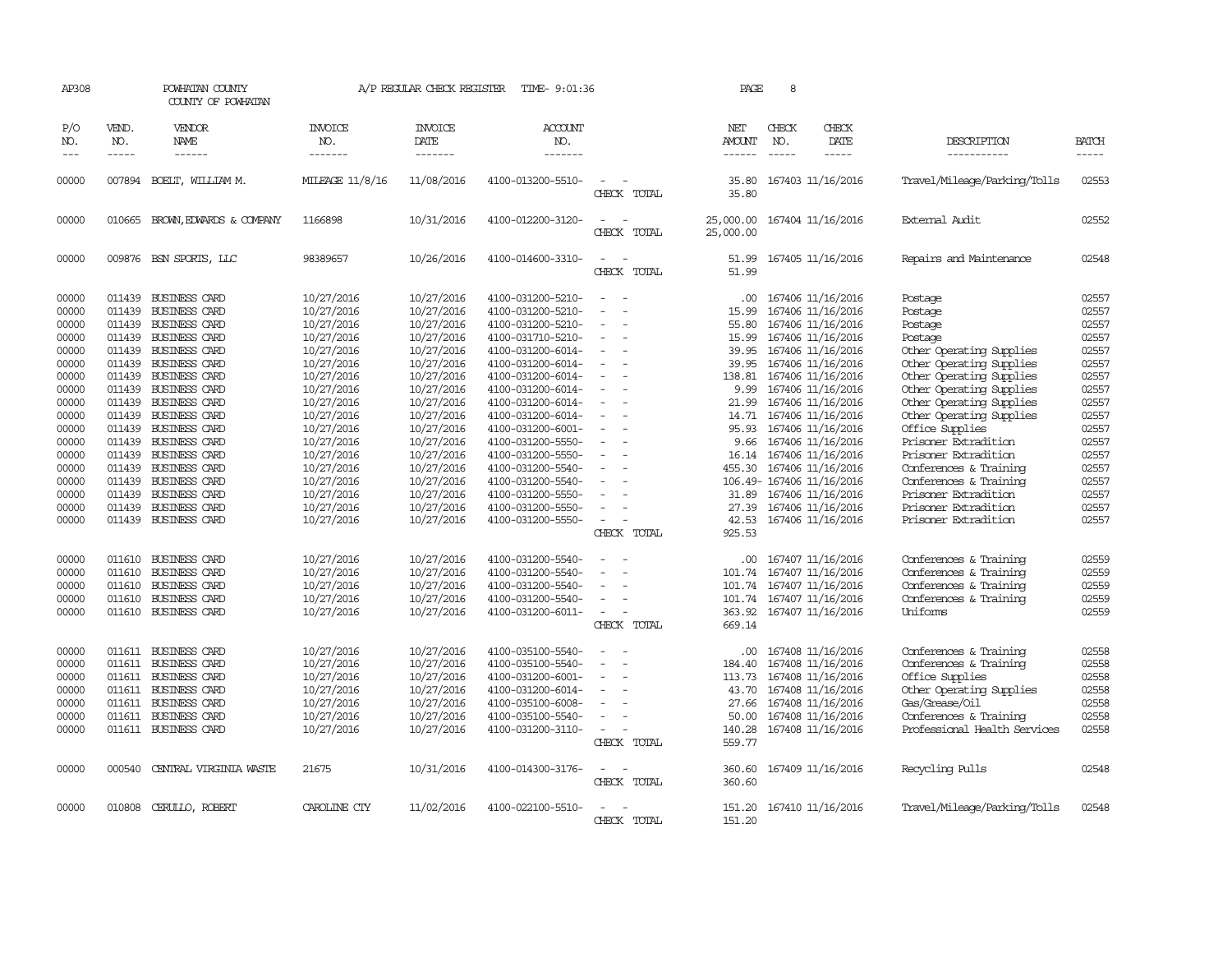| AP308                            |                             | POWHATAN COUNTY<br>COUNTY OF POWHATAN                                                                                             |                                                                          | A/P REGULAR CHECK REGISTER                           | TIME- 9:01:36                                                                    |                                                                                                                                          | PAGE                                         | 9                             |                                                                                  |                                                                                                                              |                                  |
|----------------------------------|-----------------------------|-----------------------------------------------------------------------------------------------------------------------------------|--------------------------------------------------------------------------|------------------------------------------------------|----------------------------------------------------------------------------------|------------------------------------------------------------------------------------------------------------------------------------------|----------------------------------------------|-------------------------------|----------------------------------------------------------------------------------|------------------------------------------------------------------------------------------------------------------------------|----------------------------------|
| P/O<br>NO.<br>$---$              | VEND.<br>NO.<br>$- - - - -$ | VENDOR<br>NAME<br>$- - - - - -$                                                                                                   | <b>INVOICE</b><br>NO.<br>-------                                         | <b>INVOICE</b><br>DATE<br>-------                    | <b>ACCOUNT</b><br>NO.<br>-------                                                 |                                                                                                                                          | NET<br>AMOUNT<br>$- - - - - -$               | CHECK<br>NO.<br>$\frac{1}{2}$ | CHECK<br>DATE<br>$- - - - -$                                                     | DESCRIPTION<br>-----------                                                                                                   | <b>BATCH</b><br>-----            |
| 00000                            | 006965                      | CINTAS CORPORATION                                                                                                                | 143833859                                                                | 11/02/2016                                           | 4100-014300-6011-                                                                | $\sim$<br>$\sim$<br>CHECK TOTAL                                                                                                          | 116.96<br>116.96                             |                               | 167411 11/16/2016                                                                | <b>Thiforms</b>                                                                                                              | 02548                            |
| 00000<br>00000<br>00000<br>00000 | 007341                      | 007341 CLAWS & PAWS ANIMAL CARE<br>CLAWS & PAWS ANIMAL CARE<br>007341 CLAWS & PAWS ANIMAL CARE<br>007341 CLAWS & PAWS ANIMAL CARE | 77297<br>77347<br>77481<br>77846                                         | 10/03/2016<br>10/07/2016<br>10/21/2016<br>10/31/2016 | 4100-035100-3110-<br>4100-035100-3110-<br>4100-035100-3110-<br>4100-035100-3110- | $\equiv$<br>$\sim$<br>$\sim$<br>CHECK TOTAL                                                                                              | 53.60<br>74.15<br>81.30<br>3.00<br>212.05    |                               | 167412 11/16/2016<br>167412 11/16/2016<br>167412 11/16/2016<br>167412 11/16/2016 | Professional Health Services<br>Professional Health Services<br>Professional Health Services<br>Professional Health Services | 02548<br>02548<br>02548<br>02548 |
| 00000                            |                             | 010949 COMCAST                                                                                                                    | 47781488                                                                 | 11/01/2016                                           | 4100-012510-5260-                                                                | $\sim$<br>$\overline{\phantom{a}}$<br>CHECK TOTAL                                                                                        | 1,263.16<br>1,263.16                         |                               | 167413 11/16/2016                                                                | Internet Usage                                                                                                               | 02552                            |
| 00000                            |                             | 006042 DEPT. OF MOTOR VEHICLES                                                                                                    | 16305743                                                                 | 10/31/2016                                           | 4100-031200-6014-                                                                | CHECK TOTAL                                                                                                                              | 10.00<br>10.00                               |                               | 167414 11/16/2016                                                                | Other Operating Supplies                                                                                                     | 02548                            |
| 00000<br>00000<br>00000<br>00000 | 000860<br>000860<br>000860  | DOMINION VIRGINIA POWER<br>DOMINION VIRGINIA POWER<br>DOMINION VIRGINIA POWER<br>000860 DOMINION VIRGINIA POWER                   | 122350733410/16<br>149846455910/16<br>776513407210/16<br>897106933410/16 | 10/31/2016<br>10/31/2016<br>10/26/2016<br>10/31/2016 | 4100-014300-5110-<br>4100-014600-5110-<br>4100-014100-5110-<br>4100-014300-5110- | $\sim$<br>$\sim$<br>CHECK TOTAL                                                                                                          | 165.52<br>62.27<br>654.73<br>13.91<br>896.43 |                               | 167415 11/16/2016<br>167415 11/16/2016<br>167415 11/16/2016<br>167415 11/16/2016 | Electricity<br>Electricity<br>Electricity<br>Electricity                                                                     | 02549<br>02549<br>02549<br>02549 |
| 00000                            |                             | 006074 EVIDENT, INC.                                                                                                              | 110616A                                                                  | 11/01/2016                                           | 4100-031200-6014-                                                                | $\sim$<br>$\sim$<br>CHECK TOTAL                                                                                                          | 1,299.81<br>1,299.81                         |                               | 167419 11/16/2016                                                                | Other Operating Supplies                                                                                                     | 02549                            |
| 00000                            |                             | 006674 FINE CREEK BAPTIST CHURCH RENT 11/08/2016                                                                                  |                                                                          | 11/08/2016                                           | 4100-013200-5420-                                                                | $\overline{\phantom{a}}$<br>CHECK TOTAL                                                                                                  | 50.00<br>50.00                               |                               | 167421 11/16/2016                                                                | Rent                                                                                                                         | 02553                            |
| 00000                            |                             | 006666 FINE CREEK FIRE DEPT                                                                                                       | RENT 11-8-16                                                             | 11/08/2016                                           | 4100-013200-5420-                                                                | $\equiv$<br>$\sim$<br>CHECK TOTAL                                                                                                        | 50.00<br>50.00                               |                               | 167422 11/16/2016                                                                | Rent                                                                                                                         | 02553                            |
| 00000                            |                             | 000690 FLATROCK TIRE & AUTO                                                                                                       | 18265                                                                    | 11/04/2016                                           | 4100-031200-6009-                                                                | CHECK TOTAL                                                                                                                              | 90.45<br>90.45                               |                               | 167423 11/16/2016                                                                | Auto Parts/Repairs                                                                                                           | 02549                            |
| 00000                            |                             | 006522 FOOD LION                                                                                                                  | 2813614411265                                                            | 11/02/2016                                           | 4100-035100-6022-                                                                | $\overline{\phantom{a}}$<br>$\sim$<br>CHECK TOTAL                                                                                        | 176.42<br>176.42                             |                               | 167424 11/16/2016                                                                | Dog Food/Supplies                                                                                                            | 02549                            |
| 00000                            |                             | 009419 GOV DEALS                                                                                                                  | 3827-102016                                                              | 10/31/2016                                           | 3100-018990-0009-                                                                | $\equiv$<br>$\sim$<br>CHECK TOTAL                                                                                                        | 50.00<br>50.00                               |                               | 167425 11/16/2016                                                                | Sale of Equipment                                                                                                            | 02552                            |
| 00000                            |                             | 009021 GRACELAND BAPTIST CHURCH                                                                                                   | RENT 11/08/2016                                                          | 11/08/2016                                           | 4100-013200-5420-                                                                | $\overline{\phantom{a}}$<br>. —<br>CHECK TOTAL                                                                                           | 50.00<br>50.00                               |                               | 167426 11/16/2016                                                                | Rent                                                                                                                         | 02553                            |
| 00000                            |                             | 006013 GRAINGER                                                                                                                   | 9240884743                                                               | 9/30/2016                                            | 4100-014100-3308-                                                                | $\frac{1}{2} \left( \frac{1}{2} \right) \left( \frac{1}{2} \right) \left( \frac{1}{2} \right) \left( \frac{1}{2} \right)$<br>CHECK TOTAL | 601.86<br>601.86                             |                               | 167427 11/16/2016                                                                | HVAC Service and Repairs                                                                                                     | 02549                            |
| 00000                            |                             | 010287 HUTCHISON, BARBARA J.                                                                                                      | <b>COSTCO</b>                                                            | 11/03/2016                                           | 4100-021600-6001-                                                                | $\sim$<br>$\overline{\phantom{a}}$<br>CHECK TOTAL                                                                                        | 16.21<br>16.21                               |                               | 167429 11/16/2016                                                                | Office Supplies                                                                                                              | 02548                            |
| 00000                            | 008953 ICMA                 |                                                                                                                                   | RENEW #230649                                                            | 11/08/2016                                           | 4100-012100-5810-                                                                | CHECK TOTAL                                                                                                                              | 1,359.00<br>1,359.00                         |                               | 167430 11/16/2016                                                                | Dues/Association Memberships                                                                                                 | 02549                            |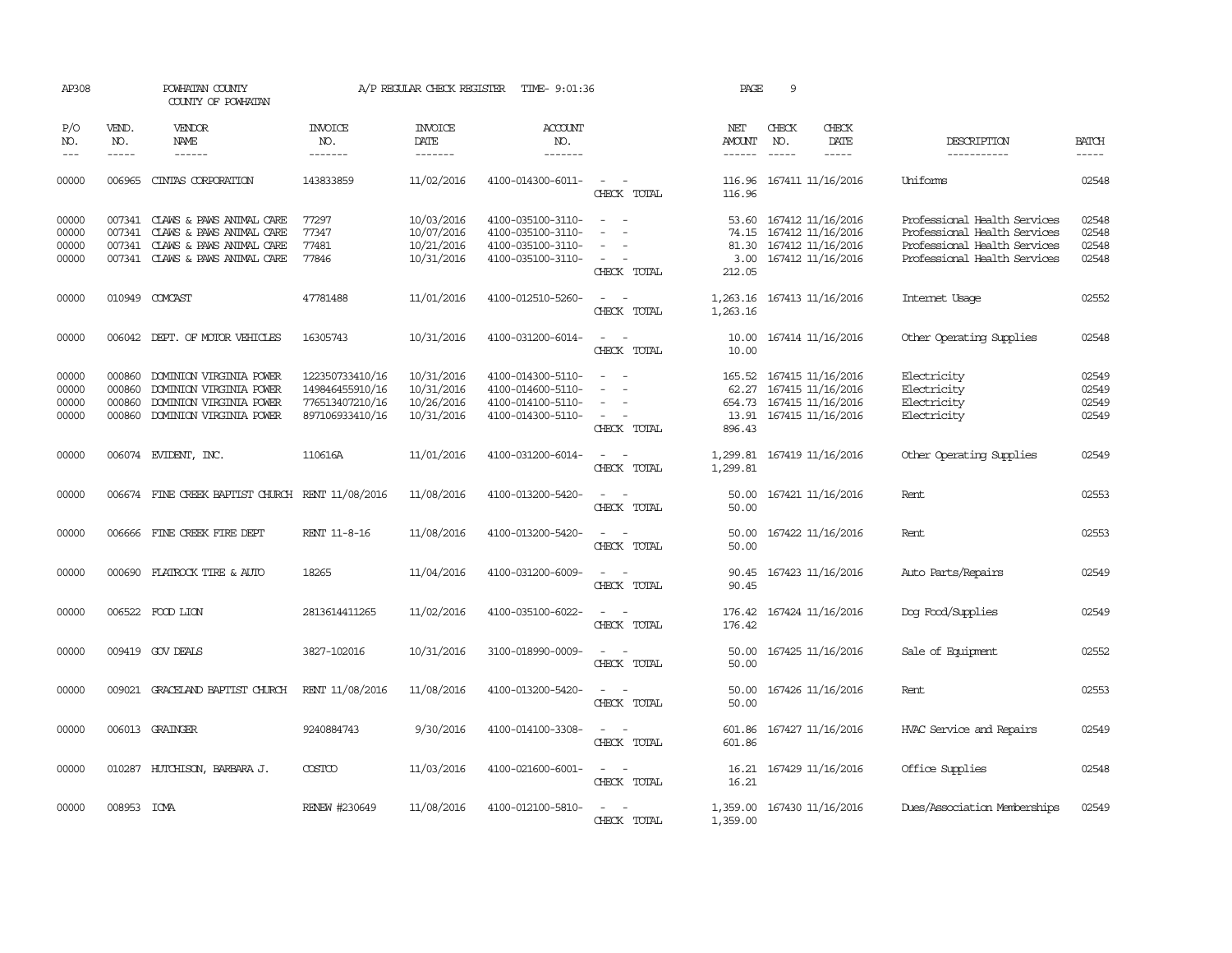| AP308                            |                                      | POWHATAN COUNTY<br>COUNTY OF POWHATAN                                                                    |                                      | A/P REGULAR CHECK REGISTER                           | TIME- 9:01:36                                                                    |                                                     | PAGE                                 | 10           |                                                                                         |                                                                                                 |                                  |
|----------------------------------|--------------------------------------|----------------------------------------------------------------------------------------------------------|--------------------------------------|------------------------------------------------------|----------------------------------------------------------------------------------|-----------------------------------------------------|--------------------------------------|--------------|-----------------------------------------------------------------------------------------|-------------------------------------------------------------------------------------------------|----------------------------------|
| P/O<br>NO.<br>$---$              | VEND.<br>NO.<br>$- - - - -$          | <b>VENDOR</b><br><b>NAME</b><br>------                                                                   | <b>INVOICE</b><br>NO.<br>-------     | <b>INVOICE</b><br>DATE<br>-------                    | <b>ACCOUNT</b><br>NO.<br>-------                                                 |                                                     | NET<br>AMOUNT<br>------              | CHECK<br>NO. | CHECK<br>DATE<br>-----                                                                  | DESCRIPTION<br>-----------                                                                      | <b>BATCH</b><br>-----            |
| 00000<br>00000<br>00000          | 000120<br>000120<br>000120           | <b>JAMES RIVER AIR</b><br><b>JAMES RIVER AIR</b><br><b>JAMES RIVER AIR</b>                               | S71326<br>S73473<br>S73807           | 9/30/2016<br>10/27/2016<br>10/26/2016                | 4100-014100-3308-<br>4100-014100-3308-<br>4100-014100-3308-                      | CHECK TOTAL                                         | 366.00<br>215.00<br>344.00<br>925.00 |              | 167431 11/16/2016<br>167431 11/16/2016<br>167431 11/16/2016                             | HVAC Service and Repairs<br>HVAC Service and Repairs<br>HVAC Service and Repairs                | 02549<br>02549<br>02549          |
| 00000<br>00000                   | 009898<br>009898                     | JORDAN, CECIL W.<br>JORDAN, CECIL W.                                                                     | JULY-OCT 2016<br>MILEAGE 11-8-16     | 11/10/2016<br>11/08/2016                             | 4100-013200-1011-<br>4100-013200-5510-                                           | $\sim$<br>CHECK TOTAL                               | 688.16<br>103.14<br>791.30           |              | 167432 11/16/2016<br>167432 11/16/2016                                                  | COMP: Electoral Board<br>Travel/Mileage/Parking/Tolls                                           | 02553<br>02553                   |
| 00000                            |                                      | 010960 K&K CHEMICALS                                                                                     | 10344                                | 10/27/2016                                           | 4100-031200-6014-                                                                | CHECK TOTAL                                         | 1,393.00<br>1,393.00                 |              | 167433 11/16/2016                                                                       | Other Operating Supplies                                                                        | 02549                            |
| 00000                            |                                      | 010811 IAND AND COATES, INC                                                                              | 735917                               | 11/01/2016                                           | 4100-032220-3190-                                                                | $\sim$<br>CHECK TOTAL                               | 108.68<br>108.68                     |              | 167434 11/16/2016                                                                       | Grounds Maintenance                                                                             | 02549                            |
| 00000                            |                                      | 006672 MACON FIRE DEPARIMENT                                                                             | RENT 11/08/2016                      | 11/08/2016                                           | 4100-013200-5420-                                                                | CHECK TOTAL                                         | 50.00<br>50.00                       |              | 167436 11/16/2016                                                                       | Rent                                                                                            | 02553                            |
| 00000                            | 006667                               | MANAKIN EPISCOPAL CHURCH                                                                                 | <b>RENT 11-8-16</b>                  | 11/08/2016                                           | 4100-013200-5420-                                                                | $\sim$<br>$\sim$<br>CHECK TOTAL                     | 50.00<br>50.00                       |              | 167437 11/16/2016                                                                       | Rent                                                                                            | 02553                            |
| 00000                            |                                      | 010086 MEDPRO US                                                                                         | MC28634                              | 11/01/2016                                           | 4100-032200-3320-                                                                | $\sim$<br>$\overline{\phantom{a}}$<br>CHECK TOTAL   | 395.83<br>395.83                     |              | 167438 11/16/2016                                                                       | Maintenance & Service Contract                                                                  | 02549                            |
| 00000                            |                                      | 011602 MLFGEAR.COM                                                                                       | PO #1014                             | 11/04/2016                                           | 4100-032200-3310-                                                                | CHECK TOTAL                                         | 360.00<br>360.00                     |              | 167439 11/16/2016                                                                       | Equipment Repair                                                                                | 02549                            |
| 00000                            | 006673                               | MT. ZION BAPTIST CHURCH                                                                                  | RENT 11/08/2016                      | 11/08/2016                                           | 4100-013200-5420-                                                                | $\overline{\phantom{a}}$<br>CHECK TOTAL             | 50.00<br>50.00                       |              | 167441 11/16/2016                                                                       | Rent                                                                                            | 02553                            |
| 00000                            |                                      | 007297 NAFECO, INC.                                                                                      | 849972                               | 11/03/2016                                           | 4100-032200-6011-                                                                | $\equiv$<br>CHECK TOTAL                             | 339.83<br>339.83                     |              | 167442 11/16/2016                                                                       | Protective Gear/Uniforms                                                                        | 02550                            |
| 00000                            | 008967                               | PACIELLO, BRIGID                                                                                         | 16000009296                          | 11/01/2016                                           | 4100-012100-5810-                                                                | $\equiv$<br>. —<br>CHECK TOTAL                      | 10.00<br>10.00                       |              | 167444 11/16/2016                                                                       | Dues/Association Memberships                                                                    | 02552                            |
| 00000<br>00000                   | 000375<br>000375                     | PIEDMONT REGIONAL JAIL<br>PIEDMONT REGIONAL JAIL                                                         | 2850<br>2854                         | 9/30/2016<br>10/31/2016                              | 4100-033400-3845-<br>4100-033400-3841-                                           | $\equiv$<br>$\overline{\phantom{a}}$<br>CHECK TOTAL | 849.16<br>27,520.00<br>28,369.16     |              | 167445 11/16/2016<br>167445 11/16/2016                                                  | Detention of Adults - Health C<br>Detention of Adults                                           | 02550<br>02550                   |
| 00000<br>00000<br>00000<br>00000 | 001250<br>001250<br>001250<br>001250 | POWHATAN AUTO & TRACTOR<br>POWHATAN AUTO & TRACTOR<br>POWHATAN AUTO & TRACTOR<br>POWHATAN AUTO & TRACTOR | 419681<br>419854<br>421322<br>423096 | 10/10/2016<br>10/12/2016<br>10/22/2016<br>11/03/2016 | 4100-031200-6009-<br>4100-014300-6007-<br>4100-032200-6009-<br>4100-031200-6009- | $\sim$<br>CHECK TOTAL                               | 137.34<br>26.96<br>108.98<br>255.28  |              | 167446 11/16/2016<br>167446 11/16/2016<br>167446 11/16/2016<br>18.00- 167446 11/16/2016 | Auto Parts/Repairs<br>Transfer Station Supplies<br>Auto Repairs and Parts<br>Auto Parts/Repairs | 02550<br>02550<br>02550<br>02550 |
| 00000<br>00000<br>00000          | 006914<br>006914                     | 006914 POWHATAN AUTO REPAIR<br>POWHATAN AUTO REPAIR<br>POWHATAN AUTO REPAIR                              | 843<br>844<br>845                    | 10/31/2016<br>11/02/2016<br>11/03/2016               | 4100-031200-6009-<br>4100-081100-6008-<br>4100-031200-6009-                      | CHECK TOTAL                                         | 213.00<br>29.70<br>178.07<br>420.77  |              | 167447 11/16/2016<br>167447 11/16/2016<br>167447 11/16/2016                             | Auto Parts/Repairs<br>Gas/Grease/Oil<br>Auto Parts/Repairs                                      | 02550<br>02550<br>02553          |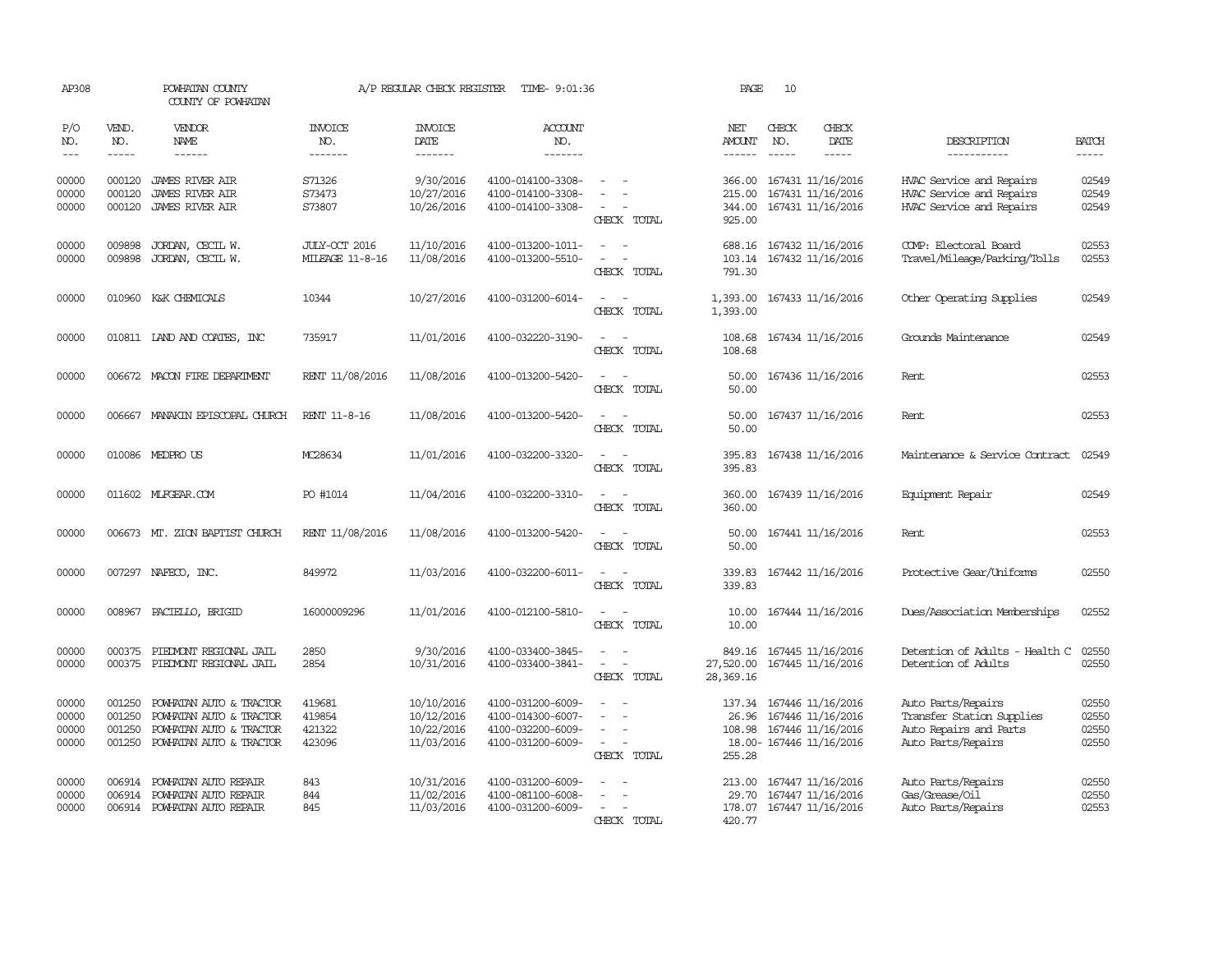| AP308                                     |                                                                                                                                                                                                                                                                                                                                                                                                                                                                                                     | POWHATAN COUNTY<br>COUNTY OF POWHATAN                                                                                                        |                                                                                             | A/P REGULAR CHECK REGISTER                                         | TIME- 9:01:36                                                                                         |                                                                                                                   | PAGE                                                       | 11                          |                                                                                                       |                                                                                                    |                                                                                                                                                                                                                                                                                                                                                                                                                                                                                                     |
|-------------------------------------------|-----------------------------------------------------------------------------------------------------------------------------------------------------------------------------------------------------------------------------------------------------------------------------------------------------------------------------------------------------------------------------------------------------------------------------------------------------------------------------------------------------|----------------------------------------------------------------------------------------------------------------------------------------------|---------------------------------------------------------------------------------------------|--------------------------------------------------------------------|-------------------------------------------------------------------------------------------------------|-------------------------------------------------------------------------------------------------------------------|------------------------------------------------------------|-----------------------------|-------------------------------------------------------------------------------------------------------|----------------------------------------------------------------------------------------------------|-----------------------------------------------------------------------------------------------------------------------------------------------------------------------------------------------------------------------------------------------------------------------------------------------------------------------------------------------------------------------------------------------------------------------------------------------------------------------------------------------------|
| P/O<br>NO.<br>$---$                       | VEND.<br>NO.<br>$\begin{tabular}{ccccc} \multicolumn{2}{c}{} & \multicolumn{2}{c}{} & \multicolumn{2}{c}{} & \multicolumn{2}{c}{} & \multicolumn{2}{c}{} & \multicolumn{2}{c}{} & \multicolumn{2}{c}{} & \multicolumn{2}{c}{} & \multicolumn{2}{c}{} & \multicolumn{2}{c}{} & \multicolumn{2}{c}{} & \multicolumn{2}{c}{} & \multicolumn{2}{c}{} & \multicolumn{2}{c}{} & \multicolumn{2}{c}{} & \multicolumn{2}{c}{} & \multicolumn{2}{c}{} & \multicolumn{2}{c}{} & \multicolumn{2}{c}{} & \mult$ | VENDOR<br>NAME                                                                                                                               | <b>INVOICE</b><br>NO.<br>-------                                                            | <b>INVOICE</b><br><b>DATE</b><br>-------                           | <b>ACCOUNT</b><br>NO.<br>-------                                                                      |                                                                                                                   | NET<br>AMOUNT<br>$- - - - - -$                             | CHECK<br>NO.<br>$- - - - -$ | CHECK<br><b>DATE</b><br>$- - - - -$                                                                   | DESCRIPTION<br>-----------                                                                         | <b>BATCH</b><br>$\begin{tabular}{ccccc} \multicolumn{2}{c}{} & \multicolumn{2}{c}{} & \multicolumn{2}{c}{} & \multicolumn{2}{c}{} & \multicolumn{2}{c}{} & \multicolumn{2}{c}{} & \multicolumn{2}{c}{} & \multicolumn{2}{c}{} & \multicolumn{2}{c}{} & \multicolumn{2}{c}{} & \multicolumn{2}{c}{} & \multicolumn{2}{c}{} & \multicolumn{2}{c}{} & \multicolumn{2}{c}{} & \multicolumn{2}{c}{} & \multicolumn{2}{c}{} & \multicolumn{2}{c}{} & \multicolumn{2}{c}{} & \multicolumn{2}{c}{} & \mult$ |
| 00000                                     |                                                                                                                                                                                                                                                                                                                                                                                                                                                                                                     | 007947 POWHATAN CHRISTIAN                                                                                                                    | RENT 11/8/2016                                                                              | 11/08/2016                                                         | 4100-013200-5420-                                                                                     | CHECK TOTAL                                                                                                       | 50.00<br>50.00                                             |                             | 167448 11/16/2016                                                                                     | Rent                                                                                               | 02553                                                                                                                                                                                                                                                                                                                                                                                                                                                                                               |
| 00000                                     | 009020                                                                                                                                                                                                                                                                                                                                                                                                                                                                                              | POWHATAN COMMUNITY CHURCH RENT 11/08/2016                                                                                                    |                                                                                             | 11/08/2016                                                         | 4100-013200-5420-                                                                                     | CHECK TOTAL                                                                                                       | 50.00<br>50.00                                             |                             | 167449 11/16/2016                                                                                     | Rent                                                                                               | 02553                                                                                                                                                                                                                                                                                                                                                                                                                                                                                               |
| 00000                                     |                                                                                                                                                                                                                                                                                                                                                                                                                                                                                                     | 008163 PRICE, PAULA                                                                                                                          | JULY-OCT 2016                                                                               | 11/10/2016                                                         | 4100-013200-1011-                                                                                     | $\sim$<br>$\overline{a}$<br>CHECK TOTAL                                                                           | 688.16<br>688.16                                           |                             | 167450 11/16/2016                                                                                     | COMP: Electoral Board                                                                              | 02553                                                                                                                                                                                                                                                                                                                                                                                                                                                                                               |
| 00000<br>00000<br>00000<br>00000<br>00000 | 006474<br>006474<br>006474                                                                                                                                                                                                                                                                                                                                                                                                                                                                          | 006474 PROGRESSIVE AUTO WORKS<br>PROGRESSIVE AUTO WORKS<br>PROGRESSIVE AUTO WORKS<br>PROGRESSIVE AUTO WORKS<br>006474 PROGRESSIVE AUTO WORKS | 32404<br>32411<br>32412<br>32493<br>32523                                                   | 10/24/2016<br>11/01/2016<br>11/01/2016<br>11/02/2016<br>11/07/2016 | 4100-031200-6009-<br>4100-035100-6009-<br>4100-035100-6009-<br>4100-031200-6008-<br>4100-031200-6008- | $\equiv$<br>$\sim$<br>$\equiv$<br>CHECK TOTAL                                                                     | 123.78<br>712.02<br>392.36<br>55.86<br>51.66<br>1,335.68   |                             | 167451 11/16/2016<br>167451 11/16/2016<br>167451 11/16/2016<br>167451 11/16/2016<br>167451 11/16/2016 | Auto Parts/Repairs<br>Auto Parts/Repairs<br>Auto Parts/Repairs<br>Gas/Grease/Oil<br>Gas/Grease/Oil | 02550<br>02550<br>02550<br>02550<br>02550                                                                                                                                                                                                                                                                                                                                                                                                                                                           |
| 00000<br>00000                            | 000780<br>000780                                                                                                                                                                                                                                                                                                                                                                                                                                                                                    | <b>CUILL CORPORATION</b><br><b>CUILL CORPORATION</b>                                                                                         | 1146499<br>1377785                                                                          | 10/19/2016<br>10/27/2016                                           | 4100-014400-6001-<br>4100-012310-6001-                                                                | CHECK TOTAL                                                                                                       | 58.17<br>91.73<br>149.90                                   |                             | 167452 11/16/2016<br>167452 11/16/2016                                                                | Stationery/Office Supplies<br>Office Supplies                                                      | 02550<br>02550                                                                                                                                                                                                                                                                                                                                                                                                                                                                                      |
| 00000<br>00000<br>00000<br>00000          | 000620<br>000620                                                                                                                                                                                                                                                                                                                                                                                                                                                                                    | R. C. GOODWYN & SONS, INC<br>R. C. GOODWIN & SONS, INC<br>000620 R. C. GOODWYN & SONS, INC<br>000620 R. C. GOODWYN & SONS, INC 0739341       | 0738017<br>0738578<br>0738766                                                               | 10/12/2016<br>10/18/2016<br>10/18/2016<br>10/21/2016               | 4100-014100-3310-<br>4100-014100-3310-<br>4100-014100-3310-<br>4100-014100-3310-                      | $\overline{\phantom{a}}$<br>$\equiv$<br>$\sim$<br>CHECK TOTAL                                                     | 4.99<br>13.98<br>15.83<br>11.38<br>46.18                   |                             | 167453 11/16/2016<br>167453 11/16/2016<br>167453 11/16/2016<br>167453 11/16/2016                      | Repairs & Maintenance<br>Repairs & Maintenance<br>Repairs & Maintenance<br>Repairs & Maintenance   | 02550<br>02550<br>02550<br>02550                                                                                                                                                                                                                                                                                                                                                                                                                                                                    |
| 00000                                     |                                                                                                                                                                                                                                                                                                                                                                                                                                                                                                     | 006466 RADIO COMMUNICATION OF VA 800005729                                                                                                   |                                                                                             | 11/07/2016                                                         | 4100-031200-3310-                                                                                     | CHECK TOTAL                                                                                                       | 178.50<br>178.50                                           |                             | 167455 11/16/2016                                                                                     | Repairs & Maintenance                                                                              | 02552                                                                                                                                                                                                                                                                                                                                                                                                                                                                                               |
| 00000                                     |                                                                                                                                                                                                                                                                                                                                                                                                                                                                                                     | 009047 RED WING SHOES                                                                                                                        | 484127838                                                                                   | 10/25/2016                                                         | 4100-031200-6011-                                                                                     | CHECK TOTAL                                                                                                       | 170.99<br>170.99                                           |                             | 167456 11/16/2016                                                                                     | Uniforms                                                                                           | 02550                                                                                                                                                                                                                                                                                                                                                                                                                                                                                               |
| 00000<br>00000                            | 006201                                                                                                                                                                                                                                                                                                                                                                                                                                                                                              | RENGER, JEANIE AREHART<br>006201 RENGER, JEANIE AREHART                                                                                      | JULY-CCT 2016<br>MILEAGE 11-8-16                                                            | 11/10/2016<br>11/08/2016                                           | 4100-013200-1011-<br>4100-013200-5510-                                                                | $\equiv$<br>CHECK TOTAL                                                                                           | 1,376.33<br>132.30<br>1,508.63                             |                             | 167457 11/16/2016<br>167457 11/16/2016                                                                | COMP: Electoral Board<br>Travel/Mileage/Parking/Tolls                                              | 02553<br>02553                                                                                                                                                                                                                                                                                                                                                                                                                                                                                      |
| 00000<br>00000                            | 006579                                                                                                                                                                                                                                                                                                                                                                                                                                                                                              | RICHMOND ALARM COMPANY<br>006579 RICHMOND ALARM COMPANY                                                                                      | 148404<br>98384                                                                             | 11/01/2016<br>1/01/2016                                            | 4100-014100-3320-<br>4100-014100-3320-                                                                | $\equiv$<br>CHECK TOTAL                                                                                           | 870.00<br>415.52<br>1,285.52                               |                             | 167458 11/16/2016<br>167458 11/16/2016                                                                | Maintenance & Service Contract<br>Maintenance & Service Contract.                                  | 02550<br>02550                                                                                                                                                                                                                                                                                                                                                                                                                                                                                      |
| 00000<br>00000<br>00000<br>00000<br>00000 | 007942<br>007942<br>007942<br>007942                                                                                                                                                                                                                                                                                                                                                                                                                                                                | RICHMOND SUBURBAN<br>RICHMOND SUBURBAN<br>RICHMOND SUBURBAN<br>RICHMOND SUBURBAN<br>007942 RICHMOND SUBURBAN                                 | I00003762840831<br>I00003929770921<br>I00003929770928<br>I00004181081026<br>I00003748501005 | 8/31/2016<br>9/21/2016<br>9/28/2016<br>10/28/2016<br>10/05/2016    | 4100-081100-3600-<br>4100-081100-3600-<br>4100-081100-3600-<br>4100-012410-3600-<br>4100-013200-3600- | $\equiv$<br>$\sim$<br>$\overline{\phantom{a}}$<br>$\equiv$<br>$\equiv$<br>$\overline{\phantom{a}}$<br>CHECK TOTAL | 292.50<br>234.00<br>234.00<br>175.50<br>338.25<br>1,274.25 |                             | 167459 11/16/2016<br>167459 11/16/2016<br>167459 11/16/2016<br>167459 11/16/2016<br>167459 11/16/2016 | Advertising<br>Advertising<br>Advertising<br>Advertising<br>Advertising                            | 02548<br>02548<br>02548<br>02552<br>02553                                                                                                                                                                                                                                                                                                                                                                                                                                                           |
| 00000<br>00000                            | 006253<br>006253                                                                                                                                                                                                                                                                                                                                                                                                                                                                                    | SALISBURY TIRE & SERVICE<br>SALISBURY TIRE & SERVICE                                                                                         | 90592<br>90652                                                                              | 11/02/2016<br>11/02/2016                                           | 4100-031200-6009-<br>4100-031200-6009-                                                                | $\equiv$<br>$\sim$<br>CHECK TOTAL                                                                                 | 61.33<br>176.67<br>238.00                                  |                             | 167461 11/16/2016<br>167461 11/16/2016                                                                | Auto Parts/Repairs<br>Auto Parts/Repairs                                                           | 02550<br>02550                                                                                                                                                                                                                                                                                                                                                                                                                                                                                      |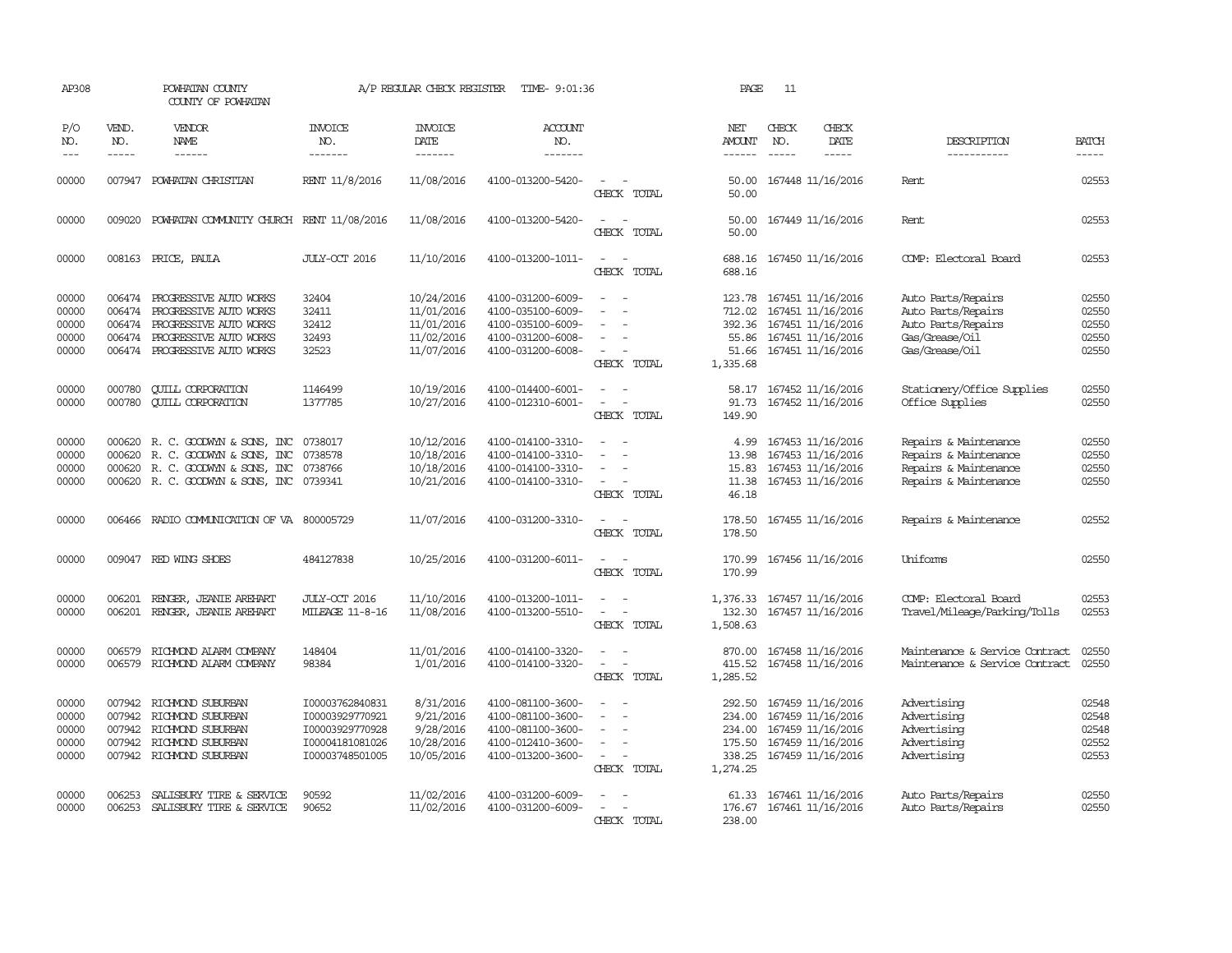| AP308                                                                |                                                                                                                                                                                                                                                                                                                                                                                                                                                                         | POWHATAN COUNTY<br>COUNTY OF POWHATAN                                                       |                                                                                                                                                      | A/P REGULAR CHECK REGISTER                                                                                   | TIME- 9:01:36                                                                                                                                                       |                                                | PAGE                                                                    | 12                            |                                                                                                                                                                      |                                                                                                                                                                             |                                                                      |
|----------------------------------------------------------------------|-------------------------------------------------------------------------------------------------------------------------------------------------------------------------------------------------------------------------------------------------------------------------------------------------------------------------------------------------------------------------------------------------------------------------------------------------------------------------|---------------------------------------------------------------------------------------------|------------------------------------------------------------------------------------------------------------------------------------------------------|--------------------------------------------------------------------------------------------------------------|---------------------------------------------------------------------------------------------------------------------------------------------------------------------|------------------------------------------------|-------------------------------------------------------------------------|-------------------------------|----------------------------------------------------------------------------------------------------------------------------------------------------------------------|-----------------------------------------------------------------------------------------------------------------------------------------------------------------------------|----------------------------------------------------------------------|
| P/O<br>NO.<br>$---$                                                  | VEND.<br>NO.<br>$\begin{tabular}{ccccc} \multicolumn{2}{c }{\multicolumn{2}{c }{\multicolumn{2}{c }{\multicolumn{2}{c}}{\hspace{-2.2cm}}}} \multicolumn{2}{c }{\multicolumn{2}{c }{\hspace{-2.2cm}}\hline} \multicolumn{2}{c }{\hspace{-2.2cm}}\hline \multicolumn{2}{c }{\hspace{-2.2cm}}\hline \multicolumn{2}{c }{\hspace{-2.2cm}}\hline \multicolumn{2}{c }{\hspace{-2.2cm}}\hline \multicolumn{2}{c }{\hspace{-2.2cm}}\hline \multicolumn{2}{c }{\hspace{-2.2cm}}$ | VENDOR<br>NAME                                                                              | <b>INVOICE</b><br>NO.<br>-------                                                                                                                     | <b>INVOICE</b><br><b>DATE</b><br>-------                                                                     | <b>ACCOUNT</b><br>NO.<br>-------                                                                                                                                    |                                                | NET<br><b>AMOUNT</b><br>------                                          | CHECK<br>NO.<br>$\frac{1}{2}$ | CHECK<br>DATE<br>-----                                                                                                                                               | DESCRIPTION<br>-----------                                                                                                                                                  | <b>BATCH</b>                                                         |
| 00000<br>00000                                                       | 006593<br>006593                                                                                                                                                                                                                                                                                                                                                                                                                                                        | SHEEHY FORD<br>SHEEHY FORD                                                                  | NOHB738364<br>NOHB788023                                                                                                                             | 10/31/2016<br>10/21/2016                                                                                     | 4100-031200-6009-<br>4100-031200-6009-                                                                                                                              | CHECK TOTAL                                    | 339.42<br>136.00<br>475.42                                              |                               | 167462 11/16/2016<br>167462 11/16/2016                                                                                                                               | Auto Parts/Repairs<br>Auto Parts/Repairs                                                                                                                                    | 02552<br>02553                                                       |
| 00000                                                                | 006594                                                                                                                                                                                                                                                                                                                                                                                                                                                                  | SOUTHSIDE ELECTRIC COOP                                                                     | 87778003 10/16                                                                                                                                       | 10/17/2016                                                                                                   | 4100-053910-5643-                                                                                                                                                   | CHECK TOTAL                                    | 110.18<br>110.18                                                        |                               | 167464 11/16/2016                                                                                                                                                    | PCCAA Services - Federal CSBG                                                                                                                                               | 02548                                                                |
| 00000                                                                | 007937                                                                                                                                                                                                                                                                                                                                                                                                                                                                  | SPRINT                                                                                      | 678582480 11/16                                                                                                                                      | 10/31/2016                                                                                                   | 4100-031200-5240-                                                                                                                                                   | CHECK TOTAL                                    | 58.67<br>58.67                                                          |                               | 167465 11/16/2016                                                                                                                                                    | Long Distance                                                                                                                                                               | 02553                                                                |
| 00000                                                                | 006608                                                                                                                                                                                                                                                                                                                                                                                                                                                                  | ST. JOHN NEWMAN CATHOLIC                                                                    | RENT 11-8-16                                                                                                                                         | 11/08/2016                                                                                                   | 4100-013200-5420-                                                                                                                                                   | CHECK TOTAL                                    | 50.00<br>50.00                                                          |                               | 167466 11/16/2016                                                                                                                                                    | Rent                                                                                                                                                                        | 02553                                                                |
| 00000<br>00000<br>00000                                              | 008578<br>008578<br>008578                                                                                                                                                                                                                                                                                                                                                                                                                                              | STAPLES BUSINESS AD-<br>STAPLES BUSINESS AD-<br>STAPLES BUSINESS AD-                        | 3318755265<br>3318755271<br>3319032096                                                                                                               | 10/22/2016<br>10/22/2016<br>10/25/2016                                                                       | 4100-021600-6001-<br>4100-021600-6001-<br>4100-031210-6001-                                                                                                         | $\equiv$<br>CHECK TOTAL                        | 55.64<br>39.95<br>113.09<br>208.68                                      |                               | 167467 11/16/2016<br>167467 11/16/2016<br>167467 11/16/2016                                                                                                          | Office Supplies<br>Office Supplies<br>Office Supplies                                                                                                                       | 02551<br>02551<br>02551                                              |
| 00000                                                                |                                                                                                                                                                                                                                                                                                                                                                                                                                                                         | 011597 STURROCK, PATRICIA                                                                   | <b>CORE COURSE</b>                                                                                                                                   | 8/30/2016                                                                                                    | 4100-034100-5510-                                                                                                                                                   | $\equiv$<br>$\sim$<br>CHECK TOTAL              | 152.60<br>152.60                                                        |                               | 167468 11/16/2016                                                                                                                                                    | Travel/Mileage/Parking/Tolls                                                                                                                                                | 02551                                                                |
| 00000                                                                | 011379                                                                                                                                                                                                                                                                                                                                                                                                                                                                  | THROCKMORTON, C. DAVID                                                                      | MEAL TICKET                                                                                                                                          | 10/30/2016                                                                                                   | 4100-032200-5540-                                                                                                                                                   | $\overline{\phantom{a}}$<br>CHECK TOTAL        | 164.50<br>164.50                                                        |                               | 167470 11/16/2016                                                                                                                                                    | Travel - Convention & Educatio                                                                                                                                              | 02551                                                                |
| 00000<br>00000                                                       | 000845                                                                                                                                                                                                                                                                                                                                                                                                                                                                  | TOWN POLICE SUPPLY OF<br>000845 TOWN POLICE SUPPLY OF                                       | R80372<br>8396                                                                                                                                       | 10/31/2016<br>10/26/2016                                                                                     | 4100-031200-6011-<br>4100-031200-6011-                                                                                                                              | CHECK TOTAL                                    | 22.79<br>57.60<br>80.39                                                 |                               | 167471 11/16/2016<br>167471 11/16/2016                                                                                                                               | Uniforms<br>Uniforms                                                                                                                                                        | 02551<br>02551                                                       |
| 00000<br>00000<br>00000                                              | 011006<br>011006                                                                                                                                                                                                                                                                                                                                                                                                                                                        | TRACTOR SUPPLY CREDIT<br>TRACTOR SUPPLY CREDIT<br>011006 TRACTOR SUPPLY CREDIT              | 100329905<br>100333701<br>200524688                                                                                                                  | 10/04/2016<br>10/27/2016<br>10/17/2016                                                                       | 4100-031200-6022-<br>4100-031200-6022-<br>4100-031200-6022-                                                                                                         | $\sim$<br>CHECK TOTAL                          | 36.99<br>41.98<br>36.98<br>115.95                                       |                               | 167472 11/16/2016<br>167472 11/16/2016<br>167472 11/16/2016                                                                                                          | Dog Food & Supplies K9<br>Dog Food & Supplies K9<br>Dog Food & Supplies K9                                                                                                  | 02552<br>02552<br>02552                                              |
| 00000<br>00000<br>00000                                              | 008126<br>008126                                                                                                                                                                                                                                                                                                                                                                                                                                                        | VERIZON<br>VERIZON<br>008126 VERIZON                                                        | 9774242418<br>9774252668<br>9774601777                                                                                                               | 10/23/2016<br>10/23/2016<br>11/01/2016                                                                       | 4100-032200-5260-<br>4100-032200-5260-<br>4100-031200-5250-                                                                                                         | $\equiv$<br>CHECK TOTAL                        | 50.20<br>360.09<br>4,057.55                                             |                               | 167475 11/16/2016<br>167475 11/16/2016<br>3,647.26 167475 11/16/2016                                                                                                 | Internet<br><b>Internet</b><br>Cell Phones                                                                                                                                  | 02551<br>02551<br>02553                                              |
| 00000<br>00000<br>00000<br>00000<br>00000<br>00000<br>00000<br>00000 | 011169<br>011169<br>011169<br>011169<br>011169<br>011169<br>011169                                                                                                                                                                                                                                                                                                                                                                                                      | VERIZON<br>VERIZON<br>VERIZON<br>VERIZON<br>VERIZON<br>VERIZON<br>011169 VERIZON<br>VERIZON | 804598134010/16<br>804598371510/16<br>804598605710/16<br>804598793910/16<br>1357471455Y1016<br>1357471455Y1016<br>1357471455Y1016<br>1357471455Y1016 | 10/28/2016<br>10/28/2016<br>10/28/2016<br>10/28/2016<br>10/28/2016<br>10/28/2016<br>10/28/2016<br>10/28/2016 | 4100-021100-5230-<br>4100-031210-5232-<br>4100-031200-5230-<br>4100-022100-5230-<br>100-000100-0006-<br>4100-012100-5230-<br>4100-012310-5230-<br>4100-012410-5230- | $\sim$<br>$\equiv$<br>$\overline{\phantom{a}}$ | 45.91<br>87.77<br>404.49<br>44.33<br>103.07<br>154.69<br>43.28<br>43.28 |                               | 167476 11/16/2016<br>167476 11/16/2016<br>167476 11/16/2016<br>167476 11/16/2016<br>167476 11/16/2016<br>167476 11/16/2016<br>167476 11/16/2016<br>167476 11/16/2016 | Telephone Services<br>Wireline 911<br>Telephone Services<br>Telephone Services<br>Due from Other Agencies<br>Telephone Services<br>Telephone Services<br>Telephone Services | 02551<br>02551<br>02551<br>02551<br>02552<br>02552<br>02552<br>02552 |
| 00000<br>00000<br>00000<br>00000<br>00000                            | 011169<br>011169<br>011169                                                                                                                                                                                                                                                                                                                                                                                                                                              | VERIZON<br>011169 VERIZON<br>VERIZON<br>011169 VERIZON<br>VERIZON                           | 1357471455Y1016<br>1357471455Y1016<br>1357471455Y1016<br>1357471455Y1016<br>1357471455Y1016                                                          | 10/28/2016<br>10/28/2016<br>10/28/2016<br>10/28/2016<br>10/28/2016                                           | 4100-012510-5270-<br>4100-014100-5230-<br>4100-014300-5230-<br>4100-021200-5230-<br>4100-031200-5230-                                                               | $\overline{\phantom{a}}$                       | 39.58<br>179.85<br>69.84<br>248.88                                      |                               | 167476 11/16/2016<br>167476 11/16/2016<br>167476 11/16/2016<br>37.50 167476 11/16/2016<br>167476 11/16/2016                                                          | Network Service Connection<br>Telephone Services<br>Telephone Services<br>Telephone Services<br>Telephone Services                                                          | 02552<br>02552<br>02552<br>02552<br>02552                            |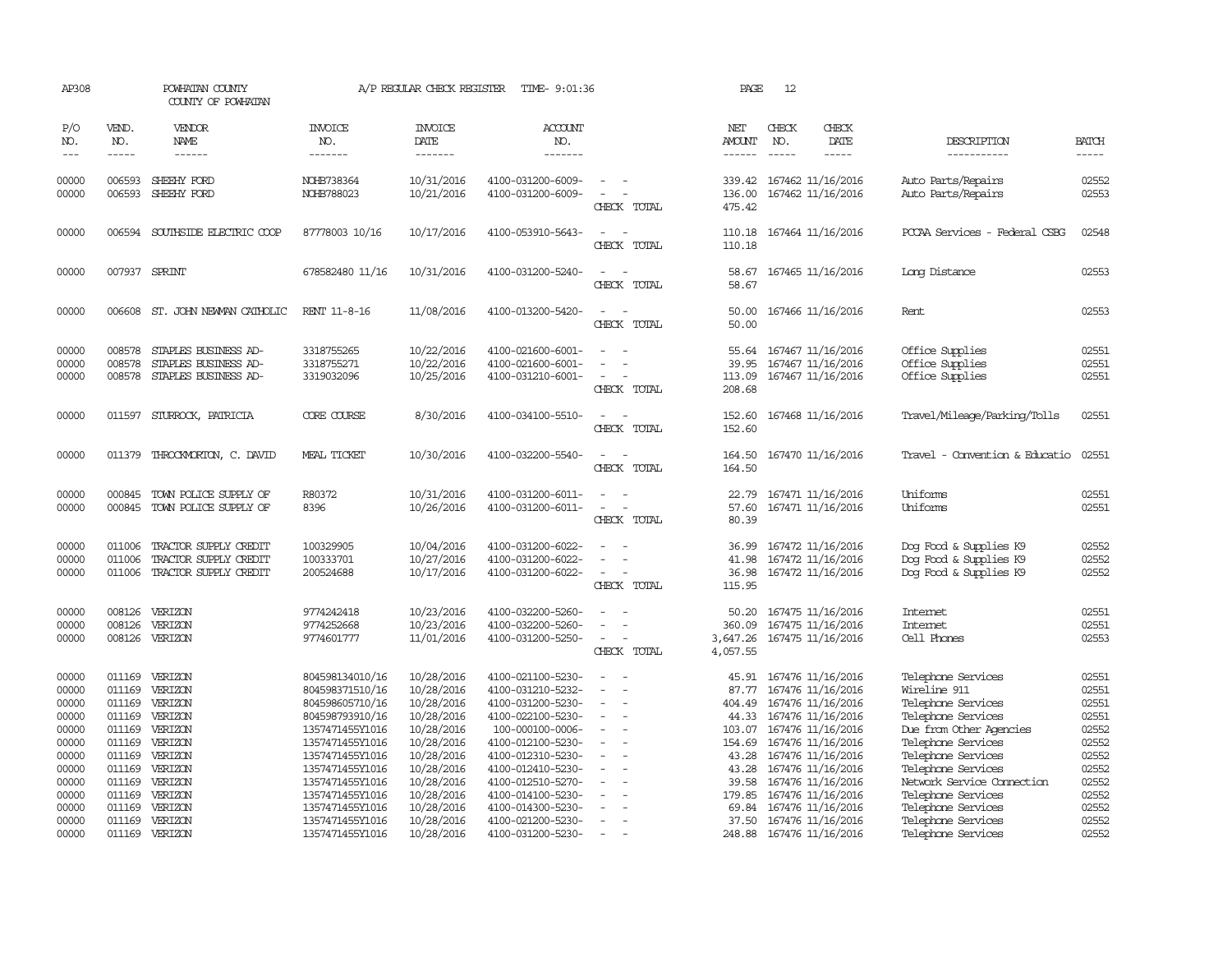| AP308          |              | POWHATAN COUNTY<br>COUNTY OF POWHATAN     |                                    | A/P REGULAR CHECK REGISTER | TIME- 9:01:36                          |                                                   | PAGE              | 13            |                                               |                                |                |
|----------------|--------------|-------------------------------------------|------------------------------------|----------------------------|----------------------------------------|---------------------------------------------------|-------------------|---------------|-----------------------------------------------|--------------------------------|----------------|
| P/O<br>NO.     | VEND.<br>NO. | <b>VENDOR</b><br>NAME                     | <b>INVOICE</b><br>NO.              | <b>INVOICE</b><br>DATE     | <b>ACCOUNT</b><br>NO.                  |                                                   | NET<br>AMOUNT     | CHECK<br>NO.  | CHECK<br>DATE                                 | DESCRIPTION                    | <b>BATCH</b>   |
| $\frac{1}{2}$  | -----        | ------                                    | -------                            | $- - - - - - -$            | -------                                |                                                   | $- - - - - -$     | $\frac{1}{2}$ | -----                                         | -----------                    | $- - - - -$    |
| 00000<br>00000 | 011169       | 011169 VERIZON<br>VERIZON                 | 1357471455Y1016<br>1357471455Y1016 | 10/28/2016<br>10/28/2016   | 4100-032200-5230-<br>4100-032200-5260- | $\sim$                                            |                   |               | 253.55 167476 11/16/2016<br>167476 11/16/2016 | Telephone Services<br>Internet | 02552<br>02552 |
| 00000          | 011169       | VERIZON                                   | 1357471455Y1016                    | 10/28/2016                 | 4100-032210-5230-                      |                                                   | 164.31<br>56.30   |               | 167476 11/16/2016                             | Telephone Services             | 02552          |
| 00000          | 011169       | VERIZON                                   | 1357471455Y1016                    | 10/28/2016                 | 4100-034100-5230-                      | $\overline{\phantom{a}}$                          | 43.28             |               | 167476 11/16/2016                             | Telephone Services             | 02552          |
| 00000          |              | 011169 VERIZON                            | 1357471455Y1016                    | 10/28/2016                 | 4100-071110-5230-                      | $\sim$                                            | 37.50             |               | 167476 11/16/2016                             | Telephone Services             | 02552          |
| 00000          |              | 011169 VERIZON                            | 1357471455Y1016                    | 10/28/2016                 | 4100-073100-5230-                      | $\overline{\phantom{a}}$<br>CHECK TOTAL           | 86.55<br>2,143.96 |               | 167476 11/16/2016                             | Telephone Services             | 02552          |
| 00000          | 009516 VGFOA |                                           | 2017 MEMBERSHIP                    | 11/08/2016                 | 4100-012200-5810-                      | $\overline{\phantom{a}}$<br>CHECK TOTAL           | 35.00<br>35.00    |               | 167477 11/16/2016                             | Dues/Association Memberships   | 02551          |
| 00000          |              | 008710 VIRGINIA BUSINESS SYSTEMS 19604431 |                                    | 10/27/2016                 | 4100-012100-3320-                      | $\overline{\phantom{a}}$<br>$\sim$                | 134.55            |               | 167478 11/16/2016                             | Maintenance & Service Contract | 02552          |
|                |              |                                           |                                    |                            |                                        | CHECK TOTAL                                       | 134.55            |               |                                               |                                |                |
| 00000          |              | 006984 VIRGINIA CORRECTIONAL              | 9502295                            | 11/01/2016                 | 4100-032200-6001-                      | $\overline{\phantom{a}}$<br>$\sim$<br>CHECK TOTAL | 16.75<br>16.75    |               | 167479 11/16/2016                             | Stationery/Office Supplies     | 02551          |
| 00000          |              | 006302 VIRGINIA INFORMATION               | T304609                            | 10/27/2016                 | 4100-012510-5260-                      | CHECK TOTAL                                       | 208.23<br>208.23  |               | 167480 11/16/2016                             | Internet Usage                 | 02551          |
| 00000          |              | 006870 VIRGINIA LAWYERS WEEKLY            | 614766 REN12017                    | 1/23/2017                  | 4100-012210-6012-                      | $\sim$<br>$\overline{\phantom{a}}$<br>CHECK TOTAL | 369.00<br>369.00  |               | 167481 11/16/2016                             | Books & Subscriptions          | 02549          |
| 00000          |              | 007755 WITMER ASSOCIATES INC.             | 1731162                            | 11/03/2016                 | 4100-031200-6011-                      | $\sim$<br>$\overline{\phantom{a}}$<br>CHECK TOTAL | 245.00<br>245.00  |               | 167482 11/16/2016                             | Uniforms                       | 02552          |
| 00000          |              | 009332 WITMER PUBLIC SAFETY               | 1724169                            | 11/02/2016                 | 4100-031200-6011-                      | $\overline{\phantom{a}}$<br>$\sim$<br>CHECK TOTAL | 37.00<br>37.00    |               | 167483 11/16/2016                             | Uniforms                       | 02551          |
| 00000          |              | 011606 WRIGHT, LETTIE V.                  | REFUND                             | 11/02/2016                 | 3100-014020-0001-                      | $\overline{\phantom{a}}$<br>CHECK TOTAL           | 16.99<br>16.99    |               | 167484 11/16/2016                             | Library Fines - Lost Books, Et | 02552          |
| 00000          |              | 006175 ADAMS OIL COMPANY, INC.            | 2090                               | 11/01/2016                 | 4100-014500-6008-                      | CHECK TOTAL                                       | 55.90<br>55.90    |               | 167485 11/18/2016                             | Gas/Grease/Oil                 | 02562          |
| 00000          | 008209       | ADAMS, LISA C.                            | ELECTION 11816                     | 11/08/2016                 | 4100-013200-1015-                      | $\overline{\phantom{a}}$<br>CHECK TOTAL           | 175.00<br>175.00  |               | 167486 11/18/2016                             | COMP: Election Officials       | 02561          |
| 00000          |              | 006815 ANTHEM BLUE CROSS/SHIELD           | CTY200 10/31/16                    | 10/31/2016                 | 4100-033400-3845-                      | CHECK TOTAL                                       | 68.77<br>68.77    |               | 167488 11/18/2016                             | Detention of Adults - Health C | 02562          |
| 00000          |              | 008168 ARMSTRONG, LORI ANN                | ELECTION 11816                     | 11/08/2016                 | 4100-013200-1015-                      | $\equiv$<br>CHECK TOTAL                           | 150.00<br>150.00  |               | 167489 11/18/2016                             | COMP: Election Officials       | 02561          |
| 00000          |              | 009596 ARRITT, IRMA L.                    | ELECTION 11816                     | 11/08/2016                 | 4100-013200-1015-                      | $\sim$<br>CHECK TOTAL                             | 150.00<br>150.00  |               | 167490 11/18/2016                             | COMP: Election Officials       | 02561          |
| 00000          |              | 009669 ATKINS, JOYCE D.                   | ELECTIONS 11816                    | 11/08/2016                 | 4100-013200-1015-                      | $\equiv$<br>$\sim$<br>CHECK TOTAL                 | 150.00<br>150.00  |               | 167491 11/18/2016                             | COMP: Election Officials       | 02561          |
| 00000          |              | 009599 AYERS, NANCY VAN HUIZEN            | ELECTION 11816                     | 11/08/2016                 | 4100-013200-1015-                      | CHECK TOTAL                                       | 150.00<br>150.00  |               | 167492 11/18/2016                             | COMP: Election Officials       | 02561          |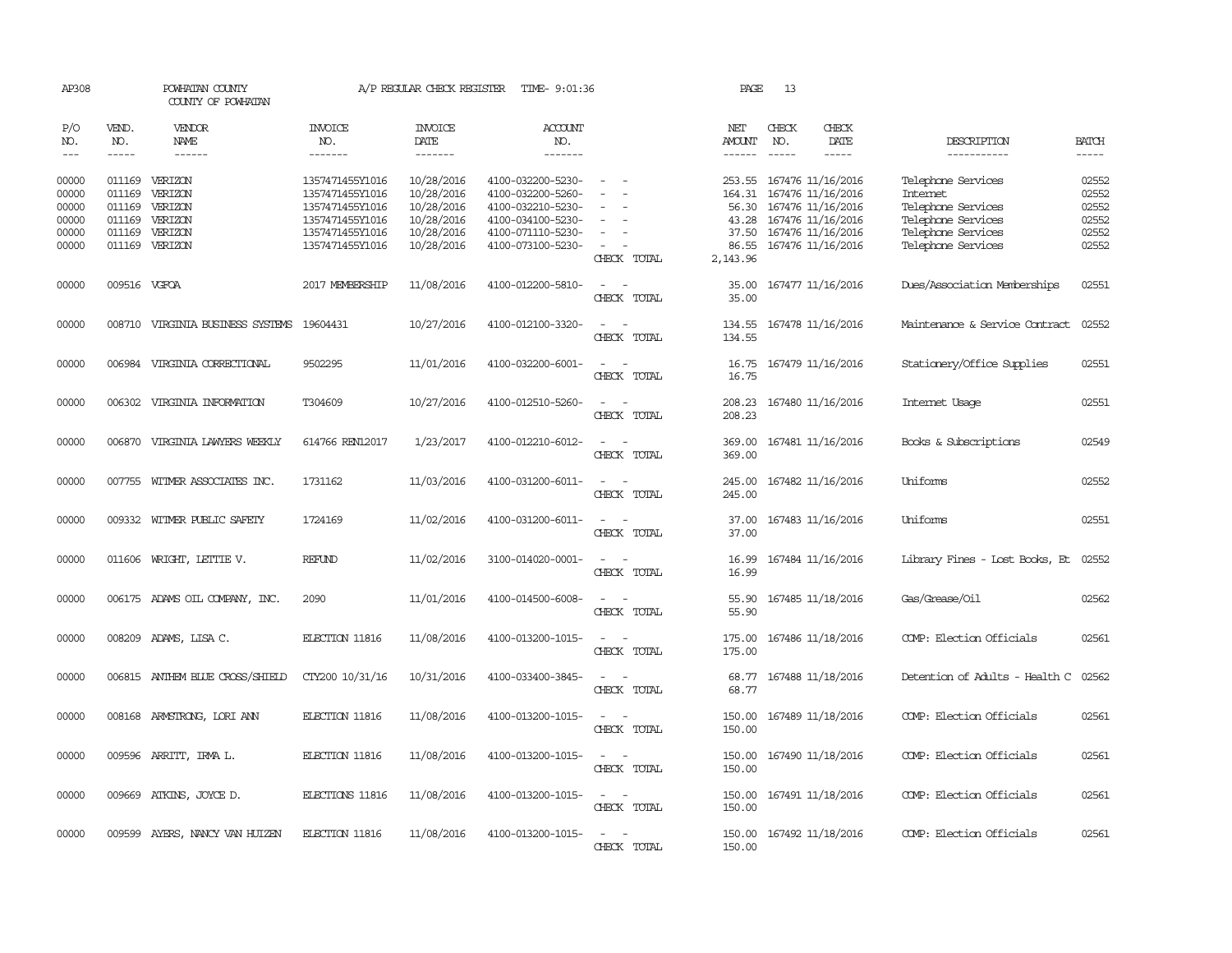| AP308                       |                             | POWHATAN COUNTY<br>COUNTY OF POWHATAN                                                                     |                                  | A/P REGULAR CHECK REGISTER             | TIME- 9:01:36                                               |                                                                                                  | PAGE                           | 14           |                                                                           |                                                                |                         |
|-----------------------------|-----------------------------|-----------------------------------------------------------------------------------------------------------|----------------------------------|----------------------------------------|-------------------------------------------------------------|--------------------------------------------------------------------------------------------------|--------------------------------|--------------|---------------------------------------------------------------------------|----------------------------------------------------------------|-------------------------|
| P/O<br>NO.<br>$\frac{1}{2}$ | VEND.<br>NO.<br>$- - - - -$ | <b>VENDOR</b><br>NAME<br>$- - - - - -$                                                                    | <b>INVOICE</b><br>NO.<br>------- | <b>INVOICE</b><br>DATE<br>-------      | <b>ACCOUNT</b><br>NO.<br>-------                            |                                                                                                  | NET<br><b>AMOUNT</b><br>------ | CHECK<br>NO. | CHECK<br>DATE<br>$- - - - -$                                              | DESCRIPTION<br>-----------                                     | <b>BATCH</b><br>-----   |
| 00000                       | 008851                      | BABCOCK, JAMES                                                                                            | ELECTION 110816                  | 11/08/2016                             | 4100-013200-1015-                                           | $\sim$<br>CHECK TOTAL                                                                            | 175.00<br>175.00               |              | 167493 11/18/2016                                                         | COMP: Election Officials                                       | 02561                   |
| 00000<br>00000              |                             | 007941 BAKER & TAYLOR<br>007941 BAKER & TAYLOR                                                            | K78366520<br>5014331809          | 11/08/2016<br>11/08/2016               | 4100-073100-6012-<br>4100-073100-6012-                      | $\omega_{\rm{max}}$ and $\omega_{\rm{max}}$<br>$\sim$<br>$\overline{\phantom{a}}$<br>CHECK TOTAL | 20.96<br>347.70                |              | 167494 11/18/2016<br>326.74 167494 11/18/2016                             | Books & Subscriptions<br>Books & Subscriptions                 | 02562<br>02562          |
| 00000                       |                             | 009501 BARRETT, JUDITH                                                                                    | ELECTION 11816                   | 11/08/2016                             | 4100-013200-1015-                                           | $\equiv$<br>CHECK TOTAL                                                                          | 150.00<br>150.00               |              | 167495 11/18/2016                                                         | COMP: Election Officials                                       | 02561                   |
| 00000                       | 011230                      | BATES, GLEN FLOYD                                                                                         | ELECTION 11816                   | 11/08/2016                             | 4100-013200-1015-                                           | $\overline{\phantom{a}}$<br>$\sim$<br>CHECK TOTAL                                                | 150.00<br>150.00               |              | 167496 11/18/2016                                                         | COMP: Election Officials                                       | 02561                   |
| 00000                       | 006249                      | BATTERY BARN OF VA INC.                                                                                   | 297182                           | 11/07/2016                             | 4100-032200-3310-                                           | $\sim$<br>CHECK TOTAL                                                                            | 66.70<br>66.70                 |              | 167497 11/18/2016                                                         | Equipment Repair                                               | 02555                   |
| 00000                       |                             | 011063 BEAGLE, ANDREW D.                                                                                  | EMS SYMPOSIUM                    | 11/13/2016                             | 4100-032200-5540-                                           | $\overline{\phantom{a}}$<br>CHECK TOTAL                                                          | 71.85<br>71.85                 |              | 167499 11/18/2016                                                         | Travel - Convention & Educatio                                 | 02562                   |
| 00000                       |                             | 011632 BERRY, THOMAS E.                                                                                   | 4928                             | 9/23/2016                              | 4100-032200-5815-                                           | $ -$<br>CHECK TOTAL                                                                              | 20.00<br>20.00                 |              | 167501 11/18/2016                                                         | Training/Seminars                                              | 02555                   |
| 00000                       |                             | 007894 BOELT, WILLIAM M.                                                                                  | ELECTION 11816                   | 11/08/2016                             | 4100-013200-1015-                                           | $\sim$ $\sim$<br>CHECK TOTAL                                                                     | 150.00<br>150.00               |              | 167503 11/18/2016                                                         | COMP: Election Officials                                       | 02561                   |
| 00000                       |                             | 009595 BOOKER, GEORGE E.                                                                                  | ELECTION 11816                   | 11/08/2016                             | 4100-013200-1015-                                           | $\overline{\phantom{a}}$<br>CHECK TOTAL                                                          | 150.00<br>150.00               |              | 167504 11/18/2016                                                         | COMP: Election Officials                                       | 02561                   |
| 00000                       |                             | 009575 BOWLIN, PATSY D.                                                                                   | ELECTION 11816                   | 11/08/2016                             | 4100-013200-1015-                                           | $ -$<br>CHECK TOTAL                                                                              | 150.00<br>150.00               |              | 167505 11/18/2016                                                         | COMP: Election Officials                                       | 02561                   |
| 00000                       |                             | 011615 BOWMAN, BETTY BALL                                                                                 | ELECTION 11816                   | 11/08/2016                             | 4100-013200-1015-                                           | $\sim$ $\sim$<br>CHECK TOTAL                                                                     | 150.00<br>150.00               |              | 167506 11/18/2016                                                         | COMP: Election Officials                                       | 02561                   |
| 00000                       |                             | 011010 BOX ALARM TEES                                                                                     | 58                               | 11/14/2016                             | 4100-032200-6011-                                           | $ -$<br>CHECK TOTAL                                                                              | 776.00<br>776.00               |              | 167507 11/18/2016                                                         | Protective Gear/Uniforms                                       | 02555                   |
| 00000                       | 008507                      | BRANCH, BRENDA P.                                                                                         | ELECTION 11816                   | 11/08/2016                             | 4100-013200-1015-                                           | $\sim$<br>$\overline{\phantom{a}}$<br>CHECK TOTAL                                                | 150.00<br>150.00               |              | 167508 11/18/2016                                                         | COMP: Election Officials                                       | 02561                   |
| 00000                       | 011098                      | BRANCH, JAMES L.                                                                                          | ELECTION 11816                   | 11/08/2016                             | 4100-013200-1015-                                           | $\overline{\phantom{a}}$<br>CHECK TOTAL                                                          | 175.00<br>175.00               |              | 167509 11/18/2016                                                         | COMP: Election Officials                                       | 02561                   |
| 00000<br>00000<br>00000     | 008686<br>008686            | $C.W.$ WILLIAMS $\&$ $CO.$ , INC.<br>C.W. WILLIAMS & CO., INC.<br>008686 C.W. WILLIAMS & CO., INC. 597645 | 597606<br>597631                 | 11/08/2016<br>11/09/2016<br>11/09/2016 | 4100-032200-3310-<br>4100-032200-3310-<br>4100-032200-6009- | $\sim$<br>CHECK TOTAL                                                                            | 195.81<br>548.81               |              | 167511 11/18/2016<br>185.58 167511 11/18/2016<br>167.42 167511 11/18/2016 | Equipment Repair<br>Equipment Repair<br>Auto Repairs and Parts | 02555<br>02555<br>02555 |
| 00000                       |                             | 008541 CABLE, JEAN D.                                                                                     | ELECTION 11816                   | 11/08/2016                             | 4100-013200-1015-                                           | CHECK TOTAL                                                                                      | 175.00<br>175.00               |              | 167512 11/18/2016                                                         | COMP: Election Officials                                       | 02561                   |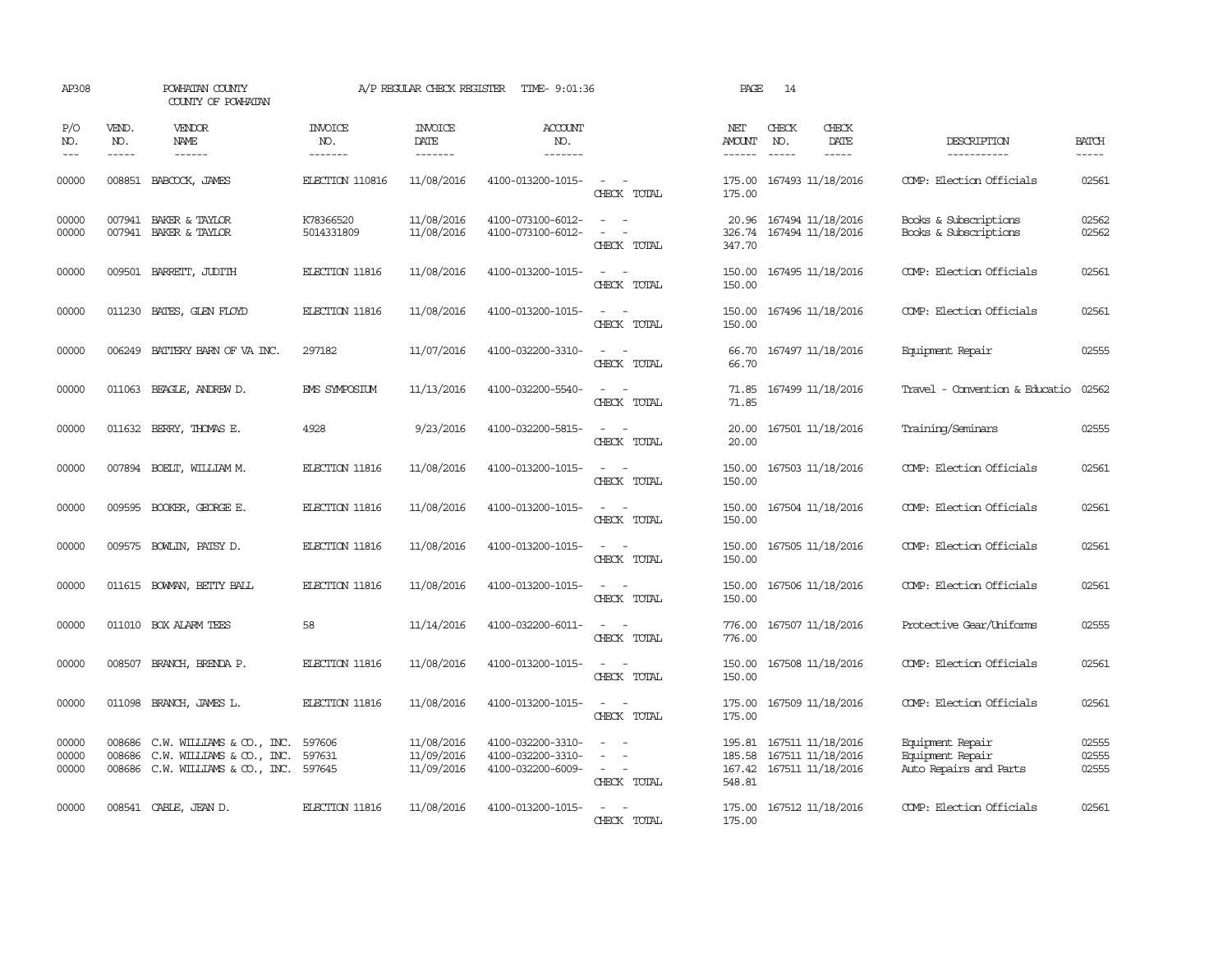| AP308                 |                                                                                                                                                                                                                                                                                                                                                                                                                                                                                                     | POWHATAN COUNTY<br>COUNTY OF POWHATAN            |                                  | A/P REGULAR CHECK REGISTER        | TIME- 9:01:36                          |                                    | PAGE          | 15                          |                                              |                                |                       |
|-----------------------|-----------------------------------------------------------------------------------------------------------------------------------------------------------------------------------------------------------------------------------------------------------------------------------------------------------------------------------------------------------------------------------------------------------------------------------------------------------------------------------------------------|--------------------------------------------------|----------------------------------|-----------------------------------|----------------------------------------|------------------------------------|---------------|-----------------------------|----------------------------------------------|--------------------------------|-----------------------|
| P/O<br>NO.<br>$- - -$ | VEND.<br>NO.<br>$\begin{tabular}{ccccc} \multicolumn{2}{c}{} & \multicolumn{2}{c}{} & \multicolumn{2}{c}{} & \multicolumn{2}{c}{} & \multicolumn{2}{c}{} & \multicolumn{2}{c}{} & \multicolumn{2}{c}{} & \multicolumn{2}{c}{} & \multicolumn{2}{c}{} & \multicolumn{2}{c}{} & \multicolumn{2}{c}{} & \multicolumn{2}{c}{} & \multicolumn{2}{c}{} & \multicolumn{2}{c}{} & \multicolumn{2}{c}{} & \multicolumn{2}{c}{} & \multicolumn{2}{c}{} & \multicolumn{2}{c}{} & \multicolumn{2}{c}{} & \mult$ | VENDOR<br>NAME<br>------                         | <b>INVOICE</b><br>NO.<br>------- | <b>INVOICE</b><br>DATE<br>------- | <b>ACCOUNT</b><br>NO.<br>-------       |                                    | NET<br>AMOUNT | CHECK<br>NO.<br>$- - - - -$ | CHECK<br>DATE<br>-----                       | DESCRIPTION<br>-----------     | <b>BATCH</b><br>----- |
| 00000                 |                                                                                                                                                                                                                                                                                                                                                                                                                                                                                                     | 011629 CASH, CARL E.                             | ELECTION 11816                   | 11/08/2016                        | 4100-013200-1015-                      | $\sim$<br>$\sim$                   |               |                             | 150.00 167513 11/18/2016                     | COMP: Election Officials       | 02561                 |
|                       |                                                                                                                                                                                                                                                                                                                                                                                                                                                                                                     |                                                  |                                  |                                   |                                        | CHECK TOTAL                        | 150.00        |                             |                                              |                                |                       |
| 00000                 | 000540                                                                                                                                                                                                                                                                                                                                                                                                                                                                                              | CENTRAL VIRGINIA WASTE                           | 21690                            | 11/04/2016                        | 4100-014600-3185-                      | $\sim$<br>$\overline{\phantom{a}}$ |               |                             | 288.37 167514 11/18/2016                     | Trash Removal                  | 02562                 |
| 00000                 | 000540                                                                                                                                                                                                                                                                                                                                                                                                                                                                                              | CENTRAL VIRGINIA WASTE                           | 21690                            | 11/04/2016                        | 4100-014100-3185-                      | $\sim$<br>$\overline{\phantom{a}}$ |               |                             | 192.25 167514 11/18/2016                     | Trash Removal                  | 02562                 |
| 00000                 | 000540<br>000540                                                                                                                                                                                                                                                                                                                                                                                                                                                                                    | CENTRAL VIRGINIA WASTE<br>CENTRAL VIRGINIA WASTE | 21690                            | 11/04/2016<br>11/04/2016          | 4100-035100-3185-                      | $\sim$                             | 32.04         |                             | 167514 11/18/2016<br>32.04 167514 11/18/2016 | Trash Removal<br>Trash Removal | 02562<br>02562        |
| 00000<br>00000        | 000540                                                                                                                                                                                                                                                                                                                                                                                                                                                                                              | CENTRAL VIRGINIA WASTE                           | 21690<br>21690                   | 11/04/2016                        | 4100-073100-3185-<br>4100-032210-3185- | $\sim$                             |               |                             | 7.40 167514 11/18/2016                       | Trash Removal                  | 02562                 |
| 00000                 |                                                                                                                                                                                                                                                                                                                                                                                                                                                                                                     | 000540 CENTRAL VIRGINIA WASTE                    | 21690                            | 11/04/2016                        | 4100-032220-3185-                      | $\sim$                             |               |                             | 16.02 167514 11/18/2016                      | Trash Removal                  | 02562                 |
|                       |                                                                                                                                                                                                                                                                                                                                                                                                                                                                                                     |                                                  |                                  |                                   |                                        | CHECK TOTAL                        | 568.12        |                             |                                              |                                |                       |
| 00000                 |                                                                                                                                                                                                                                                                                                                                                                                                                                                                                                     | 010645 CHESTERFIELD TRAILER &                    | 9125                             | 11/07/2016                        | 4100-014500-6004-                      | $\sim$<br>$\sim$                   |               |                             | 6,771.95 167515 11/18/2016                   | Tools and Equipment            | 02562                 |
|                       |                                                                                                                                                                                                                                                                                                                                                                                                                                                                                                     |                                                  |                                  |                                   |                                        | CHECK TOTAL                        | 6,771.95      |                             |                                              |                                |                       |
| 00000                 | 006965                                                                                                                                                                                                                                                                                                                                                                                                                                                                                              | CINIAS CORPORATION                               | 143833858                        | 11/02/2016                        | 4100-014500-6011-                      | $\sim$<br>$\overline{\phantom{a}}$ |               |                             | 65.34 167516 11/18/2016                      | Uniforms                       | 02562                 |
| 00000                 | 006965                                                                                                                                                                                                                                                                                                                                                                                                                                                                                              | CINIAS CORPORATION                               | 143833858                        | 11/02/2016                        | 4100-014100-6011-                      | $\overline{\phantom{a}}$           |               |                             | 79.85 167516 11/18/2016                      | Uniforms                       | 02562                 |
| 00000                 | 006965                                                                                                                                                                                                                                                                                                                                                                                                                                                                                              | CINIAS CORPORATION                               | 143837559                        | 11/09/2016                        | 4100-014500-6011-                      | $\overline{\phantom{a}}$           |               |                             | 82.43 167516 11/18/2016                      | Uniforms                       | 02562                 |
| 00000                 |                                                                                                                                                                                                                                                                                                                                                                                                                                                                                                     | 006965 CINIAS CORPORATION                        | 143837559                        | 11/09/2016                        | 4100-014100-6011-                      | $\sim$<br>$\sim$                   |               |                             | 96.94 167516 11/18/2016                      | Uniforms                       | 02562                 |
|                       |                                                                                                                                                                                                                                                                                                                                                                                                                                                                                                     |                                                  |                                  |                                   |                                        | CHECK TOTAL                        | 324.56        |                             |                                              |                                |                       |
| 00000                 |                                                                                                                                                                                                                                                                                                                                                                                                                                                                                                     | 007282 COBB TECHNOLOGIES, INC.                   | 813074                           | 11/10/2016                        | 4100-032200-3320-                      | $\sim$<br>$\sim$                   | 587.54        |                             | 167517 11/18/2016                            | Maintenance & Service Contract | 02555                 |
|                       |                                                                                                                                                                                                                                                                                                                                                                                                                                                                                                     |                                                  |                                  |                                   |                                        | CHECK TOTAL                        | 587.54        |                             |                                              |                                |                       |
| 00000                 |                                                                                                                                                                                                                                                                                                                                                                                                                                                                                                     | 009178 COMCAST                                   | 0091624 10/16                    | 10/28/2016                        | 4100-032210-5260-                      | $\sim$<br>$\sim$                   | 85.69         |                             | 167518 11/18/2016                            | <b>Internet</b>                | 02562                 |
|                       |                                                                                                                                                                                                                                                                                                                                                                                                                                                                                                     |                                                  |                                  |                                   |                                        | CHECK TOTAL                        | 85.69         |                             |                                              |                                |                       |
| 00000                 |                                                                                                                                                                                                                                                                                                                                                                                                                                                                                                     | 011485 CONNOR, BRETT                             | DARE SCHOOL                      | 11/28/2016                        | 4100-031200-5540-                      | $\sim$ 100 $\sim$                  | 459.00        |                             | 167519 11/18/2016                            | Conferences & Training         | 02566                 |
|                       |                                                                                                                                                                                                                                                                                                                                                                                                                                                                                                     |                                                  |                                  |                                   |                                        | CHECK TOTAL                        | 459.00        |                             |                                              |                                |                       |
|                       |                                                                                                                                                                                                                                                                                                                                                                                                                                                                                                     |                                                  |                                  |                                   |                                        |                                    |               |                             |                                              |                                |                       |
| 00000                 |                                                                                                                                                                                                                                                                                                                                                                                                                                                                                                     | 011613 COOPER, JAMES DAVID                       | ELECTION 11816                   | 11/08/2016                        | 4100-013200-1015-                      | $\sim$<br>$\sim$                   | 150.00        |                             | 167520 11/18/2016                            | COMP: Election Officials       | 02561                 |
|                       |                                                                                                                                                                                                                                                                                                                                                                                                                                                                                                     |                                                  |                                  |                                   |                                        | CHECK TOTAL                        | 150.00        |                             |                                              |                                |                       |
| 00000                 |                                                                                                                                                                                                                                                                                                                                                                                                                                                                                                     | 011612 COOPER, SUSAN MARIE                       | ELECTION 11816                   | 11/08/2016                        | 4100-013200-1015-                      |                                    | 150.00        |                             | 167521 11/18/2016                            | COMP: Election Officials       | 02561                 |
|                       |                                                                                                                                                                                                                                                                                                                                                                                                                                                                                                     |                                                  |                                  |                                   |                                        | CHECK TOTAL                        | 150.00        |                             |                                              |                                |                       |
| 00000                 |                                                                                                                                                                                                                                                                                                                                                                                                                                                                                                     | 008853 COX, LINDIA B.                            | ELECTION 11816                   | 11/08/2016                        | 4100-013200-1015-                      | $\sim$                             | 150.00        |                             | 167522 11/18/2016                            | COMP: Election Officials       | 02561                 |
|                       |                                                                                                                                                                                                                                                                                                                                                                                                                                                                                                     |                                                  |                                  |                                   |                                        | CHECK TOTAL                        | 150.00        |                             |                                              |                                |                       |
| 00000                 |                                                                                                                                                                                                                                                                                                                                                                                                                                                                                                     | 009671 DALTON, JOSEPH L.                         | ELECTION 11816                   | 11/08/2016                        | 4100-013200-1015-                      | $\sim$<br>$\sim$                   |               |                             | 150.00 167523 11/18/2016                     | COMP: Election Officials       | 02561                 |
|                       |                                                                                                                                                                                                                                                                                                                                                                                                                                                                                                     |                                                  |                                  |                                   |                                        | CHECK TOTAL                        | 150.00        |                             |                                              |                                |                       |
| 00000                 | 006240                                                                                                                                                                                                                                                                                                                                                                                                                                                                                              | DIAMOND SPRINGS WATER, INC 1005074500            |                                  | 10/05/2016                        | 4100-014300-5130-                      | $\sim$<br>$\sim$                   | 13.98         |                             | 167524 11/18/2016                            | Water                          | 02562                 |
| 00000                 | 006240                                                                                                                                                                                                                                                                                                                                                                                                                                                                                              | DIAMOND SPRINGS WATER, INC 1006075450            |                                  | 10/06/2016                        | 4100-031200-5130-                      | $\equiv$<br>$\sim$                 |               |                             | 27.96 167524 11/18/2016                      | Water                          | 02562                 |
| 00000                 |                                                                                                                                                                                                                                                                                                                                                                                                                                                                                                     | 006240 DIAMOND SPRINGS WATER, INC 1013070170     |                                  | 10/13/2016                        | 4100-031200-5130-                      | $\sim$                             |               |                             | 20.97 167524 11/18/2016                      | Water                          | 02562                 |
| 00000                 |                                                                                                                                                                                                                                                                                                                                                                                                                                                                                                     | 006240 DIAMOND SPRINGS WATER, INC 1019074500     |                                  | 10/19/2016                        | 4100-014300-5130-                      | $\overline{\phantom{a}}$           |               |                             | 6.99 167524 11/18/2016                       | Water                          | 02562                 |
| 00000                 |                                                                                                                                                                                                                                                                                                                                                                                                                                                                                                     | 006240 DIAMOND SPRINGS WATER, INC 1020075450     |                                  | 10/20/2016                        | 4100-031200-5130-                      | $\sim$                             |               |                             | 20.97 167524 11/18/2016                      | Water                          | 02562                 |
| 00000                 |                                                                                                                                                                                                                                                                                                                                                                                                                                                                                                     | 006240 DIAMOND SPRINGS WATER, INC 1027070110     |                                  | 10/26/2016                        | 4100-014100-5130-                      | $\sim$                             |               |                             | 6.25 167524 11/18/2016                       | Water                          | 02562                 |
| 00000                 | 006240                                                                                                                                                                                                                                                                                                                                                                                                                                                                                              | DIAMOND SPRINGS WATER, INC 1027070170            |                                  | 10/26/2016                        | 4100-031200-5130-                      | $\overline{\phantom{a}}$           | 13.98         |                             | 167524 11/18/2016                            | Water                          | 02562                 |
| 00000                 |                                                                                                                                                                                                                                                                                                                                                                                                                                                                                                     | 006240 DIAMOND SPRINGS WATER, INC                | 1102074500                       | 11/03/2016                        | 4100-014300-5130-                      |                                    |               |                             | 6.99 167524 11/18/2016                       | Water                          | 02562                 |
| 00000                 | 006240                                                                                                                                                                                                                                                                                                                                                                                                                                                                                              | DIAMOND SPRINGS WATER, INC                       | 2881452                          | 11/04/2016                        | 4100-014100-5130-                      | $\overline{\phantom{a}}$           |               |                             | 8.95 167524 11/18/2016                       | Water                          | 02562                 |
| 00000                 |                                                                                                                                                                                                                                                                                                                                                                                                                                                                                                     | 006240 DIAMOND SPRINGS WATER, INC 2881464        |                                  | 11/04/2016                        | 4100-014100-5130-                      | $\sim$                             |               |                             | 9.95 167524 11/18/2016                       | Water                          | 02562                 |
|                       |                                                                                                                                                                                                                                                                                                                                                                                                                                                                                                     |                                                  |                                  |                                   |                                        | CHECK TOTAL                        | 136.99        |                             |                                              |                                |                       |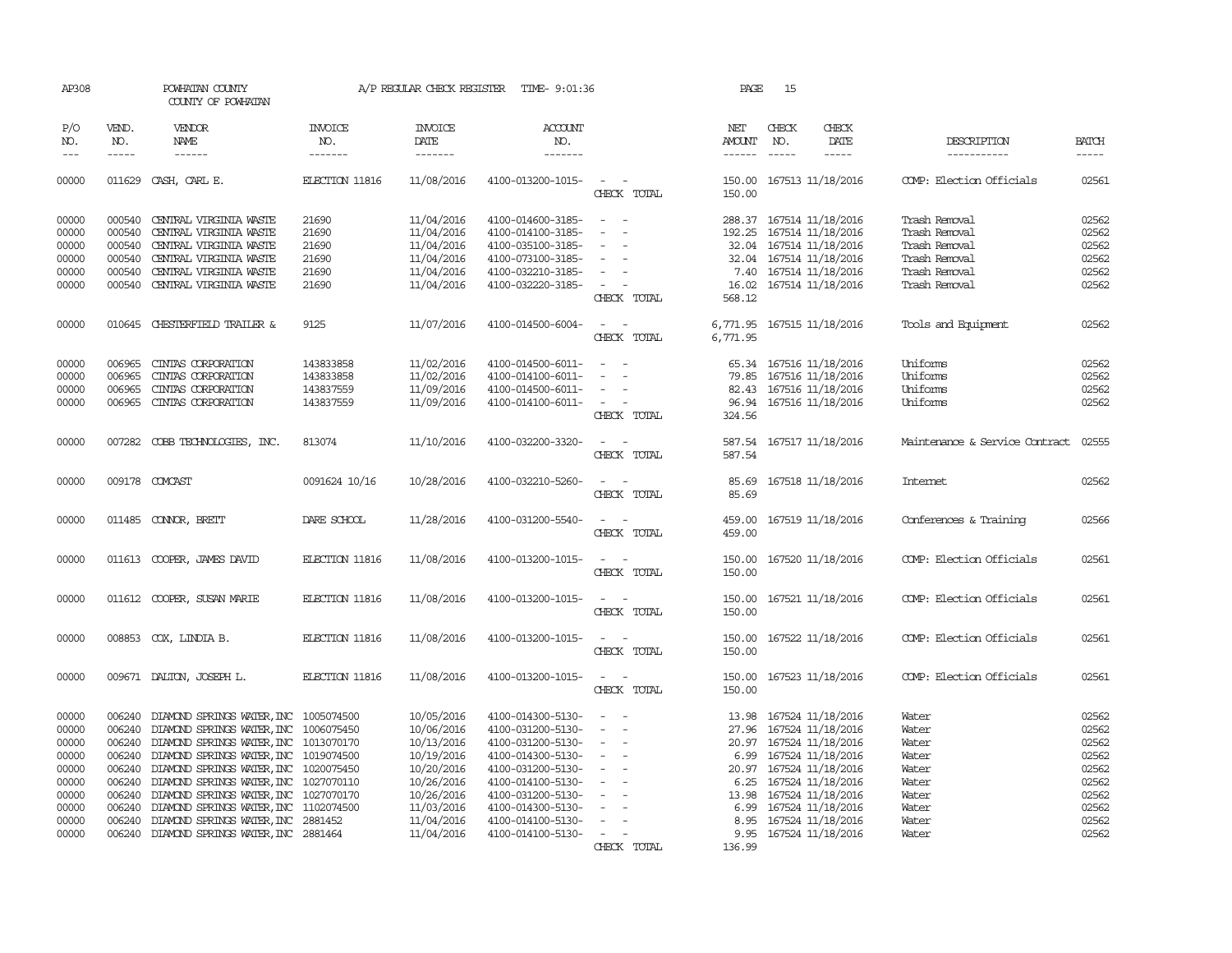| AP308                                                                                           |                                                                                                  | POWHATAN COUNTY<br>COUNTY OF POWHATAN                                                                                                                                                                                                                                                                        |                                                                                                                                                                                                                | A/P REGULAR CHECK REGISTER                                                                                                                             | TIME- 9:01:36                                                                                                                                                                                                                       |                                                                                                                                                                                                                                                      | <b>PAGE</b>                                                          | 16                            |                                                                                                                                                                                                                                                                                            |                                                                                                                                                                                        |                                                                                                 |
|-------------------------------------------------------------------------------------------------|--------------------------------------------------------------------------------------------------|--------------------------------------------------------------------------------------------------------------------------------------------------------------------------------------------------------------------------------------------------------------------------------------------------------------|----------------------------------------------------------------------------------------------------------------------------------------------------------------------------------------------------------------|--------------------------------------------------------------------------------------------------------------------------------------------------------|-------------------------------------------------------------------------------------------------------------------------------------------------------------------------------------------------------------------------------------|------------------------------------------------------------------------------------------------------------------------------------------------------------------------------------------------------------------------------------------------------|----------------------------------------------------------------------|-------------------------------|--------------------------------------------------------------------------------------------------------------------------------------------------------------------------------------------------------------------------------------------------------------------------------------------|----------------------------------------------------------------------------------------------------------------------------------------------------------------------------------------|-------------------------------------------------------------------------------------------------|
| P/O<br>NO.<br>$\frac{1}{2}$                                                                     | VEND.<br>NO.<br>$\cdots$                                                                         | VENDOR<br>NAME<br>$- - - - - -$                                                                                                                                                                                                                                                                              | <b>INVOICE</b><br>NO.<br>-------                                                                                                                                                                               | <b>INVOICE</b><br>DATE<br>-------                                                                                                                      | ACCOUNT<br>NO.<br>--------                                                                                                                                                                                                          |                                                                                                                                                                                                                                                      | NET<br><b>AMOUNT</b><br>$- - - - - -$                                | CHECK<br>NO.<br>$\frac{1}{2}$ | CHECK<br>DATE<br>$\cdots$                                                                                                                                                                                                                                                                  | DESCRIPTION<br>-----------                                                                                                                                                             | <b>BATCH</b><br>$\cdots$                                                                        |
| 00000<br>00000                                                                                  | 006240                                                                                           | 006240 DIAMOND SPRINGS WATER, INC 2881474<br>DIAMOND SPRINGS WATER, INC 2881668                                                                                                                                                                                                                              |                                                                                                                                                                                                                | 11/04/2016<br>11/04/2016                                                                                                                               | 4100-031200-5130-<br>4100-014300-5130-                                                                                                                                                                                              | $\sim$<br>$\omega_{\rm{max}}$ and $\omega_{\rm{max}}$<br>CHECK TOTAL                                                                                                                                                                                 | 11.95<br>23.90                                                       |                               | 11.95 167525 11/18/2016<br>167525 11/18/2016                                                                                                                                                                                                                                               | Water<br>Water                                                                                                                                                                         | 02562<br>02562                                                                                  |
| 00000                                                                                           |                                                                                                  | 010729 DICKSON, LACEY                                                                                                                                                                                                                                                                                        | ELECTION 11816                                                                                                                                                                                                 | 11/08/2016                                                                                                                                             | 4100-013200-1015-                                                                                                                                                                                                                   | $\sim$ $ -$<br>CHECK TOTAL                                                                                                                                                                                                                           | 150.00<br>150.00                                                     |                               | 167526 11/18/2016                                                                                                                                                                                                                                                                          | COMP: Election Officials                                                                                                                                                               | 02561                                                                                           |
| 00000                                                                                           | 011630                                                                                           | DIXON, CHRISTINA C.                                                                                                                                                                                                                                                                                          | ELECTION 11816                                                                                                                                                                                                 | 11/08/2016                                                                                                                                             | 4100-013200-1015-                                                                                                                                                                                                                   | $\overline{\phantom{a}}$<br>$\overline{\phantom{a}}$<br>CHECK TOTAL                                                                                                                                                                                  | 150.00<br>150.00                                                     |                               | 167527 11/18/2016                                                                                                                                                                                                                                                                          | COMP: Election Officials                                                                                                                                                               | 02561                                                                                           |
| 00000<br>00000<br>00000<br>00000<br>00000<br>00000<br>00000<br>00000<br>00000<br>00000<br>00000 | 000860<br>000860<br>000860<br>000860<br>000860<br>000860<br>000860<br>000860<br>000860<br>000860 | DOMINION VIRGINIA POWER<br>DOMINION VIRGINIA POWER<br>DOMINION VIRGINIA POWER<br>DOMINION VIRGINIA POWER<br>DOMINION VIRGINIA POWER<br>DOMINION VIRGINIA POWER<br>DOMINION VIRGINIA POWER<br>DOMINION VIRGINIA POWER<br>DOMINION VIRGINIA POWER<br>DOMINION VIRGINIA POWER<br>000860 DOMINION VIRGINIA POWER | 1221667833 1031<br>2322252509 1031<br>2352270009 1031<br>0432180008 1031<br>0863807277 1031<br>1982170001 1031<br>2142337506 1031<br>2312285006 1031<br>2346327501 1031<br>2346327501 1031<br>2442170003 10311 | 10/31/2016<br>10/31/2016<br>10/31/2016<br>10/31/2016<br>10/31/2016<br>10/31/2016<br>10/31/2016<br>10/31/2016<br>10/31/2016<br>10/31/2016<br>10/31/2016 | 4100-031210-5110-<br>4100-031200-5110-<br>4100-014100-5110-<br>4100-014600-5110-<br>4100-014600-5110-<br>4100-014100-5110-<br>4100-014600-5110-<br>4100-014100-5110-<br>4100-014100-5110-<br>4100-031200-5110-<br>4100-014100-5110- | $\sim$<br>$\sim$<br>$\overline{\phantom{a}}$<br>$\sim$<br>$\sim$<br>$\overline{\phantom{a}}$<br>$\overline{\phantom{a}}$<br>$\sim$<br>$\overline{\phantom{a}}$<br>$\sim$<br>$\overline{\phantom{a}}$<br>$\sim$<br>$\sim$                             | 230.38<br>282.64<br>1,709.82                                         |                               | 167528 11/18/2016<br>167528 11/18/2016<br>55.66 167528 11/18/2016<br>307.35 167528 11/18/2016<br>128.64 167528 11/18/2016<br>11.47 167528 11/18/2016<br>103.72 167528 11/18/2016<br>69.05 167528 11/18/2016<br>1,709.82 167528 11/18/2016<br>167528 11/18/2016<br>786.53 167528 11/18/2016 | Electricity - Comunications H<br>Electricity<br>Electricity<br>Electricity<br>Electricity<br>Electricity<br>Electricity<br>Electricity<br>Electricity<br>Electricity<br>Electricity    | 02562<br>02562<br>02562<br>02563<br>02563<br>02563<br>02563<br>02563<br>02563<br>02563<br>02563 |
| 00000<br>00000<br>00000<br>00000<br>00000<br>00000<br>00000<br>00000<br>00000<br>00000          | 000860<br>000860<br>000860<br>000860<br>000860<br>000860<br>000860<br>000860<br>000860<br>000860 | DOMINION VIRGINIA POWER<br>DOMINION VIRGINIA POWER<br>DOMINION VIRGINIA POWER<br>DOMINION VIRGINIA POWER<br>DOMINION VIRGINIA POWER<br>DOMINION VIRGINIA POWER<br>DOMINION VIRGINIA POWER<br>DOMINION VIRGINIA POWER<br>DOMINION VIRGINIA POWER<br>DOMINION VIRGINIA POWER                                   | 2476067034 1016<br>2912605595 1031<br>2972120006 1031<br>3496131156 1031<br>4062035391 1031<br>4165680929 1101<br>2462222502 1031<br>2932352368 1031<br>3451094936 1031<br>3507951824 1016                     | 10/31/2016<br>10/31/2016<br>10/31/2016<br>10/31/2016<br>10/31/2016<br>11/01/2016<br>10/31/2016<br>10/31/2016<br>10/31/2016<br>10/31/2016               | 4100-014100-5110-<br>4100-014100-5110-<br>4100-014100-5110-<br>4100-014100-5110-<br>4100-031210-5110-<br>4100-031210-5110-<br>4100-014100-5110-<br>4100-032220-5110-<br>4100-014600-5110-<br>4100-014600-5110-                      | CHECK TOTAL<br>$\sim$<br>$\equiv$<br>$\sim$<br>$\sim$<br>$\sim$<br>$\overline{\phantom{a}}$<br>$\overline{\phantom{a}}$<br>$\sim$<br>$\sim$<br>$\overline{\phantom{a}}$<br>$\sim$<br>$\sim$<br>$\overline{\phantom{a}}$                              | 5,395.08<br>78.23<br>119.06<br>3,162.28<br>19.86<br>240.66<br>127.76 |                               | 68.42 167529 11/18/2016<br>167529 11/18/2016<br>1,006.48 167529 11/18/2016<br>16.10 167529 11/18/2016<br>102.74 167529 11/18/2016<br>167529 11/18/2016<br>167529 11/18/2016<br>167529 11/18/2016<br>167529 11/18/2016<br>167529 11/18/2016                                                 | Electricity<br>Electricity<br>Electricity<br>Electricity<br>Electricity - Comunications H<br>Electricity - Comunications H<br>Electricity<br>Electricity<br>Electricity<br>Electricity | 02562<br>02562<br>02562<br>02562<br>02562<br>02562<br>02563<br>02563<br>02563<br>02563          |
| 00000<br>00000<br>00000<br>00000<br>00000<br>00000<br>00000                                     | 000860<br>000860<br>000860<br>000860<br>000860<br>000860<br>000860                               | DOMINION VIRGINIA POWER<br>DOMINION VIRGINIA POWER<br>DOMINION VIRGINIA POWER<br>DOMINION VIRGINIA POWER<br>DOMINION VIRGINIA POWER<br>DOMINION VIRGINIA POWER<br>DOMINION VIRGINIA POWER                                                                                                                    | 62117898101031A<br>8009370571 1101<br>9750120975 1031<br>4691491015 1031<br>4732217502 1031<br>5652237503 1031<br>6024003557 111                                                                               | 10/31/2016<br>11/01/2016<br>10/31/2016<br>10/31/2016<br>10/31/2016<br>10/31/2016<br>11/01/2016                                                         | 4100-031210-5110-<br>4100-031210-5110-<br>4100-032220-5110-<br>4100-014600-5110-<br>4100-014600-5110-<br>4100-014600-5110-<br>4100-014100-5110-                                                                                     | CHECK TOTAL<br>$\overline{\phantom{a}}$<br>$\overline{\phantom{a}}$<br>$\overline{\phantom{a}}$<br>$\sim$<br>$\overline{\phantom{a}}$<br>$\overline{\phantom{a}}$<br>$\equiv$<br>$\overline{\phantom{a}}$<br>$\overline{\phantom{a}}$<br>CHECK TOTAL | 4,941.59<br>104.90<br>32.21<br>125.28<br>86.89<br>20.73<br>2,207.17  |                               | 167530 11/18/2016<br>167530 11/18/2016<br>1,732.44 167530 11/18/2016<br>167530 11/18/2016<br>104.72 167530 11/18/2016<br>167530 11/18/2016<br>167530 11/18/2016                                                                                                                            | Electricity - Comunications H<br>Electricity - Comunications H<br>Electricity<br>Electricity<br>Electricity<br>Electricity<br>Electricity                                              | 02562<br>02562<br>02562<br>02563<br>02563<br>02563<br>02563                                     |
| 00000                                                                                           |                                                                                                  | 010601 DRIVER, BRANDON CONVAY                                                                                                                                                                                                                                                                                | ELECTION 11816                                                                                                                                                                                                 | 11/08/2016                                                                                                                                             | 4100-013200-1015-                                                                                                                                                                                                                   | $\overline{\phantom{a}}$<br>$\overline{\phantom{a}}$<br>CHECK TOTAL                                                                                                                                                                                  | 175.00<br>175.00                                                     |                               | 167531 11/18/2016                                                                                                                                                                                                                                                                          | COMP: Election Officials                                                                                                                                                               | 02561                                                                                           |
| 00000<br>00000<br>00000<br>00000                                                                | 008235<br>008235<br>008235                                                                       | ELECTION SERVICES ONLINE,<br>ELECTION SERVICES ONLINE,<br>ELECTION SERVICES ONLINE,<br>008235 ELECTION SERVICES ONLINE,                                                                                                                                                                                      | 1433<br>1433<br>1433<br>1433                                                                                                                                                                                   | 11/11/2016<br>11/11/2016<br>11/11/2016<br>11/11/2016                                                                                                   | 4100-013200-3170-<br>4100-013200-3500-<br>4100-013200-3320-<br>4100-013200-6001-                                                                                                                                                    | $\equiv$<br>$\overline{\phantom{a}}$<br>$\overline{\phantom{a}}$<br>$\sim$<br>$\sim$<br>CHECK TOTAL                                                                                                                                                  | 3,569.00<br>5,510.05<br>12,010.05                                    |                               | 167532 11/18/2016<br>167532 11/18/2016<br>2,550.00 167532 11/18/2016<br>381.00 167532 11/18/2016                                                                                                                                                                                           | Programming Voting Machines<br>Printing & Binding<br>Maintenance & Service Contract<br>Office Supplies                                                                                 | 02555<br>02555<br>02555<br>02555                                                                |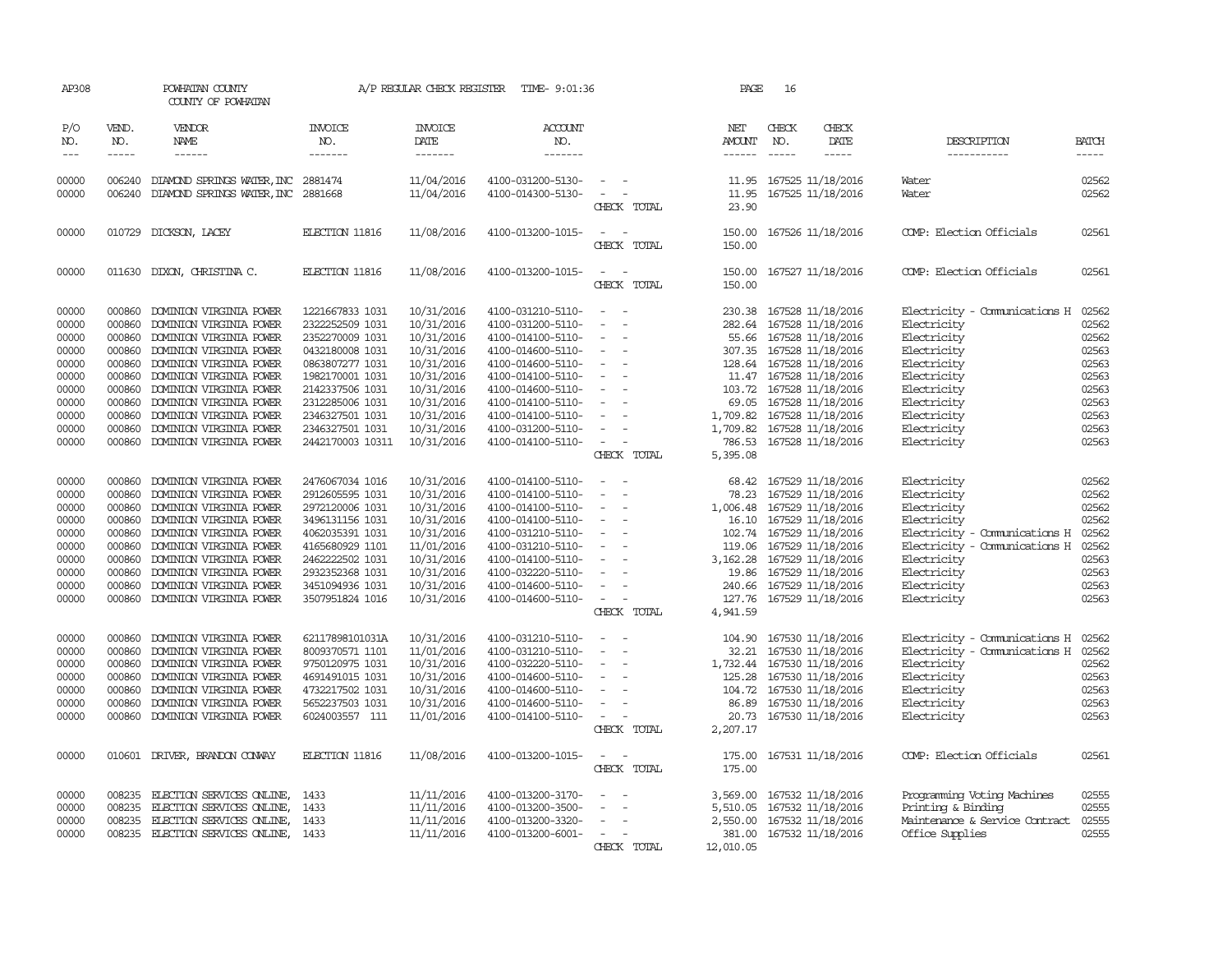| AP308               |                             | POWHATAN COUNTY<br>COUNTY OF POWHATAN                                |                                   | A/P REGULAR CHECK REGISTER         | TIME- 9:01:36                            |                                                                                                                             | PAGE                           | 17                            |                                        |                                         |                             |
|---------------------|-----------------------------|----------------------------------------------------------------------|-----------------------------------|------------------------------------|------------------------------------------|-----------------------------------------------------------------------------------------------------------------------------|--------------------------------|-------------------------------|----------------------------------------|-----------------------------------------|-----------------------------|
| P/O<br>NO.<br>$---$ | VEND.<br>NO.<br>$- - - - -$ | <b>VENDOR</b><br>NAME<br>$- - - - - -$                               | <b>INVOICE</b><br>NO.<br>-------- | <b>INVOICE</b><br>DATE<br>-------- | <b>ACCOUNT</b><br>NO.<br>$- - - - - - -$ |                                                                                                                             | NET<br>AMOUNT<br>$- - - - - -$ | CHECK<br>NO.<br>$\frac{1}{2}$ | CHECK<br>DATE<br>$- - - - -$           | DESCRIPTION<br>------------             | <b>BATCH</b><br>$- - - - -$ |
| 00000               |                             | 011224 ELECTRONIC SYSTEMS, INC.                                      | IN545580                          | 10/27/2016                         | 4100-021200-8002-                        | $\frac{1}{2} \left( \frac{1}{2} \right) \left( \frac{1}{2} \right) = \frac{1}{2} \left( \frac{1}{2} \right)$<br>CHECK TOTAL | 16.19<br>16.19                 |                               | 167533 11/18/2016                      | Copier Lease Agreement                  | 02555                       |
| 00000               |                             | 011117 ENVISIONARE, INC.                                             | INV-US-28781                      | 11/10/2016                         | 4100-073100-6003-                        | $\equiv$<br>CHECK TOTAL                                                                                                     | 681.19                         |                               | 681.19 167535 11/18/2016               | Computer Equipment - Capitaliz          | 02563                       |
| 00000               |                             | 009673 FIELDS, THERESA A.                                            | ELECTION 11816                    | 11/08/2016                         | 4100-013200-1015-                        | $\sim$ $\sim$<br>CHECK TOTAL                                                                                                | 150.00<br>150.00               |                               | 167538 11/18/2016                      | COMP: Election Officials                | 02561                       |
| 00000               |                             | 011614 FILLIBEN, KENNETH                                             | ELECTION 11816                    | 11/08/2016                         | 4100-013200-1015-                        | $\sim$<br>$\overline{\phantom{a}}$<br>CHECK TOTAL                                                                           | 150.00<br>150.00               |                               | 167539 11/18/2016                      | COMP: Election Officials                | 02561                       |
| 00000<br>00000      |                             | 000338 FIRE PROTECTION EQUIP. CO<br>000338 FIRE PROTECTION EQUIP. CO | 65558<br>65764                    | 10/14/2016<br>10/14/2016           | 4100-032200-3310-<br>4100-032200-6010-   | $\sim$<br>CHECK TOTAL                                                                                                       | 120.00<br>86.00<br>206.00      |                               | 167540 11/18/2016<br>167540 11/18/2016 | Equipment Repair<br>Breathing Apparatus | 02555<br>02555              |
| 00000               | 011225                      | FISHER, ASHLEY B.                                                    | ELECTION 11816                    | 11/08/2016                         | 4100-013200-1015-                        | $\sim$<br>$\overline{\phantom{a}}$<br>CHECK TOTAL                                                                           | 150.00<br>150.00               |                               | 167541 11/18/2016                      | COMP: Election Officials                | 02561                       |
| 00000               | 011099                      | FITCH, EASTER M.                                                     | ELECTION 11816                    | 11/08/2016                         | 4100-013200-1015-                        | CHECK TOTAL                                                                                                                 | 150.00<br>150.00               |                               | 167542 11/18/2016                      | COMP: Election Officials                | 02561                       |
| 00000               |                             | 008518 FLANNAGAN, FRANKLIN L.                                        | ELECTION 11816                    | 11/08/2016                         | 4100-013200-1015-                        | $\overline{a}$<br>CHECK TOTAL                                                                                               | 175.00<br>175.00               |                               | 167543 11/18/2016                      | COMP: Election Officials                | 02561                       |
| 00000               | 009500                      | FLEMING, GWENDOLYN                                                   | ELECTION 11816                    | 11/08/2016                         | 4100-013200-1015-                        | $\equiv$<br>$\sim$<br>CHECK TOTAL                                                                                           | 150.00<br>150.00               |                               | 167544 11/18/2016                      | COMP: Election Officials                | 02561                       |
| 00000               |                             | 011622 FORD, ROBERT W.                                               | ELECTION 11816                    | 11/08/2016                         | 4100-013200-1015-                        | $\equiv$<br>CHECK TOTAL                                                                                                     | 150.00<br>150.00               |                               | 167545 11/18/2016                      | COMP: Election Officials                | 02561                       |
| 00000               | 011627                      | GIBBS, DANIELLE                                                      | ELECTION 11816                    | 11/08/2016                         | 4100-013200-1015-                        | $\frac{1}{2} \left( \frac{1}{2} \right) \left( \frac{1}{2} \right) = \frac{1}{2} \left( \frac{1}{2} \right)$<br>CHECK TOTAL | 150.00<br>150.00               |                               | 167547 11/18/2016                      | COMP: Election Officials                | 02561                       |
| 00000               | 011621                      | GILLESPIE, CAROLYN A.                                                | ELECTION 11816                    | 11/08/2016                         | 4100-013200-1015-                        | $\sim$<br>$\overline{\phantom{a}}$<br>CHECK TOTAL                                                                           | 150.00<br>150.00               |                               | 167548 11/18/2016                      | COMP: Election Officials                | 02561                       |
| 00000               |                             | 011628 GOINS, SHIRLEY                                                | ELECTION 11816                    | 11/08/2016                         | 4100-013200-1015-                        | $\sim$<br>$\overline{\phantom{a}}$<br>CHECK TOTAL                                                                           | 150.00<br>150.00               |                               | 167549 11/18/2016                      | COMP: Election Officials                | 02561                       |
| 00000               | 008852                      | GOODE, LAVERNE E.                                                    | ELECTION 11816                    | 11/08/2016                         | 4100-013200-1015-                        | $\overline{\phantom{a}}$<br>$\overline{\phantom{a}}$<br>CHECK TOTAL                                                         | 150.00<br>150.00               |                               | 167550 11/18/2016                      | COMP: Election Officials                | 02561                       |
| 00000               | 011100                      | GOODE, SAMANTHA P.                                                   | ELECTION 11816                    | 11/08/2016                         | 4100-013200-1015-                        | $\overline{\phantom{a}}$<br>$\sim$<br>CHECK TOTAL                                                                           | 150.00<br>150.00               |                               | 167551 11/18/2016                      | COMP: Election Officials                | 02561                       |
| 00000               |                             | 008538 GOODMAN, JOSEPHINE L.                                         | ELECTION 11816                    | 11/08/2016                         | 4100-013200-1015-                        | $\sim$ $\sim$<br>CHECK TOTAL                                                                                                | 103.61<br>103.61               |                               | 167552 11/18/2016                      | COMP: Election Officials                | 02561                       |
| 00000               | 011109                      | GRADWELL, BRIAN JAMES                                                | ELECTION 110816                   | 11/08/2016                         | 4100-013200-1015-                        | $\overline{\phantom{a}}$<br>$\overline{\phantom{a}}$<br>CHECK TOTAL                                                         | 150.00<br>150.00               |                               | 167553 11/18/2016                      | COMP: Election Officials                | 02561                       |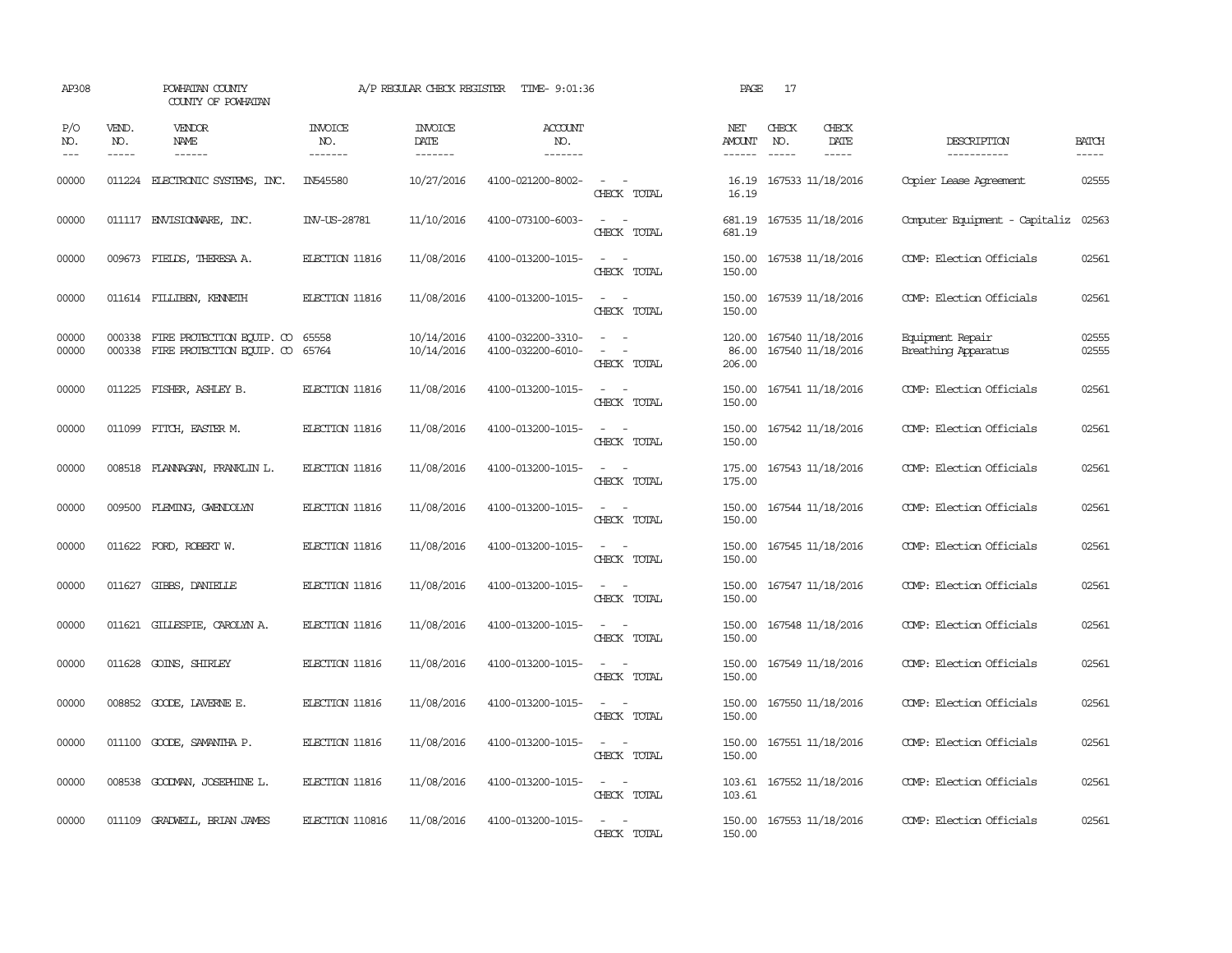| AP308                            |                               | POWHATAN COUNTY<br>COUNTY OF POWHATAN                                                                |                                      | A/P REGULAR CHECK REGISTER                           | TIME- 9:01:36                                                                    |                                                                                                                             | PAGE                                   | 18                            |                                                                                         |                                                                                                             |                                  |
|----------------------------------|-------------------------------|------------------------------------------------------------------------------------------------------|--------------------------------------|------------------------------------------------------|----------------------------------------------------------------------------------|-----------------------------------------------------------------------------------------------------------------------------|----------------------------------------|-------------------------------|-----------------------------------------------------------------------------------------|-------------------------------------------------------------------------------------------------------------|----------------------------------|
| P/O<br>NO.<br>$- - -$            | VEND.<br>NO.<br>$\frac{1}{2}$ | VENDOR<br>NAME                                                                                       | <b>INVOICE</b><br>NO.<br>--------    | <b>INVOICE</b><br>DATE<br>--------                   | ACCOUNT<br>NO.<br>$- - - - - - -$                                                |                                                                                                                             | NET<br><b>AMOUNT</b><br>$- - - - - -$  | CHECK<br>NO.<br>$\frac{1}{2}$ | CHECK<br>DATE<br>$\frac{1}{2}$                                                          | DESCRIPTION<br>-----------                                                                                  | <b>BATCH</b><br>$\frac{1}{2}$    |
| 00000                            |                               | 006013 GRAINGER                                                                                      | 9269757135                           | 11/02/2016                                           | 4100-014500-6100-                                                                | CHECK TOTAL                                                                                                                 | 178.79<br>178.79                       |                               | 167555 11/18/2016                                                                       | Personal Protective Equipment                                                                               | 02563                            |
| 00000                            | 010602                        | GRAY, REED B.                                                                                        | ELECTION 11816                       | 11/08/2016                                           | 4100-013200-1015-                                                                | $\overline{\phantom{a}}$<br>CHECK TOTAL                                                                                     | 150.00<br>150.00                       |                               | 167556 11/18/2016                                                                       | COMP: Election Officials                                                                                    | 02561                            |
| 00000                            | 010063                        | GREEN, KAYLEE                                                                                        | ELECTION 11816                       | 11/08/2016                                           | 4100-013200-1015-                                                                | $\overline{\phantom{a}}$<br>CHECK TOTAL                                                                                     | 175.00<br>175.00                       |                               | 167557 11/18/2016                                                                       | COMP: Election Officials                                                                                    | 02561                            |
| 00000                            |                               | 006763 GREENBERG & ASSOCIATES                                                                        | 2785                                 | 11/03/2016                                           | 4100-031200-3110-                                                                | $\sim$<br>CHECK TOTAL                                                                                                       | 360.00<br>360.00                       |                               | 167558 11/18/2016                                                                       | Professional Health Services                                                                                | 02563                            |
| 00000                            |                               | 011618 GROSSE, RACHEL                                                                                | ELECTION 11816                       | 11/08/2016                                           | 4100-013200-1015-                                                                | $\sim$<br>CHECK TOTAL                                                                                                       | 150.00<br>150.00                       |                               | 167559 11/18/2016                                                                       | COMP: Election Officials                                                                                    | 02561                            |
| 00000                            |                               | 011101 HAMRICK, JANET PIKE                                                                           | ELECTION 11816                       | 11/08/2016                                           | 4100-013200-1015-                                                                | $\sim$<br>CHECK TOTAL                                                                                                       | 150.00<br>150.00                       |                               | 167560 11/18/2016                                                                       | COMP: Election Officials                                                                                    | 02561                            |
| 00000                            |                               | 011102 HAMRICK, WAYNE E.                                                                             | ELECTION 11816                       | 11/08/2016                                           | 4100-013200-1015-                                                                | $\sim$<br>CHECK TOTAL                                                                                                       | 150.00<br>150.00                       |                               | 167561 11/18/2016                                                                       | COMP: Election Officials                                                                                    | 02561                            |
| 00000                            |                               | 010879 HENSON, JACOB N.                                                                              | ELECTION 11816                       | 11/08/2016                                           | 4100-013200-1015-                                                                | $\equiv$<br>CHECK TOTAL                                                                                                     | 150.00<br>150.00                       |                               | 167563 11/18/2016                                                                       | COMP: Election Officials                                                                                    | 02561                            |
| 00000                            |                               | 008537 HENSON, MARIE S.                                                                              | ELECTION 11816                       | 11/08/2016                                           | 4100-013200-1015-                                                                | $\sim$<br>CHECK TOTAL                                                                                                       | 175.00<br>175.00                       |                               | 167564 11/18/2016                                                                       | COMP: Election Officials                                                                                    | 02561                            |
| 00000                            |                               | 008041 HILL, LUCKY DARNELL                                                                           | ELECTION 11816                       | 11/08/2016                                           | 4100-013200-1015-                                                                | CHECK TOTAL                                                                                                                 | 116.60<br>116.60                       |                               | 167565 11/18/2016                                                                       | COMP: Election Officials                                                                                    | 02561                            |
| 00000                            |                               | 011624 HULL, CAROL L.                                                                                | ELECTION 11816                       | 11/08/2016                                           | 4100-013200-1015-                                                                | $\equiv$<br>$\overline{\phantom{a}}$<br>CHECK TOTAL                                                                         | 150.00<br>150.00                       |                               | 167566 11/18/2016                                                                       | COMP: Election Officials                                                                                    | 02561                            |
| 00000                            |                               | 011625 HULL, JOHN R.                                                                                 | ELECTION 11816                       | 11/08/2016                                           | 4100-013200-1015-                                                                | $\frac{1}{2} \left( \frac{1}{2} \right) \left( \frac{1}{2} \right) = \frac{1}{2} \left( \frac{1}{2} \right)$<br>CHECK TOTAL | 31.22<br>31.22                         |                               | 167567 11/18/2016                                                                       | COMP: Election Officials                                                                                    | 02561                            |
| 00000                            |                               | 008805 INTERSTATE RESCUE                                                                             | 2573                                 | 10/30/2016                                           | 4100-032200-3310-                                                                | $\sim$ $\sim$<br>CHECK TOTAL                                                                                                | 800.00<br>800.00                       |                               | 167570 11/18/2016                                                                       | Equipment Repair                                                                                            | 02555                            |
| 00000                            |                               | 011524 J & K DIESEL & AUTOMOTIVE 10079                                                               |                                      | 11/02/2016                                           | 4100-032200-6009-                                                                | CHECK TOTAL                                                                                                                 | 829.74<br>829.74                       |                               | 167571 11/18/2016                                                                       | Auto Repairs and Parts                                                                                      | 02555                            |
| 00000                            |                               | 010853 JACOBSEN                                                                                      | 90096727                             | 10/20/2016                                           | 4100-014600-3310-                                                                | $\sim$ $\sim$<br>CHECK TOTAL                                                                                                | 663.00<br>663.00                       |                               | 167573 11/18/2016                                                                       | Repairs and Maintenance                                                                                     | 02563                            |
| 00000<br>00000<br>00000<br>00000 | 000120<br>000120<br>000120    | <b>JAMES RIVER AIR</b><br><b>JAMES RIVER AIR</b><br><b>JAMES RIVER AIR</b><br>000120 JAMES RIVER AIR | S72350<br>S73472<br>S73732<br>S73896 | 10/31/2016<br>10/31/2016<br>10/31/2016<br>10/31/2016 | 4100-031210-3310-<br>4100-014100-3308-<br>4100-014100-3308-<br>4100-014100-3308- | $\sim$<br>CHECK TOTAL                                                                                                       | 472.50<br>473.00<br>559.00<br>1,861.99 |                               | 167574 11/18/2016<br>167574 11/18/2016<br>167574 11/18/2016<br>357.49 167574 11/18/2016 | Repairs and Maintenance<br>HVAC Service and Repairs<br>HVAC Service and Repairs<br>HVAC Service and Repairs | 02563<br>02563<br>02563<br>02563 |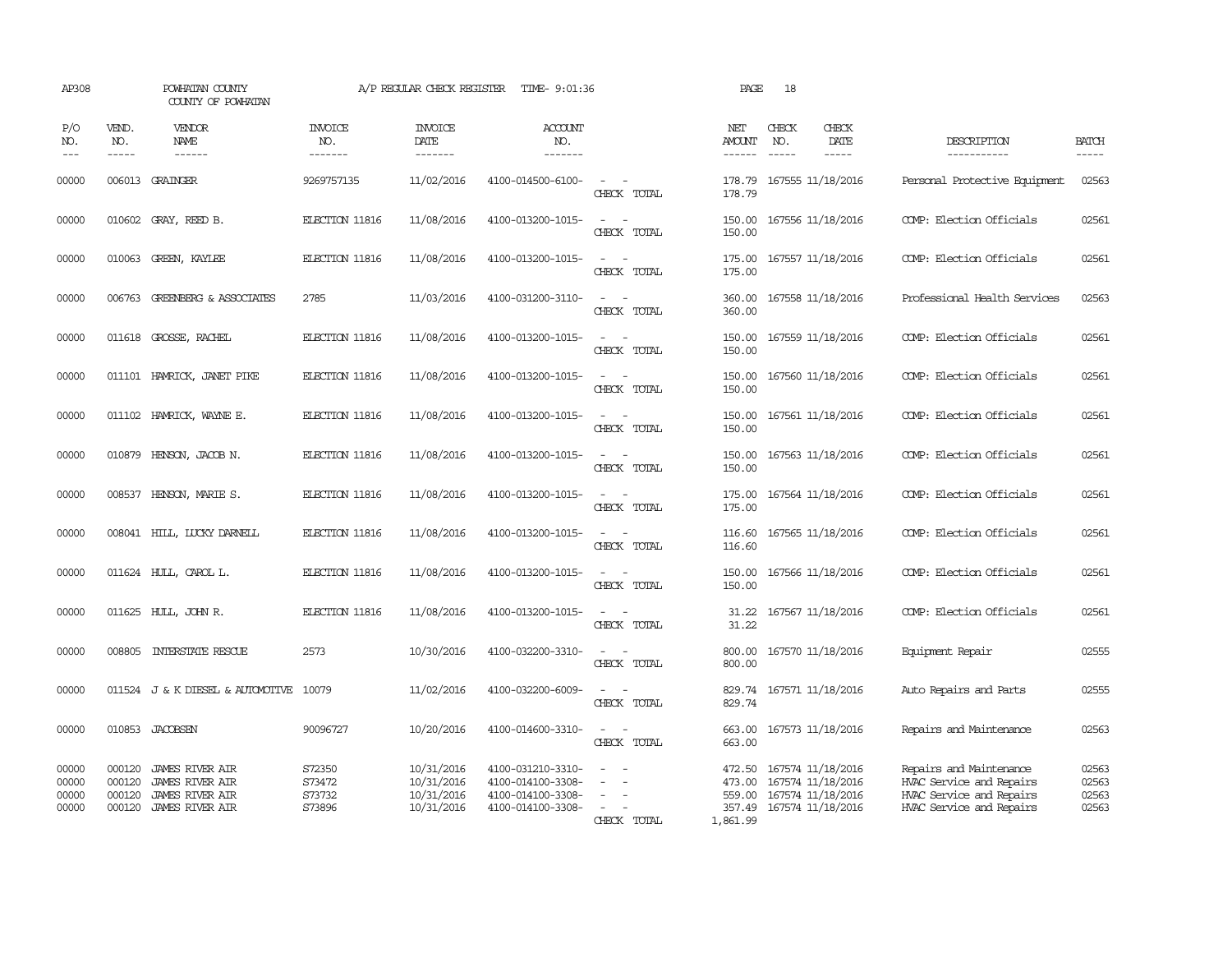| AP308         |               | POWHATAN COUNTY<br>COUNTY OF POWHATAN |                                  |                        | A/P REGULAR CHECK REGISTER TIME- 9:01:36 |                                                      | PAGE                | 19                            |                          |                                |               |
|---------------|---------------|---------------------------------------|----------------------------------|------------------------|------------------------------------------|------------------------------------------------------|---------------------|-------------------------------|--------------------------|--------------------------------|---------------|
| P/O<br>NO.    | VEND.<br>NO.  | <b>VENDOR</b><br>NAME                 | <b>INVOICE</b><br>NO.<br>------- | <b>INVOICE</b><br>DATE | ACCOUNT<br>NO.<br>-------                |                                                      | NET<br>AMOUNT       | CHECK<br>NO.<br>$\frac{1}{2}$ | CHECK<br>DATE            | DESCRIPTION<br>------------    | <b>BATCH</b>  |
| $\frac{1}{2}$ | $\frac{1}{2}$ | $- - - - - -$                         |                                  | -------                |                                          |                                                      | ------              |                               | -----                    |                                | $\frac{1}{2}$ |
| 00000         | 008381        | JAMES RIVER PETROLEUM                 | 93                               | 11/03/2016             | 4100-035100-6008-                        | $\overline{\phantom{a}}$                             |                     |                               | 577.51 167575 11/18/2016 | Gas/Grease/Oil                 | 02554         |
| 00000         | 008381        | JAMES RIVER PETROLEUM                 | 93                               | 11/03/2016             | 4100-031200-6008-                        | $\overline{\phantom{a}}$<br>$\overline{\phantom{a}}$ | 5,013.58            |                               | 167575 11/18/2016        | Gas/Grease/Oil                 | 02554         |
| 00000         | 008381        | JAMES RIVER PETROLEUM                 | 93A                              | 11/03/2016             | 4100-032200-5120-                        |                                                      | 4,307.31            |                               | 167575 11/18/2016        | Apparatus Fuel                 | 02554         |
| 00000         | 008381        | JAMES RIVER PETROLEUM                 | 93B                              | 11/03/2016             | 4100-014300-6008-                        |                                                      | 53.59               |                               | 167575 11/18/2016        | Gas/Grease/Oil                 | 02554         |
| 00000         | 008381        | JAMES RIVER PETROLEUM                 | 93B                              | 11/03/2016             | 4100-014100-6008-                        | $\overline{\phantom{a}}$                             |                     |                               | 406.60 167575 11/18/2016 | Gas/Grease/Oil                 | 02554         |
| 00000         | 008381        | JAMES RIVER PETROLEUM                 | 93B                              | 11/03/2016             | 4100-014500-6008-                        | $\overline{\phantom{a}}$                             | 410.07              |                               | 167575 11/18/2016        | Gas/Grease/Oil                 | 02554         |
| 00000         | 008381        | JAMES RIVER PETROLEUM                 | 93C                              | 11/03/2016             | 4100-083500-6008-                        |                                                      |                     |                               | 74.15 167575 11/18/2016  | Gas/Grease/Oil                 | 02554         |
| 00000         | 008381        | JAMES RIVER PETROLEUM                 | 93D                              | 11/03/2016             | 4100-034100-6008-                        | $\equiv$                                             |                     |                               | 350.48 167575 11/18/2016 | Gas/Grease/Oil                 | 02554         |
| 00000         |               | 008381 JAMES RIVER PETROLEUM          | 93F                              | 11/03/2016             | 4100-081100-6008-                        | $\sim$<br>CHECK TOTAL                                | 215.10<br>11,408.39 |                               | 167575 11/18/2016        | Gas/Grease/Oil                 | 02554         |
| 00000         |               | 007064 JOHNSON, CYNTHIA               | ELECTION 11816                   | 11/08/2016             | 4100-013200-1015-                        | $\sim$<br>$\sim$                                     | 150.00              |                               | 167576 11/18/2016        | COMP: Election Officials       | 02561         |
|               |               |                                       |                                  |                        |                                          | CHECK TOTAL                                          | 150.00              |                               |                          |                                |               |
| 00000         |               | 009676 JONES, ANDREW C.               | ELECTION 11816                   | 11/08/2016             | 4100-013200-1015-                        | $\sim$                                               | 175.00              |                               | 167577 11/18/2016        | COMP: Election Officials       | 02561         |
|               |               |                                       |                                  |                        |                                          | CHECK TOTAL                                          | 175.00              |                               |                          |                                |               |
| 00000         |               | 007874 JONES, LINDA HOLLIN            | ELECTION 11816                   | 11/08/2016             | 4100-013200-1015-                        | $\sim$<br>$\overline{\phantom{a}}$                   | 150.00              |                               | 167578 11/18/2016        | COMP: Election Officials       | 02561         |
|               |               |                                       |                                  |                        |                                          | CHECK TOTAL                                          | 150.00              |                               |                          |                                |               |
|               |               |                                       |                                  |                        |                                          |                                                      |                     |                               |                          |                                |               |
| 00000         | 008708        | JONES, SUSAN H.                       | ELECTION 11816                   | 11/08/2016             | 4100-013200-1015-                        | $\overline{\phantom{a}}$<br>CHECK TOTAL              | 175.00<br>175.00    |                               | 167579 11/18/2016        | COMP: Election Officials       | 02561         |
|               |               |                                       |                                  |                        |                                          |                                                      |                     |                               |                          |                                |               |
| 00000         |               | 009677 KING, JEAN L.                  | ELECTION 11816                   | 11/08/2016             | 4100-013200-1015-                        | $\sim$<br>$\sim$                                     | 150.00              |                               | 167580 11/18/2016        | COMP: Election Officials       | 02561         |
|               |               |                                       |                                  |                        |                                          | CHECK TOTAL                                          | 150.00              |                               |                          |                                |               |
| 00000         |               | 011103 LARRICK, ANNE GWINN            | ELECTION 11816                   | 11/08/2016             | 4100-013200-1015-                        | $\sim$<br>$\sim$                                     | 150.00              |                               | 167582 11/18/2016        | COMP: Election Officials       | 02561         |
|               |               |                                       |                                  |                        |                                          | CHECK TOTAL                                          | 150.00              |                               |                          |                                |               |
|               |               |                                       |                                  |                        |                                          |                                                      |                     |                               |                          |                                |               |
| 00000         |               | 011104 LILLYWHITE, DONALD P.          | ELECTION 11816                   | 11/08/2016             | 4100-013200-1015-                        | $\sim$<br>$\sim$                                     | 150.00              |                               | 167583 11/18/2016        | COMP: Election Officials       | 02561         |
|               |               |                                       |                                  |                        |                                          | CHECK TOTAL                                          | 150.00              |                               |                          |                                |               |
|               |               |                                       |                                  |                        |                                          | $\sim$                                               |                     |                               |                          |                                | 02561         |
| 00000         |               | 011105 LIEWELLYN, CATHY LEE           | ELECTION 11816                   | 11/08/2016             | 4100-013200-1015-                        | CHECK TOTAL                                          | 150.00<br>150.00    |                               | 167584 11/18/2016        | COMP: Election Officials       |               |
|               |               |                                       |                                  |                        |                                          |                                                      |                     |                               |                          |                                |               |
| 00000         | 008522        | LOWENTHAL JR., H JOSEPH               | ELECTION 11816                   | 11/08/2016             | 4100-013200-1015-                        |                                                      | 175.00              |                               | 167585 11/18/2016        | COMP: Election Officials       | 02561         |
|               |               |                                       |                                  |                        |                                          | CHECK TOTAL                                          | 175.00              |                               |                          |                                |               |
|               |               |                                       |                                  |                        |                                          |                                                      |                     |                               |                          |                                |               |
| 00000         | 009493        | LYONS, RALPH LARRY                    | ELECTION 11816                   | 11/08/2016             | 4100-013200-1015-                        |                                                      | 175.00              |                               | 167586 11/18/2016        | COMP: Election Officials       | 02561         |
|               |               |                                       |                                  |                        |                                          | CHECK TOTAL                                          | 175.00              |                               |                          |                                |               |
| 00000         | 008506        | MARTIN, SUSAN B.                      | ELECTION 11816                   | 11/08/2016             | 4100-013200-1015-                        | $\overline{\phantom{a}}$<br>$\sim$                   | 150.00              |                               | 167587 11/18/2016        | COMP: Election Officials       | 02561         |
|               |               |                                       |                                  |                        |                                          | CHECK TOTAL                                          | 150.00              |                               |                          |                                |               |
|               |               |                                       |                                  |                        |                                          |                                                      |                     |                               |                          |                                |               |
| 00000         |               | 011626 MAXEY, JAMES GORDON            | ELECTION 11816                   | 11/08/2016             | 4100-013200-1015-                        | $\sim$                                               | 150.00              |                               | 167588 11/18/2016        | COMP: Election Officials       | 02561         |
|               |               |                                       |                                  |                        |                                          | CHECK TOTAL                                          | 150.00              |                               |                          |                                |               |
|               |               |                                       |                                  |                        |                                          |                                                      |                     |                               |                          |                                |               |
| 00000         |               | 011619 MAYBUSH, JOHN W.               | ELECTION 11816                   | 11/08/2016             | 4100-013200-1015-                        | $\sim$                                               | 150.00              |                               | 167589 11/18/2016        | COMP: Election Officials       | 02561         |
|               |               |                                       |                                  |                        |                                          | CHECK TOTAL                                          | 150.00              |                               |                          |                                |               |
| 00000         |               | 010086 MEDPROUS                       | MC28390                          | 10/01/2016             | 4100-032200-3320-                        | $\sim$<br>$\overline{\phantom{a}}$                   | 395.83              |                               | 167590 11/18/2016        | Maintenance & Service Contract | 02563         |
|               |               |                                       |                                  |                        |                                          | CHECK TOTAL                                          | 395.83              |                               |                          |                                |               |
|               |               |                                       |                                  |                        |                                          |                                                      |                     |                               |                          |                                |               |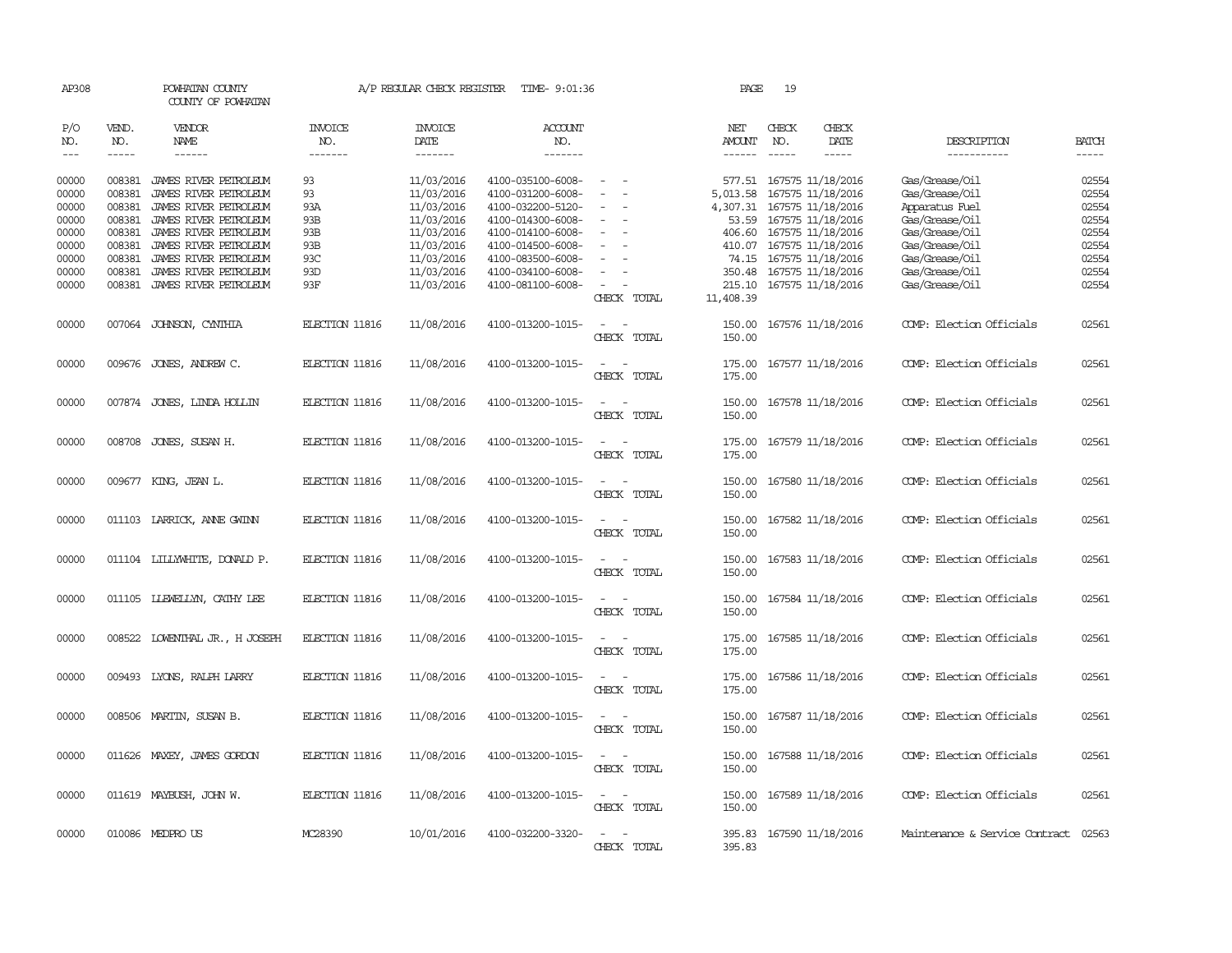| AP308                                                                                  |                             | POWHATAN COUNTY<br>COUNTY OF POWHATAN                                                                                                                                                                                                                                                             |                                                                                        | A/P REGULAR CHECK REGISTER                                                                                                               | TIME- 9:01:36                                                                                                                                                                                                  |                                                                                                                                                                                                                     | PAGE                                 | 20                            |                                                                                                                                                                                                                                                                               |                                                                                                                                                                                                                          |                                                                                        |
|----------------------------------------------------------------------------------------|-----------------------------|---------------------------------------------------------------------------------------------------------------------------------------------------------------------------------------------------------------------------------------------------------------------------------------------------|----------------------------------------------------------------------------------------|------------------------------------------------------------------------------------------------------------------------------------------|----------------------------------------------------------------------------------------------------------------------------------------------------------------------------------------------------------------|---------------------------------------------------------------------------------------------------------------------------------------------------------------------------------------------------------------------|--------------------------------------|-------------------------------|-------------------------------------------------------------------------------------------------------------------------------------------------------------------------------------------------------------------------------------------------------------------------------|--------------------------------------------------------------------------------------------------------------------------------------------------------------------------------------------------------------------------|----------------------------------------------------------------------------------------|
| P/O<br>NO.<br>$---$                                                                    | VEND.<br>NO.<br>$- - - - -$ | VENDOR<br>NAME<br>$- - - - - -$                                                                                                                                                                                                                                                                   | <b>INVOICE</b><br>NO.<br>-------                                                       | <b>INVOICE</b><br>DATE<br>$- - - - - - -$                                                                                                | <b>ACCOUNT</b><br>NO.<br>-------                                                                                                                                                                               |                                                                                                                                                                                                                     | NET<br>AMOUNT<br>------              | CHECK<br>NO.<br>$\frac{1}{2}$ | CHECK<br>DATE<br>$- - - - -$                                                                                                                                                                                                                                                  | DESCRIPTION<br>-----------                                                                                                                                                                                               | <b>BATCH</b><br>-----                                                                  |
| 00000                                                                                  |                             | 011106 MEYERHOEFFER, LINDA H.                                                                                                                                                                                                                                                                     | ELECTION 11816                                                                         | 11/08/2016                                                                                                                               | 4100-013200-1015-                                                                                                                                                                                              | $\sim$ $-$<br>CHECK TOTAL                                                                                                                                                                                           | 150.00                               |                               | 150.00 167591 11/18/2016                                                                                                                                                                                                                                                      | COMP: Election Officials                                                                                                                                                                                                 | 02561                                                                                  |
| 00000                                                                                  |                             | 008553 MILLER, PATRICIA                                                                                                                                                                                                                                                                           | ELECTION 11816                                                                         | 11/08/2016                                                                                                                               | 4100-013200-1015-                                                                                                                                                                                              | $\sim$<br>$\sim$<br>CHECK TOTAL                                                                                                                                                                                     | 150.00<br>150.00                     |                               | 167592 11/18/2016                                                                                                                                                                                                                                                             | COMP: Election Officials                                                                                                                                                                                                 | 02561                                                                                  |
| 00000                                                                                  |                             | 010603 MILLS, BETHANY                                                                                                                                                                                                                                                                             | ELECTION 11816                                                                         | 11/08/2016                                                                                                                               | 4100-013200-1015-                                                                                                                                                                                              | $\sim$<br>$\sim$<br>CHECK TOTAL                                                                                                                                                                                     | 150.00<br>150.00                     |                               | 167593 11/18/2016                                                                                                                                                                                                                                                             | COMP: Election Officials                                                                                                                                                                                                 | 02561                                                                                  |
| 00000<br>00000                                                                         |                             | 010924 MITCHELL PEST<br>010924 MITCHELL PEST                                                                                                                                                                                                                                                      | 95533<br>95541                                                                         | 11/08/2016<br>11/08/2016                                                                                                                 | 4100-035100-3320-<br>4100-014100-3320-                                                                                                                                                                         | $\overline{\phantom{a}}$<br>$\sim$<br>CHECK TOTAL                                                                                                                                                                   | 65.00<br>100.00<br>165.00            |                               | 167594 11/18/2016<br>167594 11/18/2016                                                                                                                                                                                                                                        | Landscaping - Animal Control<br>Maintenance & Service Contract                                                                                                                                                           | 02564<br>02564                                                                         |
| 00000<br>00000<br>00000<br>00000<br>00000<br>00000<br>00000<br>00000<br>00000<br>00000 | 006610                      | 006610 MO-JOHNS SANITATION<br>MO-JOHNS SANITATION<br>006610 MO-JOHNS SANITATION<br>006610 MO-JOHNS SANITATION<br>006610 MO-JOHNS SANITATION<br>006610 MO-JOHNS SANITATION<br>006610 MO-JOHNS SANITATION<br>006610 MO-JOHNS SANITATION<br>006610 MO-JOHNS SANITATION<br>006610 MO-JOHNS SANITATION | 95843<br>95844<br>95845<br>95846<br>95847<br>95848<br>95849<br>95850<br>95851<br>95852 | 11/03/2016<br>11/03/2016<br>11/03/2016<br>11/03/2016<br>11/03/2016<br>11/03/2016<br>11/03/2016<br>11/03/2016<br>11/03/2016<br>11/03/2016 | 4100-014600-3311-<br>4100-014600-3311-<br>4100-014600-3311-<br>4100-014600-3311-<br>4100-014600-3311-<br>4100-014600-3311-<br>4100-014600-3311-<br>4100-014600-3311-<br>4100-014600-3311-<br>4100-014600-3311- | $\overline{\phantom{a}}$<br>$\overline{\phantom{a}}$<br>$\overline{\phantom{a}}$<br>$\overline{\phantom{a}}$<br>$\overline{\phantom{a}}$<br>$\overline{\phantom{a}}$<br>$\equiv$<br>$\sim$<br>$\sim$<br>CHECK TOTAL | 206.00<br>1,411.00                   |                               | 103.00 167595 11/18/2016<br>167595 11/18/2016<br>125.00 167595 11/18/2016<br>103.00 167595 11/18/2016<br>128.00 167595 11/18/2016<br>103.00 167595 11/18/2016<br>103.00 167595 11/18/2016<br>103.00 167595 11/18/2016<br>103.00 167595 11/18/2016<br>334.00 167595 11/18/2016 | Portable Bathrooms<br>Portable Bathrooms<br>Portable Bathrooms<br>Portable Bathrooms<br>Portable Bathrooms<br>Portable Bathrooms<br>Portable Bathrooms<br>Portable Bathrooms<br>Portable Bathrooms<br>Portable Bathrooms | 02564<br>02564<br>02564<br>02564<br>02564<br>02564<br>02564<br>02564<br>02564<br>02564 |
| 00000<br>00000<br>00000                                                                |                             | 006610 MO-JOHNS SANITATION<br>006610 MO-JOHNS SANITATION<br>006610 MO-JOHNS SANITATION                                                                                                                                                                                                            | 95853<br>95854<br>95855                                                                | 11/03/2016<br>11/03/2016<br>11/03/2016                                                                                                   | 4100-014600-3311-<br>4100-014600-3311-<br>4100-014600-3311-                                                                                                                                                    | $\overline{\phantom{a}}$<br>$\overline{\phantom{a}}$<br>$\equiv$<br>$\overline{\phantom{a}}$<br>$\equiv$<br>CHECK TOTAL                                                                                             | 103.00<br>103.00<br>103.00<br>309.00 |                               | 167596 11/18/2016<br>167596 11/18/2016<br>167596 11/18/2016                                                                                                                                                                                                                   | Portable Bathrooms<br>Portable Bathrooms<br>Portable Bathrooms                                                                                                                                                           | 02564<br>02564<br>02564                                                                |
| 00000                                                                                  |                             | 009679 MORRIS, VICTOR HARDING                                                                                                                                                                                                                                                                     | ELECTION 11816                                                                         | 11/08/2016                                                                                                                               | 4100-013200-1015-                                                                                                                                                                                              | $\overline{\phantom{a}}$<br>CHECK TOTAL                                                                                                                                                                             | 150.00<br>150.00                     |                               | 167598 11/18/2016                                                                                                                                                                                                                                                             | COMP: Election Officials                                                                                                                                                                                                 | 02561                                                                                  |
| 00000                                                                                  |                             | 009895 MULLINS, SHANE                                                                                                                                                                                                                                                                             | ELECTION 11816                                                                         | 11/08/2016                                                                                                                               | 4100-013200-1015-                                                                                                                                                                                              | $\overline{\phantom{a}}$<br>CHECK TOTAL                                                                                                                                                                             | 140.15                               |                               | 140.15 167599 11/18/2016                                                                                                                                                                                                                                                      | COMP: Election Officials                                                                                                                                                                                                 | 02561                                                                                  |
| 00000<br>00000<br>00000                                                                | 011553                      | NICE, ANNA B.<br>011553 NICE, ANNA B.<br>011553 NICE, ANNA B.                                                                                                                                                                                                                                     | 593851<br>593854<br>593855                                                             | 11/10/2016<br>11/10/2016<br>11/12/2016                                                                                                   | 4100-031200-6011-<br>4100-031200-6011-<br>4100-031200-6011-                                                                                                                                                    | $\overline{\phantom{a}}$<br>$\overline{\phantom{a}}$<br>CHECK TOTAL                                                                                                                                                 | 15.00<br>24.00<br>10.00<br>49.00     |                               | 167601 11/18/2016<br>167601 11/18/2016<br>167601 11/18/2016                                                                                                                                                                                                                   | Uniforms<br>Uniforms<br>Uniforms                                                                                                                                                                                         | 02564<br>02564<br>02564                                                                |
| 00000                                                                                  |                             | 009281 OVER DRIVE, INC.                                                                                                                                                                                                                                                                           | 1369000501347                                                                          | 11/01/2016                                                                                                                               | 4100-073100-6012-                                                                                                                                                                                              | CHECK TOTAL                                                                                                                                                                                                         | 47.99<br>47.99                       |                               | 167603 11/18/2016                                                                                                                                                                                                                                                             | Books & Subscriptions                                                                                                                                                                                                    | 02564                                                                                  |
| 00000                                                                                  |                             | 008967 PACIELLO, BRIGID                                                                                                                                                                                                                                                                           | DONUTS 11/9/15                                                                         | 11/09/2016                                                                                                                               | 4100-012100-5530-                                                                                                                                                                                              | CHECK TOTAL                                                                                                                                                                                                         | 34.20<br>34.20                       |                               | 167604 11/18/2016                                                                                                                                                                                                                                                             | <b>Business Meetings</b>                                                                                                                                                                                                 | 02555                                                                                  |
| 00000                                                                                  |                             | 009681 PALSA, BARBARA JO SANTIAGO ELECTION 11816                                                                                                                                                                                                                                                  |                                                                                        | 11/08/2016                                                                                                                               | 4100-013200-1015-                                                                                                                                                                                              | $\overline{\phantom{a}}$<br>CHECK TOTAL                                                                                                                                                                             | 175.00<br>175.00                     |                               | 167605 11/18/2016                                                                                                                                                                                                                                                             | COMP: Election Officials                                                                                                                                                                                                 | 02561                                                                                  |
| 00000                                                                                  |                             | 009682 PALSA, ELISABETH SANTIAGO                                                                                                                                                                                                                                                                  | ELECTION 11816                                                                         | 11/08/2016                                                                                                                               | 4100-013200-1015-                                                                                                                                                                                              | CHECK TOTAL                                                                                                                                                                                                         | 175.00                               |                               | 175.00 167606 11/18/2016                                                                                                                                                                                                                                                      | COMP: Election Officials                                                                                                                                                                                                 | 02561                                                                                  |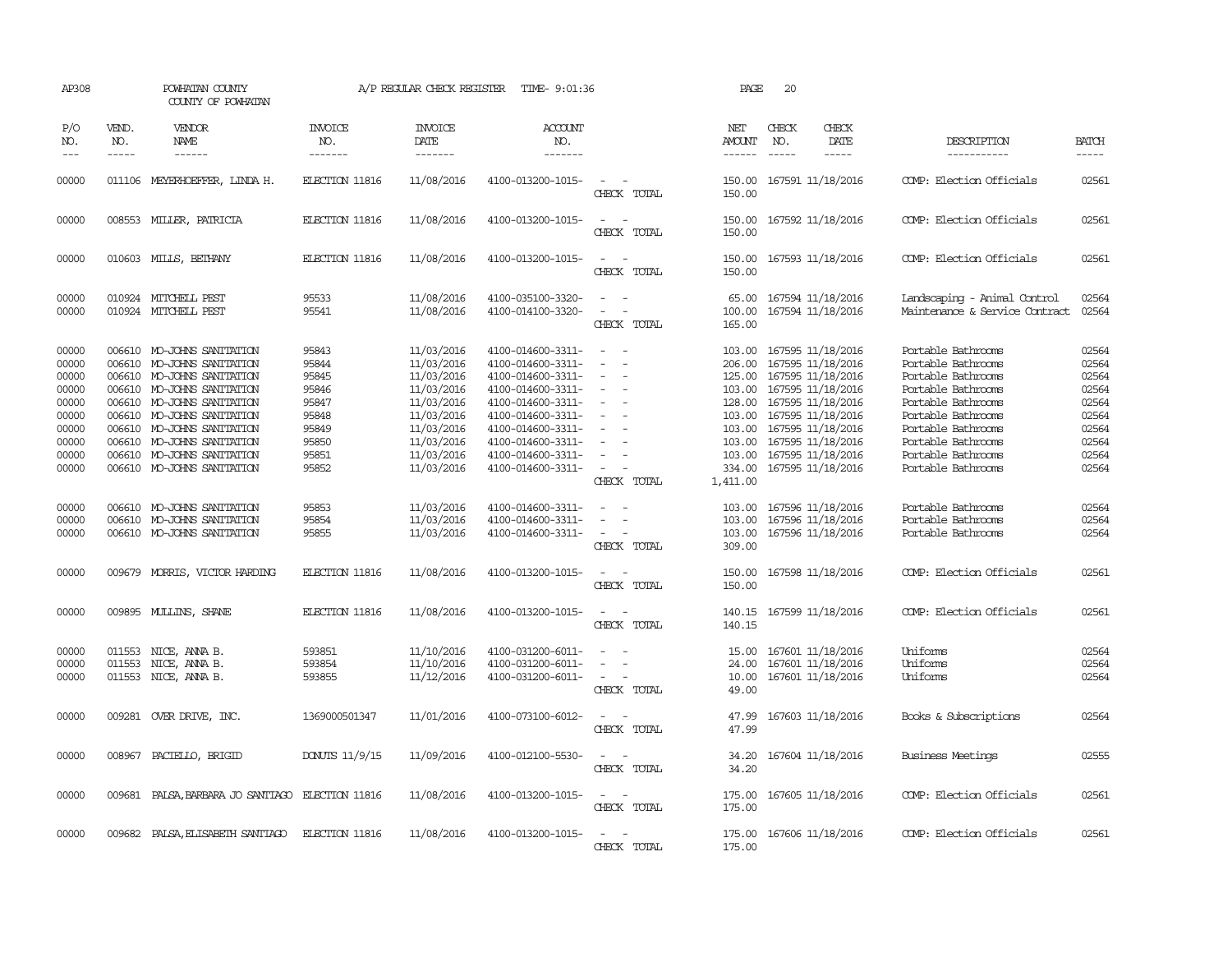| AP308               |                               | POWHATAN COUNTY<br>COUNTY OF POWHATAN                                |                                  | A/P REGULAR CHECK REGISTER        | TIME- 9:01:36                          |                                                      | PAGE             | 21                            |                                              |                                                 |                |
|---------------------|-------------------------------|----------------------------------------------------------------------|----------------------------------|-----------------------------------|----------------------------------------|------------------------------------------------------|------------------|-------------------------------|----------------------------------------------|-------------------------------------------------|----------------|
| P/O<br>NO.<br>$---$ | VEND.<br>NO.<br>$\frac{1}{2}$ | VENDOR<br>NAME<br>$- - - - - -$                                      | <b>INVOICE</b><br>NO.<br>------- | <b>INVOICE</b><br>DATE<br>------- | <b>ACCOUNT</b><br>NO.<br>-------       |                                                      | NET<br>AMOUNT    | CHECK<br>NO.<br>$\frac{1}{2}$ | CHECK<br>DATE<br>-----                       | DESCRIPTION<br>-----------                      | <b>BATCH</b>   |
| 00000               | 008508                        | PERRY, PATRICIA                                                      | ELECTION 11816                   | 11/08/2016                        | 4100-013200-1015-                      | $\overline{\phantom{a}}$<br>- 14<br>CHECK TOTAL      | 150.00           |                               | 150.00 167607 11/18/2016                     | COMP: Election Officials                        | 02561          |
| 00000               |                               | 001250 POWHATAN AUTO & TRACTOR                                       | 422070                           | 10/27/2016                        | 4100-014100-6009-                      | $\sim$<br>$\overline{\phantom{a}}$                   |                  |                               | 124.40- 167608 11/18/2016                    | Auto Parts & Repairs                            | 02564          |
| 00000               | 001250                        | POWHATAN AUTO & TRACTOR                                              | 422184                           | 10/28/2016                        | 4100-014500-6008-                      | $\sim$<br>$\sim$                                     | 3.99             |                               | 167608 11/18/2016                            | Gas/Grease/Oil                                  | 02564          |
| 00000               | 001250                        | POWHATAN AUTO & TRACTOR                                              | 422184                           | 10/28/2016                        | 4100-014500-3319-                      |                                                      | 2.19             |                               | 167608 11/18/2016                            | Equipment Repairs and Maintena                  | 02564          |
| 00000<br>00000      | 001250                        | POWHATAN AUTO & TRACTOR                                              | 422184<br>422521                 | 10/28/2016                        | 4100-014600-3310-                      | $\equiv$<br>$\overline{\phantom{a}}$<br>$\sim$       | 3.29             |                               | 167608 11/18/2016                            | Repairs and Maintenance<br>Auto Parts & Repairs | 02564<br>02564 |
|                     |                               | 001250 POWHATAN AUTO & TRACTOR                                       |                                  | 10/31/2016                        | 4100-014100-6009-                      | CHECK TOTAL                                          | 115.90<br>.97    |                               | 167608 11/18/2016                            |                                                 |                |
| 00000               | 010777                        | PRESEARCH BACKGROUND                                                 | 57983-85                         | 11/01/2016                        | 4100-083500-7002-                      | $\sim$                                               | 9.95             |                               | 167609 11/18/2016                            | Criminal History/Background Ch                  | 02564          |
| 00000               | 010777                        | PRESEARCH BACKGROUND                                                 | 57983-85                         | 11/01/2016                        | 4100-083500-7002-                      | $\equiv$<br>$\overline{\phantom{a}}$<br>CHECK TOTAL  | 4.95             |                               | 5.00- 167609 11/18/2016                      | Criminal History/Background Ch                  | 02564          |
| 00000               |                               | 010883 PRICE, PAUL AARON                                             | ELECTION 11816                   | 11/08/2016                        | 4100-013200-1015-                      |                                                      | 150.00           |                               | 167610 11/18/2016                            | COMP: Election Officials                        | 02561          |
|                     |                               |                                                                      |                                  |                                   |                                        | CHECK TOTAL                                          | 150.00           |                               |                                              |                                                 |                |
| 00000               |                               | 008163 PRICE, PAULA                                                  | <b>MILEAGE 11-8-16</b>           | 11/08/2016                        | 4100-013200-5510-                      | $\sim$<br>$\overline{\phantom{a}}$<br>CHECK TOTAL    | 174.85<br>174.85 |                               | 167611 11/18/2016                            | Travel/Mileage/Parking/Tolls                    | 02564          |
| 00000               |                               | 009498 PROFFITT, LARRY W.                                            | <b>ELECTION 11816</b>            | 11/08/2016                        | 4100-013200-1015-                      | $\sim$<br>$\sim$<br>CHECK TOTAL                      | 150.00           |                               | 150.00 167612 11/18/2016                     | COMP: Election Officials                        | 02561          |
| 00000               | 006474                        | PROGRESSIVE AUTO WORKS                                               | 32478                            | 11/01/2016                        | 4100-031200-6009-                      | $\overline{\phantom{a}}$<br>$\sim$                   | 63.94            |                               | 167613 11/18/2016                            | Auto Parts/Repairs                              | 02564          |
| 00000               | 006474                        | PROGRESSIVE AUTO WORKS                                               | 32565                            | 11/15/2016                        | 4100-031200-6008-                      | $\overline{\phantom{a}}$                             | 19.56            |                               | 167613 11/18/2016                            | Gas/Grease/Oil                                  | 02564          |
| 00000<br>00000      | 006474                        | PROGRESSIVE AUTO WORKS<br>006474 PROGRESSIVE AUTO WORKS              | 32567<br>32589                   | 11/10/2016<br>11/15/2016          | 4100-031200-6009-<br>4100-031200-6009- |                                                      | 81.20<br>244.53  |                               | 167613 11/18/2016<br>167613 11/18/2016       | Auto Parts/Repairs<br>Auto Parts/Repairs        | 02564<br>02564 |
| 00000               |                               | 006474 PROGRESSIVE AUTO WORKS                                        | 32596                            | 11/15/2016                        | 4100-031200-6009-                      | $\sim$                                               | 27.00            |                               | 167613 11/18/2016                            | Auto Parts/Repairs                              | 02564          |
|                     |                               |                                                                      |                                  |                                   |                                        | CHECK TOTAL                                          | 436.23           |                               |                                              |                                                 |                |
| 00000               | 000780                        | <b>QUILL CORPORATION</b>                                             | 1340681                          | 10/26/2016                        | 4100-014400-6001-                      | $\equiv$                                             | 25.01            |                               | 167614 11/18/2016                            | Stationery/Office Supplies                      | 02564          |
| 00000               | 000780                        | <b>CUILL CORPORATION</b>                                             | 1386465                          | 10/28/2016                        | 4100-014400-6001-                      | $\sim$<br>$\overline{\phantom{a}}$                   | 25.48            |                               | 167614 11/18/2016                            | Stationery/Office Supplies                      | 02565          |
|                     |                               |                                                                      |                                  |                                   |                                        | CHECK TOTAL                                          | 50.49            |                               |                                              |                                                 |                |
| 00000               |                               | 000620 R. C. GOODWYN & SONS, INC                                     | 0740394                          | 10/29/2016                        | 4100-014600-3310-                      | $\sim$<br>$\sim$                                     |                  |                               | 11.38 167615 11/18/2016                      | Repairs and Maintenance                         | 02565          |
| 00000               |                               | 000620 R. C. GOODWYN & SONS, INC                                     | 0740575                          | 10/31/2016                        | 4100-014600-3310-                      | $\overline{\phantom{a}}$                             | 3.98             |                               | 167615 11/18/2016                            | Repairs and Maintenance                         | 02565          |
| 00000               |                               | 000620 R.C. GOODWYN & SONS, INC                                      | 0740846                          | 11/01/2016                        | 4100-035100-3310-                      | $\sim$<br>$\sim$                                     |                  |                               | 13.99 167615 11/18/2016                      | Repairs & Maintenance                           | 02565          |
| 00000<br>00000      |                               | 000620 R. C. GOODWYN & SONS, INC<br>000620 R. C. GOODWYN & SONS, INC | 739526<br>739552                 | 10/24/2016<br>10/24/2016          | 4100-014100-3310-<br>4100-014100-3310- | $\sim$                                               | 2.38             |                               | 11.74 167615 11/18/2016<br>167615 11/18/2016 | Repairs & Maintenance<br>Repairs & Maintenance  | 02565<br>02565 |
| 00000               |                               | 000620 R.C. GOODWYN & SONS, INC                                      | 739585                           | 10/24/2016                        | 4100-014100-3310-                      | $\overline{\phantom{a}}$                             |                  |                               | 16.82 167615 11/18/2016                      | Repairs & Maintenance                           | 02565          |
| 00000               |                               | 000620 R. C. GOODWYN & SONS, INC                                     | 739990                           | 10/26/2016                        | 4100-014100-3310-                      | $\overline{\phantom{a}}$<br>$\overline{\phantom{a}}$ | 30.55            |                               | 167615 11/18/2016                            | Repairs & Maintenance                           | 02565          |
| 00000               |                               | 000620 R. C. GOODWYN & SONS, INC                                     | 740148                           | 10/27/2016                        | 4100-014100-3310-                      | $\sim$                                               | 61.49            |                               | 167615 11/18/2016                            | Repairs & Maintenance                           | 02565          |
| 00000               |                               | 000620 R. C. GOODWYN & SONS, INC                                     | 740148                           | 10/27/2016                        | 4100-014100-6100-                      | $\overline{\phantom{a}}$                             | 17.55            |                               | 167615 11/18/2016                            | Personal Protective Equipment                   | 02565          |
| 00000               |                               | 000620 R. C. GOODWYN & SONS, INC                                     | 740173                           | 10/27/2016                        | 4100-014600-3310-                      |                                                      | 59.66            |                               | 167615 11/18/2016                            | Repairs and Maintenance                         | 02565          |
| 00000               |                               | 000620 R. C. GOODWYN & SONS, INC                                     | 740173                           | 10/27/2016                        | 4100-014500-6100-                      | $\equiv$                                             | 9.99             |                               | 167615 11/18/2016                            | Personal Protective Equipment                   | 02565          |
| 00000               | 000620                        | R. C. GOODWYN & SONS, INC                                            | 740173                           | 10/27/2016                        | 4100-014100-6005-                      | $\overline{\phantom{a}}$                             | 35.97            |                               | 167615 11/18/2016                            | Cleaning Supplies                               | 02565          |
| 00000               |                               | 000620 R. C. GOODWYN & SONS, INC 740231                              |                                  | 10/28/2016                        | 4100-014100-3310-                      | $\equiv$<br>$\overline{\phantom{a}}$<br>CHECK TOTAL  | 284.49           |                               | 8.99 167615 11/18/2016                       | Repairs & Maintenance                           | 02565          |
|                     |                               |                                                                      |                                  |                                   |                                        |                                                      |                  |                               |                                              |                                                 |                |
| 00000               |                               | 000620 R. C. GOODWYN & SONS, INC                                     | 740327                           | 10/28/2016                        | 4100-014100-3310-                      | $\sim$<br>$\overline{\phantom{a}}$                   |                  |                               | 7.99 167616 11/18/2016                       | Repairs & Maintenance                           | 02565          |
| 00000               |                               | 000620 R. C. GOODWYN & SONS, INC                                     | 741153                           | 11/03/2016                        | 4100-014100-6005-                      | $\sim$<br>$\sim$                                     | 7.99             |                               | 167616 11/18/2016                            | Cleaning Supplies                               | 02565          |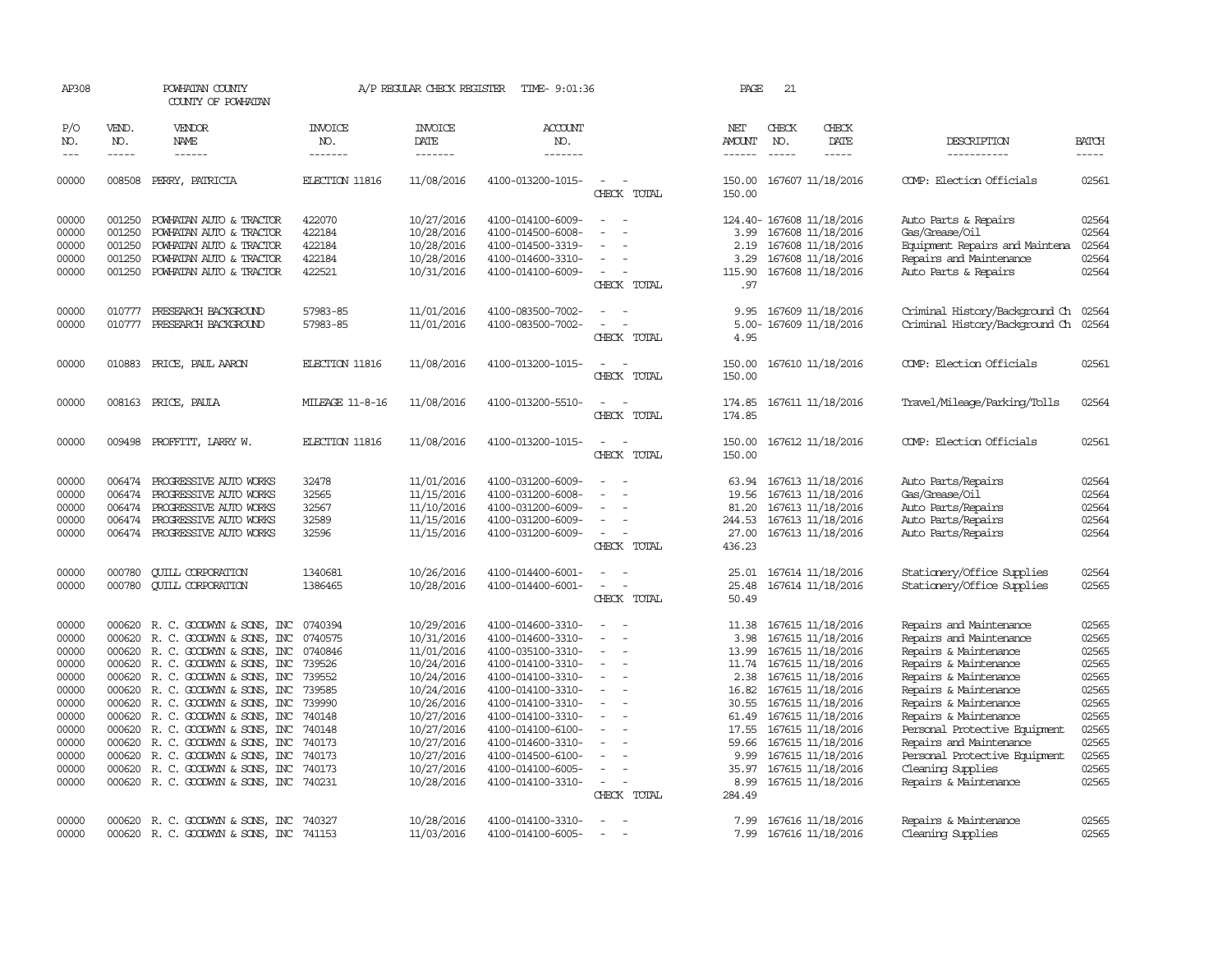| AP308                                                                                                                                                                                                                                                                                                                                                                                                      |              | POWHATAN COUNTY<br>COUNTY OF POWHATAN                                                                            |                                    | A/P REGULAR CHECK REGISTER             | TIME- 9:01:36                                               |                                                                                                                             | PAGE                            | 22                            |                                                             |                                                                       |                         |
|------------------------------------------------------------------------------------------------------------------------------------------------------------------------------------------------------------------------------------------------------------------------------------------------------------------------------------------------------------------------------------------------------------|--------------|------------------------------------------------------------------------------------------------------------------|------------------------------------|----------------------------------------|-------------------------------------------------------------|-----------------------------------------------------------------------------------------------------------------------------|---------------------------------|-------------------------------|-------------------------------------------------------------|-----------------------------------------------------------------------|-------------------------|
| P/O<br>NO.<br>$\frac{1}{2} \frac{1}{2} \frac{1}{2} \frac{1}{2} \frac{1}{2} \frac{1}{2} \frac{1}{2} \frac{1}{2} \frac{1}{2} \frac{1}{2} \frac{1}{2} \frac{1}{2} \frac{1}{2} \frac{1}{2} \frac{1}{2} \frac{1}{2} \frac{1}{2} \frac{1}{2} \frac{1}{2} \frac{1}{2} \frac{1}{2} \frac{1}{2} \frac{1}{2} \frac{1}{2} \frac{1}{2} \frac{1}{2} \frac{1}{2} \frac{1}{2} \frac{1}{2} \frac{1}{2} \frac{1}{2} \frac{$ | VEND.<br>NO. | VENDOR<br><b>NAME</b><br>$- - - - - -$                                                                           | <b>INVOICE</b><br>NO.<br>-------   | <b>INVOICE</b><br>DATE<br>-------      | <b>ACCOUNT</b><br>NO.<br>-------                            |                                                                                                                             | NET<br>AMOUNT<br>------         | CHECK<br>NO.<br>$\frac{1}{2}$ | CHECK<br>DATE                                               | DESCRIPTION<br>-----------                                            | <b>BATCH</b><br>-----   |
| 00000<br>00000<br>00000                                                                                                                                                                                                                                                                                                                                                                                    | 000620       | 000620 R. C. GOODWYN & SONS, INC 741153A<br>R. C. GOODWYN & SONS, INC<br>000620 R. C. GOODWYN & SONS, INC 741362 | 741362                             | 11/03/2016<br>11/04/2016<br>11/04/2016 | 4100-014100-3310-<br>4100-014100-6005-<br>4100-014600-3310- | $\overline{\phantom{a}}$<br>CHECK TOTAL                                                                                     | 14.99<br>24.47<br>5.39<br>60.83 |                               | 167616 11/18/2016<br>167616 11/18/2016<br>167616 11/18/2016 | Repairs & Maintenance<br>Cleaning Supplies<br>Repairs and Maintenance | 02565<br>02565<br>02565 |
| 00000                                                                                                                                                                                                                                                                                                                                                                                                      |              | 011633 RACLARK ENTERPRISES                                                                                       | 1103                               | 9/22/2016                              | 4100-013200-6001-                                           | $\sim$ $-$<br>CHECK TOTAL                                                                                                   | 184.00<br>184.00                |                               | 167617 11/18/2016                                           | Office Supplies                                                       | 02565                   |
| 00000                                                                                                                                                                                                                                                                                                                                                                                                      |              | 006466 RADIO COMMUNICATION OF VA 800005729-1                                                                     |                                    | 11/07/2016                             | 4100-031200-3310-                                           | CHECK TOTAL                                                                                                                 | 178.50<br>178.50                |                               | 167618 11/18/2016                                           | Repairs & Maintenance                                                 | 02565                   |
| 00000                                                                                                                                                                                                                                                                                                                                                                                                      | 010728       | REAMES, JEANETTE C.                                                                                              | ELECTION 11816                     | 11/08/2016                             | 4100-013200-1015-                                           | $\overline{\phantom{a}}$<br>CHECK TOTAL                                                                                     | 150.00<br>150.00                |                               | 167619 11/18/2016                                           | COMP: Election Officials                                              | 02561                   |
| 00000                                                                                                                                                                                                                                                                                                                                                                                                      |              | 011623 REAMS, PENNY A.                                                                                           | ELECTION 11816                     | 11/08/2016                             | 4100-013200-1015-                                           | $\sim$<br>CHECK TOTAL                                                                                                       | 150.00<br>150.00                |                               | 167620 11/18/2016                                           | COMP: Election Officials                                              | 02561                   |
| 00000                                                                                                                                                                                                                                                                                                                                                                                                      |              | 011228 RENGER, GARY C.                                                                                           | ELECTION 11816                     | 11/08/2016                             | 4100-013200-1015-                                           | CHECK TOTAL                                                                                                                 | 150.00<br>150.00                |                               | 167621 11/18/2016                                           | COMP: Election Officials                                              | 02561                   |
| 00000                                                                                                                                                                                                                                                                                                                                                                                                      |              | 009037 REYNOLDS LIGHTING SUPPLY                                                                                  | 119403                             | 10/25/2016                             | 4100-014100-3310-                                           | CHECK TOTAL                                                                                                                 | 142.92<br>142.92                |                               | 167622 11/18/2016                                           | Repairs & Maintenance                                                 | 02565                   |
| 00000                                                                                                                                                                                                                                                                                                                                                                                                      |              | 007325 RICHMOND OXYGEN CO.                                                                                       | 239866                             | 10/31/2016                             | 4100-032200-3320-                                           | CHECK TOTAL                                                                                                                 | 255.00<br>255.00                |                               | 167623 11/18/2016                                           | Maintenance & Service Contract                                        | 02555                   |
| 00000<br>00000                                                                                                                                                                                                                                                                                                                                                                                             | 007942       | RICHMOND SUBURBAN<br>007942 RICHMOND SUBURBAN                                                                    | I00004071821012<br>I00004071821019 | 10/12/2016<br>10/19/2016               | 4100-011010-3600-<br>4100-011010-3600-                      | $\sim$<br>$\overline{\phantom{a}}$<br>CHECK TOTAL                                                                           | 204.75<br>409.50                |                               | 167624 11/18/2016<br>204.75 167624 11/18/2016               | Advertising<br>Advertising                                            | 02565<br>02565          |
| 00000                                                                                                                                                                                                                                                                                                                                                                                                      |              | 008514 RICKARD III, WILLIAM P.                                                                                   | ELECTION 11816                     | 11/08/2016                             | 4100-013200-1015-                                           | CHECK TOTAL                                                                                                                 | 150.00<br>150.00                |                               | 167625 11/18/2016                                           | COMP: Election Officials                                              | 02561                   |
| 00000                                                                                                                                                                                                                                                                                                                                                                                                      |              | 006593 SHEEHY FORD                                                                                               | 455397                             | 11/09/2016                             | 4100-032200-6009-                                           | $\sim$<br>$\sim$<br>CHECK TOTAL                                                                                             | 274.32                          |                               | 274.32 167627 11/18/2016                                    | Auto Repairs and Parts                                                | 02555                   |
| 00000                                                                                                                                                                                                                                                                                                                                                                                                      |              | 007157 SHORES COLLISION, INC.                                                                                    | 16-10844                           | 11/10/2016                             | 4100-031200-6009-                                           | $ -$<br>CHECK TOTAL                                                                                                         | 281.12<br>281.12                |                               | 167628 11/18/2016                                           | Auto Parts/Repairs                                                    | 02565                   |
| 00000                                                                                                                                                                                                                                                                                                                                                                                                      |              | 010881 SMITH, DONALD JAMES                                                                                       | ELECTION 11816                     | 11/08/2016                             | 4100-013200-1015-                                           | $\sim$ $ \sim$<br>CHECK TOTAL                                                                                               | 150.00<br>150.00                |                               | 167629 11/18/2016                                           | COMP: Election Officials                                              | 02561                   |
| 00000                                                                                                                                                                                                                                                                                                                                                                                                      |              | 007310 SOUTHEASTERN EMERGENCY                                                                                    | 725560                             | 11/08/2016                             | 4100-032200-3310-                                           | $\frac{1}{2} \left( \frac{1}{2} \right) \left( \frac{1}{2} \right) = \frac{1}{2} \left( \frac{1}{2} \right)$<br>CHECK TOTAL | 70.76                           |                               | 70.76 167630 11/18/2016                                     | Equipment Repair                                                      | 02555                   |
| 00000                                                                                                                                                                                                                                                                                                                                                                                                      |              | 001320 SOUTHERN POLICE                                                                                           | 188005                             | 11/07/2016                             | 4100-031200-6011-                                           | CHECK TOTAL                                                                                                                 | 139.68<br>139.68                |                               | 167631 11/18/2016                                           | <b>Uniforms</b>                                                       | 02565                   |
| 00000                                                                                                                                                                                                                                                                                                                                                                                                      |              | 006594 SOUTHSIDE ELECTRIC COOP                                                                                   | 63504005 11/16                     | 11/09/2016                             | 4100-031210-5110-                                           | $\sim$<br>CHECK TOTAL                                                                                                       | 110.93                          |                               | 110.93 167632 11/18/2016                                    | Electricity - Comunications H 02565                                   |                         |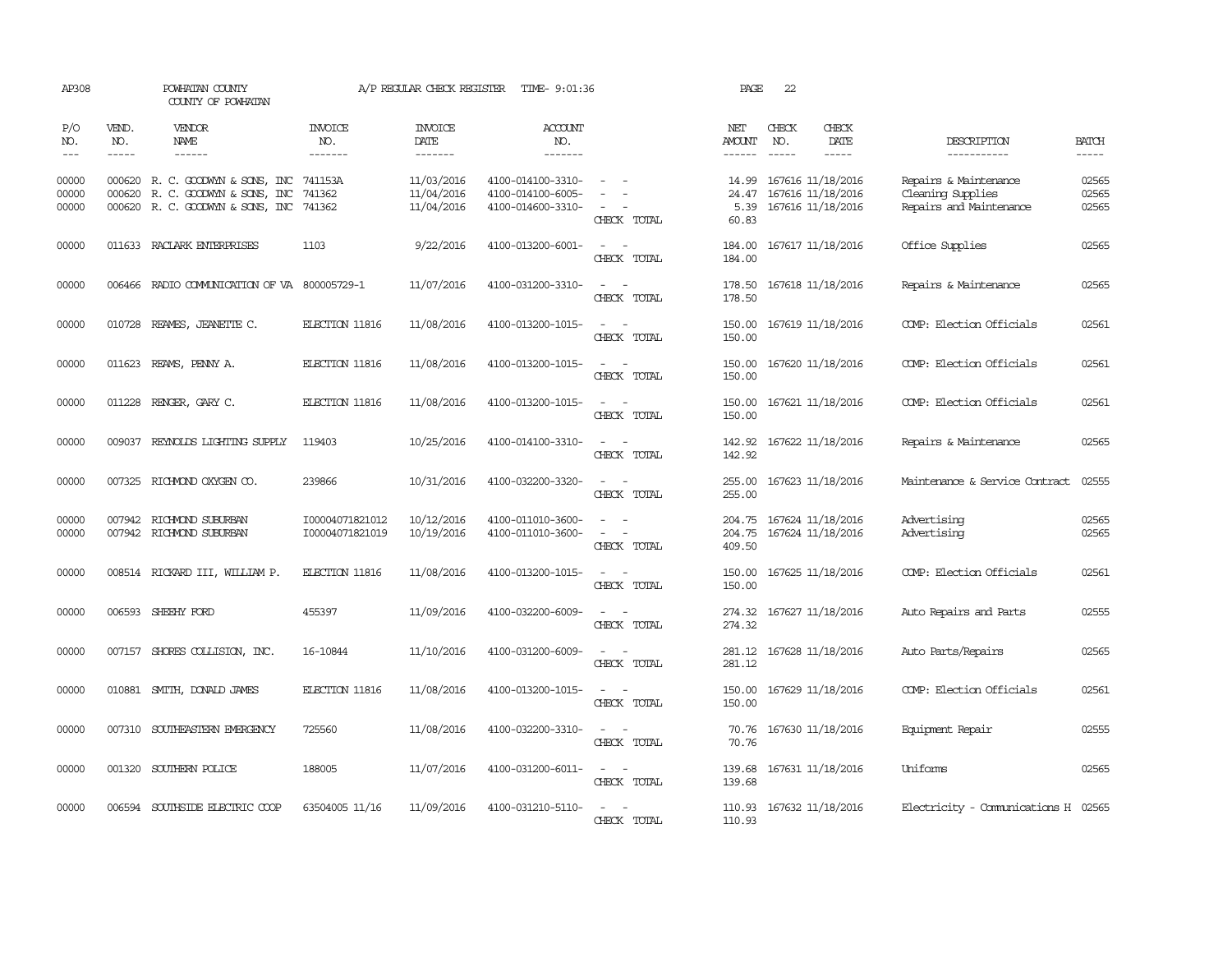| AP308                                                                         |                                                                                        | POWHATAN COUNTY<br>COUNTY OF POWHATAN                                                                             |                                                                                                                            | A/P REGULAR CHECK REGISTER                                                                                                 | TIME- 9:01:36                                                                                                                                                                             |                                                                                                                             | PAGE                                                                                     | 23           |                                                                                                                                                                                                 |                                                                                                                                                                                                                                                          |                                                                               |
|-------------------------------------------------------------------------------|----------------------------------------------------------------------------------------|-------------------------------------------------------------------------------------------------------------------|----------------------------------------------------------------------------------------------------------------------------|----------------------------------------------------------------------------------------------------------------------------|-------------------------------------------------------------------------------------------------------------------------------------------------------------------------------------------|-----------------------------------------------------------------------------------------------------------------------------|------------------------------------------------------------------------------------------|--------------|-------------------------------------------------------------------------------------------------------------------------------------------------------------------------------------------------|----------------------------------------------------------------------------------------------------------------------------------------------------------------------------------------------------------------------------------------------------------|-------------------------------------------------------------------------------|
| P/O<br>NO.<br>$\frac{1}{2}$                                                   | VEND.<br>NO.<br>$- - - - -$                                                            | VENDOR<br>NAME<br>------                                                                                          | <b>INVOICE</b><br>NO.<br>-------                                                                                           | <b>INVOICE</b><br>DATE<br>-------                                                                                          | <b>ACCOUNT</b><br>NO.<br>-------                                                                                                                                                          |                                                                                                                             | NET<br>AMOUNT<br>------                                                                  | CHECK<br>NO. | CHECK<br>DATE<br>$- - - - -$                                                                                                                                                                    | DESCRIPTION<br>-----------                                                                                                                                                                                                                               | <b>BATCH</b><br>-----                                                         |
| 00000                                                                         | 000490                                                                                 | SPEARS, RONALD K.                                                                                                 | ELECTION 11816                                                                                                             | 11/08/2016                                                                                                                 | 4100-013200-1015-                                                                                                                                                                         | $\overline{\phantom{a}}$<br>CHECK TOTAL                                                                                     | 175.00<br>175.00                                                                         |              | 167633 11/18/2016                                                                                                                                                                               | COMP: Election Officials                                                                                                                                                                                                                                 | 02561                                                                         |
| 00000                                                                         |                                                                                        | 010488 ST. CLAIR, A. TYLER                                                                                        | TRAINING NOV'16                                                                                                            | 11/12/2016                                                                                                                 | 4100-012100-3140-                                                                                                                                                                         | $\sim$<br>CHECK TOTAL                                                                                                       | 4,168.24                                                                                 |              | 4, 168.24 167635 11/18/2016                                                                                                                                                                     | Professional Services                                                                                                                                                                                                                                    | 02562                                                                         |
| 00000                                                                         |                                                                                        | 000823 STAMIE E. LYTTLE CO.                                                                                       | 13051102716                                                                                                                | 10/27/2016                                                                                                                 | 4100-014100-3310-                                                                                                                                                                         | $\sim$ $\sim$<br>CHECK TOTAL                                                                                                | 250.00<br>250.00                                                                         |              | 167636 11/18/2016                                                                                                                                                                               | Repairs & Maintenance                                                                                                                                                                                                                                    | 02565                                                                         |
| 00000                                                                         |                                                                                        | 001940 STANDBY SYSTEMS, INC.                                                                                      | 09162132ADJ                                                                                                                | 9/20/2016                                                                                                                  | 4100-035100-3320-                                                                                                                                                                         | $\sim$ $\sim$<br>$\sim$<br>CHECK TOTAL                                                                                      | 25.00<br>25.00                                                                           |              | 167637 11/18/2016                                                                                                                                                                               | Landscaping - Animal Control                                                                                                                                                                                                                             | 02565                                                                         |
| 00000<br>00000<br>00000                                                       | 008578<br>008578                                                                       | STAPLES BUSINESS AD-<br>STAPLES BUSINESS AD-<br>008578 STAPLES BUSINESS AD-                                       | 3319282447<br>3320292336<br>3320571267                                                                                     | 10/28/2016<br>11/02/2016<br>11/05/2016                                                                                     | 4100-022100-6001-<br>4100-031200-6001-<br>4100-012100-6001-                                                                                                                               | $\overline{\phantom{a}}$<br>$\equiv$<br>CHECK TOTAL                                                                         | 43.46<br>97.14<br>146.34<br>286.94                                                       |              | 167638 11/18/2016<br>167638 11/18/2016<br>167638 11/18/2016                                                                                                                                     | Office Supplies<br>Office Supplies<br>Office Supplies                                                                                                                                                                                                    | 02555<br>02565<br>02565                                                       |
| 00000                                                                         |                                                                                        | 007295 STERICYLE, INC.                                                                                            | 1007076539                                                                                                                 | 11/07/2016                                                                                                                 | 4100-032200-3175-                                                                                                                                                                         | $\equiv$<br>CHECK TOTAL                                                                                                     | 256.64                                                                                   |              | 256.64 167639 11/18/2016                                                                                                                                                                        | Waste Disposal                                                                                                                                                                                                                                           | 02555                                                                         |
| 00000                                                                         |                                                                                        | 007640 SWEMBA, JAMIE                                                                                              | CHIEF'S TRAING                                                                                                             | 11/02/2016                                                                                                                 | 4100-013200-6001-                                                                                                                                                                         | $ -$<br>CHECK TOTAL                                                                                                         | 11.55<br>11.55                                                                           |              | 167640 11/18/2016                                                                                                                                                                               | Office Supplies                                                                                                                                                                                                                                          | 02555                                                                         |
| 00000                                                                         | 009683                                                                                 | TAYLOR, DONNA ELINA                                                                                               | ELECTION 11816                                                                                                             | 11/08/2016                                                                                                                 | 4100-013200-1015-                                                                                                                                                                         | $\sim$<br>$\sim$<br>CHECK TOTAL                                                                                             | 150.00<br>150.00                                                                         |              | 167642 11/18/2016                                                                                                                                                                               | COMP: Election Officials                                                                                                                                                                                                                                 | 02561                                                                         |
| 00000                                                                         | 011188                                                                                 | TECH FIRE & SAFETY                                                                                                | 1212                                                                                                                       | 11/13/2016                                                                                                                 | 4100-032200-6011-                                                                                                                                                                         | $\overline{\phantom{a}}$<br>CHECK TOTAL                                                                                     | 876.58<br>876.58                                                                         |              | 167643 11/18/2016                                                                                                                                                                               | Protective Gear/Uniforms                                                                                                                                                                                                                                 | 02555                                                                         |
| 00000                                                                         | 007450                                                                                 | THOMSON REUTERS -                                                                                                 | 835013755                                                                                                                  | 11/01/2016                                                                                                                 | 4100-031200-3320-                                                                                                                                                                         | $\sim$<br>CHECK TOTAL                                                                                                       | 234.53<br>234.53                                                                         |              | 167644 11/18/2016                                                                                                                                                                               | Maintenance & Service Contract                                                                                                                                                                                                                           | 02566                                                                         |
| 00000                                                                         | 011631                                                                                 | TIERNEY, LEONARD JOHN                                                                                             | ELECTION 11816                                                                                                             | 11/08/2016                                                                                                                 | 4100-013200-1015-                                                                                                                                                                         | $\sim$<br>$\sim$<br>CHECK TOTAL                                                                                             | 150.00<br>150.00                                                                         |              | 167645 11/18/2016                                                                                                                                                                               | COMP: Election Officials                                                                                                                                                                                                                                 | 02561                                                                         |
| 00000<br>00000<br>00000<br>00000<br>00000<br>00000<br>00000<br>00000<br>00000 | 010088<br>010088<br>010088<br>010088<br>010088<br>010088<br>010088<br>010088<br>010088 | TREASURER<br>TREASURER<br>TREASURER<br>TREASURER<br>TREASURER<br>TREASURER<br>TREASURER<br>TREASURER<br>TREASURER | 11/16/2016<br>11/16/2016<br>11/16/2016<br>11/16/2016<br>11/16/2016<br>11/16/2016<br>11/16/2016<br>11/16/2016<br>11/16/2016 | 11/16/2016<br>11/16/2016<br>11/16/2016<br>11/16/2016<br>11/16/2016<br>11/16/2016<br>11/16/2016<br>11/16/2016<br>11/16/2016 | 4100-013200-1015-<br>4100-013200-1015-<br>4100-013200-1015-<br>4100-013200-1015-<br>4100-013200-1015-<br>4100-013200-1015-<br>4100-013200-1015-<br>4100-013200-1015-<br>4100-013200-1015- | $\sim$<br>$\equiv$<br>$\equiv$<br>$\sim$<br>$\equiv$<br>$\overline{\phantom{a}}$<br>$\overline{\phantom{a}}$<br>CHECK TOTAL | $.00 \cdot$<br>150.00<br>150.00<br>150.00<br>58.40<br>118.78<br>9.85<br>150.00<br>858.42 |              | 167647 11/18/2016<br>167647 11/18/2016<br>167647 11/18/2016<br>167647 11/18/2016<br>71.39 167647 11/18/2016<br>167647 11/18/2016<br>167647 11/18/2016<br>167647 11/18/2016<br>167647 11/18/2016 | COMP: Election Officials<br>COMP: Election Officials<br>COMP: Election Officials<br>COMP: Election Officials<br>COMP: Election Officials<br>COMP: Election Officials<br>COMP: Election Officials<br>COMP: Election Officials<br>COMP: Election Officials | 02567<br>02567<br>02567<br>02567<br>02567<br>02567<br>02567<br>02567<br>02567 |
| 00000                                                                         |                                                                                        | 008552 TYLER-COX, RHONDA                                                                                          | ELECTION 11816                                                                                                             | 11/08/2016                                                                                                                 | 4100-013200-1015-                                                                                                                                                                         | $\frac{1}{2} \left( \frac{1}{2} \right) \left( \frac{1}{2} \right) = \frac{1}{2} \left( \frac{1}{2} \right)$<br>CHECK TOTAL | 175.00<br>175.00                                                                         |              | 167648 11/18/2016                                                                                                                                                                               | COMP: Election Officials                                                                                                                                                                                                                                 | 02561                                                                         |
| 00000                                                                         |                                                                                        | 009574 UNIOUE MANAGEMENT                                                                                          | 435411                                                                                                                     | 11/01/2016                                                                                                                 | 4100-073100-6012-                                                                                                                                                                         | CHECK TOTAL                                                                                                                 | 79.60<br>79.60                                                                           |              | 167650 11/18/2016                                                                                                                                                                               | Books & Subscriptions                                                                                                                                                                                                                                    | 02566                                                                         |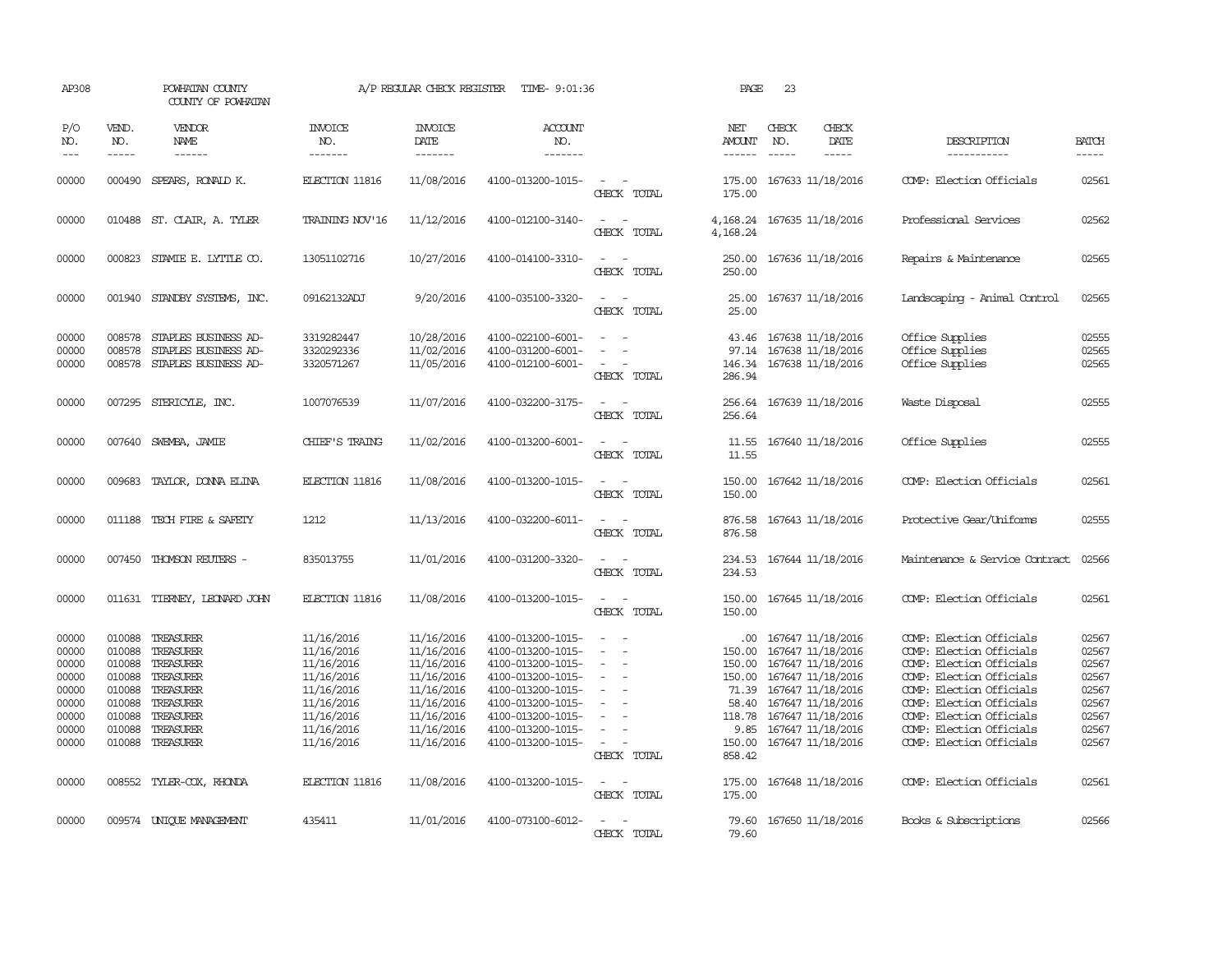| AP308                            |                             | POWHATAN COUNTY<br>COUNTY OF POWHATAN                                                                       |                                                      | A/P REGULAR CHECK REGISTER                           | TIME- 9:01:36                                                                    |                                                                                                                             | PAGE                                         | 24                            |                                                                                  |                                                                             |                                  |
|----------------------------------|-----------------------------|-------------------------------------------------------------------------------------------------------------|------------------------------------------------------|------------------------------------------------------|----------------------------------------------------------------------------------|-----------------------------------------------------------------------------------------------------------------------------|----------------------------------------------|-------------------------------|----------------------------------------------------------------------------------|-----------------------------------------------------------------------------|----------------------------------|
| P/O<br>NO.<br>$---$              | VEND.<br>NO.<br>$- - - - -$ | <b>VENDOR</b><br>NAME<br>$- - - - - -$                                                                      | <b>INVOICE</b><br>NO.<br>-------                     | <b>INVOICE</b><br><b>DATE</b><br>-------             | <b>ACCOUNT</b><br>NO.<br>-------                                                 |                                                                                                                             | NET<br><b>AMOUNT</b><br>------               | CHECK<br>NO.<br>$\frac{1}{2}$ | CHECK<br>DATE<br>-----                                                           | DESCRIPTION<br>-----------                                                  | <b>BATCH</b><br>$- - - - -$      |
| 00000                            |                             | 006944 USA TODAY                                                                                            | 3356795 11/16                                        | 11/16/2016                                           | 4100-073100-6012-                                                                | $\sim$<br>CHECK TOTAL                                                                                                       | 293.06<br>293.06                             |                               | 167651 11/18/2016                                                                | Books & Subscriptions                                                       | 02566                            |
| 00000<br>00000<br>00000<br>00000 | 008126<br>008126<br>008126  | 008126 VERIZON<br>VERIZON<br>VERIZON<br>VERIZON                                                             | 9774851220<br>9774851220<br>9774851220<br>9774512141 | 11/06/2016<br>11/06/2016<br>11/06/2016<br>11/01/2016 | 100-000100-0006-<br>4100-012510-5260-<br>4100-035500-5260-<br>4100-032200-5250-  | $\equiv$<br>$\equiv$<br>$\equiv$<br>CHECK TOTAL                                                                             | 40.01<br>40.01<br>40.01<br>241.98<br>362.01  |                               | 167652 11/18/2016<br>167652 11/18/2016<br>167652 11/18/2016<br>167652 11/18/2016 | Due from Other Agencies<br>Internet Usage<br><b>Internet</b><br>Cell Phones | 02555<br>02555<br>02555<br>02566 |
| 00000<br>00000                   |                             | 011169 VERIZON<br>011169 VERIZON                                                                            | 0401357783 1116<br>8047061627 1116                   | 11/01/2016<br>11/01/2016                             | 4100-031210-5232-<br>4100-031210-5232-                                           | $\sim$<br>$\sim$<br>$\overline{\phantom{a}}$<br>$\overline{\phantom{a}}$<br>CHECK TOTAL                                     | 1,403.32<br>1,416.42                         |                               | 13.10 167653 11/18/2016<br>167653 11/18/2016                                     | Wireline 911<br>Wireline 911                                                | 02566<br>02566                   |
| 00000<br>00000<br>00000          | 011187<br>011187            | VERIZON BUSINESS<br><b>VERIZON BUSINESS</b><br>011187 VERIZON BUSINESS                                      | 74812327<br>74812327<br>74812327                     | 11/10/2016<br>11/10/2016<br>11/10/2016               | 100-000100-0006-<br>4100-012510-5240-<br>4100-012510-5240-                       | $\equiv$<br>$\equiv$<br>$\sim$<br>CHECK TOTAL                                                                               | 3.31<br>21.12                                |                               | 167654 11/18/2016<br>23.42 167654 11/18/2016<br>5.61- 167654 11/18/2016          | Due from Other Agencies<br>Long Distance<br>Long Distance                   | 02555<br>02555<br>02555          |
| 00000                            |                             | 008785 VERIZON CABS                                                                                         | M55049170616299                                      | 10/25/2016                                           | 4100-031210-5232-                                                                | $\sim$ $\sim$<br>CHECK TOTAL                                                                                                | 477.41                                       |                               | 477.41 167655 11/18/2016                                                         | Wireline 911                                                                | 02566                            |
| 00000                            |                             | 006984 VIRGINIA CORRECTIONAL                                                                                | 9502772                                              | 11/08/2016                                           | 4100-032200-6001-                                                                | $\overline{\phantom{a}}$<br>$\sim$<br>CHECK TOTAL                                                                           | 350.00<br>350.00                             |                               | 167656 11/18/2016                                                                | Stationery/Office Supplies                                                  | 02555                            |
| 00000                            | 001680                      | WASTE MANAGEMENT OF                                                                                         | 315229924248                                         | 11/01/2016                                           | 4100-014300-3175-                                                                | $\sim$ $\sim$<br>CHECK TOTAL                                                                                                | 286.07<br>286.07                             |                               | 167659 11/18/2016                                                                | Waste Disposal                                                              | 02566                            |
| 00000                            |                             | 011616 WAYCASTER, KATHRYN L.                                                                                | ELECTION 11816                                       | 11/08/2016                                           | 4100-013200-1015-                                                                | $\sim$<br>$\overline{\phantom{a}}$<br>CHECK TOTAL                                                                           | 150.00<br>150.00                             |                               | 167660 11/18/2016                                                                | COMP: Election Officials                                                    | 02561                            |
| 00000                            | 008523                      | WILLIAMS, ARVADA E.                                                                                         | ELECTION 11816                                       | 11/08/2016                                           | 4100-013200-1015-                                                                | CHECK TOTAL                                                                                                                 | 150.00<br>150.00                             |                               | 167661 11/18/2016                                                                | COMP: Election Officials                                                    | 02561                            |
| 00000                            | 010727                      | WILLIAMS, JAMES R.                                                                                          | ELECTION 11816                                       | 11/08/2016                                           | 4100-013200-1015-                                                                | $\sim$<br>$\sim$<br>CHECK TOTAL                                                                                             | 150.00<br>150.00                             |                               | 167662 11/18/2016                                                                | COMP: Election Officials                                                    | 02561                            |
| 00000                            |                             | 008489 WIRT, BARBARA G.                                                                                     | ELECTION 11816                                       | 11/08/2016                                           | 4100-013200-1015-                                                                | $\sim$<br>$\sim$<br>CHECK TOTAL                                                                                             | 150.00<br>150.00                             |                               | 167663 11/18/2016                                                                | COMP: Election Officials                                                    | 02561                            |
| 00000<br>00000<br>00000<br>00000 | 007755<br>007755<br>007755  | WITMER ASSOCIATES INC.<br>WITMER ASSOCIATES INC.<br>WITMER ASSOCIATES INC.<br>007755 WITMER ASSOCIATES INC. | 1732164<br>1727326<br>1730358<br>1730875             | 11/01/2016<br>11/09/2016<br>11/09/2016<br>11/09/2016 | 4100-032200-3310-<br>4100-031200-6011-<br>4100-031200-6011-<br>4100-031200-6011- | $\equiv$<br>$\overline{\phantom{a}}$<br>CHECK TOTAL                                                                         | 105.60<br>69.00<br>74.00<br>174.00<br>422.60 |                               | 167664 11/18/2016<br>167664 11/18/2016<br>167664 11/18/2016<br>167664 11/18/2016 | Equipment Repair<br>Uniforms<br>Uniforms<br>Uniforms                        | 02555<br>02566<br>02566<br>02566 |
| 00000                            |                             | 008549 YOUNG, WALTER W.                                                                                     | ELECTION 11816                                       | 11/08/2016                                           | 4100-013200-1015-                                                                | $\frac{1}{2} \left( \frac{1}{2} \right) \left( \frac{1}{2} \right) = \frac{1}{2} \left( \frac{1}{2} \right)$<br>CHECK TOTAL | 175.00<br>175.00                             |                               | 167665 11/18/2016                                                                | COMP: Election Officials                                                    | 02561                            |
| 00000                            |                             | 010730 ACORN SALES COMPANY, INC.                                                                            | 50262                                                | 11/14/2016                                           | 4100-021600-6001-                                                                | CHECK TOTAL                                                                                                                 | 33.95<br>33.95                               |                               | 167666 11/22/2016                                                                | Office Supplies                                                             | 02568                            |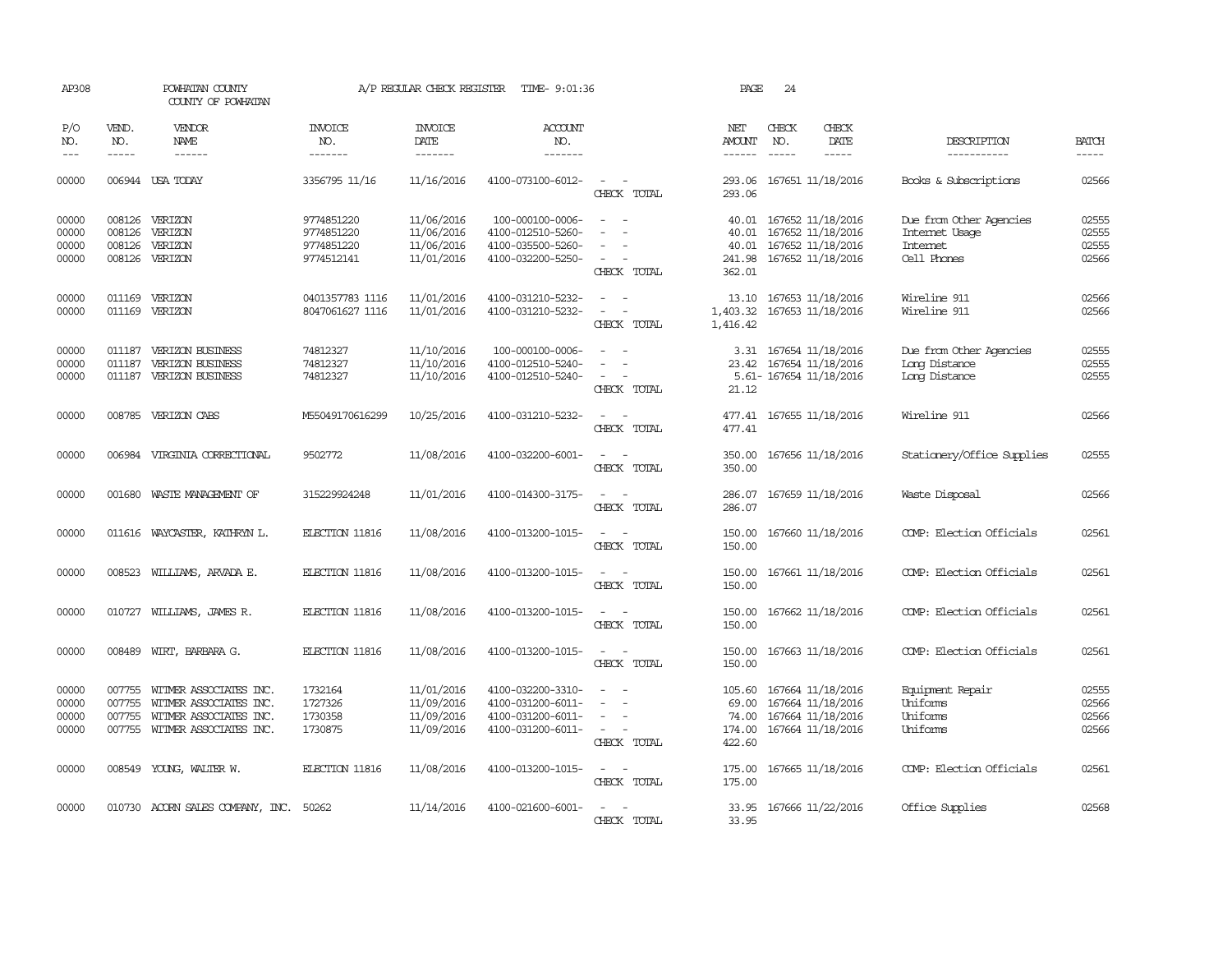| AP308                                     |                                      | POWHATAN COUNTY<br>COUNTY OF POWHATAN                                                                                                                                                                                                                                                                                                                                                                                                                                            |                                                                                   | A/P REGULAR CHECK REGISTER                                         | TIME- 9:01:36                                                                                         |                                                                                                 | PAGE                                                                                                                                                                                                                                                                                                                                                                                                                                                                                                        | 25           |                                                                                                                                                                                                                                                                                                                                                                                                                                                                                                      |                                                                                                    |                                                                                                                                                                                                                                                                                                                                                                                                                                                                                               |
|-------------------------------------------|--------------------------------------|----------------------------------------------------------------------------------------------------------------------------------------------------------------------------------------------------------------------------------------------------------------------------------------------------------------------------------------------------------------------------------------------------------------------------------------------------------------------------------|-----------------------------------------------------------------------------------|--------------------------------------------------------------------|-------------------------------------------------------------------------------------------------------|-------------------------------------------------------------------------------------------------|-------------------------------------------------------------------------------------------------------------------------------------------------------------------------------------------------------------------------------------------------------------------------------------------------------------------------------------------------------------------------------------------------------------------------------------------------------------------------------------------------------------|--------------|------------------------------------------------------------------------------------------------------------------------------------------------------------------------------------------------------------------------------------------------------------------------------------------------------------------------------------------------------------------------------------------------------------------------------------------------------------------------------------------------------|----------------------------------------------------------------------------------------------------|-----------------------------------------------------------------------------------------------------------------------------------------------------------------------------------------------------------------------------------------------------------------------------------------------------------------------------------------------------------------------------------------------------------------------------------------------------------------------------------------------|
| P/O<br>NO.<br>$\qquad \qquad - -$         | VEND.<br>NO.<br>$- - - - -$          | VENDOR<br><b>NAME</b><br>$\begin{tabular}{ccccc} \multicolumn{2}{c }{\multicolumn{2}{c }{\multicolumn{2}{c }{\multicolumn{2}{c}}{\hspace{-2.2cm}}}} \multicolumn{2}{c }{\multicolumn{2}{c }{\hspace{-2.2cm}}\hline} \multicolumn{2}{c }{\hspace{-2.2cm}}\hline \multicolumn{2}{c }{\hspace{-2.2cm}}\hline \multicolumn{2}{c }{\hspace{-2.2cm}}\hline \multicolumn{2}{c }{\hspace{-2.2cm}}\hline \multicolumn{2}{c }{\hspace{-2.2cm}}\hline \multicolumn{2}{c }{\hspace{-2.2cm}}$ | <b>INVOICE</b><br>NO.<br>-------                                                  | <b>INVOICE</b><br>DATE<br>-------                                  | <b>ACCOUNT</b><br>NO.<br>-------                                                                      |                                                                                                 | NET<br>AMOUNT<br>$\begin{tabular}{ccccc} \multicolumn{2}{c} {\textbf{1}} & \multicolumn{2}{c} {\textbf{2}} & \multicolumn{2}{c} {\textbf{3}} & \multicolumn{2}{c} {\textbf{4}} & \multicolumn{2}{c} {\textbf{5}} & \multicolumn{2}{c} {\textbf{6}} & \multicolumn{2}{c} {\textbf{7}} & \multicolumn{2}{c} {\textbf{8}} & \multicolumn{2}{c} {\textbf{9}} & \multicolumn{2}{c} {\textbf{1}} & \multicolumn{2}{c} {\textbf{1}} & \multicolumn{2}{c} {\textbf{1}} & \multicolumn{2}{c} {\textbf{1}} & \multic$ | CHECK<br>NO. | CHECK<br>DATE<br>$\begin{tabular}{ccccc} \multicolumn{2}{c}{} & \multicolumn{2}{c}{} & \multicolumn{2}{c}{} & \multicolumn{2}{c}{} & \multicolumn{2}{c}{} & \multicolumn{2}{c}{} & \multicolumn{2}{c}{} & \multicolumn{2}{c}{} & \multicolumn{2}{c}{} & \multicolumn{2}{c}{} & \multicolumn{2}{c}{} & \multicolumn{2}{c}{} & \multicolumn{2}{c}{} & \multicolumn{2}{c}{} & \multicolumn{2}{c}{} & \multicolumn{2}{c}{} & \multicolumn{2}{c}{} & \multicolumn{2}{c}{} & \multicolumn{2}{c}{} & \mult$ | DESCRIPTION<br>-----------                                                                         | <b>BATCH</b><br>$\begin{tabular}{ccccc} \multicolumn{2}{c }{\multicolumn{2}{c }{\multicolumn{2}{c }{\multicolumn{2}{c}}}{\multicolumn{2}{c }{\multicolumn{2}{c}}}\end{tabular} \end{tabular} \begin{tabular}{c c }{\multicolumn{2}{c }{\multicolumn{2}{c }{\multicolumn{2}{c}}}{\multicolumn{2}{c }{\multicolumn{2}{c}}}{\multicolumn{2}{c }{\multicolumn{2}{c}}}{\multicolumn{2}{c }{\multicolumn{2}{c}}}{\end{tabular} \begin{tabular}{c c }{\multicolumn{2}{c }{\multicolumn{2}{c }{\mult$ |
| 00000<br>00000<br>00000                   | 007436                               | 007436 AOUA VIRGINIA, INC.<br>AQUA VIRGINIA, INC.<br>007436 AQUA VIRGINIA, INC.                                                                                                                                                                                                                                                                                                                                                                                                  | 0559913 11/16<br>0574622 11/16<br>0575072 11/16                                   | 11/09/2016<br>11/09/2016<br>11/09/2016                             | 4100-014100-5130-<br>4100-014100-5130-<br>4100-014100-5130-                                           | $\sim$<br>$\equiv$                                                                              | 108.68<br>83.33                                                                                                                                                                                                                                                                                                                                                                                                                                                                                             |              | 20.16 167668 11/22/2016<br>167668 11/22/2016<br>167668 11/22/2016                                                                                                                                                                                                                                                                                                                                                                                                                                    | Water<br>Water<br>Water                                                                            | 02569<br>02569<br>02569                                                                                                                                                                                                                                                                                                                                                                                                                                                                       |
| 00000<br>00000<br>00000                   |                                      | 007436 AQUA VIRGINIA, INC.<br>007436 AQUA VIRGINIA, INC.<br>007436 AQUA VIRGINIA, INC.                                                                                                                                                                                                                                                                                                                                                                                           | 0575528 11/16<br>0620830 11/16<br>0620830 11/16                                   | 11/09/2016<br>11/09/2016<br>11/09/2016                             | 4100-032210-5130-<br>4100-014100-5130-<br>4100-031200-5130-                                           | $\overline{\phantom{a}}$                                                                        | 66.60<br>97.73                                                                                                                                                                                                                                                                                                                                                                                                                                                                                              |              | 167668 11/22/2016<br>167668 11/22/2016<br>97.73 167668 11/22/2016                                                                                                                                                                                                                                                                                                                                                                                                                                    | Water<br>Water<br>Water                                                                            | 02569<br>02569<br>02569                                                                                                                                                                                                                                                                                                                                                                                                                                                                       |
| 00000<br>00000<br>00000                   | 007436<br>007436                     | AQUA VIRGINIA, INC.<br>AQUA VIRGINIA, INC.<br>007436 AQUA VIRGINIA, INC.                                                                                                                                                                                                                                                                                                                                                                                                         | 0621132 11/16<br>0621730 11/16<br>0621781 11/16                                   | 11/09/2016<br>11/09/2016<br>11/09/2016                             | 4100-014600-5130-<br>4100-014100-5130-<br>4100-014100-5130-                                           | $\overline{\phantom{a}}$<br>$\overline{\phantom{a}}$                                            | 337.00<br>175.18<br>22.69                                                                                                                                                                                                                                                                                                                                                                                                                                                                                   |              | 167668 11/22/2016<br>167668 11/22/2016<br>167668 11/22/2016                                                                                                                                                                                                                                                                                                                                                                                                                                          | Water - Field Irrigation<br>Water<br>Water                                                         | 02569<br>02569<br>02569                                                                                                                                                                                                                                                                                                                                                                                                                                                                       |
| 00000                                     |                                      | 007436 AQUA VIRGINIA, INC.                                                                                                                                                                                                                                                                                                                                                                                                                                                       | 0621784 11/16                                                                     | 11/09/2016                                                         | 4100-014100-5130-                                                                                     | $\equiv$<br>CHECK TOTAL                                                                         | 54.43<br>1,063.53                                                                                                                                                                                                                                                                                                                                                                                                                                                                                           |              | 167668 11/22/2016                                                                                                                                                                                                                                                                                                                                                                                                                                                                                    | Water                                                                                              | 02569                                                                                                                                                                                                                                                                                                                                                                                                                                                                                         |
| 00000<br>00000<br>00000<br>00000<br>00000 | 007436                               | 007436 AQUA VIRGINIA, INC.<br>AQUA VIRGINIA, INC.<br>007436 AQUA VIRGINIA, INC.<br>007436 AQUA VIRGINIA, INC.<br>007436 AQUA VIRGINIA, INC.                                                                                                                                                                                                                                                                                                                                      | 0621788 11/16<br>0621880 11/16<br>1100656 11/16<br>1100657 11/16<br>1401897 11/16 | 11/09/2016<br>11/09/2016<br>11/09/2016<br>11/09/2016<br>11/09/2016 | 4100-073100-5130-<br>4100-014600-5130-<br>4100-014600-5130-<br>4100-014100-5130-<br>4100-014600-5130- | $\overline{\phantom{a}}$<br>$\sim$<br>$\sim$<br>$\overline{\phantom{a}}$<br>CHECK TOTAL         | 63.05<br>17.62<br>545.47<br>165.04<br>17.62<br>808.80                                                                                                                                                                                                                                                                                                                                                                                                                                                       |              | 167669 11/22/2016<br>167669 11/22/2016<br>167669 11/22/2016<br>167669 11/22/2016<br>167669 11/22/2016                                                                                                                                                                                                                                                                                                                                                                                                | Water<br>Water - Field Irrigation<br>Water - Field Irrigation<br>Water<br>Water - Field Irrigation | 02569<br>02569<br>02569<br>02569<br>02569                                                                                                                                                                                                                                                                                                                                                                                                                                                     |
| 00000                                     |                                      | 009206 ATLANTIC EMERGENCY                                                                                                                                                                                                                                                                                                                                                                                                                                                        | 11006RIC                                                                          | 11/18/2016                                                         | 4100-032200-6009-                                                                                     | $\overline{\phantom{a}}$<br>CHECK TOTAL                                                         | 3,425.50<br>3,425.50                                                                                                                                                                                                                                                                                                                                                                                                                                                                                        |              | 167670 11/22/2016                                                                                                                                                                                                                                                                                                                                                                                                                                                                                    | Auto Repairs and Parts                                                                             | 02569                                                                                                                                                                                                                                                                                                                                                                                                                                                                                         |
| 00000                                     |                                      | 011479 ATLANTIC EMERGENCY                                                                                                                                                                                                                                                                                                                                                                                                                                                        | 2422RIC                                                                           | 9/07/2016                                                          | 4100-032200-3310-                                                                                     | CHECK TOTAL                                                                                     | 256.72<br>256.72                                                                                                                                                                                                                                                                                                                                                                                                                                                                                            |              | 167671 11/22/2016                                                                                                                                                                                                                                                                                                                                                                                                                                                                                    | Equipment Repair                                                                                   | 02569                                                                                                                                                                                                                                                                                                                                                                                                                                                                                         |
| 00000<br>00000<br>00000                   | 007941<br>007941                     | BAKER & TAYLOR<br>BAKER & TAYLOR<br>007941 BAKER & TAYLOR                                                                                                                                                                                                                                                                                                                                                                                                                        | K79017570<br>K79085430<br>5014339602                                              | 11/15/2016<br>11/16/2016<br>11/16/2016                             | 4100-073100-6012-<br>4100-073100-6012-<br>4100-073100-6012-                                           | $\overline{\phantom{a}}$<br>CHECK TOTAL                                                         | 23.06<br>25.76<br>457.28                                                                                                                                                                                                                                                                                                                                                                                                                                                                                    |              | 167672 11/22/2016<br>167672 11/22/2016<br>408.46 167672 11/22/2016                                                                                                                                                                                                                                                                                                                                                                                                                                   | Books & Subscriptions<br>Books & Subscriptions<br>Books & Subscriptions                            | 02568<br>02569<br>02569                                                                                                                                                                                                                                                                                                                                                                                                                                                                       |
| 00000<br>00000                            |                                      | 009991 BMS DIRECT<br>009991 BMS DIRECT                                                                                                                                                                                                                                                                                                                                                                                                                                           | 108206<br>108206                                                                  | 11/16/2016<br>11/16/2016                                           | 4100-012410-3500-<br>4100-012410-5210-                                                                | CHECK TOTAL                                                                                     | 302.00<br>45.48<br>347.48                                                                                                                                                                                                                                                                                                                                                                                                                                                                                   |              | 167673 11/22/2016<br>167673 11/22/2016                                                                                                                                                                                                                                                                                                                                                                                                                                                               | Printing & Binding<br>Postage                                                                      | 02570<br>02570                                                                                                                                                                                                                                                                                                                                                                                                                                                                                |
| 00000<br>00000<br>00000                   | 000540<br>000540<br>000540           | CENTRAL VIRGINIA WASTE<br>CENTRAL VIRGINIA WASTE<br>CENTRAL VIRGINIA WASTE                                                                                                                                                                                                                                                                                                                                                                                                       | 21721<br>21728<br>21741                                                           | 11/10/2016<br>11/15/2016<br>11/15/2016                             | 4100-014300-3175-<br>4100-014300-3176-<br>4100-014300-3176-                                           | $\overline{\phantom{a}}$<br>$\overline{\phantom{a}}$<br>$\overline{\phantom{a}}$<br>CHECK TOTAL | 16,656.68<br>180.30<br>3,248.81<br>20,085.79                                                                                                                                                                                                                                                                                                                                                                                                                                                                |              | 167674 11/22/2016<br>167674 11/22/2016<br>167674 11/22/2016                                                                                                                                                                                                                                                                                                                                                                                                                                          | Waste Disposal<br>Recycling Pulls<br>Recycling Pulls                                               | 02569<br>02569<br>02569                                                                                                                                                                                                                                                                                                                                                                                                                                                                       |
| 00000<br>00000<br>00000<br>00000          | 006965<br>006965<br>006965<br>006965 | CINIAS CORPORATION<br>CINIAS CORPORATION<br>CINIAS CORPORATION<br>CINIAS CORPORATION                                                                                                                                                                                                                                                                                                                                                                                             | 143837560<br>143841204<br>143841204<br>143841205                                  | 11/09/2016<br>11/16/2016<br>11/16/2016<br>11/16/2016               | 4100-014300-6011-<br>4100-014500-6011-<br>4100-014100-6011-<br>4100-014300-6011-                      | $\equiv$<br>$\overline{\phantom{a}}$<br>CHECK TOTAL                                             | 116.96<br>70.63<br>85.14<br>116.96<br>389.69                                                                                                                                                                                                                                                                                                                                                                                                                                                                |              | 167675 11/22/2016<br>167675 11/22/2016<br>167675 11/22/2016<br>167675 11/22/2016                                                                                                                                                                                                                                                                                                                                                                                                                     | Uniforms<br>Uniforms<br>Uniforms<br>Uniforms                                                       | 02569<br>02570<br>02570<br>02570                                                                                                                                                                                                                                                                                                                                                                                                                                                              |
| 00000                                     |                                      | 009178 COMCAST                                                                                                                                                                                                                                                                                                                                                                                                                                                                   | 601200898591116                                                                   | 11/07/2016                                                         | 4100-014300-5260-                                                                                     | $\overline{\phantom{a}}$<br>CHECK TOTAL                                                         | 74.90<br>74.90                                                                                                                                                                                                                                                                                                                                                                                                                                                                                              |              | 167676 11/22/2016                                                                                                                                                                                                                                                                                                                                                                                                                                                                                    | Internet                                                                                           | 02570                                                                                                                                                                                                                                                                                                                                                                                                                                                                                         |
| 00000                                     |                                      | 033130 COUNTY OF HENRICO                                                                                                                                                                                                                                                                                                                                                                                                                                                         | 129063                                                                            | 11/01/2016                                                         | 4100-033400-3840-                                                                                     | CHECK TOTAL                                                                                     | 18, 344.56 167677 11/22/2016<br>18,344.56                                                                                                                                                                                                                                                                                                                                                                                                                                                                   |              |                                                                                                                                                                                                                                                                                                                                                                                                                                                                                                      | Detention of Juveniles                                                                             | 02568                                                                                                                                                                                                                                                                                                                                                                                                                                                                                         |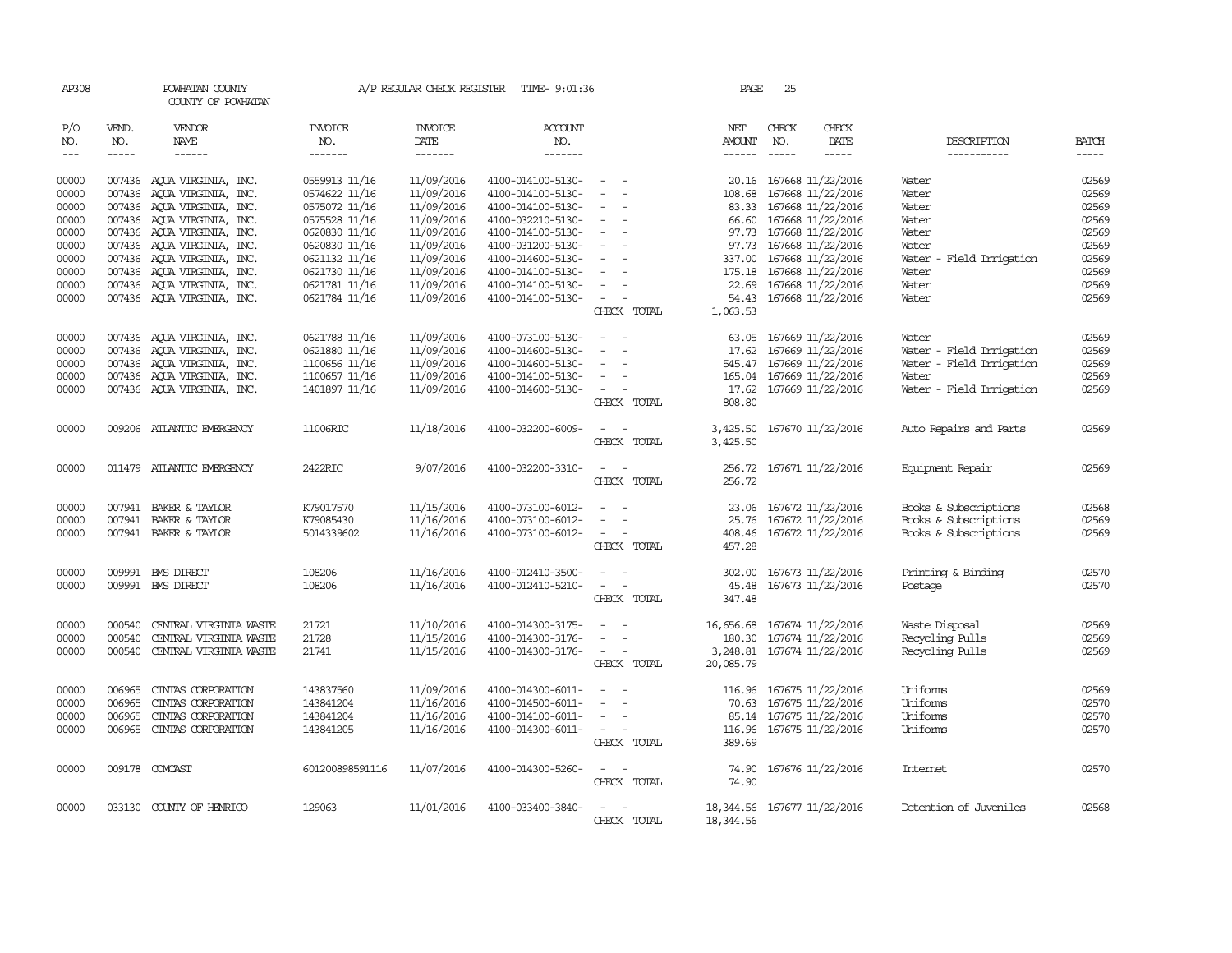| AP308                                                                                                                                                                                                                                  |                                                                                                                                                                                                                                                        | POWHATAN COUNTY<br>COUNTY OF POWHATAN                                                                                                                                                                                                                                                                                                                                                                                                                                                                                                                                                                                                                                                                                                                                   |                                                                                                                                                                                                                                                                                                                      | A/P REGULAR CHECK REGISTER                                                                                                                                                                                                                                                                                                                     | TIME- 9:01:36                                                                                                                                                                                                                                                                                                                                                                                                                                                                                                                                                 |                                                            | PAGE                                                                                                                                                                                                                               | 26           |                                                                                                                                                                                                                                                                                                                                                                                                                                                                                                                                                                |                                                                                                                                                                                                                                                                                                                                                                                                                                                                                                                                                                                                                                                                                                                                                                                                                                                                                    |                                                                                                                                                                                                                                        |
|----------------------------------------------------------------------------------------------------------------------------------------------------------------------------------------------------------------------------------------|--------------------------------------------------------------------------------------------------------------------------------------------------------------------------------------------------------------------------------------------------------|-------------------------------------------------------------------------------------------------------------------------------------------------------------------------------------------------------------------------------------------------------------------------------------------------------------------------------------------------------------------------------------------------------------------------------------------------------------------------------------------------------------------------------------------------------------------------------------------------------------------------------------------------------------------------------------------------------------------------------------------------------------------------|----------------------------------------------------------------------------------------------------------------------------------------------------------------------------------------------------------------------------------------------------------------------------------------------------------------------|------------------------------------------------------------------------------------------------------------------------------------------------------------------------------------------------------------------------------------------------------------------------------------------------------------------------------------------------|---------------------------------------------------------------------------------------------------------------------------------------------------------------------------------------------------------------------------------------------------------------------------------------------------------------------------------------------------------------------------------------------------------------------------------------------------------------------------------------------------------------------------------------------------------------|------------------------------------------------------------|------------------------------------------------------------------------------------------------------------------------------------------------------------------------------------------------------------------------------------|--------------|----------------------------------------------------------------------------------------------------------------------------------------------------------------------------------------------------------------------------------------------------------------------------------------------------------------------------------------------------------------------------------------------------------------------------------------------------------------------------------------------------------------------------------------------------------------|------------------------------------------------------------------------------------------------------------------------------------------------------------------------------------------------------------------------------------------------------------------------------------------------------------------------------------------------------------------------------------------------------------------------------------------------------------------------------------------------------------------------------------------------------------------------------------------------------------------------------------------------------------------------------------------------------------------------------------------------------------------------------------------------------------------------------------------------------------------------------------|----------------------------------------------------------------------------------------------------------------------------------------------------------------------------------------------------------------------------------------|
| P/O<br>NO.                                                                                                                                                                                                                             | VEND.<br>NO.                                                                                                                                                                                                                                           | VENDOR<br>NAME                                                                                                                                                                                                                                                                                                                                                                                                                                                                                                                                                                                                                                                                                                                                                          | <b>INVOICE</b><br>NO.                                                                                                                                                                                                                                                                                                | <b>INVOICE</b><br>DATE                                                                                                                                                                                                                                                                                                                         | <b>ACCOUNT</b><br>NO.                                                                                                                                                                                                                                                                                                                                                                                                                                                                                                                                         |                                                            | NET<br>AMOUNT                                                                                                                                                                                                                      | CHECK<br>NO. | CHECK<br>DATE                                                                                                                                                                                                                                                                                                                                                                                                                                                                                                                                                  | DESCRIPTION                                                                                                                                                                                                                                                                                                                                                                                                                                                                                                                                                                                                                                                                                                                                                                                                                                                                        | <b>BATCH</b>                                                                                                                                                                                                                           |
| $---$                                                                                                                                                                                                                                  | $\frac{1}{2}$                                                                                                                                                                                                                                          | ------                                                                                                                                                                                                                                                                                                                                                                                                                                                                                                                                                                                                                                                                                                                                                                  | -------                                                                                                                                                                                                                                                                                                              | -------                                                                                                                                                                                                                                                                                                                                        | -------                                                                                                                                                                                                                                                                                                                                                                                                                                                                                                                                                       |                                                            | $- - - - - -$                                                                                                                                                                                                                      |              | -----                                                                                                                                                                                                                                                                                                                                                                                                                                                                                                                                                          | -----------                                                                                                                                                                                                                                                                                                                                                                                                                                                                                                                                                                                                                                                                                                                                                                                                                                                                        | -----                                                                                                                                                                                                                                  |
| 00000                                                                                                                                                                                                                                  |                                                                                                                                                                                                                                                        | 006042 DEPT. OF MOTOR VEHICLES                                                                                                                                                                                                                                                                                                                                                                                                                                                                                                                                                                                                                                                                                                                                          | 16305744                                                                                                                                                                                                                                                                                                             | 10/31/2016                                                                                                                                                                                                                                                                                                                                     | 4100-012410-3320-                                                                                                                                                                                                                                                                                                                                                                                                                                                                                                                                             | CHECK TOTAL                                                | 1,340.00                                                                                                                                                                                                                           |              | 1,340.00 167679 11/22/2016                                                                                                                                                                                                                                                                                                                                                                                                                                                                                                                                     | Maintenance & Service Contract 02570                                                                                                                                                                                                                                                                                                                                                                                                                                                                                                                                                                                                                                                                                                                                                                                                                                               |                                                                                                                                                                                                                                        |
| 00000                                                                                                                                                                                                                                  |                                                                                                                                                                                                                                                        | 000860 DOMINION VIRGINIA POWER                                                                                                                                                                                                                                                                                                                                                                                                                                                                                                                                                                                                                                                                                                                                          | 2613832712 1016                                                                                                                                                                                                                                                                                                      | 10/31/2016                                                                                                                                                                                                                                                                                                                                     | 4100-022100-5110-                                                                                                                                                                                                                                                                                                                                                                                                                                                                                                                                             | CHECK TOTAL                                                | 87.00<br>87.00                                                                                                                                                                                                                     |              | 167680 11/22/2016                                                                                                                                                                                                                                                                                                                                                                                                                                                                                                                                              | Electricity                                                                                                                                                                                                                                                                                                                                                                                                                                                                                                                                                                                                                                                                                                                                                                                                                                                                        | 02568                                                                                                                                                                                                                                  |
| 00000                                                                                                                                                                                                                                  |                                                                                                                                                                                                                                                        | 006842 EAGLE FIRE INC.                                                                                                                                                                                                                                                                                                                                                                                                                                                                                                                                                                                                                                                                                                                                                  | SRVCE098759                                                                                                                                                                                                                                                                                                          | 10/25/2016                                                                                                                                                                                                                                                                                                                                     | 4100-014100-3310-                                                                                                                                                                                                                                                                                                                                                                                                                                                                                                                                             | CHECK TOTAL                                                | 1,745.00<br>1,745.00                                                                                                                                                                                                               |              | 167682 11/22/2016                                                                                                                                                                                                                                                                                                                                                                                                                                                                                                                                              | Repairs & Maintenance                                                                                                                                                                                                                                                                                                                                                                                                                                                                                                                                                                                                                                                                                                                                                                                                                                                              | 02570                                                                                                                                                                                                                                  |
| 00000<br>00000<br>00000<br>00000<br>00000<br>00000<br>00000<br>00000<br>00000<br>00000<br>00000<br>00000<br>00000<br>00000<br>00000<br>00000<br>00000<br>00000<br>00000<br>00000<br>00000<br>00000<br>00000<br>00000<br>00000<br>00000 | 011224<br>011224<br>011224<br>011224<br>011224<br>011224<br>011224<br>011224<br>011224<br>011224<br>011224<br>011224<br>011224<br>011224<br>011224<br>011224<br>011224<br>011224<br>011224<br>011224<br>011224<br>011224<br>011224<br>011224<br>011224 | ELECTRONIC SYSTEMS,<br>INC.<br>ELECTRONIC SYSTEMS, INC.<br>ELECTRONIC SYSTEMS, INC.<br>ELECTRONIC SYSTEMS, INC.<br>ELECTRONIC SYSTEMS,<br>INC.<br>ELECTRONIC SYSTEMS, INC.<br>ELECTRONIC SYSTEMS, INC.<br>ELECTRONIC SYSTEMS, INC.<br>ELECTRONIC SYSTEMS, INC.<br>ELECTRONIC SYSTEMS, INC.<br>ELECTRONIC SYSTEMS, INC.<br>ELECTRONIC SYSTEMS, INC.<br>ELECTRONIC SYSTEMS, INC.<br>ELECTRONIC SYSTEMS, INC.<br>ELECTRONIC SYSTEMS, INC.<br>ELECTRONIC SYSTEMS, INC.<br>ELECTRONIC SYSTEMS, INC.<br>ELECTRONIC SYSTEMS, INC.<br>ELECTRONIC SYSTEMS, INC.<br>ELECTRONIC SYSTEMS,<br>INC.<br>011224 ELECTRONIC SYSTEMS, INC.<br>ELECTRONIC SYSTEMS, INC.<br>ELECTRONIC SYSTEMS, INC.<br>ELECTRONIC SYSTEMS,<br>INC.<br>ELECTRONIC SYSTEMS, INC.<br>ELECTRONIC SYSTEMS, INC. | IN482878<br>IN455964<br>IN455964<br>IN455964<br>IN455964<br>IN455964<br>IN455964<br>IN455964<br>IN455964<br>IN455964<br>IN455964<br>IN455964<br>IN455964<br>IN455964<br>IN517633<br>IN517633<br>IN517633<br>IN517633<br>IN517633<br>IN517633<br>IN517633<br>IN517633<br>IN517633<br>IN517633<br>IN517633<br>IN517633 | 8/02/2016<br>6/22/2016<br>6/22/2016<br>6/22/2016<br>6/22/2016<br>6/22/2016<br>6/22/2016<br>6/22/2016<br>6/22/2016<br>6/22/2016<br>6/22/2016<br>6/22/2016<br>6/22/2016<br>6/22/2016<br>9/21/2016<br>9/21/2016<br>9/21/2016<br>9/21/2016<br>9/21/2016<br>9/21/2016<br>9/21/2016<br>9/21/2016<br>9/21/2016<br>9/21/2016<br>9/21/2016<br>9/21/2016 | 100-000100-0017-<br>4100-081100-3320-<br>4100-012310-3320-<br>4100-012320-6014-<br>4100-081500-3320-<br>4100-034100-3320-<br>4100-012100-3320-<br>4100-012200-3320-<br>4100-012510-3320-<br>4100-031200-3320-<br>4100-035100-3321-<br>4100-034100-3320-<br>4100-021600-3320-<br>4100-013200-3320-<br>4100-081200-5700-<br>4100-012410-3320-<br>4100-081100-3320-<br>4100-012310-3320-<br>4100-012320-6014-<br>4100-034100-3320-<br>4100-012100-3320-<br>4100-012200-3320-<br>4100-012510-3320-<br>4100-031200-3320-<br>4100-034100-3320-<br>4100-035100-3321- | $\overline{\phantom{a}}$<br>$\equiv$<br>$\equiv$<br>$\sim$ | 155.00<br>85.31<br>6.20<br>.16<br>11.58<br>164.92<br>275.19<br>118.93<br>16.31<br>207.25<br>1.13<br>1.73<br>3.50<br>139.83<br>.78<br>.60<br>166.51<br>65.52<br>455.33<br>141.44<br>348.82<br>49.45<br>6.71<br>211.39<br>.23<br>.16 |              | 167683 11/22/2016<br>167683 11/22/2016<br>167683 11/22/2016<br>167683 11/22/2016<br>167683 11/22/2016<br>167683 11/22/2016<br>167683 11/22/2016<br>167683 11/22/2016<br>167683 11/22/2016<br>167683 11/22/2016<br>167683 11/22/2016<br>167683 11/22/2016<br>167683 11/22/2016<br>167683 11/22/2016<br>167683 11/22/2016<br>167683 11/22/2016<br>167683 11/22/2016<br>167683 11/22/2016<br>167683 11/22/2016<br>167683 11/22/2016<br>167683 11/22/2016<br>167683 11/22/2016<br>167683 11/22/2016<br>167683 11/22/2016<br>167683 11/22/2016<br>167683 11/22/2016 | Postage Lease<br>Maintenance & Service Contract<br>Maintenance & Service Contract<br>Other Operating Supplies<br>Maintenance & Service Contract<br>Maintenance & Service Contract<br>Maintenance & Service Contract<br>Maintenance & Service Contract<br>Maintenance & Service Contract<br>Maintenance & Service Contract<br>Maintenance/Service Contracts<br>Maintenance & Service Contract<br>Maintenance & Service Contract<br>Maintenance & Service Contract<br>Contribution: Powhatan Free Cli<br>Maintenance & Service Contract<br>Maintenance & Service Contract<br>Maintenance & Service Contract<br>Other Operating Supplies<br>Maintenance & Service Contract<br>Maintenance & Service Contract<br>Maintenance & Service Contract<br>Maintenance & Service Contract<br>Maintenance & Service Contract<br>Maintenance & Service Contract<br>Maintenance/Service Contracts | 02568<br>02568<br>02568<br>02568<br>02568<br>02568<br>02568<br>02568<br>02568<br>02568<br>02568<br>02568<br>02568<br>02568<br>02568<br>02568<br>02568<br>02568<br>02568<br>02568<br>02568<br>02568<br>02568<br>02568<br>02568<br>02568 |
| 00000<br>00000                                                                                                                                                                                                                         | 011224<br>011224                                                                                                                                                                                                                                       | ELECTRONIC SYSTEMS, INC.<br>ELECTRONIC SYSTEMS, INC.                                                                                                                                                                                                                                                                                                                                                                                                                                                                                                                                                                                                                                                                                                                    | IN517633<br>IN517633                                                                                                                                                                                                                                                                                                 | 9/21/2016<br>9/21/2016                                                                                                                                                                                                                                                                                                                         | 4100-021600-3320-<br>4100-013200-3320-                                                                                                                                                                                                                                                                                                                                                                                                                                                                                                                        | CHECK TOTAL                                                | .44<br>360.00<br>2,994.42                                                                                                                                                                                                          |              | 167683 11/22/2016<br>167683 11/22/2016                                                                                                                                                                                                                                                                                                                                                                                                                                                                                                                         | Maintenance & Service Contract<br>Maintenance & Service Contract                                                                                                                                                                                                                                                                                                                                                                                                                                                                                                                                                                                                                                                                                                                                                                                                                   | 02568<br>02568                                                                                                                                                                                                                         |
| 00000                                                                                                                                                                                                                                  | 000690                                                                                                                                                                                                                                                 | FLATROCK TIRE & AUTO                                                                                                                                                                                                                                                                                                                                                                                                                                                                                                                                                                                                                                                                                                                                                    | 18387                                                                                                                                                                                                                                                                                                                | 11/21/2016                                                                                                                                                                                                                                                                                                                                     | 4100-031200-6008-                                                                                                                                                                                                                                                                                                                                                                                                                                                                                                                                             | CHECK TOTAL                                                | 43.20<br>43.20                                                                                                                                                                                                                     |              | 167684 11/22/2016                                                                                                                                                                                                                                                                                                                                                                                                                                                                                                                                              | Gas/Grease/Oil                                                                                                                                                                                                                                                                                                                                                                                                                                                                                                                                                                                                                                                                                                                                                                                                                                                                     | 02572                                                                                                                                                                                                                                  |
| 00000                                                                                                                                                                                                                                  |                                                                                                                                                                                                                                                        | 011446 LIPSCOMB, GALE                                                                                                                                                                                                                                                                                                                                                                                                                                                                                                                                                                                                                                                                                                                                                   | <b>JURY/COMMISSION</b>                                                                                                                                                                                                                                                                                               | 11/16/2016                                                                                                                                                                                                                                                                                                                                     | 4100-021100-1800-                                                                                                                                                                                                                                                                                                                                                                                                                                                                                                                                             | CHECK TOTAL                                                | 30.00<br>30.00                                                                                                                                                                                                                     |              | 167686 11/22/2016                                                                                                                                                                                                                                                                                                                                                                                                                                                                                                                                              | COMP: Jury Commissioners                                                                                                                                                                                                                                                                                                                                                                                                                                                                                                                                                                                                                                                                                                                                                                                                                                                           | 02570                                                                                                                                                                                                                                  |
| 00000<br>00000                                                                                                                                                                                                                         | 009552                                                                                                                                                                                                                                                 | MANSFIELD OIL COMPANY<br>009552 MANSFIELD OIL COMPANY                                                                                                                                                                                                                                                                                                                                                                                                                                                                                                                                                                                                                                                                                                                   | SQLCD-254668<br>SOLCD-251063                                                                                                                                                                                                                                                                                         | 11/17/2016<br>11/03/2016                                                                                                                                                                                                                                                                                                                       | 4100-032200-5120-<br>4100-031200-6008-                                                                                                                                                                                                                                                                                                                                                                                                                                                                                                                        | CHECK TOTAL                                                | 290.02<br>288.31<br>578.33                                                                                                                                                                                                         |              | 167687 11/22/2016<br>167687 11/22/2016                                                                                                                                                                                                                                                                                                                                                                                                                                                                                                                         | Apparatus Fuel<br>Gas/Grease/Oil                                                                                                                                                                                                                                                                                                                                                                                                                                                                                                                                                                                                                                                                                                                                                                                                                                                   | 02570<br>02572                                                                                                                                                                                                                         |
| 00000<br>00000                                                                                                                                                                                                                         | 008885                                                                                                                                                                                                                                                 | MARTIN, PEGGY<br>008885 MARTIN, PEGGY                                                                                                                                                                                                                                                                                                                                                                                                                                                                                                                                                                                                                                                                                                                                   | RESOURCE OFFICE<br><b>WALMART 11/16</b>                                                                                                                                                                                                                                                                              | 11/16/2016<br>11/16/2016                                                                                                                                                                                                                                                                                                                       | 4100-073100-5510-<br>4100-073100-6001-                                                                                                                                                                                                                                                                                                                                                                                                                                                                                                                        | CHECK TOTAL                                                | 23.22<br>17.36<br>40.58                                                                                                                                                                                                            |              | 167688 11/22/2016<br>167688 11/22/2016                                                                                                                                                                                                                                                                                                                                                                                                                                                                                                                         | Travel/Mileage/Parking/Tolls<br>Office Supplies                                                                                                                                                                                                                                                                                                                                                                                                                                                                                                                                                                                                                                                                                                                                                                                                                                    | 02568<br>02568                                                                                                                                                                                                                         |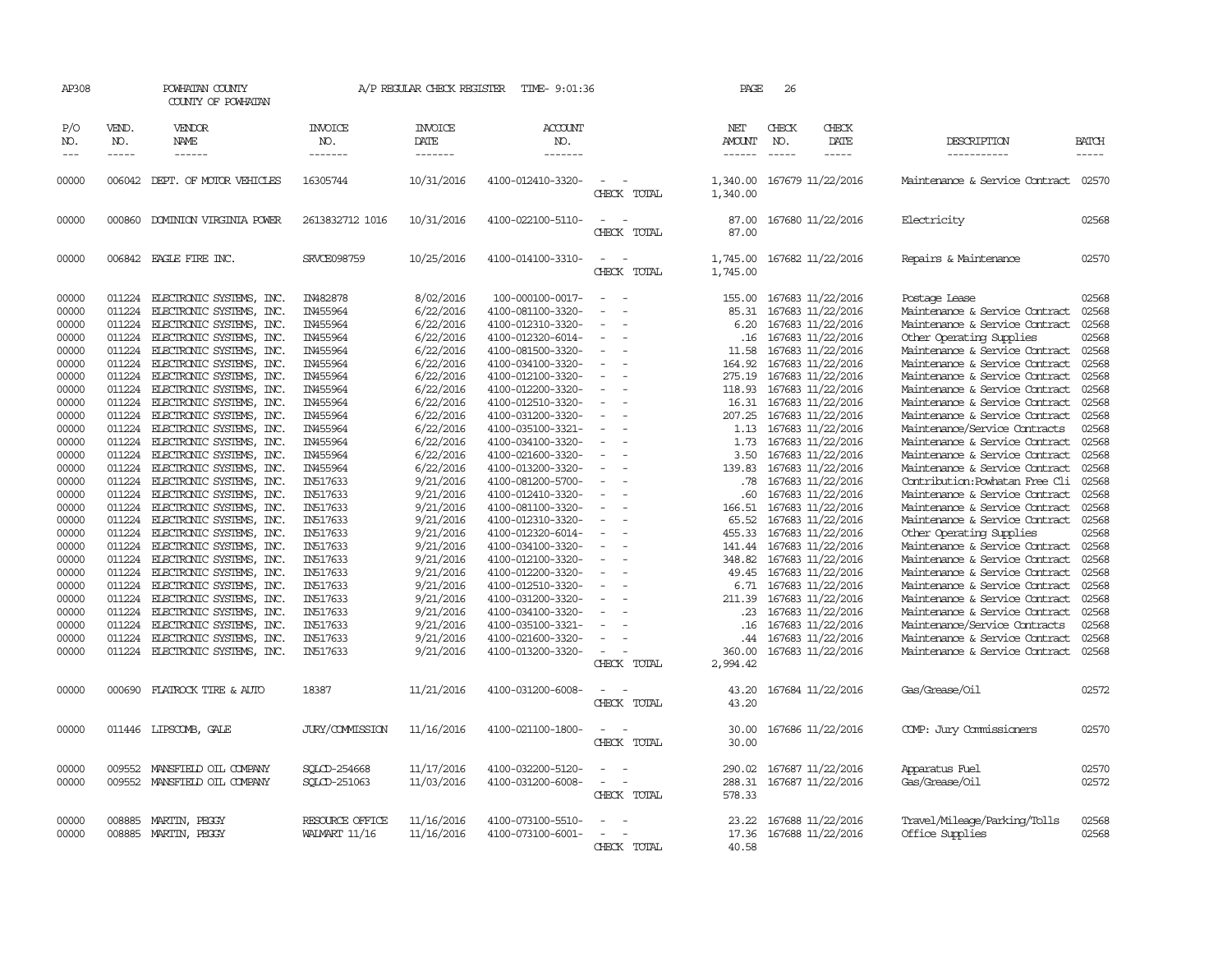| AP308                            |                            | POWHATAN COUNTY<br>COUNTY OF POWHATAN                                                                         |                                            | A/P REGULAR CHECK REGISTER                           | TIME- 9:01:36                                                                    |                                                                                                                                                                     | PAGE                                       | 27                          |                                                                                                         |                                                                                      |                                  |
|----------------------------------|----------------------------|---------------------------------------------------------------------------------------------------------------|--------------------------------------------|------------------------------------------------------|----------------------------------------------------------------------------------|---------------------------------------------------------------------------------------------------------------------------------------------------------------------|--------------------------------------------|-----------------------------|---------------------------------------------------------------------------------------------------------|--------------------------------------------------------------------------------------|----------------------------------|
| P/O<br>NO.<br>$---$              | VEND.<br>NO.<br>-----      | <b>VENDOR</b><br>NAME                                                                                         | <b>INVOICE</b><br>NO.<br>-------           | <b>INVOICE</b><br>DATE<br>-------                    | <b>ACCOUNT</b><br>NO.<br>-------                                                 |                                                                                                                                                                     | NET<br>AMOUNT                              | CHECK<br>NO.<br>$- - - - -$ | CHECK<br>DATE<br>-----                                                                                  | DESCRIPTION<br>-----------                                                           | <b>BATCH</b><br>-----            |
| 00000                            |                            | 011354 MATTHEW BENDER & CO, INC.                                                                              | 88197670                                   | 11/09/2016                                           | 4100-031200-5810-                                                                | $\sim$<br>$\sim$<br>CHECK TOTAL                                                                                                                                     | 22.44<br>22.44                             |                             | 167689 11/22/2016                                                                                       | Dues/Association Memberships                                                         | 02572                            |
| 00000<br>00000                   |                            | 009723 MIDKIFF, PAULA B.<br>009723 MIDKIFF, PAULA B.                                                          | DRAWING G/JUROR<br><b>JURY/COMM 2016</b>   | 11/18/2016<br>11/16/2016                             | 4100-021100-1800-<br>4100-021100-1800-                                           | $\frac{1}{2} \left( \frac{1}{2} \right) \left( \frac{1}{2} \right) = \frac{1}{2} \left( \frac{1}{2} \right)$<br>$\equiv$<br>$\overline{\phantom{0}}$<br>CHECK TOTAL | 30.00<br>30.00<br>60.00                    |                             | 167690 11/22/2016<br>167690 11/22/2016                                                                  | COMP: Jury Commissioners<br>COMP: Jury Commissioners                                 | 02570<br>02570                   |
| 00000<br>00000<br>00000<br>00000 | 006610                     | MO-JOHNS SANITATION<br>006610 MO-JOHNS SANITATION<br>006610 MO-JOHNS SANITATION<br>006610 MO-JOHNS SANITATION | 95855 FINALBILL<br>95981<br>95982<br>95986 | 11/03/2016<br>11/10/2016<br>11/10/2016<br>11/11/2016 | 4100-014600-3311-<br>4100-014600-3311-<br>4100-014600-3311-<br>4100-014600-3311- | $\sim$<br>$\sim$<br>$\overline{\phantom{a}}$<br>CHECK TOTAL                                                                                                         | 30.90<br>30.90<br>61.80<br>30.90<br>154.50 |                             | 167691 11/22/2016<br>167691 11/22/2016<br>167691 11/22/2016<br>167691 11/22/2016                        | Portable Bathrooms<br>Portable Bathrooms<br>Portable Bathrooms<br>Portable Bathrooms | 02570<br>02570<br>02570<br>02570 |
| 00000                            |                            | 011114 NADA USED CAR GUIDE                                                                                    | 598425                                     | 11/01/2016                                           | 4100-012310-6001-                                                                | $\sim$<br>CHECK TOTAL                                                                                                                                               | 164.50<br>164.50                           |                             | 167692 11/22/2016                                                                                       | Office Supplies                                                                      | 02568                            |
| 00000                            |                            | 007297 NAFECO, INC.                                                                                           | 850904                                     | 11/09/2016                                           | 4100-032200-3310-                                                                | $\sim$<br>CHECK TOTAL                                                                                                                                               | 746.00<br>746.00                           |                             | 167693 11/22/2016                                                                                       | Equipment Repair                                                                     | 02570                            |
| 00000                            |                            | 009281 OVER DRIVE, INC.                                                                                       | 1369000158513                              | 11/07/2016                                           | 4100-073100-6012-                                                                | CHECK TOTAL                                                                                                                                                         | 160.00<br>160.00                           |                             | 167694 11/22/2016                                                                                       | Books & Subscriptions                                                                | 02568                            |
| 00000<br>00000                   |                            | 011646 PEOPLEREADY, INC<br>011646 PEOPLEREADY, INC                                                            | 21585518<br>21605224                       | 11/04/2016<br>11/11/2016                             | 4100-014300-3200-<br>4100-014300-3200-                                           | $\sim$<br>$\sim$<br>CHECK TOTAL                                                                                                                                     | 209.88<br>402.97<br>612.85                 |                             | 167695 11/22/2016<br>167695 11/22/2016                                                                  | Temporary Labor<br>Temporary Labor                                                   | 02570<br>02570                   |
| 00000                            |                            | 007962 PITNEY BOWES GLOBAL                                                                                    | 3302066641                                 | 11/02/2016                                           | 4100-021600-3320-                                                                | $\omega_{\rm{max}}$ and $\omega_{\rm{max}}$<br>CHECK TOTAL                                                                                                          | 150.00<br>150.00                           |                             | 167696 11/22/2016                                                                                       | Maintenance & Service Contract                                                       | 02568                            |
| 00000<br>00000<br>00000          | 006923<br>006923<br>006923 | POPULAR SUBSCRIPTION<br>POPULAR SUBSCRIPTION<br>POPULAR SUBSCRIPTION                                          | SH-05436<br>SH-05440<br>SH-05505           | 11/16/2016<br>11/16/2016<br>11/16/2016               | 4100-073100-6012-<br>4100-073100-6012-<br>4100-073100-6012-                      | CHECK TOTAL                                                                                                                                                         | 1,765.06<br>14.00<br>50.00<br>1,829.06     |                             | 167697 11/22/2016<br>167697 11/22/2016<br>167697 11/22/2016                                             | Books & Subscriptions<br>Books & Subscriptions<br>Books & Subscriptions              | 02568<br>02568<br>02568          |
| 00000                            | 001250                     | POWHATAN AUTO & TRACTOR                                                                                       | 425339                                     | 11/21/2016                                           | 4100-031200-6009-                                                                | $\sim$<br>$\overline{\phantom{a}}$<br>CHECK TOTAL                                                                                                                   | 29.99<br>29.99                             |                             | 167698 11/22/2016                                                                                       | Auto Parts/Repairs                                                                   | 02572                            |
| 00000<br>00000                   | 006914                     | POWHATAN AUTO REPAIR<br>006914 POWHATAN AUTO REPAIR                                                           | 846<br>847                                 | 11/16/2016<br>11/18/2016                             | 4100-031200-6008-<br>4100-031200-6009-                                           | $\sim$<br>$\equiv$<br>CHECK TOTAL                                                                                                                                   | 49.88<br>79.73<br>129.61                   |                             | 167699 11/22/2016<br>167699 11/22/2016                                                                  | Gas/Grease/Oil<br>Auto Parts/Repairs                                                 | 02572<br>02572                   |
| 00000<br>00000<br>00000<br>00000 | 006474<br>006474<br>006474 | PROGRESSIVE AUTO WORKS<br>PROGRESSIVE AUTO WORKS<br>PROGRESSIVE AUTO WORKS<br>006474 PROGRESSIVE AUTO WORKS   | 32547<br>32548<br>32575<br>32626           | 11/16/2016<br>11/16/2016<br>11/14/2016<br>11/18/2016 | 4100-031200-6009-<br>4100-031200-6009-<br>4100-031200-6009-<br>4100-031200-6009- | $\equiv$<br>$\overline{\phantom{a}}$<br>$\sim$<br>CHECK TOTAL                                                                                                       | 940.86<br>3,091.81                         |                             | 1,424.61 167700 11/22/2016<br>624.61 167700 11/22/2016<br>167700 11/22/2016<br>101.73 167700 11/22/2016 | Auto Parts/Repairs<br>Auto Parts/Repairs<br>Auto Parts/Repairs<br>Auto Parts/Repairs | 02572<br>02572<br>02572<br>02572 |
| 00000                            |                            | 000620 R.C. GOODWYN & SONS, INC 743419                                                                        |                                            | 11/21/2016                                           | 4100-031200-3310-                                                                | $\sim$<br>$\sim$<br>CHECK TOTAL                                                                                                                                     | 3.30<br>3.30                               |                             | 167701 11/22/2016                                                                                       | Repairs & Maintenance                                                                | 02572                            |
| 00000                            |                            | 007062 RUIHERFORD JANITOR SUPPLY 958715                                                                       |                                            | 11/15/2016                                           | 4100-032210-6005-                                                                |                                                                                                                                                                     |                                            |                             | 172.88 167702 11/22/2016                                                                                | Cleaning Supplies                                                                    | 02570                            |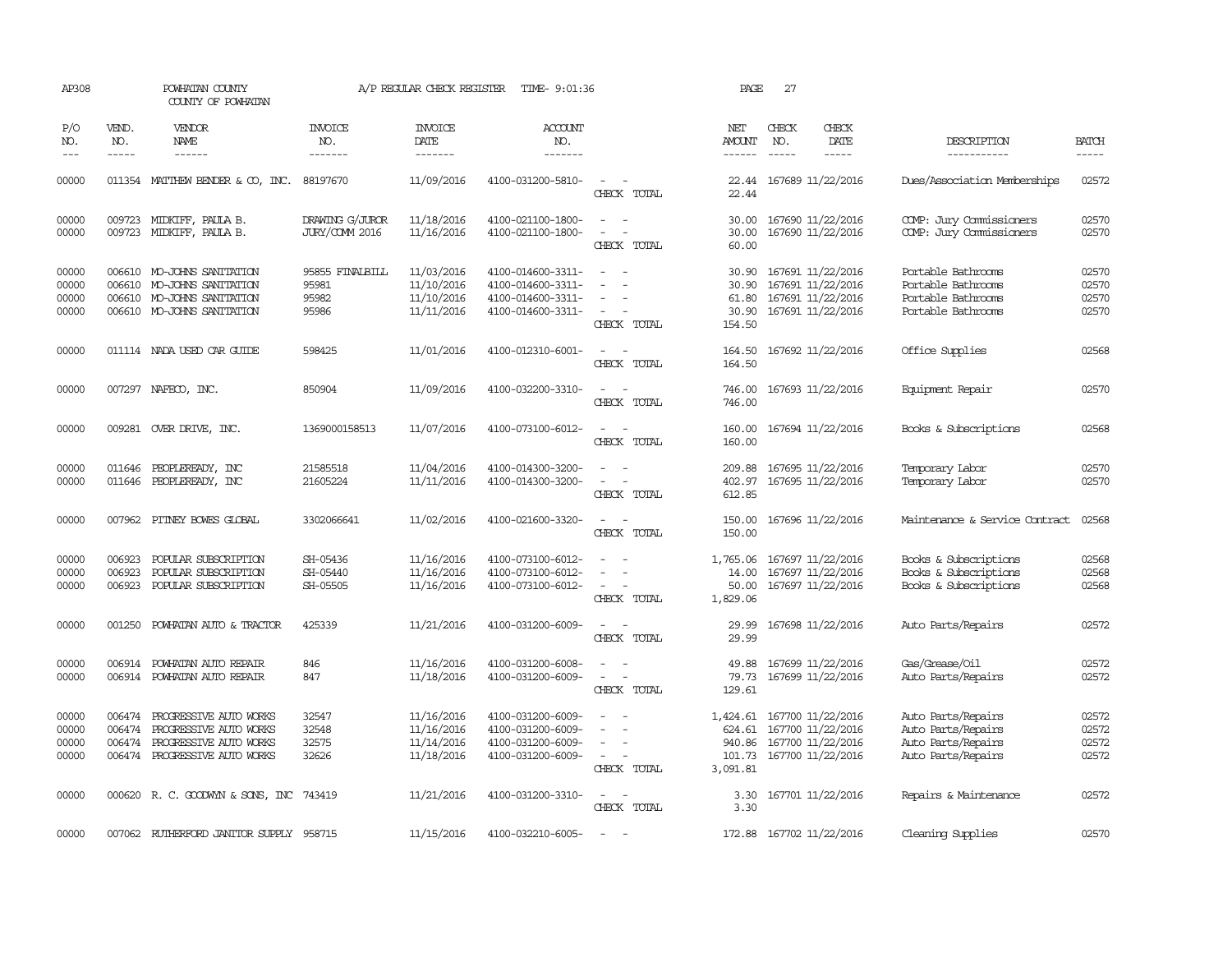| AP308                                                                                           |                                                                              | POWHATAN COUNTY<br>COUNTY OF POWHATAN                                                                                                               |                                                                                                                                                        | A/P REGULAR CHECK REGISTER                                                                                                                             | TIME- 9:01:36                                                                                                                                                                                                                       |                                                                     | PAGE                                                                                                            | 28                                                                                                                                                                                                                                  |               |                                                                                                                                                                                  |                                                                                                 |
|-------------------------------------------------------------------------------------------------|------------------------------------------------------------------------------|-----------------------------------------------------------------------------------------------------------------------------------------------------|--------------------------------------------------------------------------------------------------------------------------------------------------------|--------------------------------------------------------------------------------------------------------------------------------------------------------|-------------------------------------------------------------------------------------------------------------------------------------------------------------------------------------------------------------------------------------|---------------------------------------------------------------------|-----------------------------------------------------------------------------------------------------------------|-------------------------------------------------------------------------------------------------------------------------------------------------------------------------------------------------------------------------------------|---------------|----------------------------------------------------------------------------------------------------------------------------------------------------------------------------------|-------------------------------------------------------------------------------------------------|
| P/O<br>NO.                                                                                      | VEND.<br>NO.                                                                 | <b>VENDOR</b><br><b>NAME</b>                                                                                                                        | <b>INVOICE</b><br>NO.                                                                                                                                  | <b>INVOICE</b><br>DATE                                                                                                                                 | <b>ACCOUNT</b><br>NO.                                                                                                                                                                                                               |                                                                     | NET<br>AMOUNT                                                                                                   | CHECK<br>NO.                                                                                                                                                                                                                        | CHECK<br>DATE | DESCRIPTION                                                                                                                                                                      | <b>BATCH</b>                                                                                    |
| $--\,$                                                                                          | $- - - - -$                                                                  | ------                                                                                                                                              | -------                                                                                                                                                | -------                                                                                                                                                | -------                                                                                                                                                                                                                             |                                                                     | ------                                                                                                          | $\frac{1}{2}$                                                                                                                                                                                                                       | $- - - - -$   | -----------                                                                                                                                                                      | -----                                                                                           |
| 00000<br>00000                                                                                  | 007062                                                                       | 007062 RUTHERFORD JANITOR SUPPLY<br>RUIHERFORD JANITOR SUPPLY                                                                                       | 958715<br>958716                                                                                                                                       | 11/15/2016<br>11/15/2016                                                                                                                               | 4100-032220-6005-<br>4100-032220-6005-                                                                                                                                                                                              | $\overline{\phantom{a}}$<br>$\equiv$<br>CHECK TOTAL                 | 118.12<br>392.76                                                                                                | 101.76 167702 11/22/2016<br>167702 11/22/2016                                                                                                                                                                                       |               | Cleaning Supplies<br>Cleaning Supplies                                                                                                                                           | 02570<br>02570                                                                                  |
| 00000                                                                                           |                                                                              | 006253 SALISBURY TIRE & SERVICE                                                                                                                     | 90820                                                                                                                                                  | 11/11/2016                                                                                                                                             | 4100-031200-6009-                                                                                                                                                                                                                   | $\overline{a}$<br>CHECK TOTAL                                       | 45.33<br>45.33                                                                                                  | 167703 11/22/2016                                                                                                                                                                                                                   |               | Auto Parts/Repairs                                                                                                                                                               | 02572                                                                                           |
| 00000<br>00000                                                                                  | 011644<br>011644                                                             | SANIANDER BANK, N.A.<br>SANIANDER BANK, N.A.                                                                                                        | 1899745<br>1899745                                                                                                                                     | 11/10/2016<br>11/10/2016                                                                                                                               | 4100-095101-9190-<br>4100-095101-9191-                                                                                                                                                                                              | $\overline{\phantom{a}}$<br>$\overline{\phantom{a}}$<br>CHECK TOTAL | 141,099.16<br>13,436.84<br>154,536.00                                                                           | 167704 11/22/2016<br>167704 11/22/2016                                                                                                                                                                                              |               | Bus Lease - Principal<br>Bus Lease - Interest                                                                                                                                    | 02568<br>02568                                                                                  |
| 00000                                                                                           |                                                                              | 007096 SBA TOWERS, INC.                                                                                                                             | IN30399093                                                                                                                                             | 8/01/2016                                                                                                                                              | 4100-035500-5421-                                                                                                                                                                                                                   | $\equiv$<br>CHECK TOTAL                                             | 3,563.88                                                                                                        | 3,563.88 167705 11/22/2016                                                                                                                                                                                                          |               | Rent-Towers                                                                                                                                                                      | 02570                                                                                           |
| 00000<br>00000                                                                                  | 001320<br>001320                                                             | SOUTHERN POLICE<br>SOUTHERN POLICE                                                                                                                  | 188101<br>188118                                                                                                                                       | 11/14/2016<br>11/15/2016                                                                                                                               | 4100-031200-6011-<br>4100-031200-6011-                                                                                                                                                                                              | $\equiv$<br>CHECK TOTAL                                             | 480.00<br>72.80<br>552.80                                                                                       | 167707 11/22/2016<br>167707 11/22/2016                                                                                                                                                                                              |               | Uniforms<br>Uniforms                                                                                                                                                             | 02572<br>02572                                                                                  |
| 00000                                                                                           | 006594                                                                       | SOUTHSIDE ELECTRIC COOP                                                                                                                             | 63504004 11/16                                                                                                                                         | 11/16/2016                                                                                                                                             | 4100-035100-5110-                                                                                                                                                                                                                   | $\sim$ 100 $\mu$<br>CHECK TOTAL                                     | 315.75<br>315.75                                                                                                | 167708 11/22/2016                                                                                                                                                                                                                   |               | Electricity                                                                                                                                                                      | 02572                                                                                           |
| 00000<br>00000<br>00000<br>00000<br>00000<br>00000                                              | 008578<br>008578<br>008578<br>008578<br>008578                               | STAPLES BUSINESS AD-<br>STAPLES BUSINESS AD-<br>STAPLES BUSINESS AD-<br>STAPLES BUSINESS AD-<br>STAPLES BUSINESS AD-<br>008578 STAPLES BUSINESS AD- | 3320218565<br>3320292335<br>3319125347<br>3320292337<br>3320292337<br>3320428488                                                                       | 11/01/2016<br>11/02/2016<br>10/26/2016<br>11/02/2016<br>11/02/2016<br>11/04/2016                                                                       | 4100-013200-6001-<br>4100-021600-6001-<br>4100-083500-6001-<br>4100-081100-6001-<br>4100-034100-6001-<br>4100-083500-6001-                                                                                                          | $\equiv$<br>$\overline{\phantom{a}}$<br>CHECK TOTAL                 | 35.37<br>31.49<br>55.63<br>45.81<br>64.77<br>55.71<br>288.78                                                    | 167709 11/22/2016<br>167709 11/22/2016<br>167709 11/22/2016<br>167709 11/22/2016<br>167709 11/22/2016<br>167709 11/22/2016                                                                                                          |               | Office Supplies<br>Office Supplies<br>Office Supplies<br>Office Supplies<br>Office Supplies<br>Office Supplies                                                                   | 02568<br>02568<br>02570<br>02570<br>02570<br>02570                                              |
| 00000<br>00000                                                                                  | 009520<br>009520                                                             | STONE'S OFFICE EQUIPMENT<br>STONE'S OFFICE EQUIPMENT                                                                                                | 75769<br>75770                                                                                                                                         | 11/14/2016<br>11/14/2016                                                                                                                               | 4100-073100-3320-<br>4100-073100-3320-                                                                                                                                                                                              | $\sim$<br>$\overline{a}$<br>CHECK TOTAL                             | 543.89<br>146.63<br>690.52                                                                                      | 167710 11/22/2016<br>167710 11/22/2016                                                                                                                                                                                              |               | Maintenance & Service Contract<br>Maintenance & Service Contract                                                                                                                 | 02568<br>02568                                                                                  |
| 00000<br>00000                                                                                  | 010088<br>010088                                                             | TREASURER<br>TREASURER                                                                                                                              | 11/18/2016<br>11/18/2016                                                                                                                               | 11/18/2016<br>11/18/2016                                                                                                                               | 4100-031200-6009-<br>4100-031200-6009-                                                                                                                                                                                              | $\equiv$<br>CHECK TOTAL                                             | .00.<br>140.00<br>140.00                                                                                        | 167712 11/22/2016<br>167712 11/22/2016                                                                                                                                                                                              |               | Auto Parts/Repairs<br>Auto Parts/Repairs                                                                                                                                         | 02571<br>02571                                                                                  |
| 00000<br>00000<br>00000<br>00000<br>00000<br>00000<br>00000<br>00000<br>00000<br>00000<br>00000 | 008126<br>008126<br>008126<br>008126<br>008126<br>008126<br>008126<br>008126 | VERIZON<br>VERIZON<br>VERIZON<br>VERIZON<br>008126 VERIZON<br>008126 VERIZON<br>VERIZON<br>VERIZON<br>VERIZON<br>VERIZON<br>008126 VERIZON          | 9774601778<br>9774601778<br>9774601778<br>9774601778<br>9774601778<br>9774601778<br>9774601778<br>9774601778<br>9774601778<br>9774601778<br>9774601778 | 11/26/2016<br>11/26/2016<br>11/26/2016<br>11/26/2016<br>11/26/2016<br>11/26/2016<br>11/26/2016<br>11/26/2016<br>11/26/2016<br>11/26/2016<br>11/26/2016 | 4100-012100-5250-<br>4100-012510-5250-<br>4100-012510-5270-<br>4100-014100-5250-<br>4100-032200-5250-<br>4100-033300-5250-<br>4100-034100-5250-<br>4100-035500-5250-<br>4100-071110-5250-<br>4100-073100-5250-<br>4100-081100-5250- | $\overline{\phantom{a}}$<br>$\sim$<br>CHECK TOTAL                   | 49.77<br>45.20<br>200.02<br>455.58<br>444.46<br>15.86<br>99.54<br>49.77<br>35.20<br>70.40<br>124.98<br>1,590.78 | 167713 11/22/2016<br>167713 11/22/2016<br>167713 11/22/2016<br>167713 11/22/2016<br>167713 11/22/2016<br>167713 11/22/2016<br>167713 11/22/2016<br>167713 11/22/2016<br>167713 11/22/2016<br>167713 11/22/2016<br>167713 11/22/2016 |               | Cell Phones<br>Cell Phones<br>Network Service Connection<br>Cell Phones<br>Cell Phones<br>Cell Phones<br>Cell Phones<br>Cell Phones<br>Cell Phones<br>Cell Phones<br>Cell Phones | 02568<br>02568<br>02568<br>02568<br>02568<br>02568<br>02568<br>02568<br>02568<br>02568<br>02568 |
| 00000                                                                                           |                                                                              | 010641 WELLS FARGO BANK, N.A.                                                                                                                       | 10721365                                                                                                                                               | 9/30/2016                                                                                                                                              | 4100-095101-9150-                                                                                                                                                                                                                   | CHECK TOTAL                                                         | 2,509.87<br>2,509.87                                                                                            | 167714 11/22/2016                                                                                                                                                                                                                   |               | Bond Trustee Fees/Arbitrage                                                                                                                                                      | 02568                                                                                           |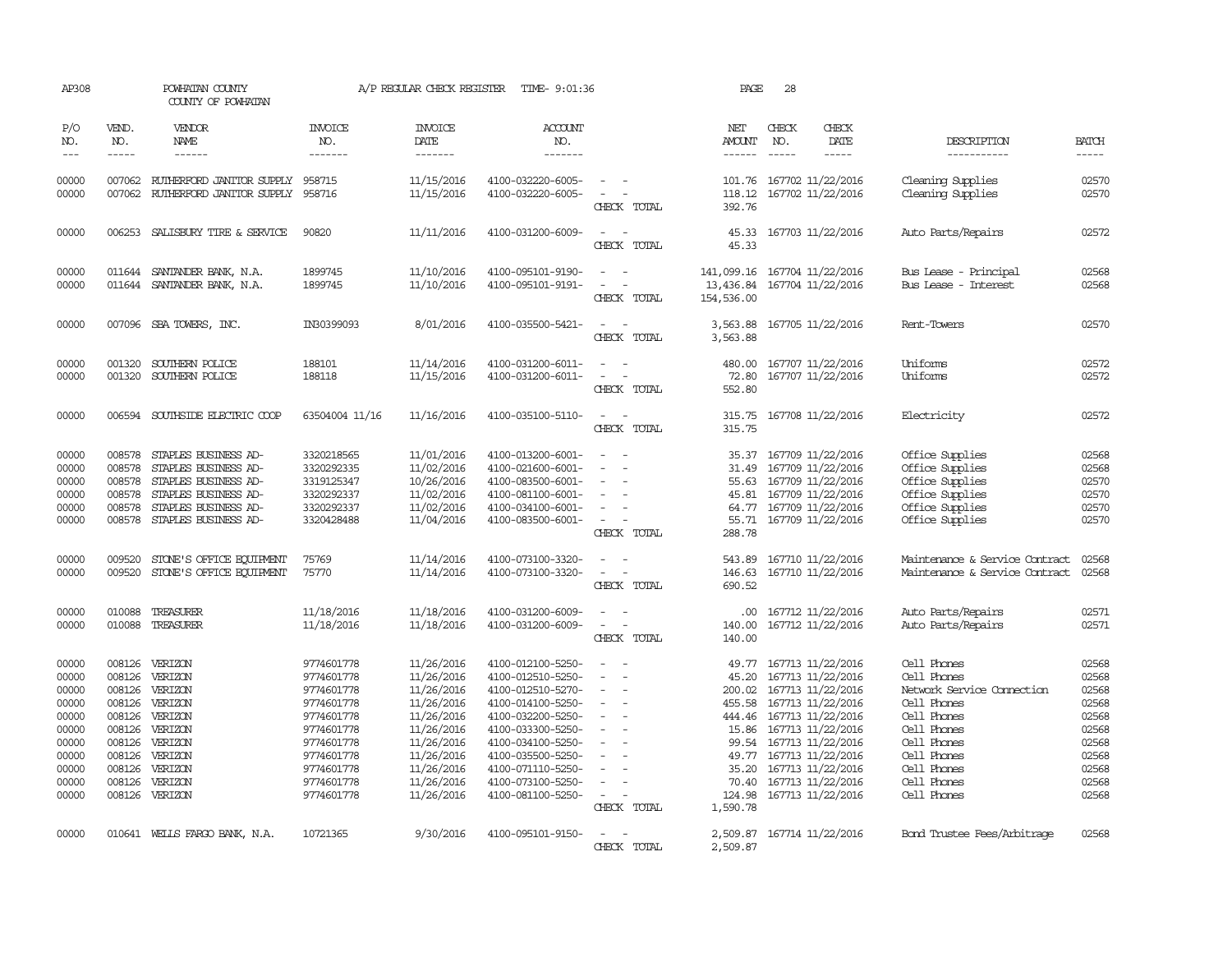| AP308          |              | POWHATAN COUNTY<br>COUNTY OF POWHATAN               |                           |                                   | A/P REGULAR CHECK REGISTER TIME- 9:01:36                     |                            | PAGE          | 29           |                                                     |                           |                |
|----------------|--------------|-----------------------------------------------------|---------------------------|-----------------------------------|--------------------------------------------------------------|----------------------------|---------------|--------------|-----------------------------------------------------|---------------------------|----------------|
| P/O<br>NO.     | VEND.<br>NO. | VENDOR<br>NAME<br>------                            | INVOICE<br>NO.<br>------- | <b>INVOICE</b><br>DATE<br>------- | <b>ACCOUNT</b><br>NO.<br>-------                             |                            | NET<br>AMOUNT | CHECK<br>NO. | CHECK<br>DATE<br>-----                              | DESCRIPTION<br>---------- | BATCH<br>----- |
| 00000<br>00000 | 009332       | WITMER PUBLIC SAFETY<br>009332 WITMER PUBLIC SAFETY | 1725026<br>1732204        | 11/11/2016<br>11/11/2016          | $4100 - 031200 - 6011 - - -$<br>$4100 - 031200 - 6011 - - -$ | CHECK TOTAL                | 397.50        |              | 326.00 167715 11/22/2016<br>71.50 167715 11/22/2016 | Uniforms<br>Uniforms      | 02572<br>02572 |
| 00000          | 011447       | WOOD, JAYME                                         | JURY COMMISSION           | 11/16/2016                        | 4100-021100-1800-                                            | $\sim$ $ -$<br>CHECK TOTAL | 30.00         |              | 30.00 167716 11/22/2016                             | COMP: Jury Commissioners  | 02570          |
|                |              |                                                     |                           |                                   |                                                              | CHECK TYPE TOTAL           | 492,678.92    |              |                                                     |                           |                |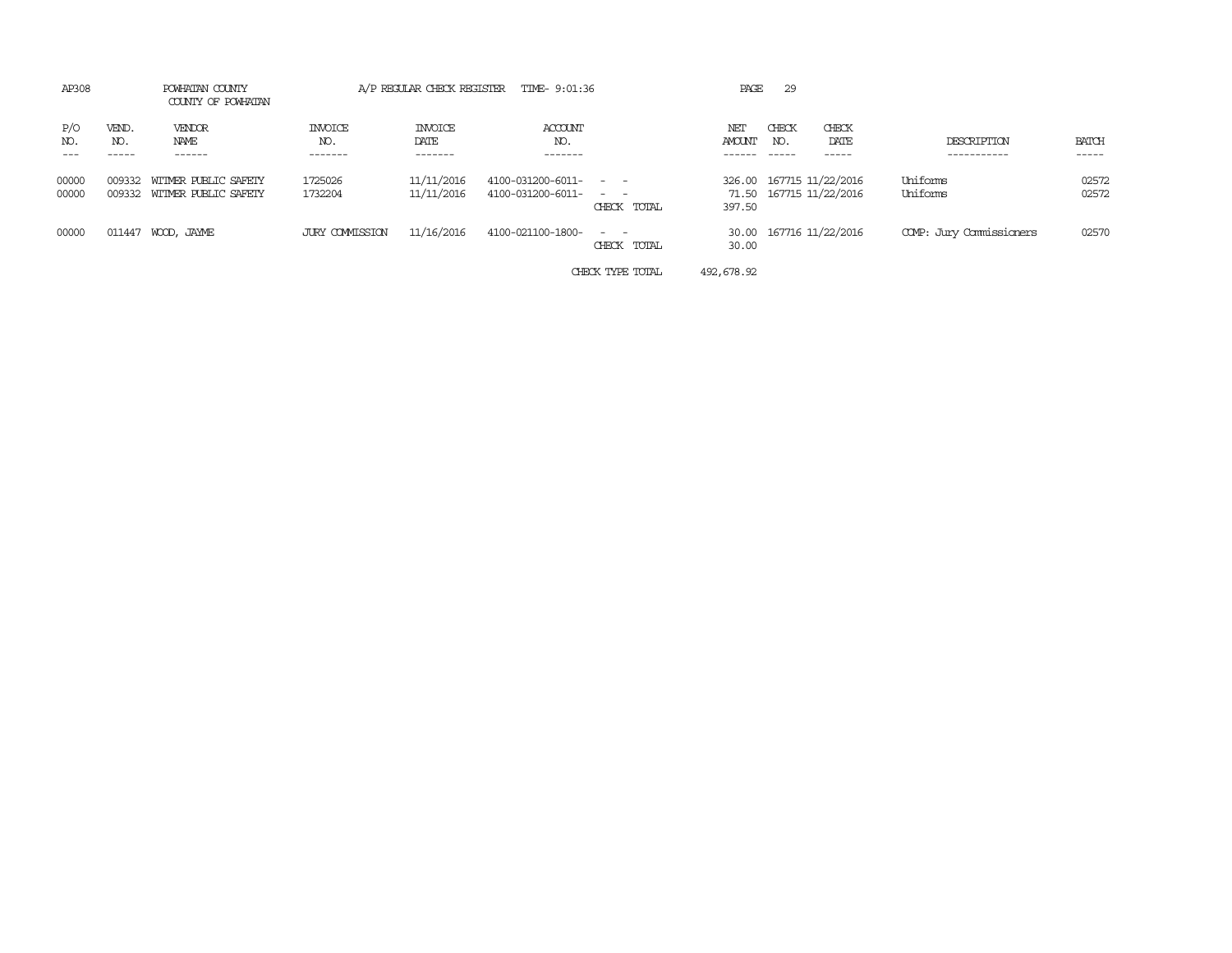| AP308                   |                            | POWHATAN COUNTY<br>COUNTY OF POWHATAN                                   |                                                                        | A/P VOID CHECK REGISTER           | TIME- 9:01:36                                            |                                           | PAGE<br>30                                                                                              |                                                                                        |                         |
|-------------------------|----------------------------|-------------------------------------------------------------------------|------------------------------------------------------------------------|-----------------------------------|----------------------------------------------------------|-------------------------------------------|---------------------------------------------------------------------------------------------------------|----------------------------------------------------------------------------------------|-------------------------|
| P/O<br>NO.<br>$- - -$   | VEND.<br>NO.<br>-----      | <b>VENDOR</b><br>NAME<br>------                                         | INVOICE<br>NO.<br>-------                                              | <b>INVOICE</b><br>DATE<br>------- | <b>ACCOUNT</b><br>NO.<br>-------                         |                                           | NET<br>CHECK<br>CHECK<br><b>AMOUNT</b><br>NO.<br>DATE<br>-----<br>-----<br>------                       | DESCRIPTION<br>-----------                                                             | <b>BATCH</b><br>-----   |
| 00000                   | 006466                     | RADIO COMMUNICATION OF VA 800005729-1                                   |                                                                        | 11/07/2016                        | 4100-031200-3310-                                        | CHECK TOTAL                               | 178.50- 167618 11/18/2016<br>178.50-                                                                    | Repairs & Maintenance                                                                  | 00371                   |
| 00000                   | 001020                     | ANTHEM BLUE CROSS AND                                                   | DC100161130161100 11/30/2016                                           |                                   | 100-000200-0001-                                         | CHECK TOTAL                               | 17,984.00- 167721 11/30/2016<br>17,984.00-                                                              | Payroll - Clearing Account                                                             | 00371                   |
| 00000                   | 001020                     | ANTHEM BLUE CROSS AND                                                   | DC101161130161100 11/30/2016                                           |                                   | 100-000200-0001-                                         | CHECK TOTAL                               | 15,600.00- 167724 11/30/2016<br>15,600.00-                                                              | Payroll - Clearing Account                                                             | 00371                   |
| 00000                   | 001020                     | ANTHEM BLUE CROSS AND                                                   | DC104161130161100 11/30/2016                                           |                                   | 100-000200-0001-                                         | CHECK TOTAL                               | 25,789.00- 167726 11/30/2016<br>25,789.00-                                                              | Payroll - Clearing Account                                                             | 00371                   |
| 00000                   | 001020                     | ANTHEM BLUE CROSS AND                                                   | DC105161130161100 11/30/2016                                           |                                   | 100-000200-0001-                                         | $\sim$ 100 $\mu$<br>$\sim$<br>CHECK TOTAL | 11,970.00- 167729 11/30/2016<br>11,970.00-                                                              | Payroll - Clearing Account                                                             | 00371                   |
| 00000                   | 001020                     | ANTHEM BLUE CROSS AND                                                   | DC106161130161100 11/30/2016                                           |                                   | 100-000200-0001-                                         | $\overline{\phantom{a}}$<br>CHECK TOTAL   | 9,840.00-167732 11/30/2016<br>$9,840.00 -$                                                              | Payroll - Clearing Account                                                             | 00371                   |
| 00000                   | 001020                     | ANTHEM BLUE CROSS AND                                                   | DC109161130161100 11/30/2016                                           |                                   | 100-000200-0001-                                         | CHECK TOTAL                               | 5,388.00- 167734 11/30/2016<br>$5,388.00 -$                                                             | Payroll - Clearing Account                                                             | 00371                   |
| 00000<br>00000<br>00000 | 001020<br>001020<br>001020 | ANTHEM BLUE CROSS AND<br>ANIHEM BLUE CROSS AND<br>ANTHEM BLUE CROSS AND | DC128161130161100<br>DC130161130161100<br>DC133161130161100 11/30/2016 | 11/30/2016<br>11/30/2016          | 100-000200-0001-<br>100-000200-0001-<br>100-000200-0001- | $\sim$<br>$\sim$<br>CHECK TOTAL           | 5,915.00- 167736 11/30/2016<br>1,620.00- 167736 11/30/2016<br>438.00- 167736 11/30/2016<br>$7,973.00 -$ | Payroll - Clearing Account<br>Payroll - Clearing Account<br>Payroll - Clearing Account | 00371<br>00371<br>00371 |
|                         |                            |                                                                         |                                                                        |                                   |                                                          | CHECK TYPE TOTAL                          | 94,722.50-                                                                                              |                                                                                        |                         |
|                         |                            |                                                                         |                                                                        |                                   |                                                          | FINAL TOTAL                               | 397, 956, 42                                                                                            |                                                                                        |                         |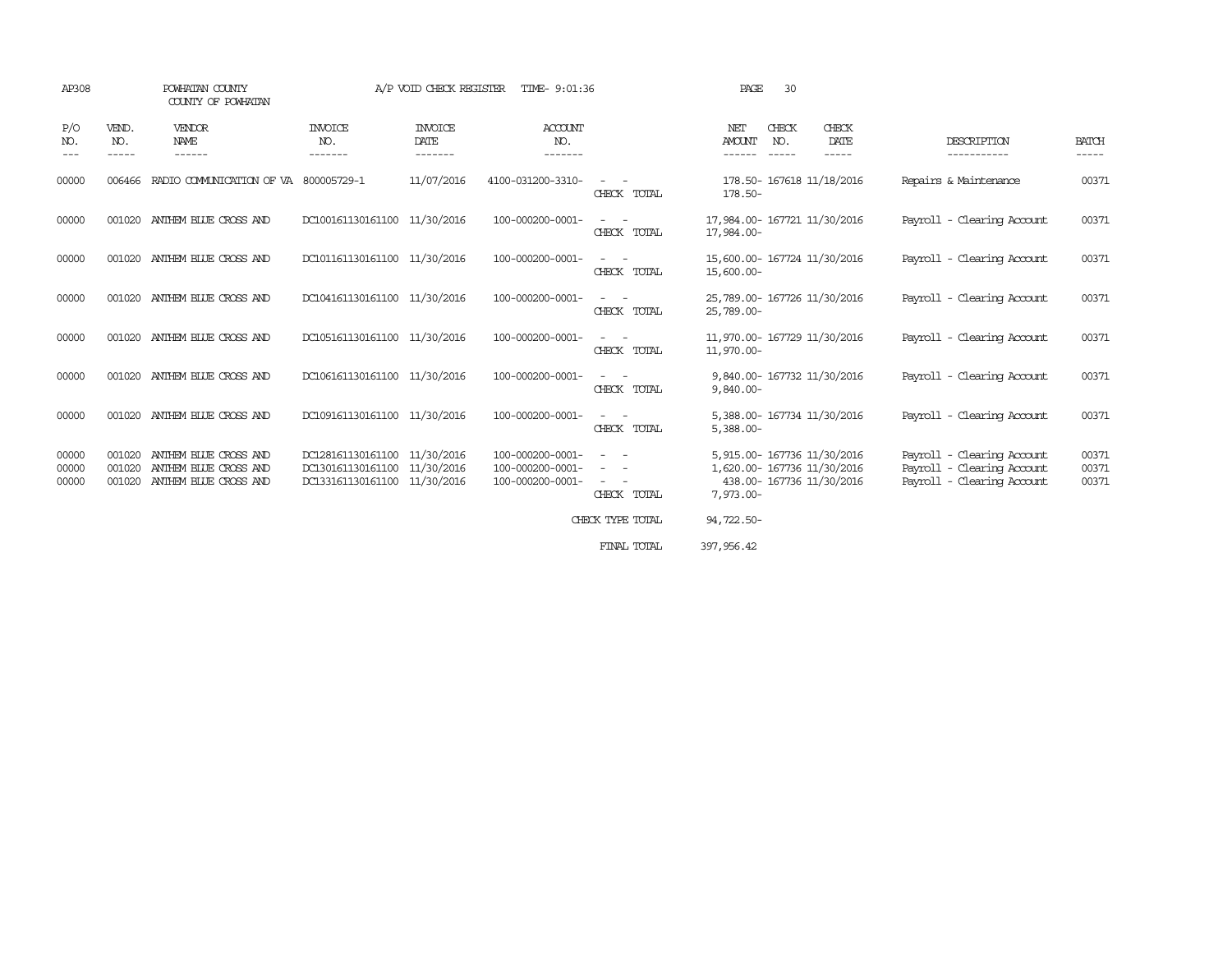| AP308      |                       | POWHATAN COUNTY<br>COUNTY OF POWHATAN |                                  |                                   | A/P REGULAR CHECK REGISTER TIME- 9:02:08        | PAGE                 |                                          |                            |                       |
|------------|-----------------------|---------------------------------------|----------------------------------|-----------------------------------|-------------------------------------------------|----------------------|------------------------------------------|----------------------------|-----------------------|
| P/O<br>NO. | VEND.<br>NO.<br>----- | VENDOR<br>NAME<br>------              | <b>INVOICE</b><br>NO.<br>------- | <b>INVOICE</b><br>DATE<br>------- | ACCOUNT<br>NO.<br>-------                       | NET<br>AMOUNT<br>NO. | CHECK<br>CHECK<br>DATE<br>-----<br>----- | DESCRIPTION<br>----------- | <b>BATCH</b><br>----- |
| 00000      | 008668                | BANK OF AMERICA                       | 11/01/2016                       | 11/01/2016                        | 4103-012510-0001-<br>$\sim$ $ -$<br>CHECK TOTAL | 218.00               | 218.00 167398 11/16/2016                 | Capital Outlay             | 02556                 |
|            |                       |                                       |                                  |                                   | CHECK TYPE TOTAL                                | 218.00               |                                          |                            |                       |
|            |                       |                                       |                                  |                                   | FINAL TOTAL                                     | 218.00               |                                          |                            |                       |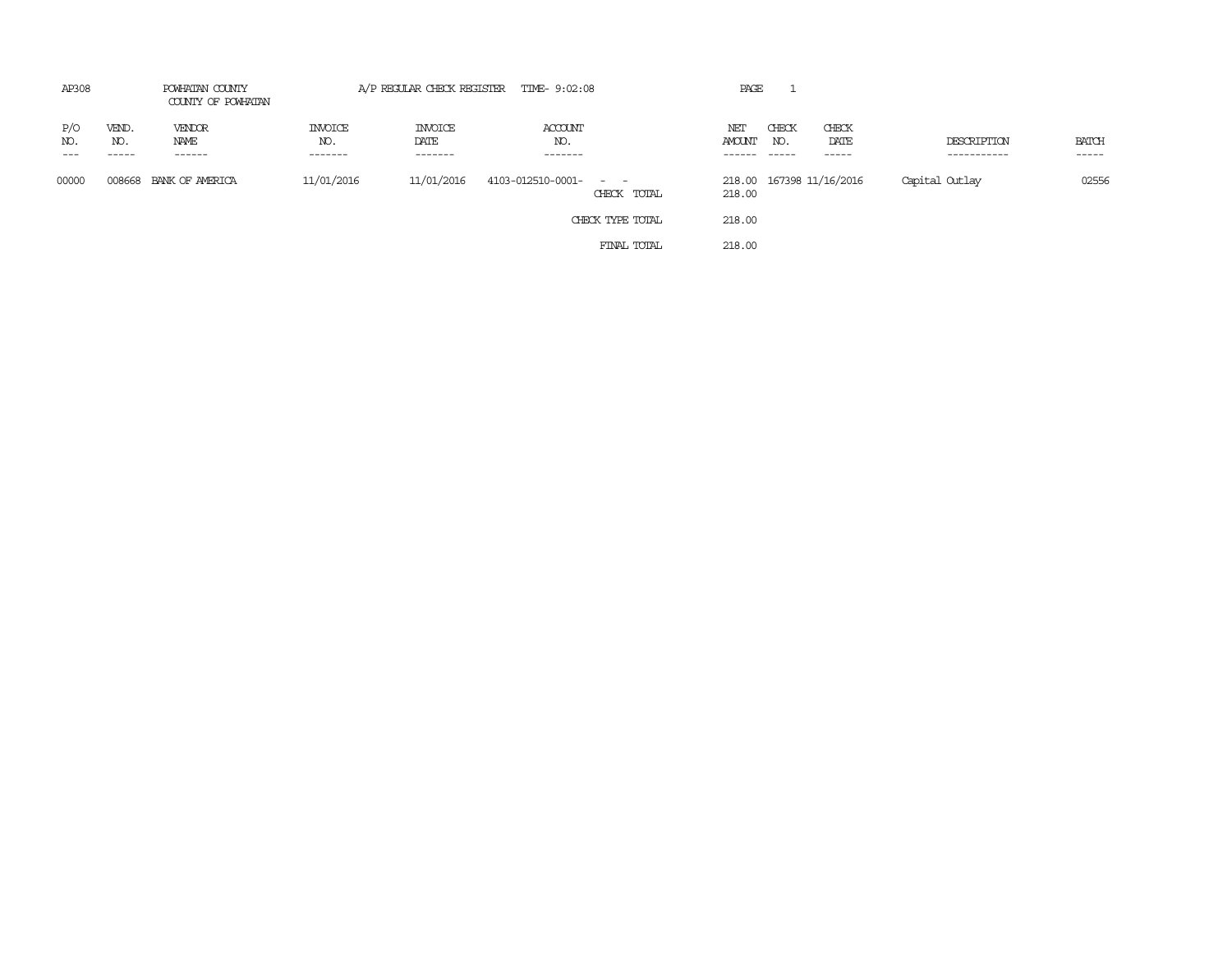| AP308          |              | POWHATAN COUNTY<br>COUNTY OF POWHATAN                                   |                                | A/P REGULAR CHECK REGISTER | TIME- 9:09:28                          |                                                   | PAGE                 | $\mathbf{1}$ |                                              |                                                                |                |
|----------------|--------------|-------------------------------------------------------------------------|--------------------------------|----------------------------|----------------------------------------|---------------------------------------------------|----------------------|--------------|----------------------------------------------|----------------------------------------------------------------|----------------|
| P/O<br>NO.     | VEND.<br>NO. | VENDOR<br><b>NAME</b>                                                   | <b>INVOICE</b><br>NO.          | <b>INVOICE</b><br>DATE     | <b>ACCOUNT</b><br>NO.                  |                                                   | NET<br>AMOUNT        | CHECK<br>NO. | CHECK<br>DATE                                | DESCRIPTION                                                    | <b>BATCH</b>   |
| $\frac{1}{2}$  | $- - - - -$  | ------                                                                  | -------                        | -------                    | -------                                |                                                   | ------               | $- - - - -$  | -----                                        | -----------                                                    | -----          |
| 00000<br>00000 | 008232       | 008232 ADVANCE AUTO PARTS<br>ADVANCE AUTO PARTS                         | 6819623556767<br>6819623656839 | 8/22/2016<br>8/23/2016     | 4501-043400-3310-<br>4501-043400-3310- |                                                   | 6.58<br>6.99         |              | 167264 11/04/2016<br>167264 11/04/2016       | Repairs and Maintenance<br>Repairs and Maintenance             | 02545<br>02545 |
| 00000<br>00000 | 008232       | ADVANCE AUTO PARTS<br>008232 ADVANCE AUTO PARTS                         | 6819624668033<br>6819627289346 | 9/02/2016<br>9/28/2016     | 4501-043400-3310-<br>4501-043400-3310- | $\overline{\phantom{a}}$                          | 8.49<br>17.47        |              | 167264 11/04/2016<br>167264 11/04/2016       | Repairs and Maintenance<br>Repairs and Maintenance             | 02545<br>02545 |
|                |              |                                                                         |                                |                            |                                        | CHECK TOTAL                                       | 39.53                |              |                                              |                                                                |                |
| 00000          |              | 008713 BLUE RIDGE RESCUE                                                | 39553                          | 10/20/2016                 | 4120-032200-8215-                      | $\sim$<br>$\overline{\phantom{a}}$<br>CHECK TOTAL | 3,298.30             |              | 3,298.30 167274 11/04/2016                   | State Dept of Fire Programs Fu                                 | 02542          |
| 00000          | 006965       | CINIAS CORPORATION                                                      | 143830139                      | 10/26/2016                 | 4501-043400-6011-                      | CHECK TOTAL                                       | 94.52<br>94.52       |              | 167278 11/04/2016                            | Uniforms                                                       | 02545          |
| 00000          | 011224       | ELECTRONIC SYSTEMS, INC.                                                | IN541745                       | 10/24/2016                 | 4501-043400-3320-                      | $\overline{\phantom{a}}$<br>$\sim$<br>CHECK TOTAL | 14.00<br>14.00       |              | 167282 11/04/2016                            | Maintenance and Service Contra                                 | 02541          |
|                |              |                                                                         |                                |                            |                                        |                                                   |                      |              |                                              |                                                                |                |
| 00000          |              | 011594 GOLDEN, JOAN                                                     | FOOD LION                      | 10/11/2016                 | 4116-073102-6012-                      | $\overline{\phantom{a}}$<br>. —<br>CHECK TOTAL    | 14.57<br>14.57       |              | 167285 11/04/2016                            | Robotics Materials                                             | 02542          |
| 00000          |              | 006405 HACH COMPANY                                                     | 10158510                       | 10/20/2016                 | 4501-043400-3310-                      | CHECK TOTAL                                       | 1,155.00<br>1,155.00 |              | 167287 11/04/2016                            | Repairs and Maintenance                                        | 02545          |
| 00000          |              | 011149 HERTLESS BROTHERS                                                | 8983                           | 10/25/2016                 | 4501-043400-3310-                      | CHECK TOTAL                                       | 325.00<br>325.00     |              | 167289 11/04/2016                            | Repairs and Maintenance                                        | 02541          |
| 00000          |              | 011596 MCGLYNN, LORAN                                                   | <b>REFUND</b>                  | 10/14/2016                 | 501-000200-0003-                       | CHECK TOTAL                                       | 120.74               |              | 120.74 167295 11/04/2016                     | Customer Deposits Payable                                      | 02545          |
| 00000          | 008579       | POWHATAN COMMERCIAL                                                     | 0085201611                     | 11/04/2016                 | 4501-043400-5420-                      | CHECK TOTAL                                       | 2,467.37<br>2,467.37 |              | 167306 11/04/2016                            | Rent - Office Space                                            | 02547          |
| 00000          |              | 000620 R. C. GOODWYN & SONS, INC                                        | 0738068                        | 10/13/2016                 | 4301-014100-6009-                      |                                                   | 130.01               |              | 167313 11/04/2016                            | Human Services Building Facade                                 | 02541          |
| 00000          |              | 000620 R. C. GOODWYN & SONS, INC                                        | 0738074                        | 10/13/2016                 | 4301-071120-8301-                      |                                                   | 31.25                |              | 167313 11/04/2016                            | Field Improvements                                             | 02541          |
| 00000          |              | 000620 R. C. GOODWYN & SONS, INC 0738414                                |                                | 10/14/2016                 | 4301-071120-8301-                      | $\sim$ 100 $\mu$<br>CHECK TOTAL                   | 31.25<br>192.51      |              | 167313 11/04/2016                            | Field Improvements                                             | 02541          |
| 00000          | 006579       | RICHMOND ALARM COMPANY                                                  | 146056                         | 10/13/2016                 | 4301-014100-6009-                      | $\overline{\phantom{a}}$<br>CHECK TOTAL           | 110.00<br>110.00     |              | 167318 11/04/2016                            | Human Services Building Facade                                 | 02541          |
| 00000          | 007310       | SOUTHEASTERN EMERGENCY                                                  | 722581                         | 10/18/2016                 | 4120-032301-6013-                      |                                                   | 2.06                 |              | 167324 11/04/2016                            | Medical Supplies                                               | 02542          |
| 00000          | 007310       | SOUTHEASTERN EMERGENCY                                                  | 723097                         | 10/25/2016                 | 4120-032301-6013-                      |                                                   | 200.00               |              | 167324 11/04/2016                            | Medical Supplies                                               | 02542          |
| 00000          |              | 007310 SOUTHEASTERN EMERGENCY                                           | 723440                         | 10/27/2016                 | 4120-032301-6013-                      | $\overline{\phantom{a}}$<br>CHECK TOTAL           | 13.50<br>215.56      |              | 167324 11/04/2016                            | Medical Supplies                                               | 02544          |
| 00000          |              | 011181 WELLS FARGO FINANCIAL                                            | 5003469544                     | 10/24/2016                 | 4501-043400-3320-                      | CHECK TOTAL                                       | 234.46               |              | 234.46 167338 11/04/2016                     | Maintenance and Service Contra                                 | 02543          |
| 00000          | 009183       | AIR, WATER & SOIL LABORA-                                               | V16007562                      | 11/01/2016                 | 4501-043400-3140-                      |                                                   |                      |              | 102.26 167395 11/16/2016                     | Professional Services - Water                                  | 02548          |
| 00000          | 009183       | AIR, WATER & SOIL LABORA-                                               | V16007563                      | 11/01/2016                 | 4501-043400-3140-                      |                                                   | 119.08               |              | 167395 11/16/2016                            | Professional Services - Water                                  | 02548          |
| 00000          | 009183       | AIR, WATER & SOIL LABORA-                                               | V16007662                      | 11/04/2016                 | 4501-043400-3140-                      | $\equiv$                                          |                      |              | 40.00 167395 11/16/2016                      | Professional Services - Water                                  | 02548          |
| 00000<br>00000 | 009183       | AIR, WATER & SOIL LABORA-<br>009183 AIR, WATER & SOIL LABORA- V16007680 | V16007679                      | 11/04/2016<br>11/04/2016   | 4501-043400-3140-<br>4501-043400-3140- |                                                   | 40.00                |              | 167395 11/16/2016<br>40.00 167395 11/16/2016 | Professional Services - Water<br>Professional Services - Water | 02548<br>02548 |
|                |              |                                                                         |                                |                            |                                        | CHECK TOTAL                                       | 341.34               |              |                                              |                                                                |                |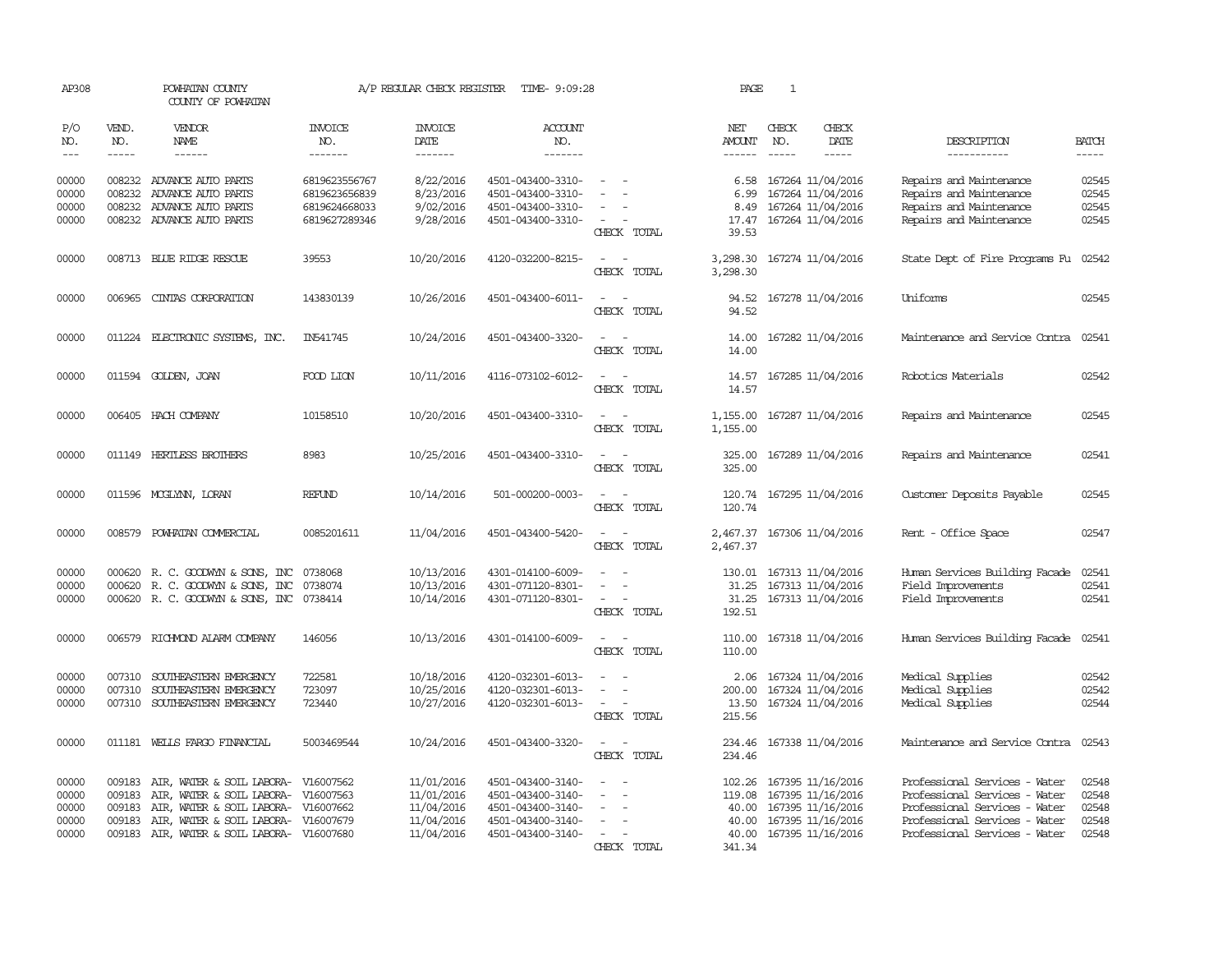| AP308               |                       | POWHATAN COUNTY<br>COUNTY OF POWHATAN |                                  | A/P REGULAR CHECK REGISTER        | TIME- 9:09:28                    |                          | PAGE                           | 2                           |                        |                                      |                          |
|---------------------|-----------------------|---------------------------------------|----------------------------------|-----------------------------------|----------------------------------|--------------------------|--------------------------------|-----------------------------|------------------------|--------------------------------------|--------------------------|
| P/O<br>NO.<br>$---$ | VEND.<br>NO.<br>----- | VENDOR<br>NAME<br>$- - - - - -$       | <b>INVOICE</b><br>NO.<br>------- | <b>INVOICE</b><br>DATE<br>------- | <b>ACCOUNT</b><br>NO.<br>------- |                          | NET<br>AMOUNT<br>$- - - - - -$ | CHECK<br>NO.<br>$- - - - -$ | CHECK<br>DATE<br>----- | DESCRIPTION<br>-----------           | <b>BATCH</b><br>$\cdots$ |
| 00000               | 008668                | BANK OF AMERICA                       | 11/01/2016                       | 11/01/2016                        | 4116-073102-6012-                | $\overline{\phantom{a}}$ | 251.40                         |                             | 167398 11/16/2016      | Robotics Materials                   | 02556                    |
| 00000               | 008668                | BANK OF AMERICA                       | 11/01/2016                       | 11/01/2016                        | 4301-071120-8301-                | $\equiv$                 | 31.62                          |                             | 167398 11/16/2016      | Field Improvements                   | 02556                    |
| 00000               | 008668                | BANK OF AMERICA                       | 11/01/2016                       | 11/01/2016                        | 4501-043400-3310-                | $\sim$                   | 120.89                         |                             | 167398 11/16/2016      | Repairs and Maintenance              | 02556                    |
| 00000               | 008668                | BANK OF AMERICA                       | 11/01/2016                       | 11/01/2016                        | 4501-043400-5210-                | $\equiv$                 | 7.85                           |                             | 167398 11/16/2016      | Postage                              | 02556                    |
| 00000               | 008668                | BANK OF AMERICA                       | 11/01/2016                       | 11/01/2016                        | 4501-043400-6001-                |                          | 24.00                          |                             | 167398 11/16/2016      | Office Supplies                      | 02556                    |
| 00000               | 008668                | BANK OF AMERICA                       | 11/01/2016                       | 11/01/2016                        | 4501-043400-3310-                | $\overline{\phantom{a}}$ | 64.95                          |                             | 167398 11/16/2016      | Repairs and Maintenance              | 02556                    |
| 00000               | 008668                | BANK OF AMERICA                       | 11/01/2016                       | 11/01/2016                        | 4501-043400-3310-                | $\equiv$                 | 47.08                          |                             | 167398 11/16/2016      | Repairs and Maintenance              | 02556                    |
| 00000               | 008668                | BANK OF AMERICA                       | 11/01/2016                       | 11/01/2016                        | 4501-043400-3310-                |                          | 129.90                         |                             | 167398 11/16/2016      | Repairs and Maintenance              | 02556                    |
| 00000               | 008668                | BANK OF AMERICA                       | 11/01/2016                       | 11/01/2016                        | 4501-043400-6014-                | $\equiv$<br>÷,           | 35.94                          |                             | 167398 11/16/2016      | Other Operating Supplies             | 02556                    |
| 00000               | 008668                | BANK OF AMERICA                       | 11/01/2016                       | 11/01/2016                        | 4501-043400-6014-                | $\overline{\phantom{a}}$ | 13.14                          |                             | 167398 11/16/2016      | Other Operating Supplies             | 02556                    |
| 00000               | 008668                | BANK OF AMERICA                       | 11/01/2016                       | 11/01/2016                        | 4501-043400-6014-                |                          | 159.95                         |                             | 167398 11/16/2016      | Other Operating Supplies             | 02556                    |
| 00000               | 008668                | BANK OF AMERICA                       | 11/01/2016                       | 11/01/2016                        | 4501-043400-6014-                | $\overline{\phantom{a}}$ | 24.03                          |                             | 167398 11/16/2016      | Other Operating Supplies             | 02556                    |
| 00000               | 008668                | BANK OF AMERICA                       | 11/01/2016                       | 11/01/2016                        | 4501-043400-6015-                |                          | 52.02                          |                             | 167398 11/16/2016      | Lab Supplies                         | 02556                    |
| 00000               | 008668                | BANK OF AMERICA                       | 11/01/2016                       | 11/01/2016                        | 4501-043400-6015-                |                          | 15.02                          |                             | 167398 11/16/2016      | Lab Supplies                         | 02556                    |
| 00000               | 008668                | BANK OF AMERICA                       | 11/01/2016                       | 11/01/2016                        | 4501-043400-6015-                |                          | 290.13                         |                             | 167398 11/16/2016      | Lab Supplies                         | 02556                    |
| 00000               | 008668                | BANK OF AMERICA                       | 11/01/2016                       | 11/01/2016                        | 4501-043400-6016-                |                          | 68.34                          |                             | 167398 11/16/2016      | Chemicals                            | 02556                    |
| 00000               | 008668                | BANK OF AMERICA                       | 11/01/2016                       | 11/01/2016                        | 4501-043400-6100-                |                          | 32.09                          |                             | 167398 11/16/2016      | Personal Protective Equipment        | 02556                    |
| 00000               | 008668                | BANK OF AMERICA                       | 11/01/2016                       | 11/01/2016                        | 4501-043400-6100-                |                          | 20.85                          |                             | 167398 11/16/2016      | Personal Protective Equipment        | 02556                    |
| 00000               | 008668                | BANK OF AMERICA                       | 11/01/2016                       | 11/01/2016                        | 4501-043400-3310-                | $\overline{\phantom{a}}$ | 4.58                           |                             | 167398 11/16/2016      | Repairs and Maintenance              | 02556                    |
| 00000               | 008668                | BANK OF AMERICA                       | 11/01/2016                       | 11/01/2016                        | 4501-043400-3310-                |                          | 106.68                         |                             | 167398 11/16/2016      | Repairs and Maintenance              | 02556                    |
| 00000               | 008668                | BANK OF AMERICA                       | 11/01/2016                       | 11/01/2016                        | 4501-043400-3310-                |                          | 294.56                         |                             | 167398 11/16/2016      | Repairs and Maintenance              | 02556                    |
| 00000               | 008668                | BANK OF AMERICA                       | 11/01/2016                       | 11/01/2016                        | 4501-043400-3310-                | $\sim$                   | 416.51                         |                             | 167398 11/16/2016      | Repairs and Maintenance              | 02556                    |
| 00000               | 008668                | BANK OF AMERICA                       | 11/01/2016                       | 11/01/2016                        | 4501-043400-5540-                |                          | 85.00                          |                             | 167398 11/16/2016      | Conferences & Training               | 02556                    |
| 00000               | 008668                | BANK OF AMERICA                       | 11/01/2016                       | 11/01/2016                        | 4501-043400-5260-                |                          | 5.99                           |                             | 167398 11/16/2016      | Internet Services                    | 02556                    |
| 00000               |                       | 008668 BANK OF AMERICA                | 11/01/2016                       | 11/01/2016                        | 4501-043400-5260-                | $\equiv$                 | 5.00                           |                             | 167398 11/16/2016      | Internet Services                    | 02556                    |
|                     |                       |                                       |                                  |                                   |                                  | CHECK TOTAL              | 2,307.52                       |                             |                        |                                      |                          |
| 00000               |                       | 008713 BLUE RIDGE RESCUE              | 39655                            | 11/02/2016                        | 4120-032200-8215-                |                          | 1,649.15                       |                             | 167401 11/16/2016      | State Dept of Fire Programs Fu 02548 |                          |
|                     |                       |                                       |                                  |                                   |                                  | CHECK TOTAL              | 1,649.15                       |                             |                        |                                      |                          |
| 00000               | 009876                | BSN SPORTS, LLC                       | 98389657                         | 10/26/2016                        | 4301-071120-0009-                |                          | 477.36                         |                             | 167405 11/16/2016      | Bases, Plates & Pitching Rubbe       | 02548                    |
| 00000               |                       | 009876 BSN SPORTS, LLC                | 98389657                         | 10/26/2016                        | 4301-071120-0009-                | $\equiv$                 | 167.92                         |                             | 167405 11/16/2016      | Bases, Plates & Pitching Rubbe       | 02548                    |
|                     |                       |                                       |                                  |                                   |                                  | CHECK TOTAL              | 645.28                         |                             |                        |                                      |                          |
| 00000               | 000860                | DOMINION VIRGINIA POWER               | 099822315010/16                  | 10/31/2016                        | 4501-043400-5110-                | $\equiv$                 | 88.10                          |                             | 167415 11/16/2016      | Electricity                          | 02549                    |
| 00000               | 000860                | DOMINION VIRGINIA POWER               | 187519891111/16                  | 11/01/2016                        | 4501-043400-5110-                | $\equiv$                 | 8.56                           |                             | 167415 11/16/2016      | Electricity                          | 02549                    |
| 00000               | 000860                | DOMINION VIRGINIA POWER               | 290702853010/16                  | 10/31/2016                        | 4501-043400-5110-                |                          | 47.21                          |                             | 167415 11/16/2016      | Electricity                          | 02549                    |
| 00000               | 000860                | DOMINION VIRGINIA POWER               | 308547689710/16                  | 10/31/2016                        | 4501-043400-5110-                | $\equiv$                 | 119.86                         |                             | 167415 11/16/2016      | Electricity                          | 02549                    |
| 00000               | 000860                | DOMINION VIRGINIA POWER               | 665630055210/16                  | 10/31/2016                        | 4501-043400-5110-                |                          | 435.82                         |                             | 167415 11/16/2016      | Electricity                          | 02549                    |
| 00000               | 000860                | DOMINION VIRGINIA POWER               | 789705585610/16                  | 10/31/2016                        | 4501-043400-5110-                | $\sim$                   | 1,784.57                       |                             | 167415 11/16/2016      | Electricity                          | 02549                    |
|                     |                       |                                       |                                  |                                   |                                  | CHECK TOTAL              | 2,484.12                       |                             |                        |                                      |                          |
| 00000               | 000860                | DOMINION VIRGINIA POWER               | 905242619510/16                  | 10/31/2016                        | 4501-043400-5110-                |                          | 77.79                          |                             | 167416 11/16/2016      | Electricity                          | 02549                    |
|                     |                       |                                       |                                  |                                   |                                  | CHECK TOTAL              | 77.79                          |                             |                        |                                      |                          |
| 00000               |                       | 006510 EMERGENCY SERVICES             | 182                              | 11/02/2016                        | 4120-032300-3110-                |                          | 45,160.50                      |                             | 167417 11/16/2016      | Contract Services-Daytime Cove 02549 |                          |
|                     |                       |                                       |                                  |                                   |                                  | CHECK TOTAL              | 45,160.50                      |                             |                        |                                      |                          |
| 00000               |                       | 009639 EMS MANAGEMENT &               | 28930                            | 10/31/2016                        | 4120-032300-5845-                |                          | 1,996.42                       |                             | 167418 11/16/2016      | EMS Transport Third Party Bill 02549 |                          |
|                     |                       |                                       |                                  |                                   |                                  | CHECK TOTAL              | 1,996.42                       |                             |                        |                                      |                          |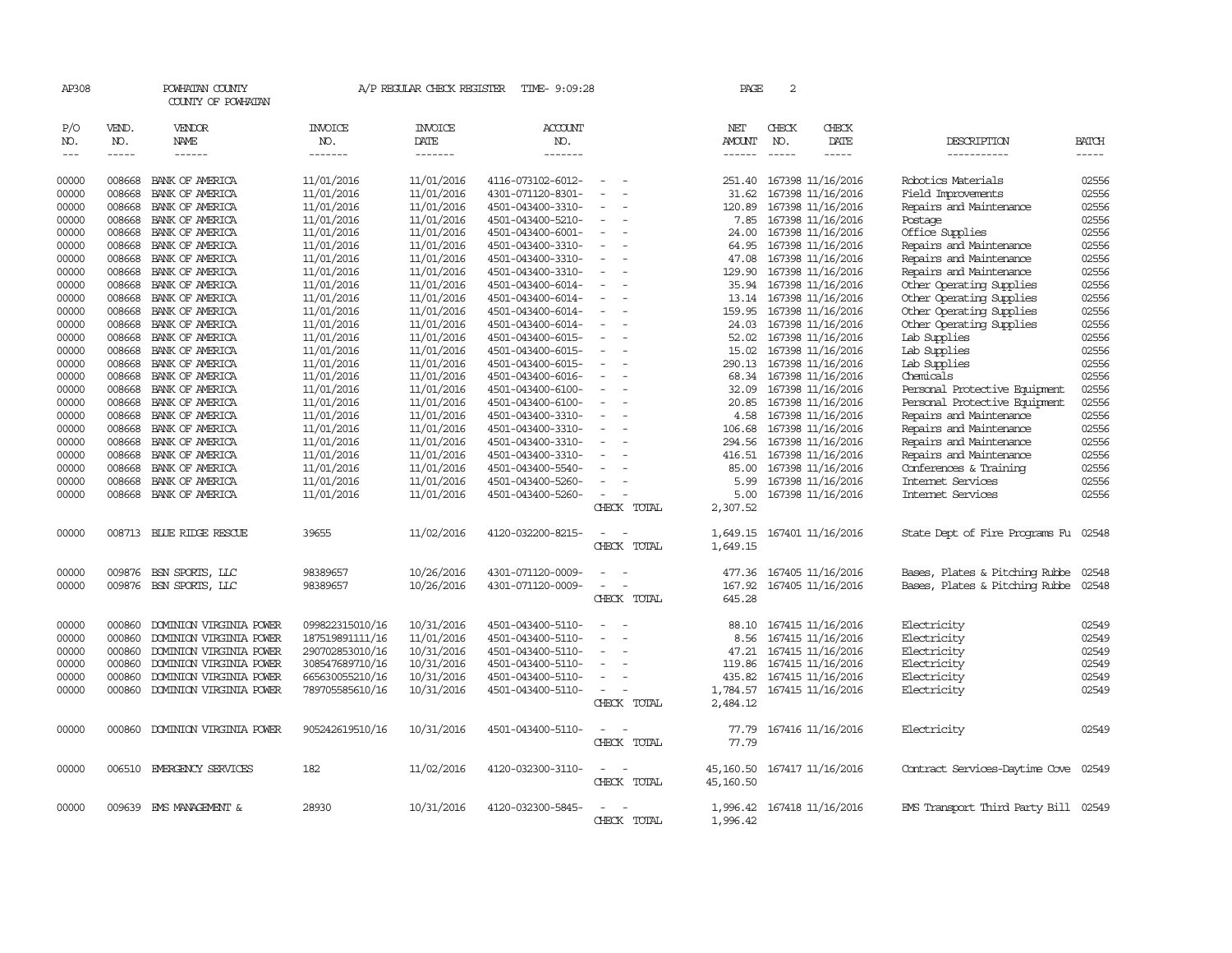| AP308                            |                               | POWHATAN COUNTY<br>COUNTY OF POWHATAN                                                            |                                                                  | A/P REGULAR CHECK REGISTER                         | TIME- 9:09:28                                                                  |                                                                                                                             | PAGE                                                                                                                                       | 3                             |                                                     |                                                                                                              |                                  |
|----------------------------------|-------------------------------|--------------------------------------------------------------------------------------------------|------------------------------------------------------------------|----------------------------------------------------|--------------------------------------------------------------------------------|-----------------------------------------------------------------------------------------------------------------------------|--------------------------------------------------------------------------------------------------------------------------------------------|-------------------------------|-----------------------------------------------------|--------------------------------------------------------------------------------------------------------------|----------------------------------|
| P/O<br>NO.<br>$---$              | VEND.<br>NO.<br>$\frac{1}{2}$ | VENDOR<br>NAME<br>------                                                                         | <b>INVOICE</b><br>NO.<br>-------                                 | <b>INVOICE</b><br>DATE<br>-------                  | <b>ACCOUNT</b><br>NO.<br>-------                                               |                                                                                                                             | NET<br>AMOUNT<br>$- - - - - -$                                                                                                             | CHECK<br>NO.<br>$\frac{1}{2}$ | CHECK<br>DATE<br>$- - - - -$                        | DESCRIPTION<br>-----------                                                                                   | <b>BATCH</b><br>$- - - - -$      |
| 00000<br>00000                   | 008336<br>008336              | FERGUSON ENTERPRISES INC.<br>FERGUSON ENTERPRISES INC.                                           | 1871467<br>1871467                                               | 10/20/2016<br>10/20/2016                           | 4501-043400-3310-<br>4501-043400-6100-                                         | $\sim$ $ -$<br>$\sim$<br>CHECK TOTAL                                                                                        | 270.00<br>17.45<br>287.45                                                                                                                  |                               | 167420 11/16/2016<br>167420 11/16/2016              | Repairs and Maintenance<br>Personal Protective Equipment                                                     | 02549<br>02549                   |
| 00000                            |                               | 010405 HERCULES FENCE CO. INC.                                                                   | 485699                                                           | 10/31/2016                                         | 4301-071120-8301-                                                              | $\sim$ $\sim$<br>CHECK TOTAL                                                                                                | 36,700.00<br>36,700.00                                                                                                                     |                               | 167428 11/16/2016                                   | Field Improvements                                                                                           | 02549                            |
| 00000                            |                               | 000120 JAMES RIVER AIR                                                                           | J37921                                                           | 10/20/2016                                         | 4301-014400-0009-                                                              | $\overline{\phantom{a}}$<br>CHECK TOTAL                                                                                     | 31,991.00<br>31,991.00                                                                                                                     |                               | 167431 11/16/2016                                   | Cthse HVAC Soundproof panels                                                                                 | 02549                            |
| 00000                            |                               | 008403 LYTTLE UTILITIES, INC.                                                                    | PAYAPPLICATION2                                                  | 11/07/2016                                         | 4502-044000-8201-                                                              | $\frac{1}{2} \left( \frac{1}{2} \right) \left( \frac{1}{2} \right) = \frac{1}{2} \left( \frac{1}{2} \right)$<br>CHECK TOTAL | 129, 233. 25 167435 11/16/2016<br>129, 233. 25                                                                                             |                               |                                                     | Flatrock Waterline Extension                                                                                 | 02549                            |
| 00000                            |                               | 011602 MLFGEAR.COM                                                                               | PO #1014                                                         | 11/04/2016                                         | 4301-012400-8301-                                                              | $\frac{1}{2} \left( \frac{1}{2} \right) \left( \frac{1}{2} \right) = \frac{1}{2} \left( \frac{1}{2} \right)$<br>CHECK TOTAL | 350.00<br>350.00                                                                                                                           |                               | 167439 11/16/2016                                   | Fire Department Equipment                                                                                    | 02549                            |
| 00000                            |                               | 011110 MOSELEY ARCHITECTS                                                                        | 550394-013                                                       | 10/31/2016                                         | 4301-062100-8302-                                                              | $\sim$ $ -$<br>CHECK TOTAL                                                                                                  | 27,599.12<br>27,599.12                                                                                                                     |                               | 167440 11/16/2016                                   | RJHS Replacement/Renovation De                                                                               | 02552                            |
| 00000                            |                               | 010787 NATIONWIDE ELECTRIC                                                                       | 143832                                                           | 10/20/2016                                         | 4301-014400-0009-                                                              | $\frac{1}{2} \left( \frac{1}{2} \right) \left( \frac{1}{2} \right) = \frac{1}{2} \left( \frac{1}{2} \right)$<br>CHECK TOTAL | 79.84                                                                                                                                      |                               | 79.84 167443 11/16/2016                             | Cthse HVAC Soundproof panels                                                                                 | 02550                            |
| 00000                            |                               | 000620 R. C. GOODWYN & SONS, INC 740269                                                          |                                                                  | 10/28/2016                                         | 4301-012400-8301-                                                              | $\frac{1}{2} \left( \frac{1}{2} \right) \left( \frac{1}{2} \right) = \frac{1}{2} \left( \frac{1}{2} \right)$<br>CHECK TOTAL | 104.44                                                                                                                                     |                               | 104.44 167453 11/16/2016                            | Fire Department Equipment                                                                                    | 02550                            |
| 00000                            |                               | 009626 RACO MANUFACTURING AND                                                                    | 93238                                                            | 10/27/2016                                         | 4501-043400-3310-                                                              | $\sim$<br>CHECK TOTAL                                                                                                       | 195.00<br>195.00                                                                                                                           |                               | 167454 11/16/2016                                   | Repairs and Maintenance                                                                                      | 02550                            |
| 00000<br>00000<br>00000<br>00000 |                               | 006756 S.B. COX, INC.<br>006756 S.B. COX, INC.<br>006756 S.B. COX, INC.<br>006756 S.B. COX, INC. | 318016 APP #2<br>318016 APP #3<br>318016 APP #2<br>318016 APP #3 | 9/25/2016<br>10/20/2016<br>9/25/2016<br>10/20/2016 | 301-000200-0008-<br>301-000200-0008-<br>4301-062100-8302-<br>4301-062100-8302- | $\overline{\phantom{a}}$<br>$\equiv$<br>$\overline{\phantom{a}}$<br>CHECK TOTAL                                             | 20,317.88- 167460 11/16/2016<br>5,695.32- 167460 11/16/2016<br>406, 357.60 167460 11/16/2016<br>113,906.40 167460 11/16/2016<br>494,250.80 |                               |                                                     | Retainages Payable<br>Retainages Payable<br>RJHS Replacement/Renovation De<br>RJHS Replacement/Renovation De | 02552<br>02552<br>02552<br>02552 |
| 00000                            |                               | 007310 SOUTHEASTERN EMERGENCY                                                                    | 725035                                                           | 10/25/2016                                         | 4120-032301-6013-                                                              | $\frac{1}{2} \left( \frac{1}{2} \right) \left( \frac{1}{2} \right) = \frac{1}{2} \left( \frac{1}{2} \right)$<br>CHECK TOTAL | 43.00<br>43.00                                                                                                                             |                               | 167463 11/16/2016                                   | Medical Supplies                                                                                             | 02550                            |
| 00000                            |                               | 006722 SYLNOR HYDRO INC.                                                                         | 35370                                                            | 11/01/2016                                         | 4501-043400-3320-                                                              | CHECK TOTAL                                                                                                                 | 518.00                                                                                                                                     |                               | 518.00 167469 11/16/2016                            | Maintenance and Service Contra 02551                                                                         |                                  |
| 00000                            |                               | 006679 TREASURER, CHESTERFIELD                                                                   | 2015393 10/2016                                                  | 10/26/2016                                         | 4501-043400-5112-                                                              | $\sim$ $ -$<br>CHECK TOTAL                                                                                                  | 47,941.73 167473 11/16/2016<br>47,941.73                                                                                                   |                               |                                                     | Chesterfield Water Bi-monthly                                                                                | 02548                            |
| 00000                            |                               | 011324 UNITED UNLIMITED                                                                          | APPLICATION #6                                                   | 9/12/2016                                          | 4301-014100-6009-                                                              | $\frac{1}{2} \left( \frac{1}{2} \right) \left( \frac{1}{2} \right) = \frac{1}{2} \left( \frac{1}{2} \right)$<br>CHECK TOTAL | 21,707.50<br>21,707.50                                                                                                                     |                               | 167474 11/16/2016                                   | Human Services Building Facade                                                                               | 02551                            |
| 00000                            |                               | 011169 VERIZON                                                                                   | 1357471455Y1016                                                  | 10/28/2016                                         | 4501-043400-5230-                                                              | $\frac{1}{2} \left( \frac{1}{2} \right) \left( \frac{1}{2} \right) = \frac{1}{2} \left( \frac{1}{2} \right)$<br>CHECK TOTAL | 40.98<br>40.98                                                                                                                             |                               | 167476 11/16/2016                                   | Telephone System                                                                                             | 02552                            |
| 00000<br>00000                   |                               | 009183 AIR, WATER & SOIL LABORA- V16007711<br>009183 AIR, WATER & SOIL LABORA- V16007724         |                                                                  | 11/07/2016<br>11/08/2016                           | 4501-043400-3140-<br>4501-043400-3140-                                         | $\sim$<br>$\sim$                                                                                                            |                                                                                                                                            |                               | 40.00 167487 11/18/2016<br>226.92 167487 11/18/2016 | Professional Services - Water<br>Professional Services - Water                                               | 02562<br>02562                   |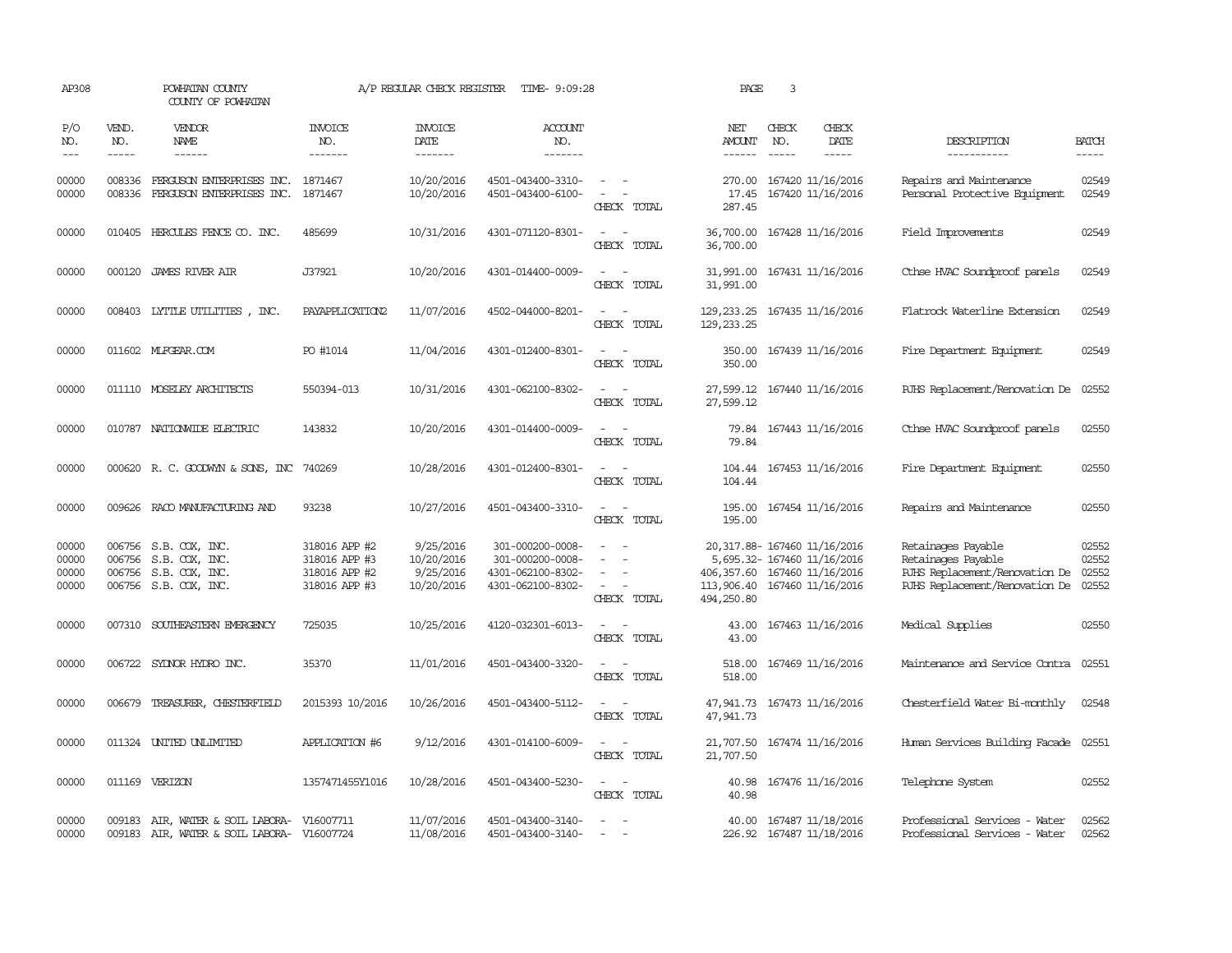| AP308               |                               | POWHATAN COUNTY<br>COUNTY OF POWHATAN                  |                                  |                                   | A/P REGULAR CHECK REGISTER TIME- 9:09:28 |                                                      | PAGE                                  | 4                           |                                              |                                                                |                             |
|---------------------|-------------------------------|--------------------------------------------------------|----------------------------------|-----------------------------------|------------------------------------------|------------------------------------------------------|---------------------------------------|-----------------------------|----------------------------------------------|----------------------------------------------------------------|-----------------------------|
| P/O<br>NO.<br>$---$ | VEND.<br>NO.<br>$\frac{1}{2}$ | <b>VENDOR</b><br>NAME<br>$- - - - - -$                 | <b>INVOICE</b><br>NO.<br>------- | <b>INVOICE</b><br>DATE<br>------- | <b>ACCOUNT</b><br>NO.<br>-------         |                                                      | NET<br><b>AMOUNT</b><br>$- - - - - -$ | CHECK<br>NO.<br>$- - - - -$ | CHECK<br>DATE<br>$- - - - -$                 | DESCRIPTION<br>-----------                                     | <b>BATCH</b><br>$- - - - -$ |
| 00000<br>00000      | 009183<br>009183              | AIR, WATER & SOIL LABORA-<br>AIR, WATER & SOIL LABORA- | V16007725<br>V16007779           | 11/08/2016<br>11/09/2016          | 4501-043400-3140-<br>4501-043400-3140-   | $\overline{\phantom{a}}$<br>$\overline{\phantom{0}}$ | 119.08<br>40.00                       |                             | 167487 11/18/2016<br>167487 11/18/2016       | Professional Services - Water<br>Professional Services - Water | 02562<br>02562              |
| 00000               | 009183                        | AIR, WATER & SOIL LABORA-                              | V16007807                        | 11/10/2016                        | 4501-043400-3140-                        |                                                      | 70.00                                 |                             | 167487 11/18/2016                            | Professional Services - Water                                  | 02562                       |
| 00000               | 009183                        | AIR, WATER & SOIL LABORA-                              | V16007808                        | 11/10/2016                        | 4501-043400-3140-                        |                                                      | 40.00                                 |                             | 167487 11/18/2016                            | Professional Services - Water                                  | 02562                       |
| 00000               | 009183                        | AIR, WATER & SOIL LABORA- V16007810                    |                                  | 11/10/2016                        | 4501-043400-3140-                        | $\overline{\phantom{a}}$                             | 70.00                                 |                             | 167487 11/18/2016                            | Professional Services - Water                                  | 02562                       |
| 00000               | 009183                        | AIR, WATER & SOIL LABORA-                              | V16007826                        | 11/10/2016                        | 4501-043400-3140-                        |                                                      | 40.00                                 |                             | 167487 11/18/2016                            | Professional Services - Water                                  | 02562                       |
| 00000               |                               | 009183 AIR, WATER & SOIL LABORA- V16007863             |                                  | 11/15/2016                        | 4501-043400-3140-                        | $\overline{\phantom{a}}$<br>CHECK TOTAL              | 111.80<br>757.80                      |                             | 167487 11/18/2016                            | Professional Services - Water                                  | 02562                       |
| 00000               |                               | 006986 BCWH, INC.                                      | 106644                           | 11/02/2016                        | 4301-042000-8301-                        | CHECK TOTAL                                          | 4,088.11<br>4,088.11                  |                             | 167498 11/18/2016                            | Joint Maintenance Garage                                       | 02555                       |
| 00000               |                               | 006655 BLOSSMAN GAS COMPANIES                          | 363008                           | 10/06/2016                        | 4501-043400-5120-                        | $\overline{a}$<br>CHECK TOTAL                        | 160.00<br>160.00                      |                             | 167502 11/18/2016                            | Fuel (htg)                                                     | 02562                       |
| 00000               |                               | 008686 C.W. WILLIAMS & CO., INC.                       | 597487                           | 11/02/2016                        | 4301-032200-0004-                        | $\equiv$<br>$\overline{\phantom{a}}$<br>CHECK TOTAL  | 569.39<br>569.39                      |                             | 167511 11/18/2016                            | Ladder Truck                                                   | 02555                       |
| 00000               |                               | 000540 CENTRAL VIRGINIA WASTE                          | 21690                            | 11/04/2016                        | 4501-043400-3185-                        | CHECK TOTAL                                          | 32.04<br>32.04                        |                             | 167514 11/18/2016                            | Trash Removal                                                  | 02562                       |
| 00000               | 006965                        | CINIAS CORPORATION                                     | 143837558                        | 11/09/2016                        | 4501-043400-6011-                        | $\sim$ $ \sim$<br>CHECK TOTAL                        | 94.52<br>94.52                        |                             | 167516 11/18/2016                            | Uniforms                                                       | 02562                       |
| 00000               | 009197                        | ENGINEERING EQUIPMENT CO.                              | 603140                           | 11/03/2016                        | 4501-043400-3140-                        | $\sim$<br>CHECK TOTAL                                | 1,687.50<br>1,687.50                  |                             | 167534 11/18/2016                            | Professional Services - Water                                  | 02563                       |
| 00000               |                               | 011635 INNOVYZE, INC.                                  | 1729945                          | 10/28/2016                        | 4501-043400-6002-                        | CHECK TOTAL                                          | 5,600.00<br>5,600.00                  |                             | 167568 11/18/2016                            | Computer Equipment Non-Capital                                 | 02563                       |
| 00000               |                               | 011634 J.C. ROMAN CONSTRUCTION                         | 160273 REFUND                    | 11/03/2016                        | 501-000200-0003-                         | CHECK TOTAL                                          | 1,242.66<br>1,242.66                  |                             | 167572 11/18/2016                            | Customer Deposits Payable                                      | 02563                       |
| 00000               | 008381                        | JAMES RIVER PEIROLEUM                                  | 93B                              | 11/03/2016                        | 4501-043400-6008-                        | $\equiv$<br>CHECK TOTAL                              | 697.64<br>697.64                      |                             | 167575 11/18/2016                            | Gas/Grease/Oil/Vehicle Repairs                                 | 02554                       |
| 00000               |                               | 008255 LANCASTER MASONRY, INC.                         | 110816                           | 11/08/2016                        | 4301-014500-0003-                        | $\sim$<br>$\sim$<br>CHECK TOTAL                      | 1,486.54                              |                             | 1,486.54 167581 11/18/2016                   | Village Building Facade                                        | 02563                       |
| 00000               |                               | 010924 MITCHELL PEST                                   | 95535                            | 11/08/2016                        | 4501-043400-3320-                        |                                                      | 95.00                                 |                             | 167594 11/18/2016                            | Maintenance and Service Contra                                 | 02563                       |
| 00000               |                               | 010924 MITCHELL PEST                                   | 95534                            | 11/08/2016                        | 4501-043400-3320-                        | $\equiv$<br>$\overline{\phantom{a}}$<br>CHECK TOTAL  | 95.00<br>190.00                       |                             | 167594 11/18/2016                            | Maintenance and Service Contra                                 | 02564                       |
| 00000               |                               | 011620 MORRIS, THERESA                                 | 20150025510004                   | 11/04/2016                        | 3120-016050-0001-                        | CHECK TOTAL                                          | 456.00<br>456.00                      |                             | 167597 11/18/2016                            | Fees for Rescue Transport Serv                                 | 02555                       |
| 00000               |                               | 008301 NORFOLK WIRE & ELECTRONIC                       | 2275242                          | 11/10/2016                        | 4501-043400-3310-                        | $\sim$ $\sim$<br>CHECK TOTAL                         | 42.50<br>42.50                        |                             | 167602 11/18/2016                            | Repairs and Maintenance                                        | 02564                       |
| 00000<br>00000      | 007325                        | RICHMOND OXYGEN CO.<br>007325 RICHMOND OXYGEN CO.      | 238174<br>238175                 | 10/12/2016<br>10/12/2016          | 4120-032301-6013-<br>4120-032301-6013-   | $\sim$                                               | 15.00                                 |                             | 167623 11/18/2016<br>48.00 167623 11/18/2016 | Medical Supplies<br>Medical Supplies                           | 02555<br>02555              |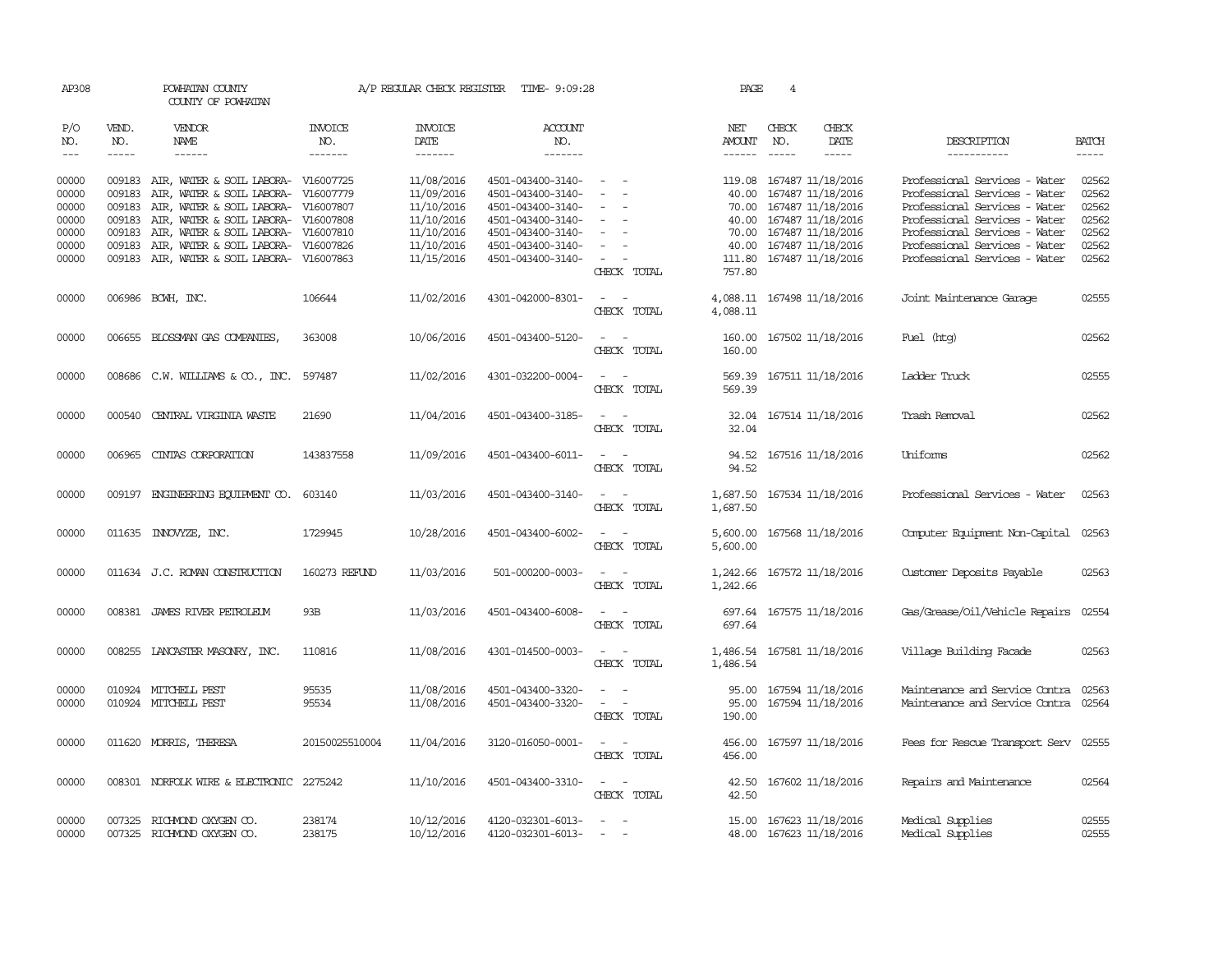| AP308                                     |                                                                                                                                                                                                                                                                                                                                                                                                                                                                                                     | POWHATAN COUNTY<br>COUNTY OF POWHATAN                                                                                                                                       |                                  | A/P REGULAR CHECK REGISTER                                         | TIME- 9:09:28                                                                                         |                                                                                                                             | PAGE                                       | 5                                                                                                           |                                                                                                                                                                   |                                           |
|-------------------------------------------|-----------------------------------------------------------------------------------------------------------------------------------------------------------------------------------------------------------------------------------------------------------------------------------------------------------------------------------------------------------------------------------------------------------------------------------------------------------------------------------------------------|-----------------------------------------------------------------------------------------------------------------------------------------------------------------------------|----------------------------------|--------------------------------------------------------------------|-------------------------------------------------------------------------------------------------------|-----------------------------------------------------------------------------------------------------------------------------|--------------------------------------------|-------------------------------------------------------------------------------------------------------------|-------------------------------------------------------------------------------------------------------------------------------------------------------------------|-------------------------------------------|
| P/O<br>NO.<br>$---$                       | VEND.<br>NO.<br>$\begin{tabular}{ccccc} \multicolumn{2}{c}{} & \multicolumn{2}{c}{} & \multicolumn{2}{c}{} & \multicolumn{2}{c}{} & \multicolumn{2}{c}{} & \multicolumn{2}{c}{} & \multicolumn{2}{c}{} & \multicolumn{2}{c}{} & \multicolumn{2}{c}{} & \multicolumn{2}{c}{} & \multicolumn{2}{c}{} & \multicolumn{2}{c}{} & \multicolumn{2}{c}{} & \multicolumn{2}{c}{} & \multicolumn{2}{c}{} & \multicolumn{2}{c}{} & \multicolumn{2}{c}{} & \multicolumn{2}{c}{} & \multicolumn{2}{c}{} & \mult$ | VENDOR<br>NAME                                                                                                                                                              | <b>INVOICE</b><br>NO.<br>------- | <b>INVOICE</b><br><b>DATE</b><br>-------                           | <b>ACCOUNT</b><br>NO.<br>-------                                                                      |                                                                                                                             | NET<br><b>AMOUNT</b>                       | CHECK<br>CHECK<br>DATE<br>NO.<br>$- - - - -$<br>$\frac{1}{2}$                                               | DESCRIPTION<br>-----------                                                                                                                                        | <b>BATCH</b><br>-----                     |
| 00000<br>00000                            |                                                                                                                                                                                                                                                                                                                                                                                                                                                                                                     | 007325 RICHMOND OXYGEN CO.<br>007325 RICHMOND OXYGEN CO.                                                                                                                    | 238680<br>238696                 | 10/26/2016<br>10/26/2016                                           | 4120-032301-6013-<br>4120-032301-6013-                                                                | $\sim$ $ \sim$<br>$\sim$ $ -$<br>CHECK TOTAL                                                                                | 47.00<br>48.00<br>158.00                   | 167623 11/18/2016<br>167623 11/18/2016                                                                      | Medical Supplies<br>Medical Supplies                                                                                                                              | 02555<br>02555                            |
| 00000                                     |                                                                                                                                                                                                                                                                                                                                                                                                                                                                                                     | 001940 STANDBY SYSTEMS, INC.                                                                                                                                                | 11162544                         | 11/04/2016                                                         | 4501-043400-3320-                                                                                     | $\frac{1}{2} \left( \frac{1}{2} \right) \left( \frac{1}{2} \right) = \frac{1}{2} \left( \frac{1}{2} \right)$<br>CHECK TOTAL | 185.00<br>185.00                           | 167637 11/18/2016                                                                                           | Maintenance and Service Contra                                                                                                                                    | 02565                                     |
| 00000                                     | 009667                                                                                                                                                                                                                                                                                                                                                                                                                                                                                              | SYNAGRO CENTRAL, LLC                                                                                                                                                        | 20-128379 REV                    | 11/09/2016                                                         | 4501-043400-3145-                                                                                     | $\sim$ $-$<br>$\overline{\phantom{a}}$<br>CHECK TOTAL                                                                       | 42,330.00<br>42,330.00                     | 167641 11/18/2016                                                                                           | Sludge Removal                                                                                                                                                    | 02565                                     |
| 00000                                     | 007450                                                                                                                                                                                                                                                                                                                                                                                                                                                                                              | THOMSON REUTERS -                                                                                                                                                           | 834997484                        | 11/01/2016                                                         | 4116-021100-6012-                                                                                     | $\frac{1}{2} \left( \frac{1}{2} \right) \left( \frac{1}{2} \right) = \frac{1}{2} \left( \frac{1}{2} \right)$<br>CHECK TOTAL | 377.87<br>377.87                           | 167644 11/18/2016                                                                                           | Law Library Expenses                                                                                                                                              | 02566                                     |
| 00000                                     |                                                                                                                                                                                                                                                                                                                                                                                                                                                                                                     | 006261 TIMMONS GROUP                                                                                                                                                        | 185749                           | 11/08/2016                                                         | 4301-014100-6009-                                                                                     | $\overline{\phantom{a}}$<br>CHECK TOTAL                                                                                     | 2,155.25<br>2,155.25                       | 167646 11/18/2016                                                                                           | Human Services Building Facade                                                                                                                                    | 02566                                     |
| 00000                                     |                                                                                                                                                                                                                                                                                                                                                                                                                                                                                                     | 007415 VIRGINIA UTILITY                                                                                                                                                     | 10160334                         | 10/31/2016                                                         | 4501-043400-3140-                                                                                     | $ -$<br>CHECK TOTAL                                                                                                         | 59.85<br>59.85                             | 167658 11/18/2016                                                                                           | Professional Services - Water                                                                                                                                     | 02566                                     |
| 00000<br>00000<br>00000<br>00000<br>00000 | 009183<br>009183<br>009183<br>009183<br>009183                                                                                                                                                                                                                                                                                                                                                                                                                                                      | AIR, WATER & SOIL LABORA- V16007932<br>AIR, WATER & SOIL LABORA- V16007933<br>AIR, WATER & SOIL LABORA-<br>AIR, WATER & SOIL LABORA-<br>AIR, WATER & SOIL LABORA- V16007983 | V16007977<br>V16007982           | 11/17/2016<br>11/17/2016<br>11/18/2016<br>11/18/2016<br>11/18/2016 | 4501-043400-3140-<br>4501-043400-3140-<br>4501-043400-3140-<br>4501-043400-3140-<br>4501-043400-3140- | $\sim$<br>$\overline{\phantom{a}}$<br>CHECK TOTAL                                                                           | 40.00<br>40.00<br>70.00<br>70.00<br>260.00 | 167667 11/22/2016<br>167667 11/22/2016<br>40.00 167667 11/22/2016<br>167667 11/22/2016<br>167667 11/22/2016 | Professional Services - Water<br>Professional Services - Water<br>Professional Services - Water<br>Professional Services - Water<br>Professional Services - Water | 02569<br>02569<br>02569<br>02569<br>02569 |
| 00000                                     |                                                                                                                                                                                                                                                                                                                                                                                                                                                                                                     | 007436 AQUA VIRGINIA, INC.                                                                                                                                                  | 0574661 11/16                    | 11/09/2016                                                         | 4501-043400-5130-                                                                                     | $\frac{1}{2} \left( \frac{1}{2} \right) \left( \frac{1}{2} \right) = \frac{1}{2} \left( \frac{1}{2} \right)$<br>CHECK TOTAL | 48.55<br>48.55                             | 167668 11/22/2016                                                                                           | Water                                                                                                                                                             | 02569                                     |
| 00000                                     |                                                                                                                                                                                                                                                                                                                                                                                                                                                                                                     | 007436 AQUA VIRGINIA, INC.                                                                                                                                                  | 1188328 11/16                    | 11/09/2016                                                         | 4501-043400-5130-                                                                                     | CHECK TOTAL                                                                                                                 | 17.62                                      | 17.62 167669 11/22/2016                                                                                     | Water                                                                                                                                                             | 02569                                     |
| 00000                                     |                                                                                                                                                                                                                                                                                                                                                                                                                                                                                                     | 006965 CINIAS CORPORATION                                                                                                                                                   | 143841203                        | 11/16/2016                                                         | 4501-043400-6011-                                                                                     | $\sim$<br>$\sim$<br>CHECK TOTAL                                                                                             | 94.52                                      | 94.52 167675 11/22/2016                                                                                     | Uniforms                                                                                                                                                          | 02569                                     |
| 00000                                     |                                                                                                                                                                                                                                                                                                                                                                                                                                                                                                     | 011151 DE LAGE LANDEN PUBLIC                                                                                                                                                | 52343262                         | 11/12/2016                                                         | 4301-012510-8300-                                                                                     | $\sim$ $\sim$<br>CHECK TOTAL                                                                                                | 9,158.14                                   | 9, 158.14 167678 11/22/2016                                                                                 | IT and Phone Infrastructure                                                                                                                                       | 02570                                     |
| 00000                                     |                                                                                                                                                                                                                                                                                                                                                                                                                                                                                                     | 007147 DRAPER ADEN ASSOCIATES,                                                                                                                                              | 2016100072                       | 10/31/2016                                                         | 4501-043400-3140-                                                                                     | $\frac{1}{2} \left( \frac{1}{2} \right) \left( \frac{1}{2} \right) = \frac{1}{2} \left( \frac{1}{2} \right)$<br>CHECK TOTAL | 1,650.00                                   | 1,650.00 167681 11/22/2016                                                                                  | Professional Services - Water                                                                                                                                     | 02570                                     |
| 00000<br>00000                            |                                                                                                                                                                                                                                                                                                                                                                                                                                                                                                     | 011224 ELECTRONIC SYSTEMS, INC.<br>011224 ELECTRONIC SYSTEMS, INC.                                                                                                          | IN455964<br>IN517633             | 6/22/2016<br>9/21/2016                                             | 4501-043400-3320-<br>4501-043400-3320-                                                                | $\overline{\phantom{a}}$<br>CHECK TOTAL                                                                                     | 330.53                                     | 135.70 167683 11/22/2016<br>194.83 167683 11/22/2016                                                        | Maintenance and Service Contra<br>Maintenance and Service Contra                                                                                                  | 02568<br>02568                            |
| 00000                                     |                                                                                                                                                                                                                                                                                                                                                                                                                                                                                                     | 011647 ICON SIGN & LIGHTING                                                                                                                                                 | REFUND #162911                   | 10/06/2016                                                         | 501-000200-0003-                                                                                      | $\sim$ $ \sim$<br>CHECK TOTAL                                                                                               | 1,267.06                                   | 1,267.06 167685 11/22/2016                                                                                  | Customer Deposits Payable                                                                                                                                         | 02570                                     |
| 00000                                     |                                                                                                                                                                                                                                                                                                                                                                                                                                                                                                     | 007310 SOUTHEASTERN EMERGENCY                                                                                                                                               | 726748                           | 11/14/2016                                                         | 4120-032301-6013-                                                                                     | CHECK TOTAL                                                                                                                 | 244.00                                     | 244.00 167706 11/22/2016                                                                                    | Medical Supplies                                                                                                                                                  | 02570                                     |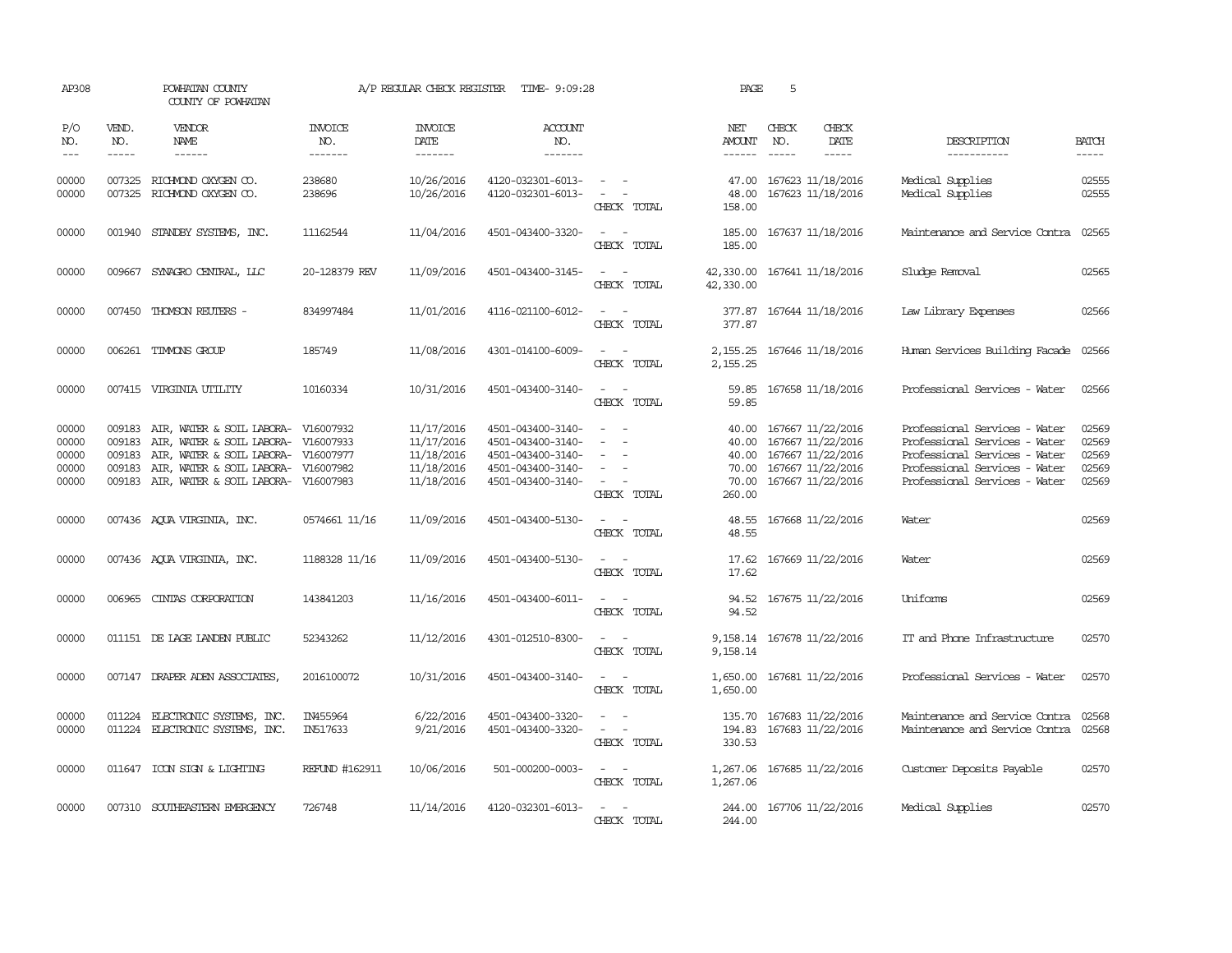| AP308          |                  | POWHATAN COUNTY<br>COUNTY OF POWHATAN | TIME- 9:09:28<br>A/P REGULAR CHECK REGISTER |                                   |                                        |                  | PAGE<br>6     |              |                                                      |                                           |                       |
|----------------|------------------|---------------------------------------|---------------------------------------------|-----------------------------------|----------------------------------------|------------------|---------------|--------------|------------------------------------------------------|-------------------------------------------|-----------------------|
| P/O<br>NO.     | VEND.<br>NO.     | VENDOR<br>NAME<br>------              | <b>INVOICE</b><br>NO.<br>-------            | <b>INVOICE</b><br>DATE<br>------- | ACCOUNT<br>NO.<br>-------              |                  | NET<br>AMOUNT | CHECK<br>NO. | CHECK<br>DATE<br>-----                               | DESCRIPTION<br>-----------                | <b>BATCH</b><br>----- |
| 00000          |                  | 008882 THE LIBRARY OF VIRGINIA        | 1021788                                     | 11/10/2016                        | 4116-073100-6012-                      | CHECK TOTAL      | 191.19        |              | 191.19 167711 11/22/2016                             | Library Materials                         | 02568                 |
| 00000<br>00000 | 008126<br>008126 | VERIZON<br>VERIZON                    | 9774601778<br>9774601778                    | 11/26/2016<br>11/26/2016          | 4501-043400-5250-<br>4501-043400-5270- | CHECK TOTAL      | 360.20        |              | 160.18 167713 11/22/2016<br>200.02 167713 11/22/2016 | Cell Phones<br>Network Service Connection | 02568<br>02568        |
|                |                  |                                       |                                             |                                   |                                        | CHECK TYPE TOTAL | 929, 978.27   |              |                                                      |                                           |                       |